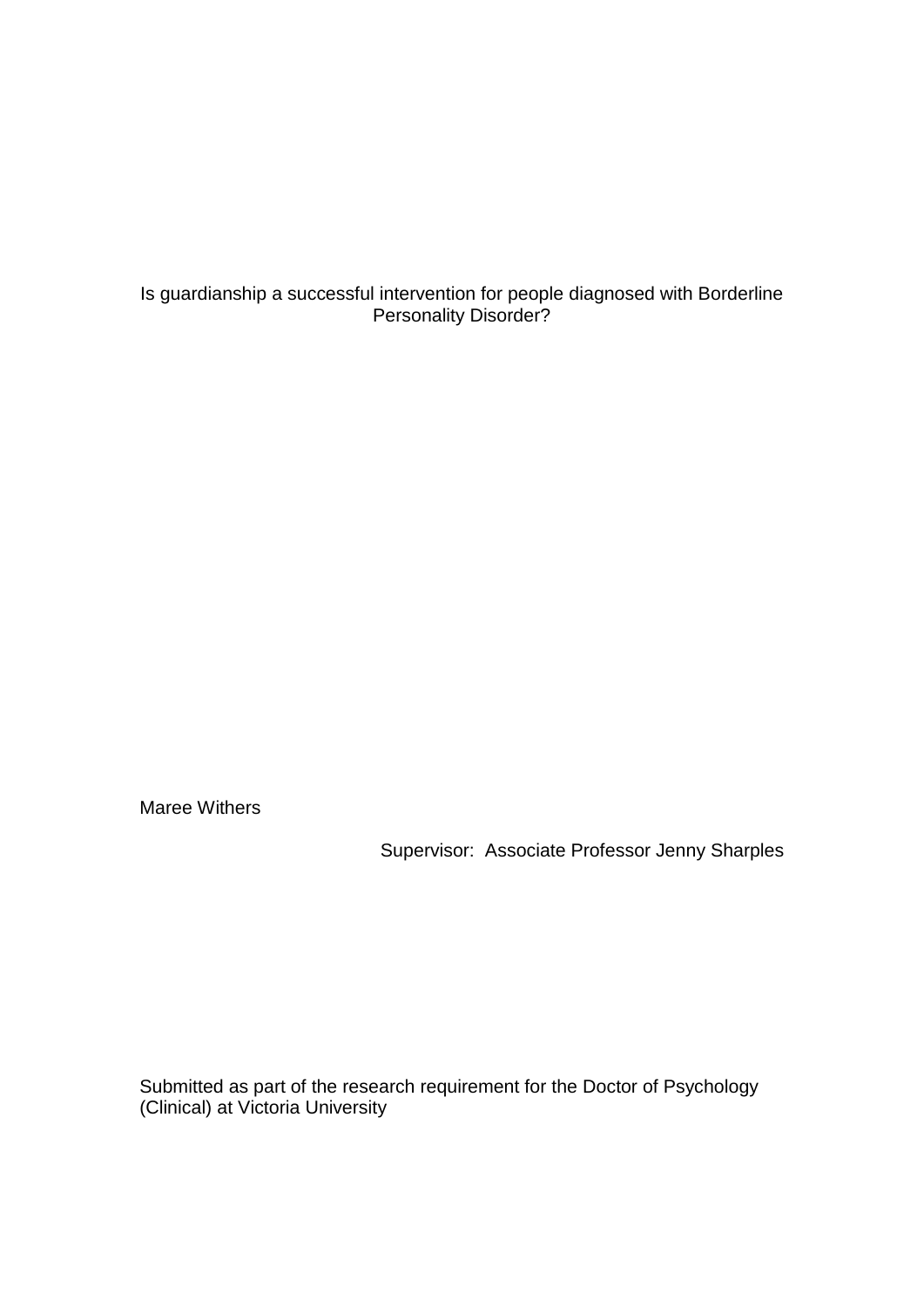#### **Abstract**

<span id="page-1-0"></span>Understanding and treating individuals who have a combination of borderline personality disorders, self-injurious behaviours and sometimes suicidality, presents one of the most confusing and problematic challenges to mental health professionals. While the use of mental health legislation for this group is considered unusual, guardianship legislation in Australia is sometimes additionally utilised. To date, there has been no examination of the effectiveness of guardianship for people with borderline personality disorder in the Victorian context. This study aims to examine the role of guardianship for this population by assessing the contributing factors that led to the appointment of a guardian including the mental health responses prior to a guardianship application being made, subsequent service responses provided and finally to enhance current knowledge by determining whether guardianship is an effective intervention. This research has two phases. Phase one assessed guardianship as an intervention by the examination of case materials held by the Office of the Public Advocate. In phase two some participants from phase one were interviewed to elicit their experience of such an intervention. Findings indicated that the combination of high level self-injurious behaviours and refusal of treatment led to the appointment of a guardian. Service and system responses were quite diverse for this cohort, particularly regarding the ongoing provision of case management. Empathic responses were often not forthcoming from health professionals. Combined results indicated that advocacy rather than guardianship was more beneficial. Recommendations to improve the legal and healthcare framework are suggested.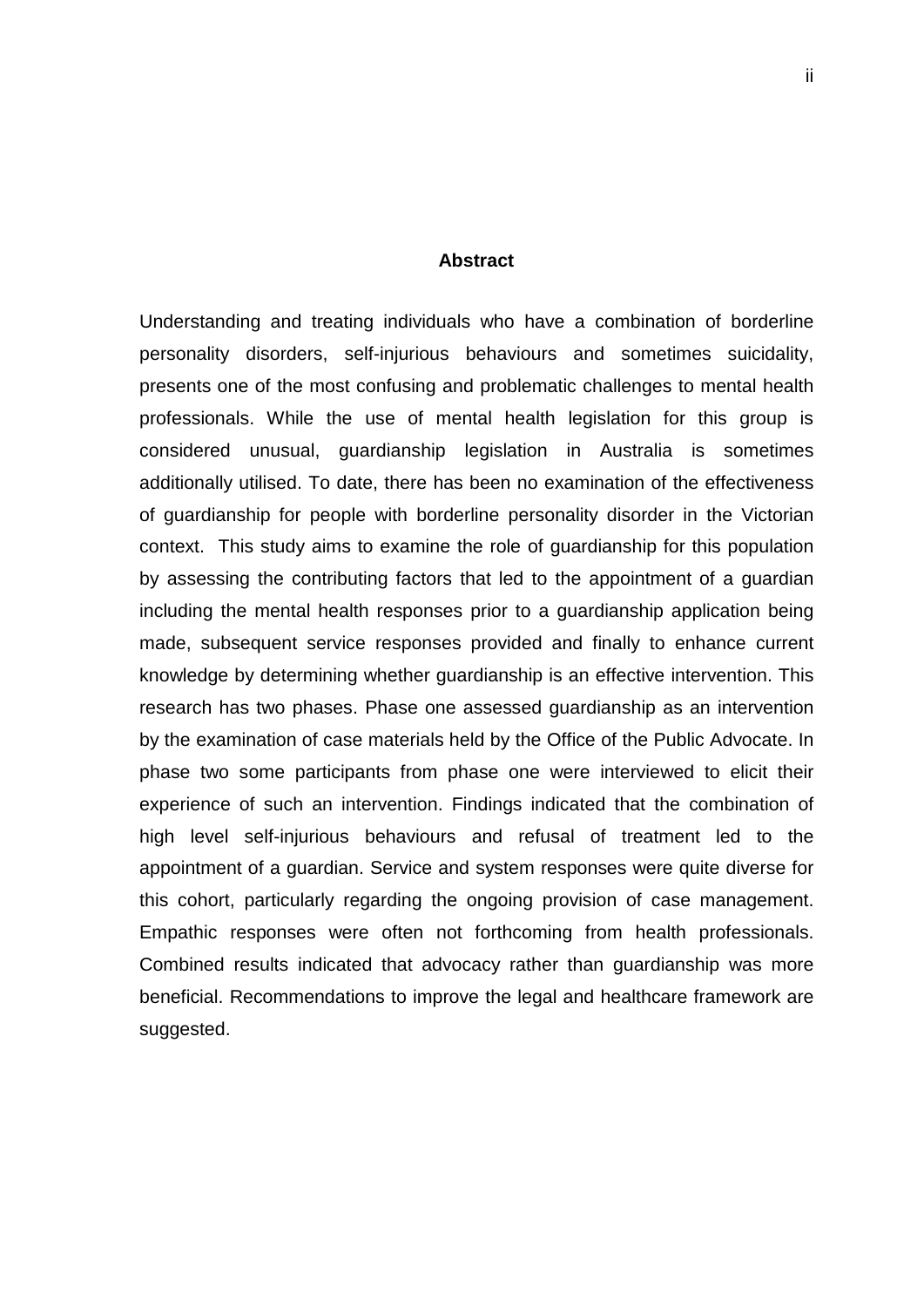# <span id="page-2-0"></span>**Doctor of Psychology Declaration**

"I, …………………………………………, declare that the Doctor of Psychology Clinical thesis, is guardianship a successful intervention for people with Borderline Personality Disorder, is no more than 40,000 words in length including quotes and exclusive of tables, figures, appendices, bibliography, references and footnotes. The thesis contains no material that has been submitted previously, in whole or in part, for the award of any other academic degree or diploma. Except where otherwise indicated, this thesis is my own work".

Signature: Date: Date: Date: Date: Date: Date: Date: Date: Date: Date: Date: Date: Date: Date: Date: Date: Date: Date: Date: Date: Date: Date: Date: Date: Date: Date: Date: Date: Date: Date: Date: Date: Date: Date: Date: D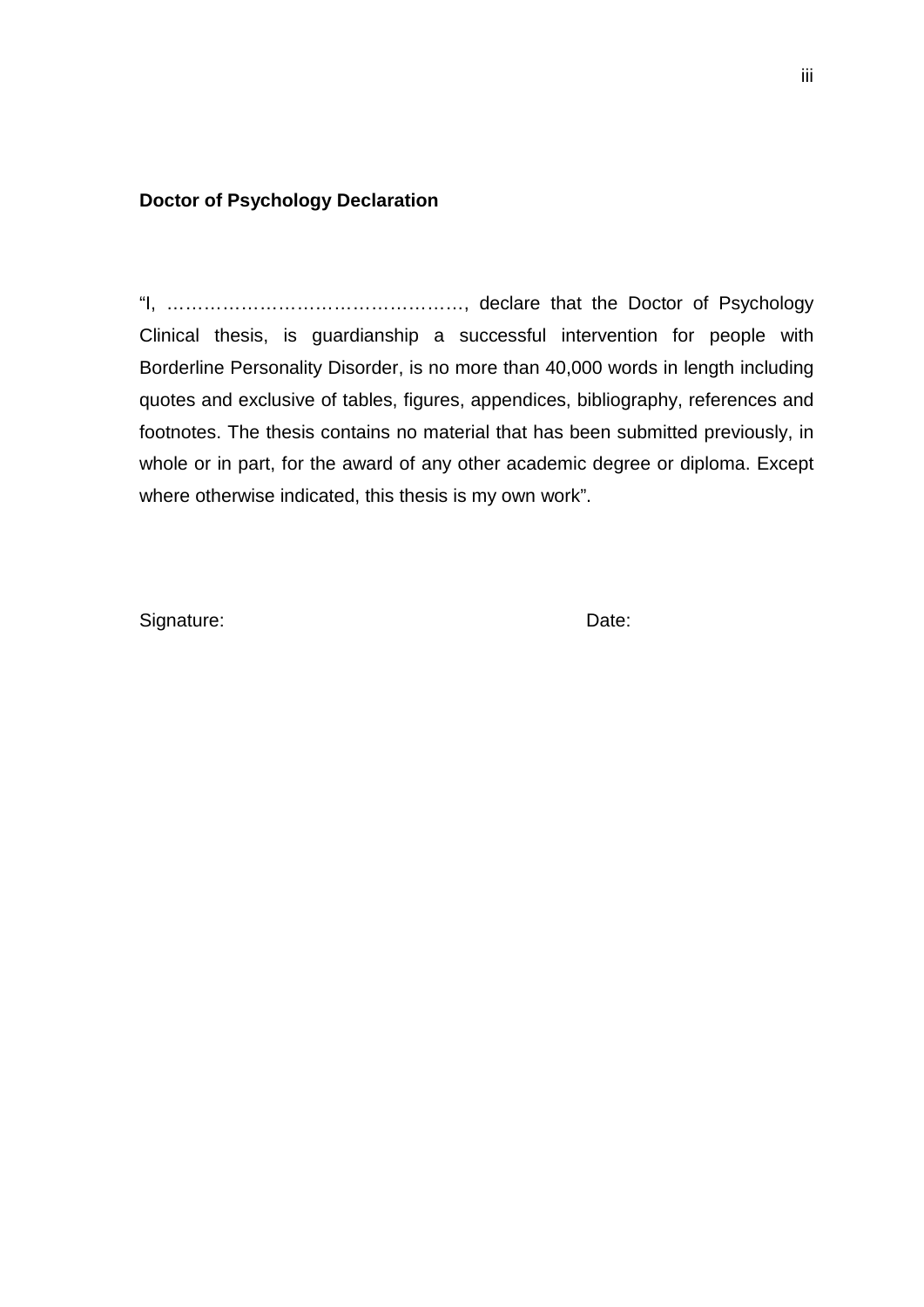#### **Acknowledgments**

<span id="page-3-0"></span>Many people helped make this thesis possible. My supervisor, Associate Professor Jenny Sharples, provided much needed guidance. She shared her wealth of knowledge, assisted to keep me on track, and maintained her excitement and enthusiasm for the project. Ms Anne Graham generously agreed to assist in final thesis preparation during a period when Jenny had to take leave unexpectedly (due to tragic family circumstances). Anne's contribution has been invaluable and I will remain forever grateful.

I would like to express my gratitude and admiration for those individuals who participated in the research. These men not only gave up their valuable time but also agreed to discuss subject matter that had been a source of distress for them. The fact that they were able to speak so candidly about their experiences is testament to their courage and generosity.

My gratitude goes to my friends at the Office of the Public Advocate, and outside of my work environment who were unswerving in their belief that I could complete this work.

Finally, I extend my deepest gratitude to my family. They have supported me emotionally, financially, physically and spiritually throughout this very difficult time. I cannot thank them enough.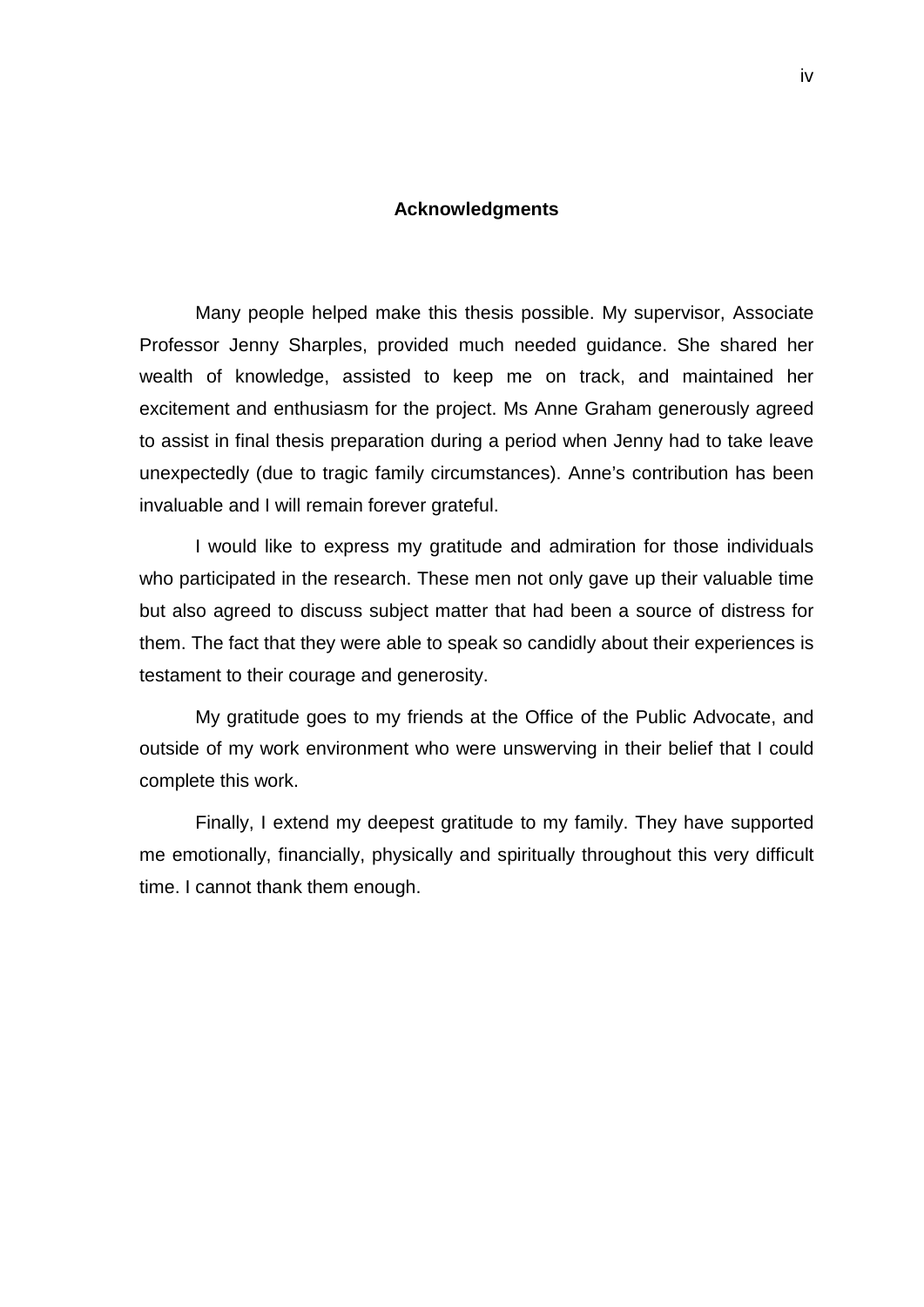# **Table of Contents**

<span id="page-4-0"></span>

| 1.6.1. Victorian Civil and Administrative Tribunal (VCAT).  9 |
|---------------------------------------------------------------|
|                                                               |
|                                                               |
|                                                               |
|                                                               |
|                                                               |
|                                                               |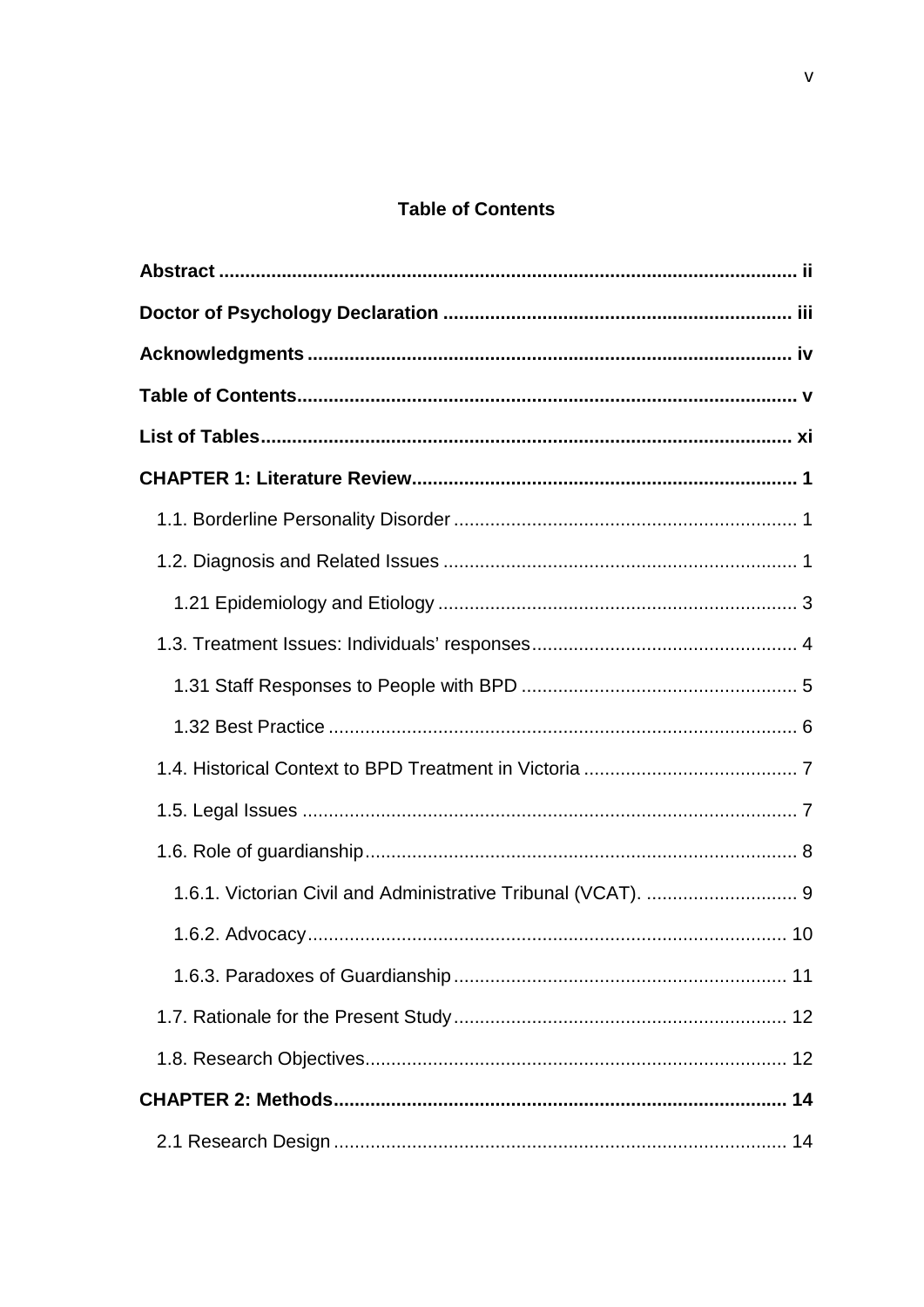| 3.1 Objective 1: To enhance our knowledge of the contributing factors which led |  |
|---------------------------------------------------------------------------------|--|
| to the appointment of a guardian for people with Borderline Personality         |  |
|                                                                                 |  |
|                                                                                 |  |
|                                                                                 |  |
|                                                                                 |  |
|                                                                                 |  |
|                                                                                 |  |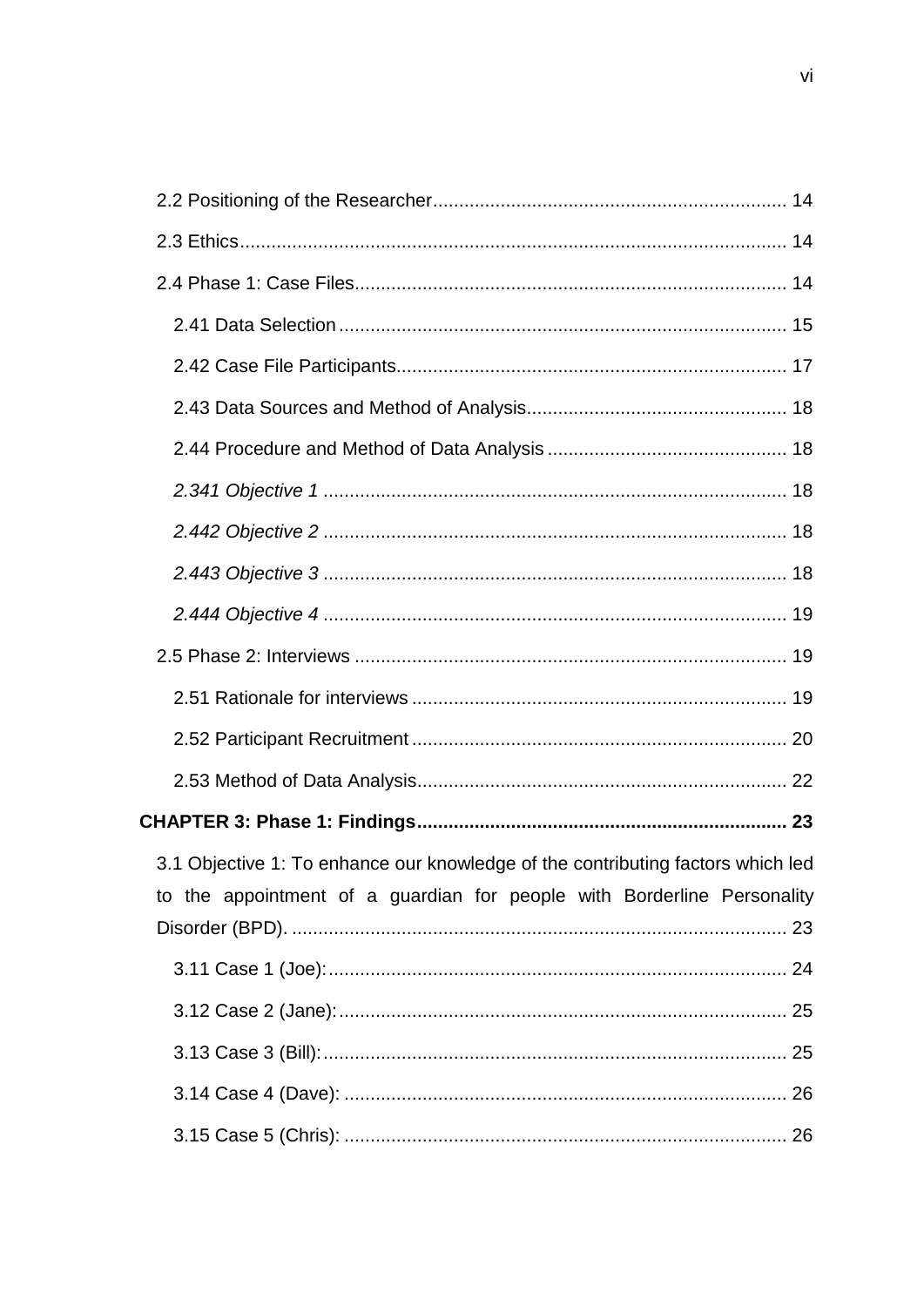| 3.2 Objective 2: To enhance our understanding of the mental health service<br>response/s prior to the application before the Victorian Civil and Administrative |  |
|-----------------------------------------------------------------------------------------------------------------------------------------------------------------|--|
|                                                                                                                                                                 |  |
|                                                                                                                                                                 |  |
|                                                                                                                                                                 |  |
|                                                                                                                                                                 |  |
|                                                                                                                                                                 |  |
|                                                                                                                                                                 |  |
|                                                                                                                                                                 |  |
| 3.3 Objective 3: To extend existing knowledge of system responses for people                                                                                    |  |
|                                                                                                                                                                 |  |
|                                                                                                                                                                 |  |
|                                                                                                                                                                 |  |
|                                                                                                                                                                 |  |
|                                                                                                                                                                 |  |
|                                                                                                                                                                 |  |
|                                                                                                                                                                 |  |
| 3.4 Objective 4: To enhance our knowledge as to whether guardianship was an                                                                                     |  |
|                                                                                                                                                                 |  |
|                                                                                                                                                                 |  |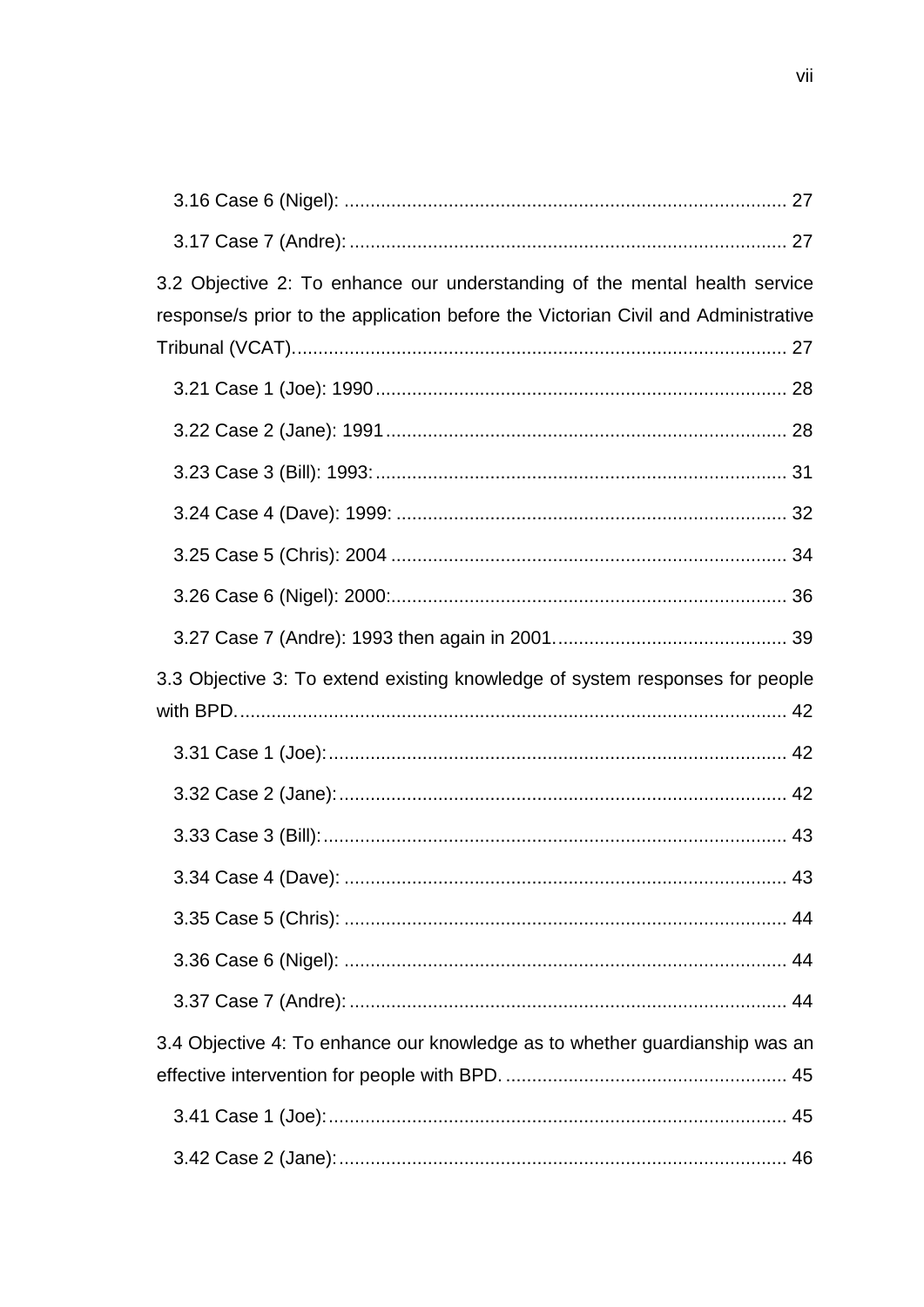| CHAPTER 4: Phase 1: Integration of Findings and Discussion 55                                                                                              |
|------------------------------------------------------------------------------------------------------------------------------------------------------------|
| 4.1 Objective 1: To enhance our knowledge of the contributing factors which led<br>to the appointment of a guardian for people with Borderline Personality |
| 4.2 Objective 2: To enhance our understanding of the mental health service                                                                                 |
| 4.3 Objective 3: To extend existing knowledge of system responses for people                                                                               |
| 4.4 Objective 4: To enhance our knowledge as to whether guardianship was an                                                                                |
|                                                                                                                                                            |
|                                                                                                                                                            |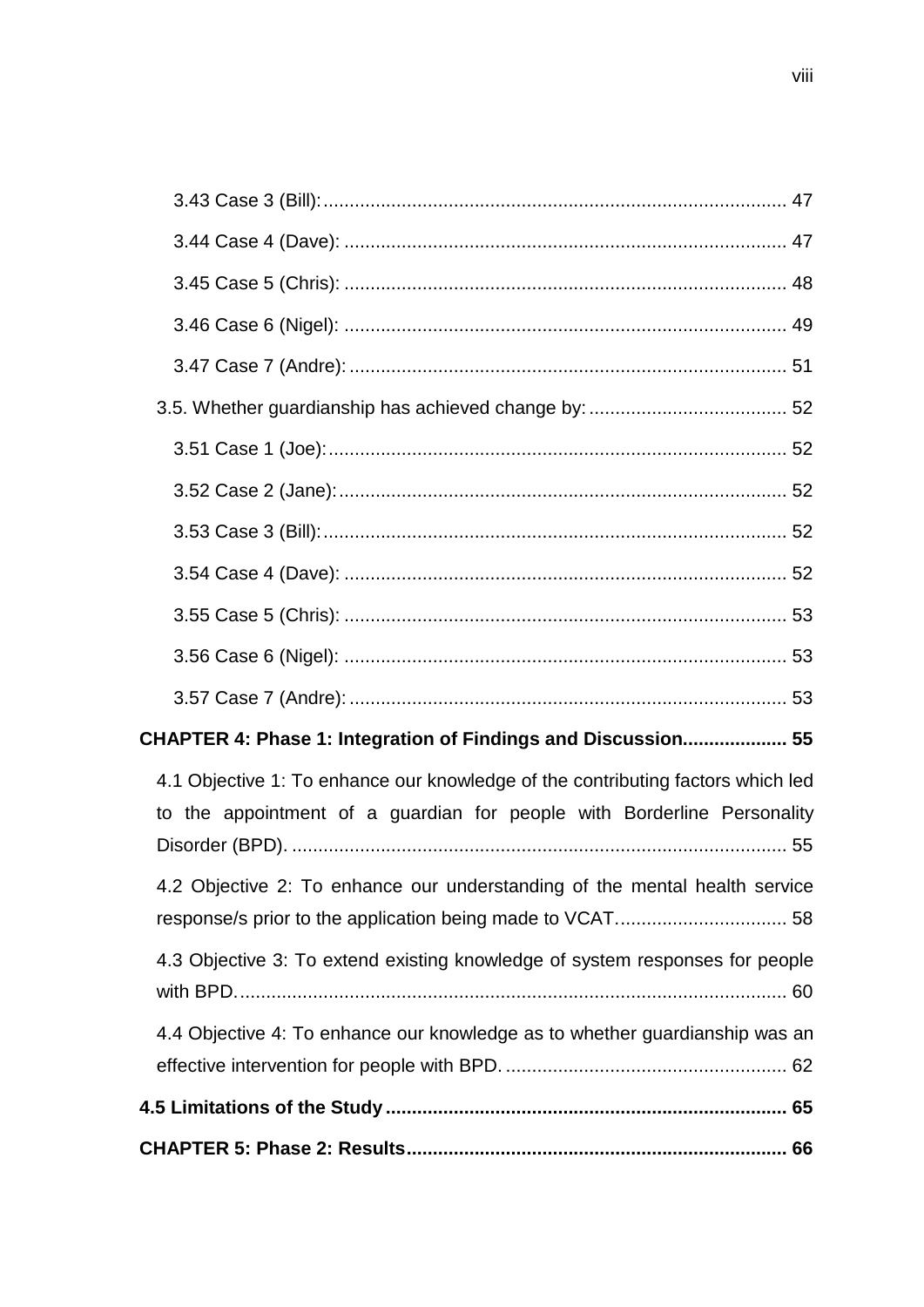| 7.22 Wishes of the Proposed Represented Person (PRP) or Represented     |  |
|-------------------------------------------------------------------------|--|
|                                                                         |  |
|                                                                         |  |
|                                                                         |  |
| 7.33 Memorandum of Understanding between the Chief Psychiatrist and the |  |
|                                                                         |  |
|                                                                         |  |
|                                                                         |  |
|                                                                         |  |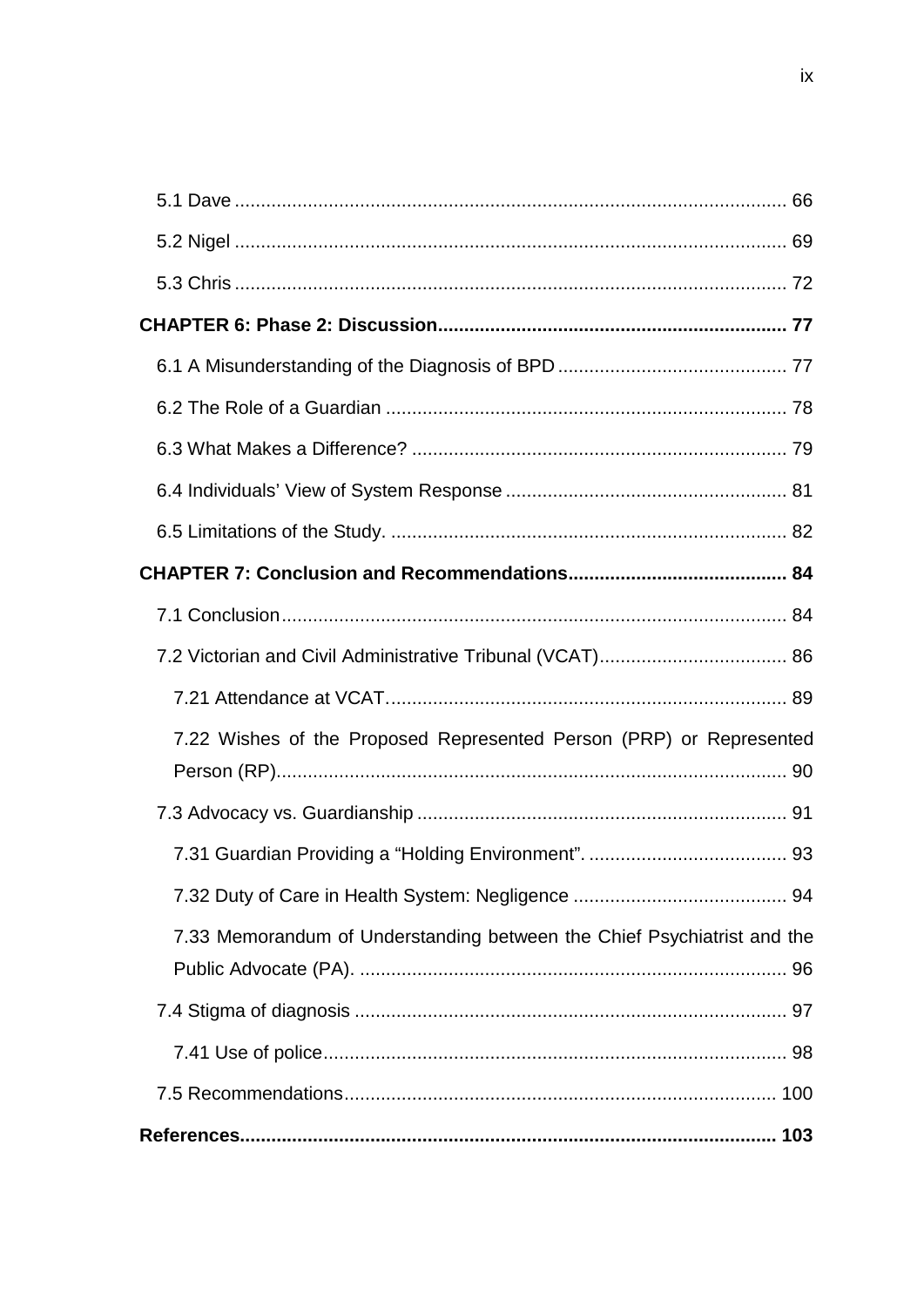| APPENDIX I: Approval of the Victoria University Ethics Committee 112       |
|----------------------------------------------------------------------------|
| APPENDIX II: Approval of the Department of Justice Research Ethics         |
| APPENDIX III: Plain Language Statement on Invitation to Participate in the |
|                                                                            |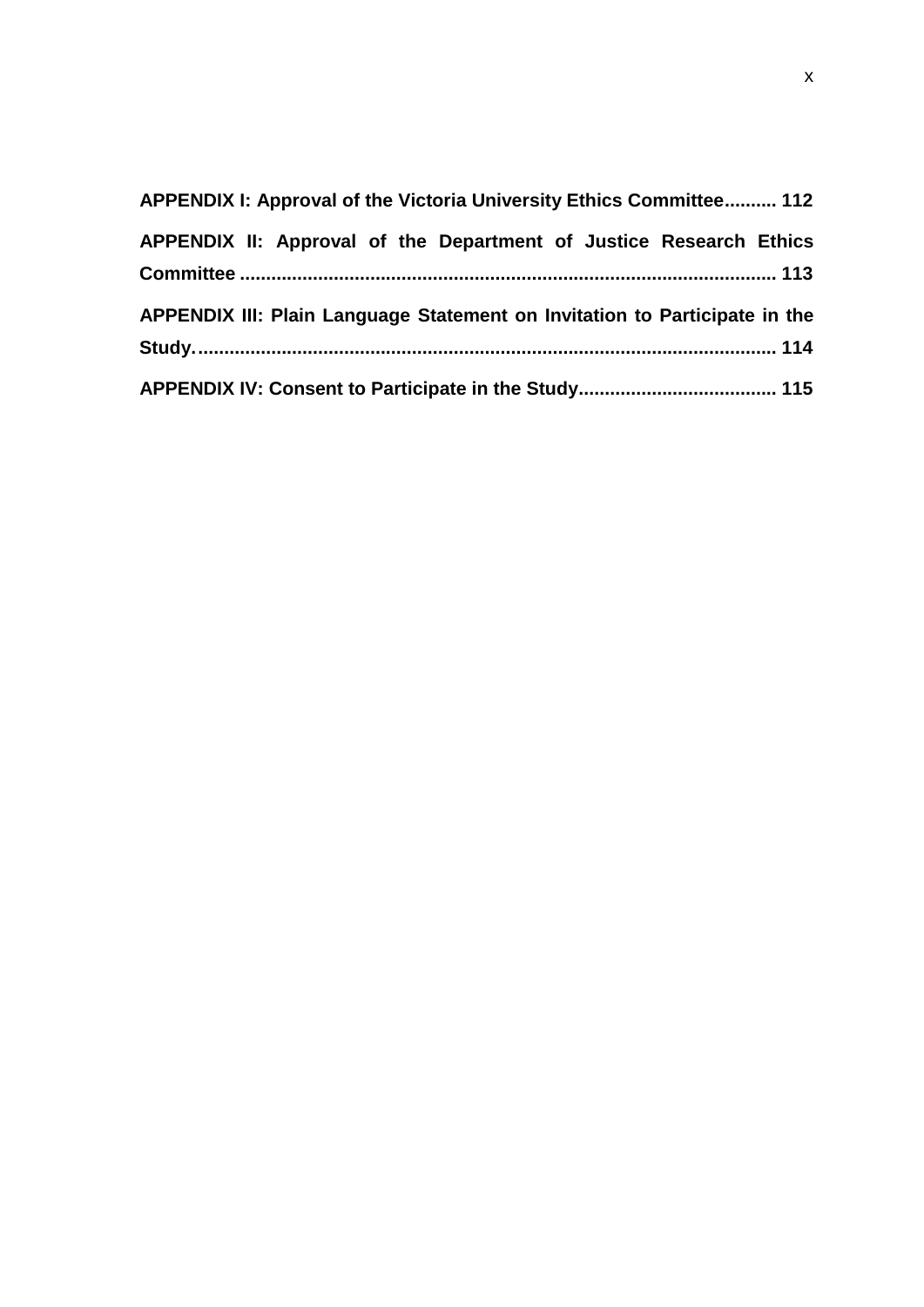# **List of Tables**

<span id="page-10-0"></span>

| TABLE                                                     | <b>PAGE</b> |
|-----------------------------------------------------------|-------------|
| 1. Demographic Information for Participants.              |             |
| 2. Summary of Effect of Self-Harm and Guardianship Orders | 24          |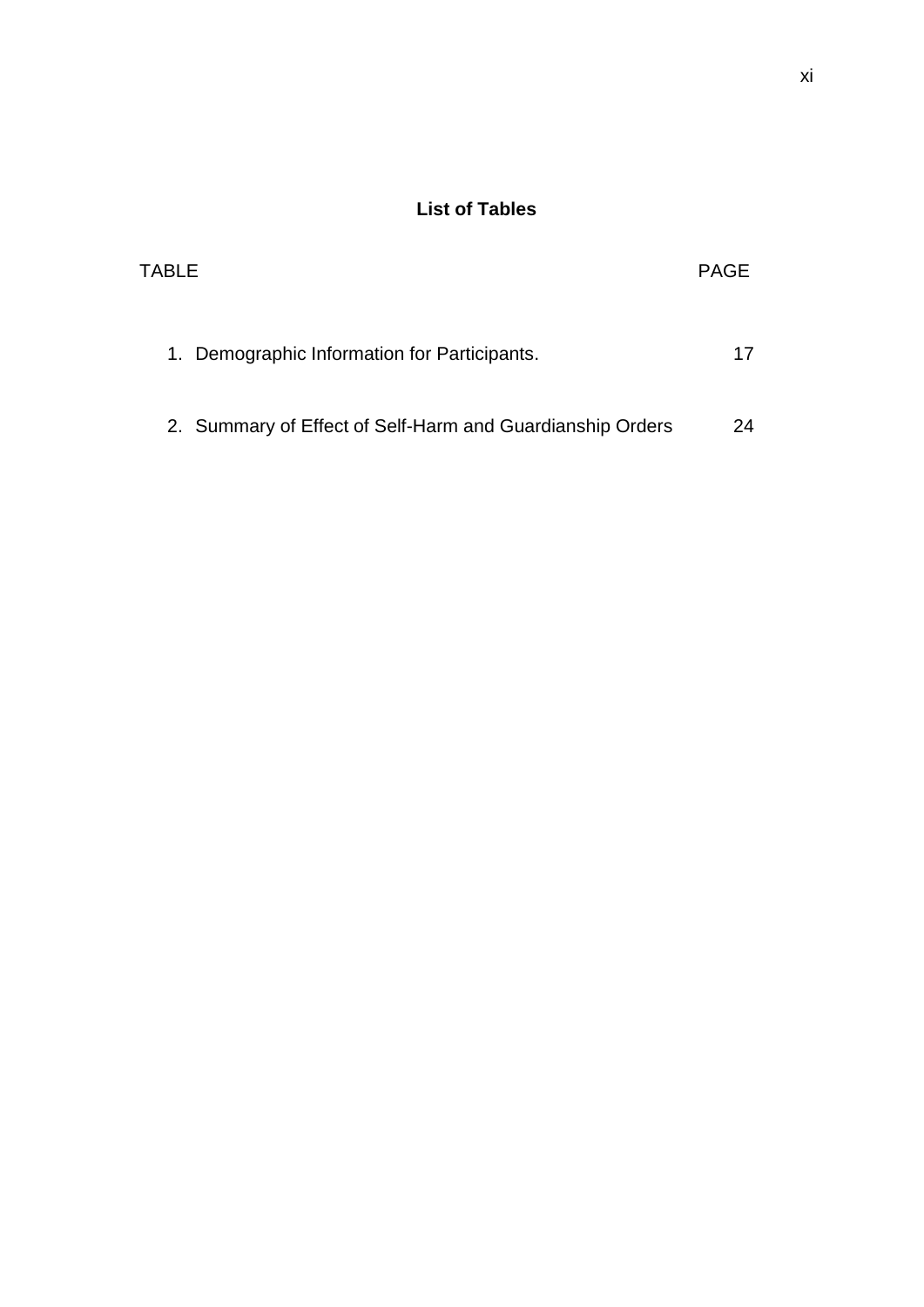# <span id="page-11-0"></span>**CHAPTER 1: Literature Review**

#### <span id="page-11-1"></span>*1.1. Borderline Personality Disorder*

The term Borderline Personality Disorder (BPD) arose out of the experience of psychoanalysts (Aronson, 1985). They identified a cluster of clients who responded differently in treatment to those categorised as neurotic or psychotic. The term borderline referred to the belief that these people were on the border between neurosis and psychosis, and traditionally has been conceptualized through a psychodynamic framework (e.g. Kernberg, 1975). BPD is a serious, persistent, and prevalent disorder (Clarkin, Lenzenweger, Yeomans, Levy & Kernberg, 2007), and is a major health problem (Black, Blum, Pfohl, & Hale, 2004; Lieb, Zanarini, Schmahl, Linehan & Bohus, 2004), associated with high treatment utilization (Zanarini, Frankenburg, Hennen & Silk, 2004; Clarkin, Lenzenweger, Yeomans, Levy & Kernberg, 2007). In addition, many individuals with BPD threaten and make multiple suicide attempts (Gunderson, 2001) which have sometimes been characterized as *communicative gestures* (Soloff, Fabio, Kelly, Malone and Mann, 2005, p.386). However studies have reported rates of suicide of 10% (Gunderson & Ridolfi, 2001; Paris, 2004).

#### <span id="page-11-2"></span>*1.2. Diagnosis and Related Issues*

A personality disorder (American Psychiatric Association, 2000) is described as an enduring pattern of inner experience and behaviour that deviates markedly from the expectations of the individual's culture, is pervasive and inflexible, has an onset in adolescence or early adulthood, is stable over time, and leads to distress or impairment (p.685). The borderline personality is described as a Cluster B personality type, which includes individuals who are dramatic, emotional or erratic.

In the Diagnostic and Statistical Manual IV–TR (DSM IV–TR) the diagnosis of BPD is described as a pervasive pattern of instability of interpersonal relationships, self-image and affects, and marked impulsivity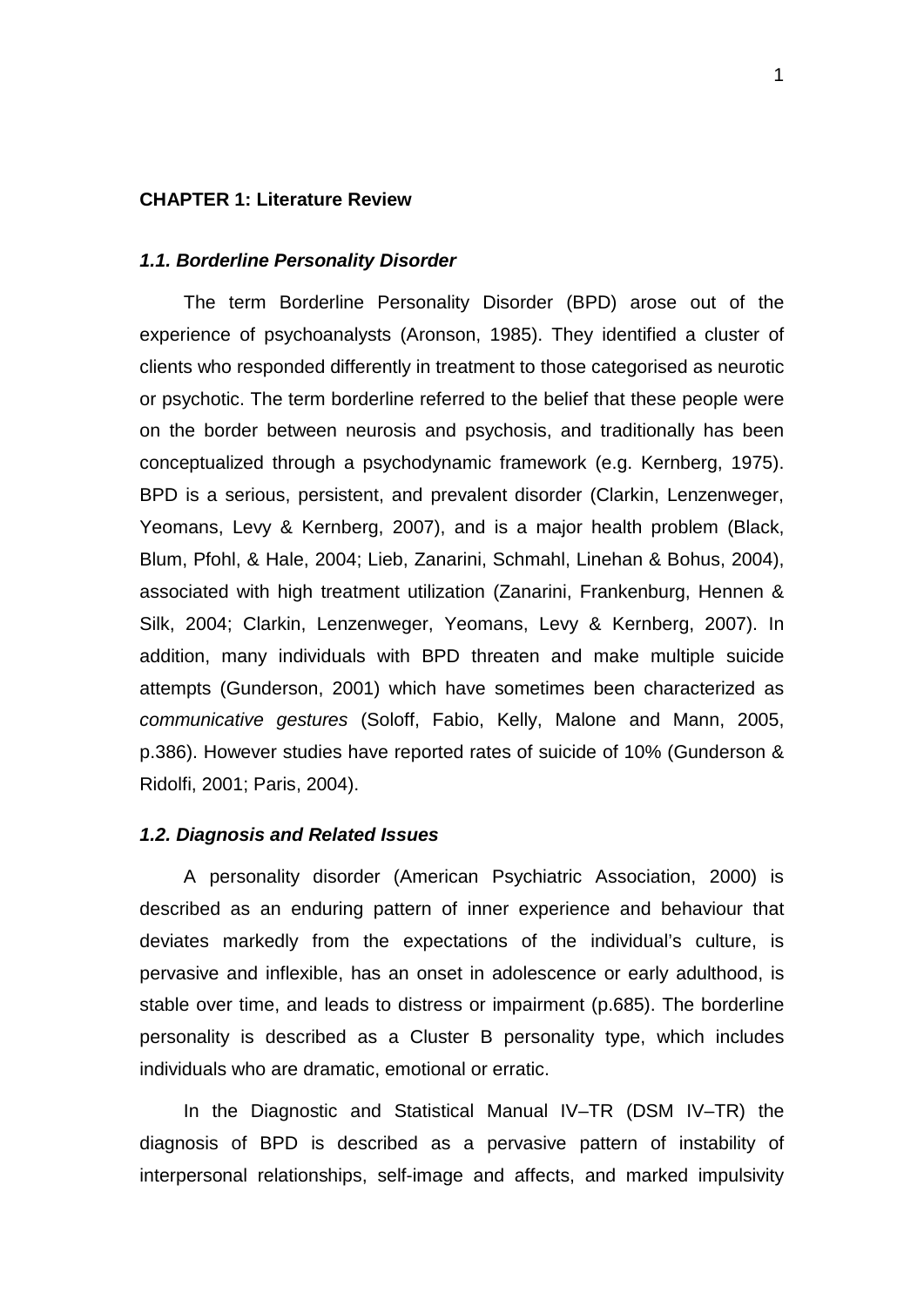beginning by early adulthood and present in a variety of contexts, as indicated by five (or more) of the following:

- 1. frantic efforts to avoid real or imagined abandonment;
- 2. a pattern of unstable and intense interpersonal relationships characterized by alternating between extremes of idealization and devaluation;
- 3. identity disturbance; markedly and persistently unstable self-image or sense of self;
- 4. impulsivity in at least two areas that are potentially self-damaging (e.g. spending, sex, substance abuse, reckless driving, binge eating);
- 5. recurrent suicidal behaviour, gestures or threats, or self-mutilating behaviour;
- 6. affective instability because of marked reactivity of mood (e.g. intense episodic dysphoria, irritability, or anxiety usually lasting a few hours and only rarely more than a few days);
- 7. chronic feelings of emptiness;
- 8. inappropriate intense anger or difficulty controlling anger ( e.g. frequent displays of temper, constant anger, recurrent physical fights); and
- 9. transient, stress related paranoid ideation or severe dissociative symptoms (American Psychiatric Association, 2000, p. 710).

Zanarini and Frankenburg (2007) suggested the intense inner pain and the maladaptive manner of expressing this pain should be included in the definition of BPD for DSM-V. Nevertheless, patients with BPD generally also meet DSM IV–TR criteria for other psychiatric illnesses. In terms of axis 1 disorders, major depression, substance misuse, post-traumatic stress disorder, other anxiety disorders, and eating disorders are all common for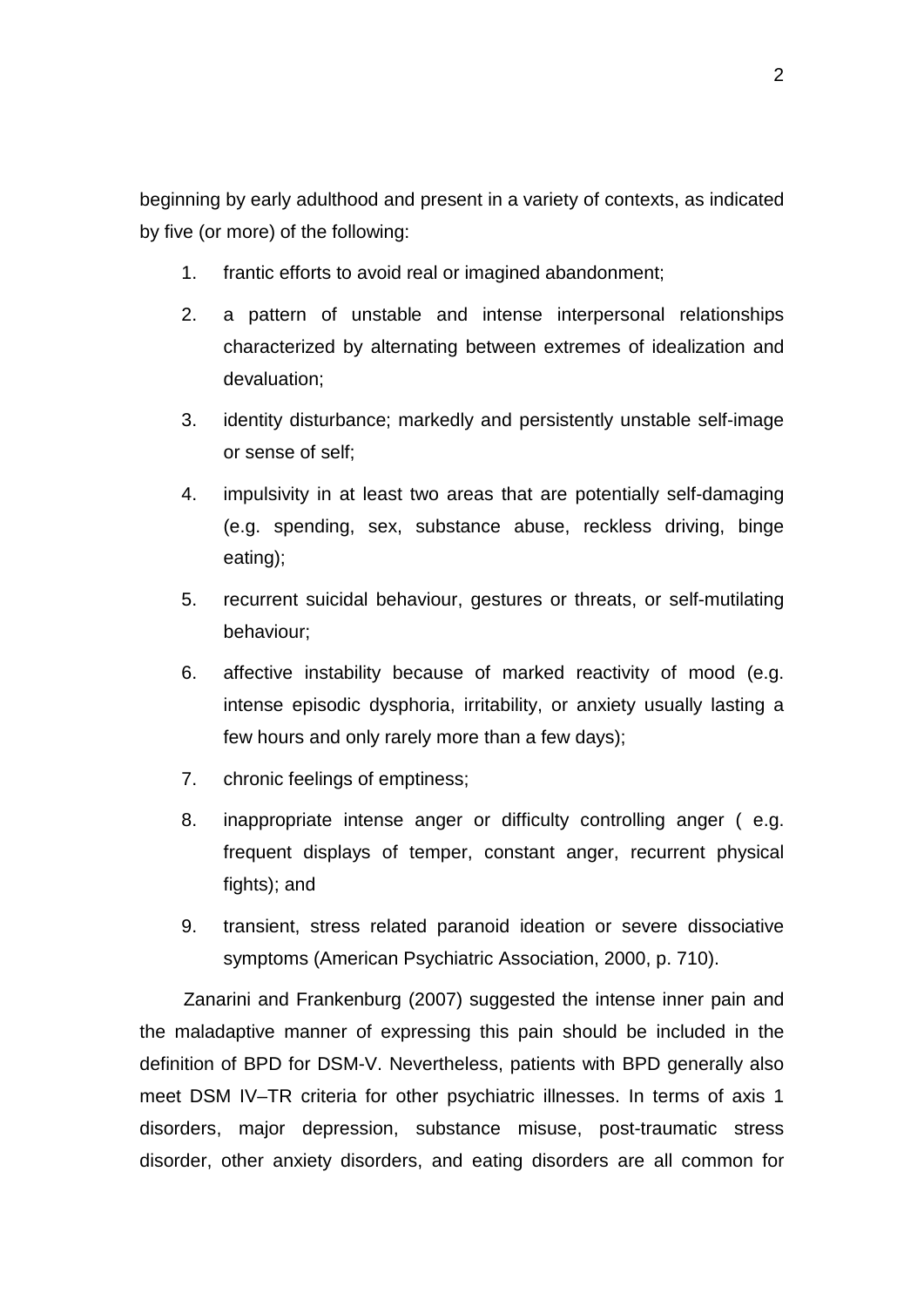these individuals (Oldham, Skodol & Kellman, 1995; Zanarini, Frankenburg & Dubo, 1998; Zimmerman, & Mattia, 1999). In a study conducted by Bateman and Fonagy (1999) concurrent diagnosis of major depression (70%), dysthymia (63%), panic disorder (50%) and bulimia (38%) was reported. Furthermore, the dual diagnosis of BPD and intellectual disability (ID) presents additional problems. It has been suggested that BPD occurs in people with ID at rates perhaps well above the general population (Nugent, 1997). However, psychiatric diagnoses are difficult to make in patients with ID as the patients often cannot be relied upon to provide the usual verbal descriptions which are depended on to make such diagnoses. According to Mavromatis (2000) a diagnosis of ID and BPD is the most difficult to make. Benson (2004) believed the development of the DC-LD: Diagnostic Criteria for Psychiatric Disorder for Use with Adults with Learning Disorder (Royal College of Psychiatrists, 2001) has advanced the reliable psychiatric diagnosis in this field, but requires widespread application of the classification system before the full impact can be realised.

#### <span id="page-13-0"></span>**1.21 Epidemiology and Etiology**

In epidemiological studies of adults, the prevalence of BPD ranges from 0.7% in Norway (Torgersen, Kringlen, & Cramer, 2001) to almost 2% in the USA and Australia (Swartz, Blazer, George and Winfield, 1990; Krawitz & Watson, 2000). It can be estimated that around 0.5% of those individuals meeting diagnostic criteria (or one in ten thousand people) will experience the severest difficulties (Krawitz & Watson, 2000).

The cause of BPD is complex with several factors which interact in various ways with each other. Current evidence suggests that genes have both main effects (Torgensen, 2000) and interactive effects with inconsistent environmental influences (Caspi, et al., 2002). Various types of adverse events during childhood, including ongoing experiences of abuse and neglect are reported by many individuals with the most frequent of these being childhood sexual abuse (Silk, Lee, Hill & Lohr, 1995; Zanarini, Williams, Lewis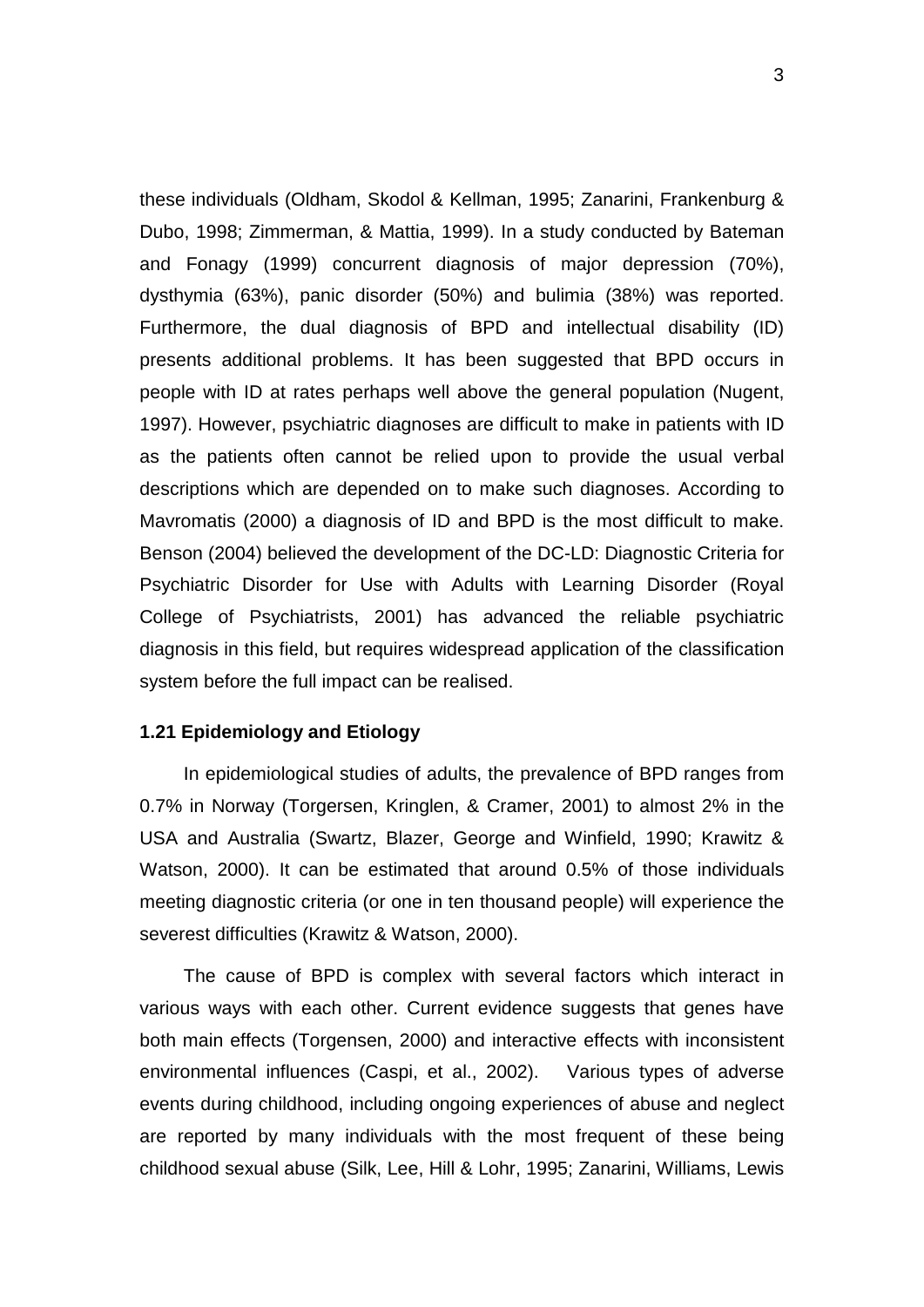& Reich, 1997; Johnson, Cohen, Brown, Smailes & Bernstein, 1999; Bierer, Yehuda, Schmeidler, Mitropoulou, New, Silverman & Siever, 2003). Bierer et al., (2003) suggested that childhood emotional abuse and neglect are broadly represented among personality disorders.

Fonagy and Bateman (2008) believed that constitutional vulnerability and suboptimal environmental conditions at critical developmental stages combine to create a vulnerability to BPD. Moreover, early attachment trauma and neglect undermines the development of the capacity to think about mental states through the process of mentalization, that is, the capacity to make sense of each other and ourselves (Fonagy & Bateman, 2008, p. 5). Thus, trauma has a key role in shaping the pathology of BPD (Lieb et al., 2004, Fonagy & Bateman, 2008). The role of memory is also considered central, as all that enters self-memory, or the meaning-making system, gives the individual a sense of existence and meaning (Elin, 2004, p. 445). Furthermore, autobiographical memory or the aspect of memory which contains representations of one's story over time is also considered to operate differently in individuals with BPD, as borderline patients are believed to produce over-general autobiographical memories with negative memory cues (Clarkin, et al., 2007).

BPD is therefore a complex disorder with many factors which influence its formation. How the diagnosis of BPD is understood by sufferers and professionals alike, and what is considered as effective treatment will be next explored.

#### <span id="page-14-0"></span>*1.3. Treatment Issues: Individuals' responses*

Many factors impinge on effective treatment for persons with BPD. As people with BPD have an impairment of interpersonal and social functioning, it makes their encounters with professionals difficult for them and those involved in their treatment. Perhaps a sufferer best illustrates this,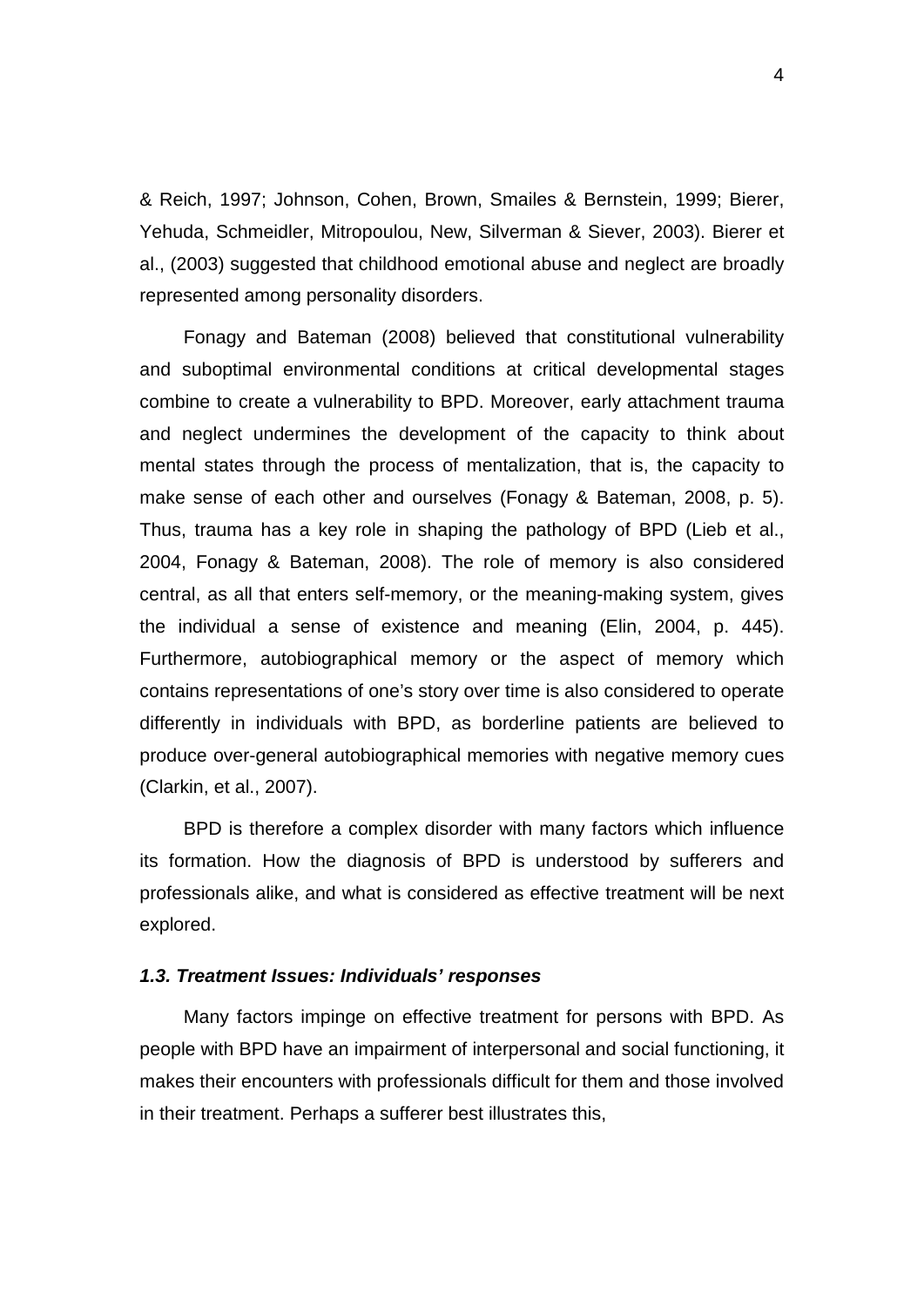The best way I have heard BPD described is having been born without a skin – with no barrier to ward off real or perceived emotional assaults. What might have been a trivial slight to others was for me an emotional catastrophe… (Williams, 1998, p.173).

An American study (Miller, 1994) sought individuals' experience of the BPD disorder. A common response from all was a view of themselves as estranged from others and inadequate in the face of perceived social standards. Castillo (2000) conducted an English study on the implications of a BPD diagnosis and revealed that 44% of respondents reported being treated badly (e.g., staff didn't know what to do; told I was attention seeking; something you brought on yourself). In responding to an ideal world in terms of treatment, 34% revealed better services as essential and being listened to, treated with respect, and being understood as critical to their care (Castillo, 2000). What is necessary is an optimal holding environment that is also validating to allow for new learning to occur in an enabling relationship (Winnicott, 1965).

## <span id="page-15-0"></span>**1.31 Staff Responses to People with BPD**

The individual's own feelings regarding his/her diagnosis is further heightened by the mobilization of intense feelings in those who treat them. Negative responses engendered by staff working with people with BPD (Bowers, 2002; Gallop, 1992; Gutheil, 1985; Hinshelwood, 1999; Linehan, 1993; Nehls, 1999; O'Brien & Flote, 1997; Potter, 2006) serve to aggravate an aggressive or passive aggressive response from patients (Bowers, 2002; Nehls, 1999; Norton & Hinshelwood, 1996), and it has been shown that the label of BPD was sufficient to damage the behaviour of treatment providers (Gallop, Lancee & Garfinkel, 1989; Aviram, Brodsky & Stanley, 2006). This in turn makes the interface between the individual with BPD and the mental health professional strained, and maladaptive interpersonal relationships are adopted. In addition, individuals with BPD can also create hostile divisions or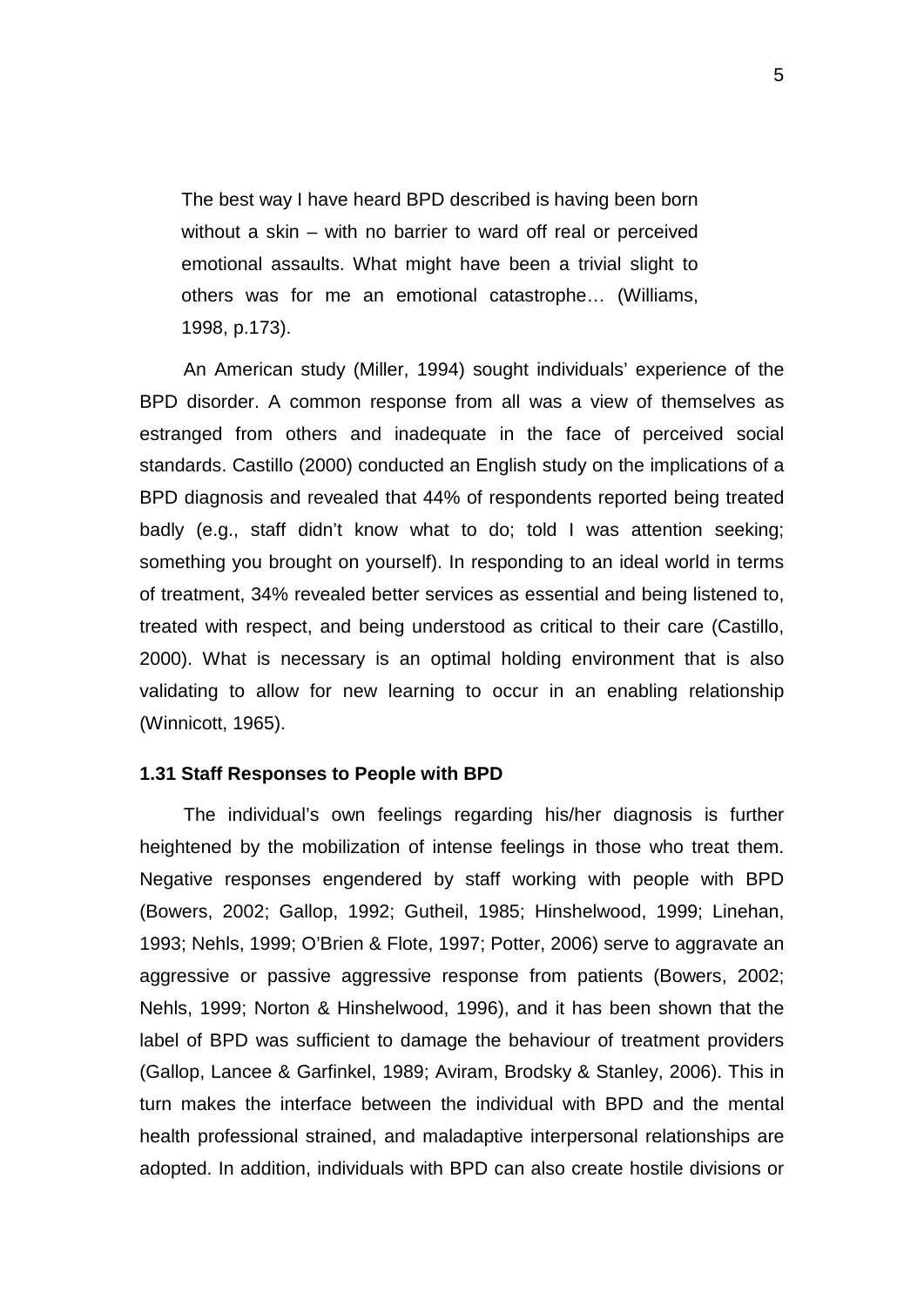splits among the staff involved in their care (Bowers, 2002; Krawitz & Watson, 2000; Norton & Hinshelwood, 1996). Divided environments undermine any collaborative approach to treatment which can support the achievement of mutually agreed clinical goals (Bowers, 2002).

Thus, a clear structure, fairly applied by staff in a spirit of integrity and equality, with the courage to confront difficult behaviour is needed to create and maintain a stable therapeutic environment. Best practice is next discussed.

# <span id="page-16-0"></span>**1.32 Best Practice**

Best practice incorporates co-ordinated systems approaches, which include: a variety of therapeutic techniques, such as Dialectal Behaviour Therapy, (DBT), (Linehan, 1993), or psychoanalytic for example, crisis interventions, and hospital issues. It is essential that the system for people with BPD is based on comprehensive assessment followed by treatment planning (Milton & McMahon, 1999). A challenge for those working with BPD persons is to find the appropriate level of involvement. In addition, many troubling behaviours are believed not to occur because of the BPD but as a consequence of treatment environments and interventions. These behaviours are referred to as iatrogenic (Krawitz & Watson, 2000; Milton & McMahon, 1999).

An adequate assessment of an individual's problems and needs is required for the clinician and individual to engage in a mutually agreed plan. Thorough risk assessment analysis incorporating previous and aborted suicide attempts, distinguishing acute from chronic suicide patterns and short versus long term risk are examined and documented. In addition, contracts are frequently used and have an important role to play in the management of clients with BPD (Northern Area Mental Health Service, 2001; Milton & McMahon, 1999).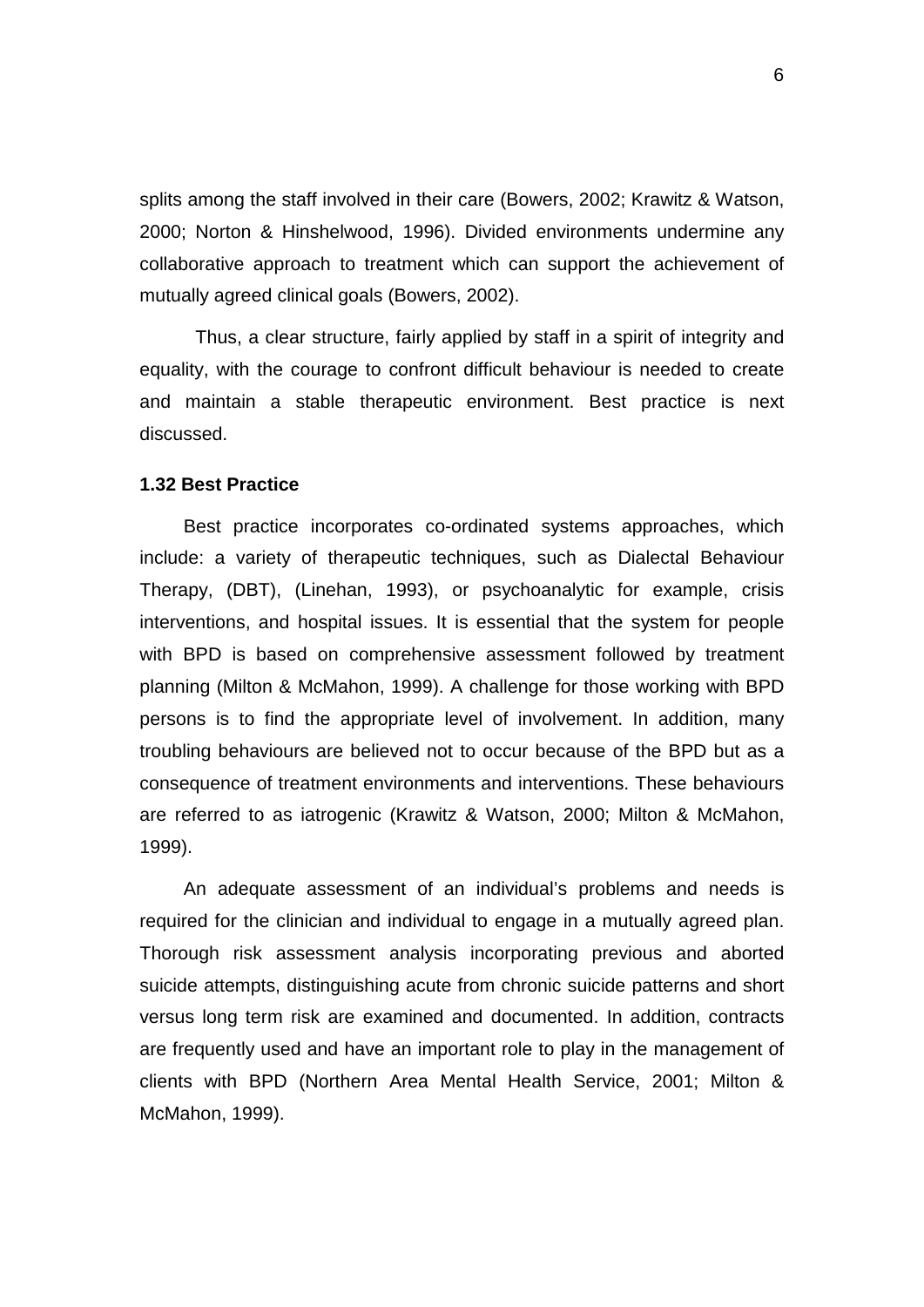Hospitalisation is a common occurrence for people with BPD and the management of such stays must be sensitive to the treatment needs of the individual. An in-patient ward that is marked with empathy, firm limits and consistency to contain the distressed individual with BPD is reliant upon nursing staff and presents significant clinical and therapeutic challenges to psychiatric nurses (Bowers, 2002; O'Brien & Flote, 1997). As previously stated effective treatment requires a skilled balance between encouraging individual responsibility and autonomy, and offering clear reporting structures when needed. To ensure best practice, Victoria established a program specifically designated to the needs of people with BPD.

# <span id="page-17-0"></span>*1.4. Historical Context to BPD Treatment in Victoria*

In 1994, a seminal document on Victoria's mental health system recognized that the psychiatric service system would include people with BPD (Morton & Buckingham, 1994). At this time, changes in the Mental Health Act occurred simultaneously with the establishment of Victoria's Statewide Specialist Personality Disorder Service, Spectrum. It was acknowledged that most individuals with BPD would receive care from the area mental health agencies. Spectrum would provide support to existing services and would target the most severely disabled amongst this group for more intensive treatment (Milton & McMahon, 1999).

Spectrum offers secondary consultations to area mental health agencies, and for BPD sufferers the community mental health setting allows for a variety of therapeutic interventions. Spectrum together with mental health agencies have provided manuals to assist with service provision for clients with BPD (refer Northern Area Mental Health Service, 2001). Yet irrespective of documentation, legal issues still arise.

# <span id="page-17-1"></span>*1.5. Legal Issues*

People meeting diagnostic criteria for BPD represent a significant legal risk for clinicians and organisations providing service. Moreover, a lack of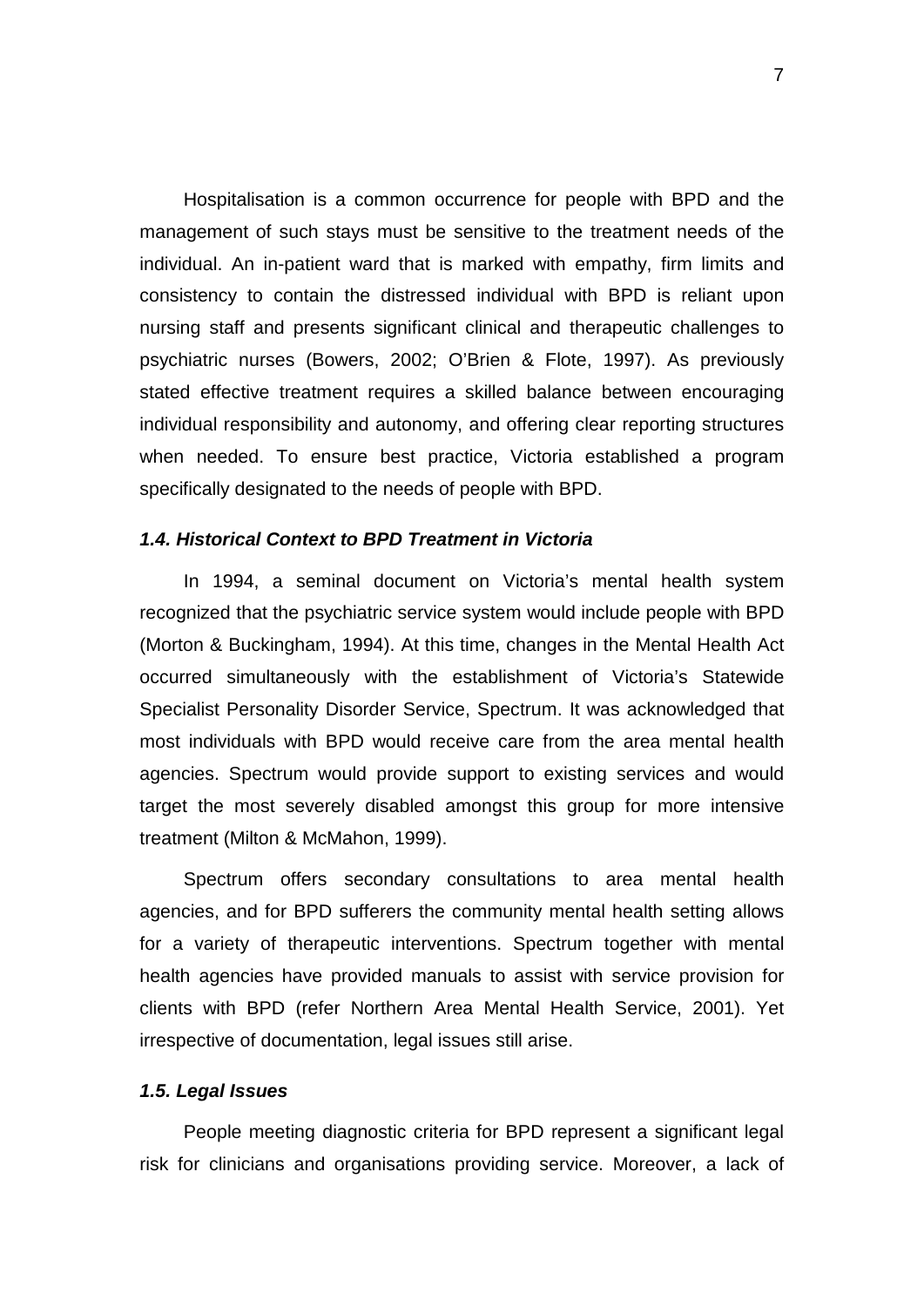understanding about optimal treatment choices and risks involved may result in clinicians being blamed for ineffective treatment even when the treatment is of a satisfactory or better standard (Gutheil, 1985; Krawitz & Watson, 2000). Gutheil (1985) explained areas of medico-legal vulnerability peculiar to work with BPD individuals and suggested preventative intervention. Expert opinion agrees that the use of mental health legislation should be considered an unusual part of treatment (Goin, 2001; Krawitz & Watson, 2000; Smith, Ruiz-Sancho & Gunderson, 2001; Stone 1993). This includes the use of involuntary admissions which are seen as particularly problematic with clients with BPD.

In Australia in some instances mental health legislation as well as guardianship legislation is utilised. Before examining the legislation it is useful to understand what guardianship means, how it fits in the legal context, and how guardianship is applied.

#### <span id="page-18-0"></span>*1.6. Role of guardianship*

Apart from Flanders, Australia stands alone in the use of tribunals to handle guardianship and substitute consent (Carney & Tait, 1997). A variety of court systems are utilised by New Zealand, England and Wales, most states in the United States, and most Canadian provinces. The system in Ontario, Canada, is considered the most similar to that utilised by most Australian states. Although the Victorian legislation served as the basis for most other states and territories, differences exist within the Australian system (Carney & Tait, 1997).

Guardianship legislation is perhaps best understood in the context of modern life. Modern society requires its citizens to make legally effective choices. Irrespective of choice, individuals who make choices should be able to provide consent and be accountable. Thus they should be legally competent. In the Australian context individuals who lack competency, due to a cognitive impairment, may have a substitute decision-maker or a guardian appointed to make decisions on their behalf. In Victoria, the judicial body to appoint a guardian is the Victorian Civil and Administrative Tribunal (VCAT).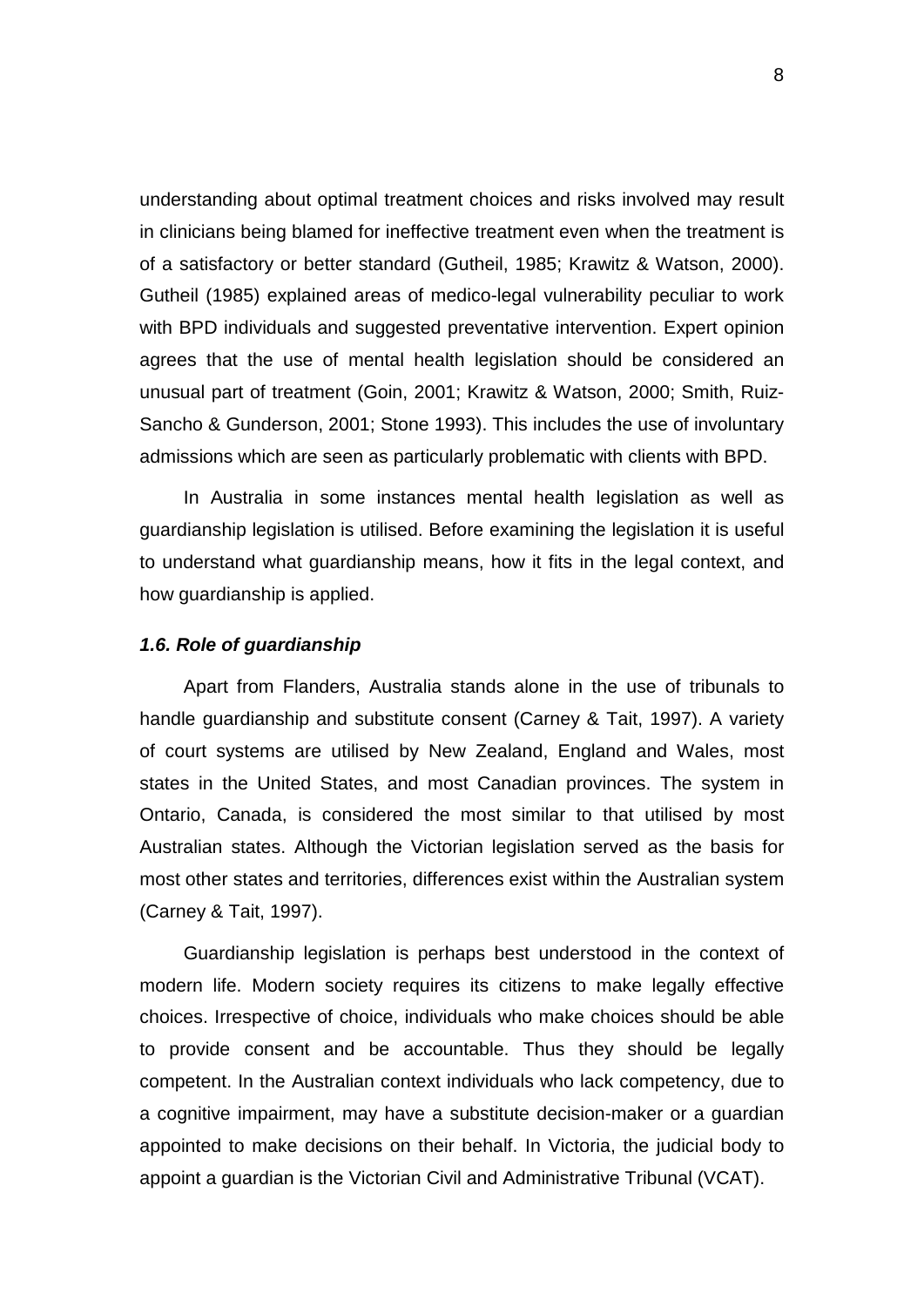A guardian can be appointed for certain domains of an individual's life, for example health matters, and so a guardian can be appointed limited to decisions of healthcare. A guardian can also be appointed for all domains of an individual's life and have unlimited powers, and these are referred to as plenary guardians. The decision-making responsibilities describe the guardian in terms of the role of a parent to a child. "All the powers and duties" exercised by a parent in relation to a child are given to plenary guardians in Victoria (Guardianship and Administration Act, Vic, 1986, [GAA] s.24,1.). In addition, the common law best interests test can be applied to adults unable to care for themselves. The Victorian Supreme Court has a power known as the parens patriae jurisdiction, to appoint a decision-maker for a person unable to adequately safeguard his or her own interests. In Victoria, with regard the VCAT process, all less restrictive options should have been exhausted before application is made to the Supreme Court for determination.

To restate, in Victoria VCAT can appoint a guardian, and this process is next discussed.

# <span id="page-19-0"></span>**1.6.1. Victorian Civil and Administrative Tribunal (VCAT).**

Initially an application is made to VCAT, seeking the appointment of a guardian for an individual. The individual is described as the Proposed Represented Person (PRP). The matter is then referred to VCAT, Guardianship List, for hearing. The appointment of a guardian can occur if:

- 1. a) the Tribunal is satisfied that the person in respect of whom an application for an order appointing a guardian is made- is a person with a disability; and
	- b) is unable by reason of the disability to make reasonable judgment in respect of all or any matters relating to his or her person or circumstances; and
	- c) is in need of a guardian. (GAA, s.22, 1.).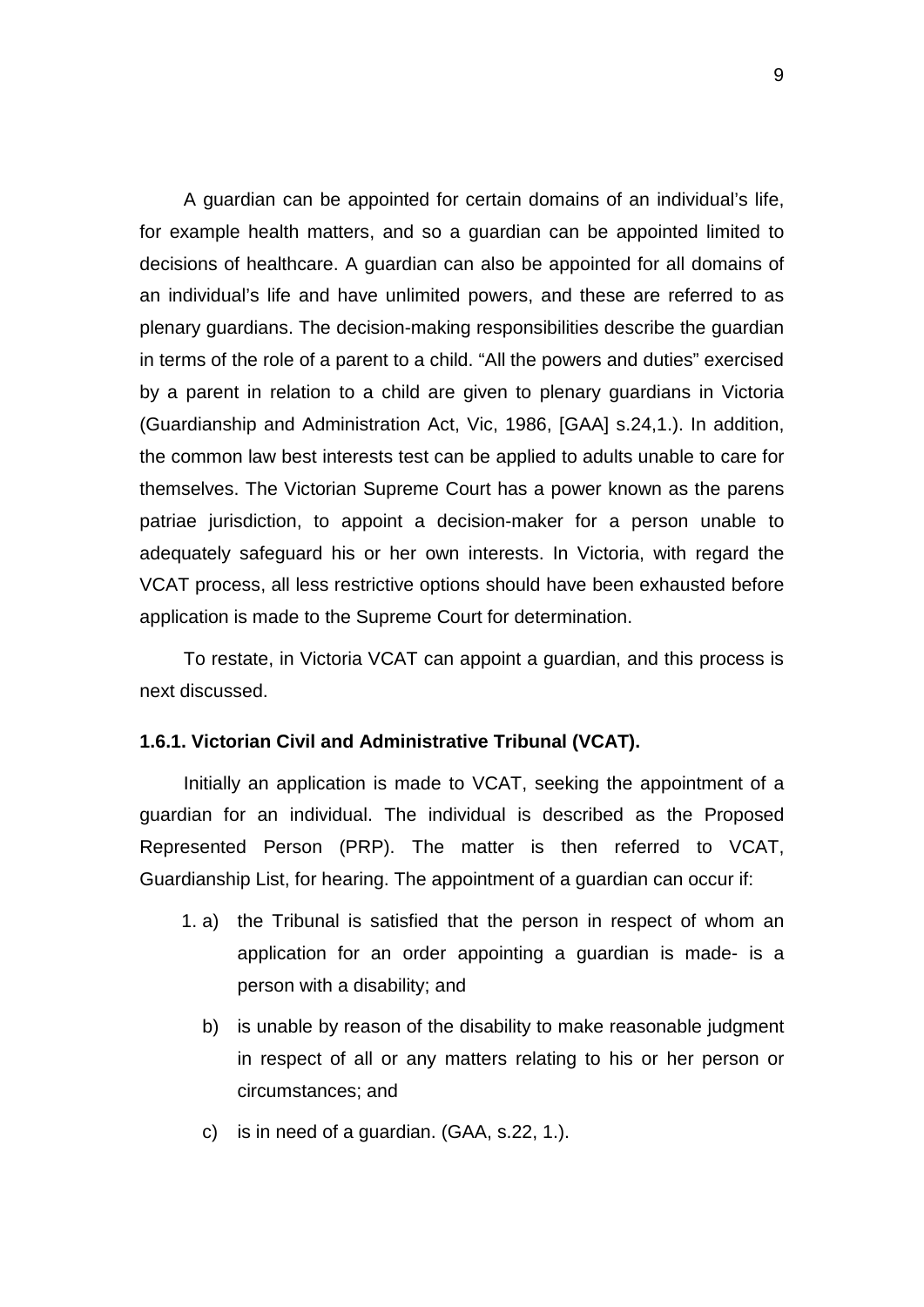The Tribunal may make an order appointing a plenary or a limited guardian in respect of that person.

Further,

- 2. In determining whether or not a person is in need of a guardian, the Tribunal must consider
	- a) whether the needs of the person in respect of whom the application is made could be met by other means less restrictive of the person's freedom of decisions and action (GAA, s.22, 2.).

If the Tribunal is satisfied of the aforementioned, the PRP can then be appointed a guardian. The Tribunal may appoint anyone over 18 years of age, who consents to act as the guardian providing they satisfy the relevant criteria (refer GAA, s.23, 1, 2, & 3). The Tribunal may appoint the Public Advocate or his/her delegate as the plenary or limited guardian of that person (GAA, s.23, 4.).

Furthermore as identified in sections 22 and 23 of the GAA a general principle to be applied in the interpretation of the legislation is that the means are least restrictive of the individual's freedom of decision and action. Thus all options must be canvassed and then dismissed before a guardian can be appointed. The role of an advocate and advocacy in general is next considered, as advocates should consider options with the individual, facilitate communication and assist in the understanding of the situation, to ensure that guardianship is only used as the last resort.

#### <span id="page-20-0"></span>**1.6.2. Advocacy**

In Australia, the only discussion on guardianship for people with BPD was from the New South Wales perspective. Earlam and Kennard (2007) examined the possible benefits and the difficulties of guardianship with individuals with a personality disorder. Their study was largely anecdotal from both their own and colleagues' experiences, and they provided case study material to illustrate the challenges of working with these individuals. They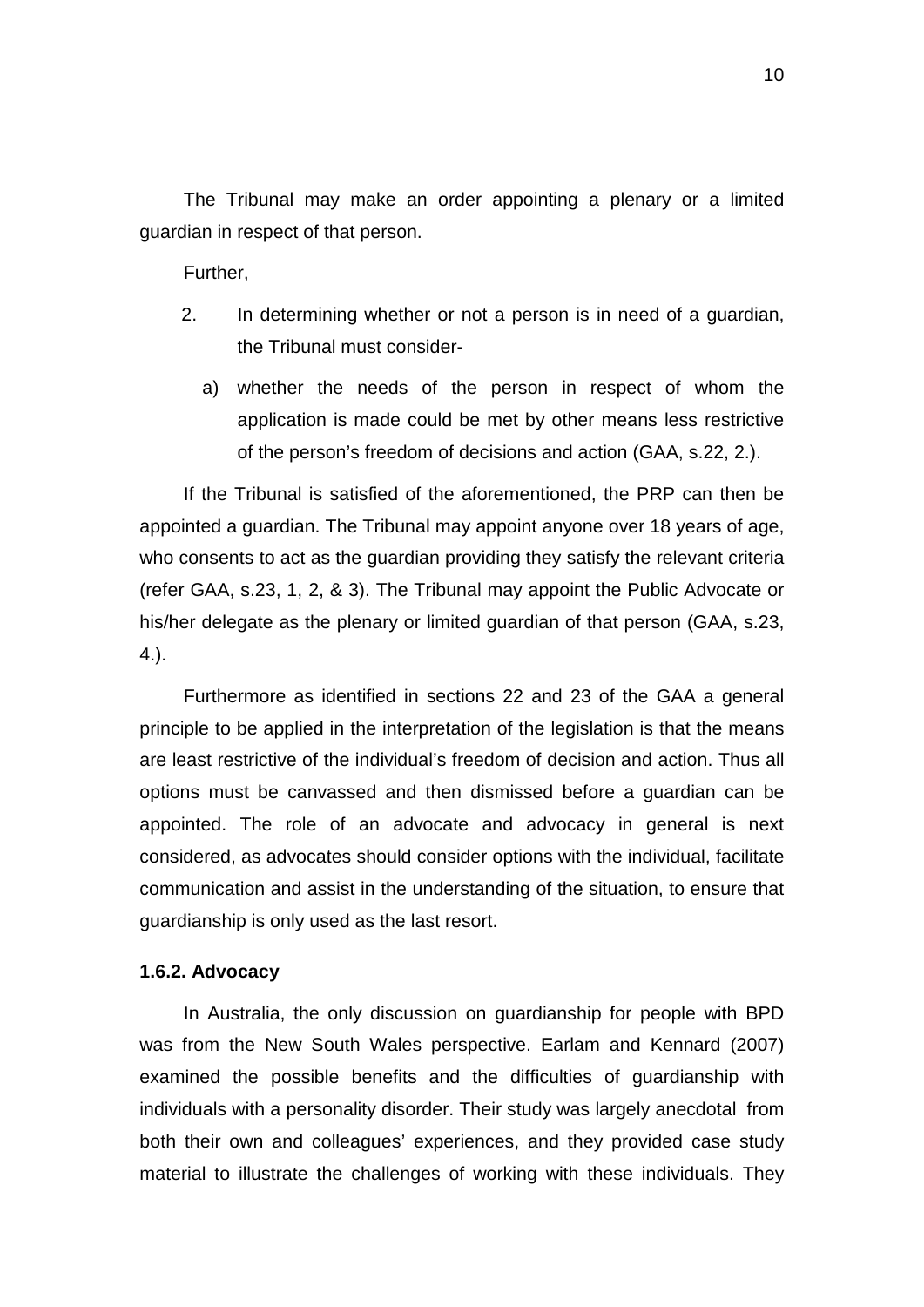concluded that for this population, coercion only works if there is coercive authority in the guardianship order, confrontation is notoriously unsuccessful, and that collusion can do some good but does not necessarily require the appointment of a guardian. They concluded from their experiences that working together with a client as one does in an advocacy role was more beneficial, and that guardianship was less effective for the BPD cohort. There has been no evaluation on this issue from a Victorian perspective. The Office of the Public Advocate (OPA) is empowered by the GAA (refer s.15) to be an advocate for a person with a disability separate to the role of guardian. An advocate can utilise a variety of ways to ensure that the larger community gives greater prominence to the rights and needs of people with disabilities. Different approaches to advocacy will use different ways of accomplishing increased justice and empowerment. This may result in individual or systemic advocacy, but irrespective of approach, both types are inextricably linked to each other (Parsons 1994; Healy, 1996; and Stone, 1999). When advocacy is considered to have failed or to have been insufficient to exact appropriate change, then guardianship legislation can be utilised.

#### <span id="page-21-0"></span>**1.6.3. Paradoxes of Guardianship**

There are several paradoxes in appointing guardians for adults. As discussed by Carney and Tait (1997), in guardianship there is an ideology that freedom is linked to a set of tools which restrict freedom. A main task of guardianship is to remove from individuals some of their rights and entrust guardians with the exercise of legal decision-making. The question arises whether perhaps unwittingly, VCAT in exercising its guardianship and administration jurisdiction, has allowed the balance to swing too far in favour of paternalism or protection against individual autonomy. Examining the use of guardianship, how it is enacted and how problems are addressed, may provide some valuable answers for the community.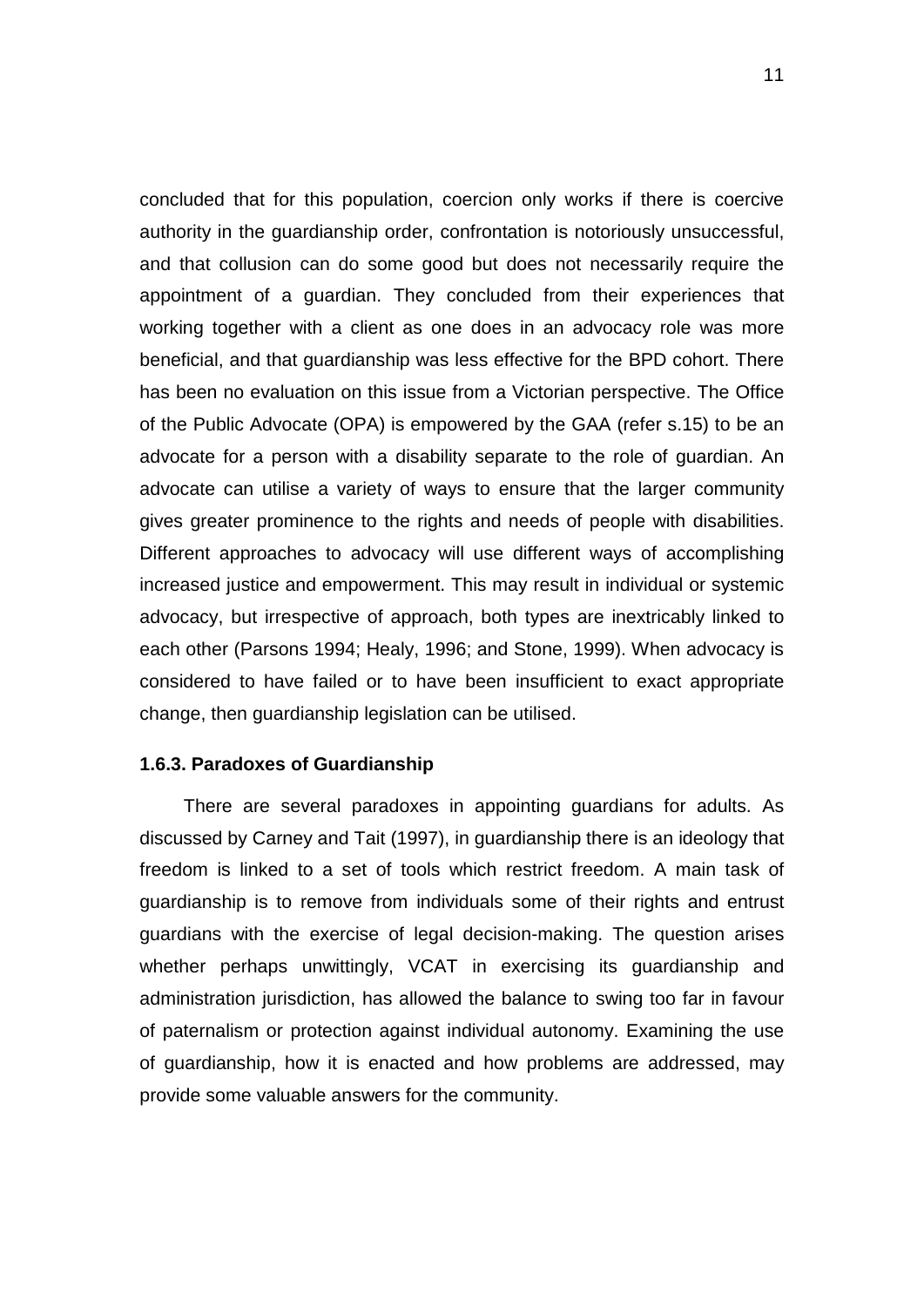#### <span id="page-22-0"></span>*1.7. Rationale for the Present Study*

People with BPD present the community with the challenge of what is acceptable from and for the individual and for the community at large. In Victoria, guardianship legislation has been used as a "tool of last resort" for people with BPD, yet there has been no evaluation on its effectiveness. Moreover there is paucity of information published in the area of guardianship in general and for those with BPD specifically. As a guardian myself, it appeared that the appointment of an independent guardian was problematic in these cases. Why was there a need to utilise guardianship legislation when mental health legislation should suffice? Do these individuals need a substitute decision maker, a guardian, or do they need someone to stop them making bad decisions? How can a guardian navigate this difficult terrain when others have presumably failed? At monthly OPA Issues Forums attended by all staff including advocates and guardians, similar questions were raised by my colleagues and the former Public Advocate who questioned whether guardianship assisted or inadvertently further complicated the situation. As not all people with BPD have a guardian, what was unique about these individuals and each one's predicament to warrant the intervention of a guardian? An expected outcome of the study is to enable a greater understanding of BPD which will inform and hopefully improve practice in this area, and thus this research received strong endorsement by the former Public Advocate. The examination of the OPA case files should provide an evaluation of the research objectives. It is hoped that this study will advance the current understanding of BPD, the suitability or otherwise of guardianship for these individuals and its subsequent impact on both the sufferers and the community.

# <span id="page-22-1"></span>*1.8. Research Objectives*

The research has four objectives. To:

(1) enhance existing knowledge of the contributing factors which led to the appointment of an OPA guardian;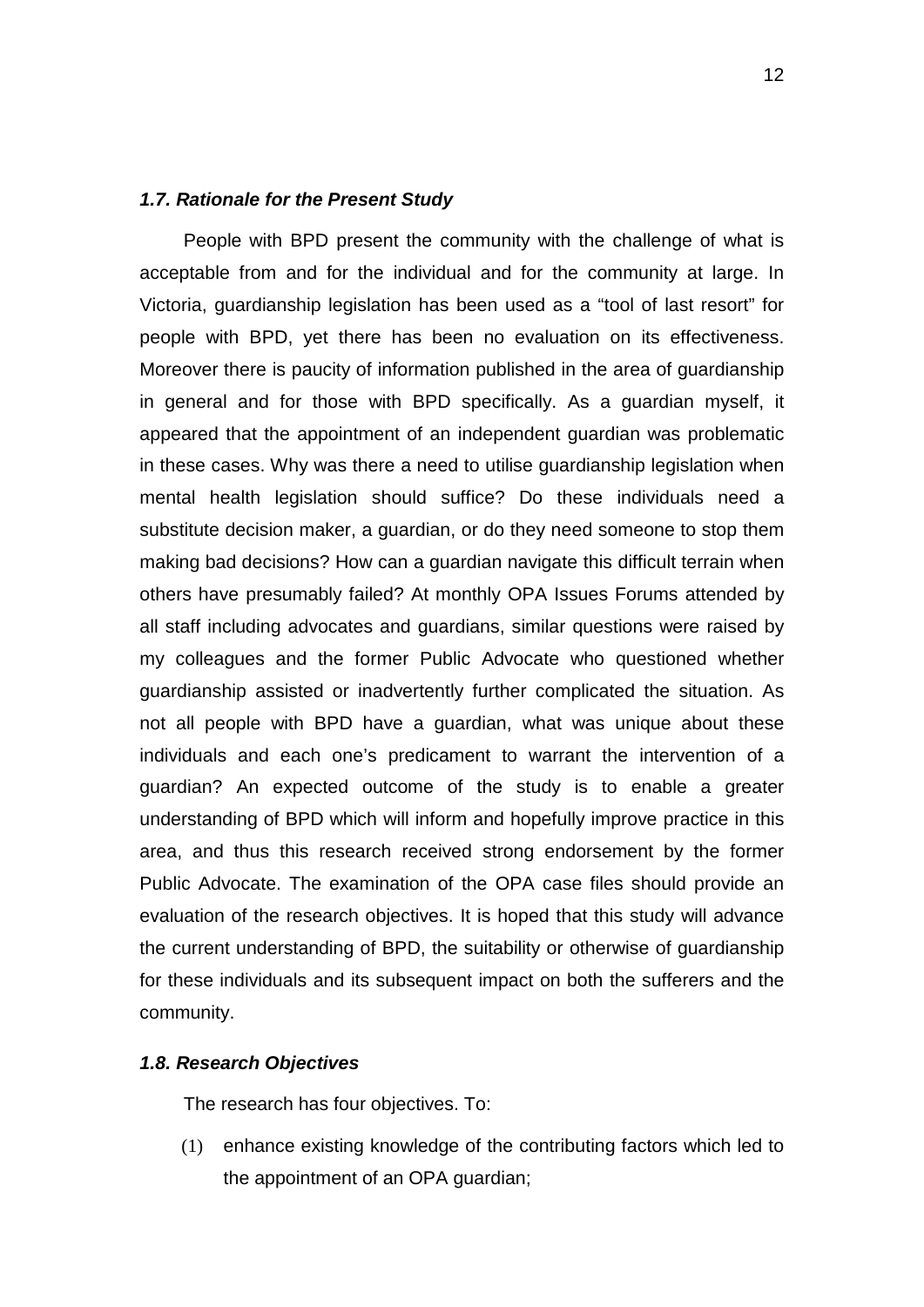- (2) enhance the understanding of the mental health service response/s prior to the application of a guardian to VCAT;
- (3) extend existing knowledge of service responses for people with BPD; and
- (4) enhance our knowledge as to whether guardianship was an effective intervention for people with BPD. This objective will be further addressed to determine if guardianship has achieved:
	- a. a change in behaviour of the person with BPD, and as a consequence the guardianship order was no longer necessary,
	- b. a limited change in the person's behaviour necessitating a further guardianship order sometime following the revocation of the original order, and
	- c. long term outcomes for the client after the guardianship order.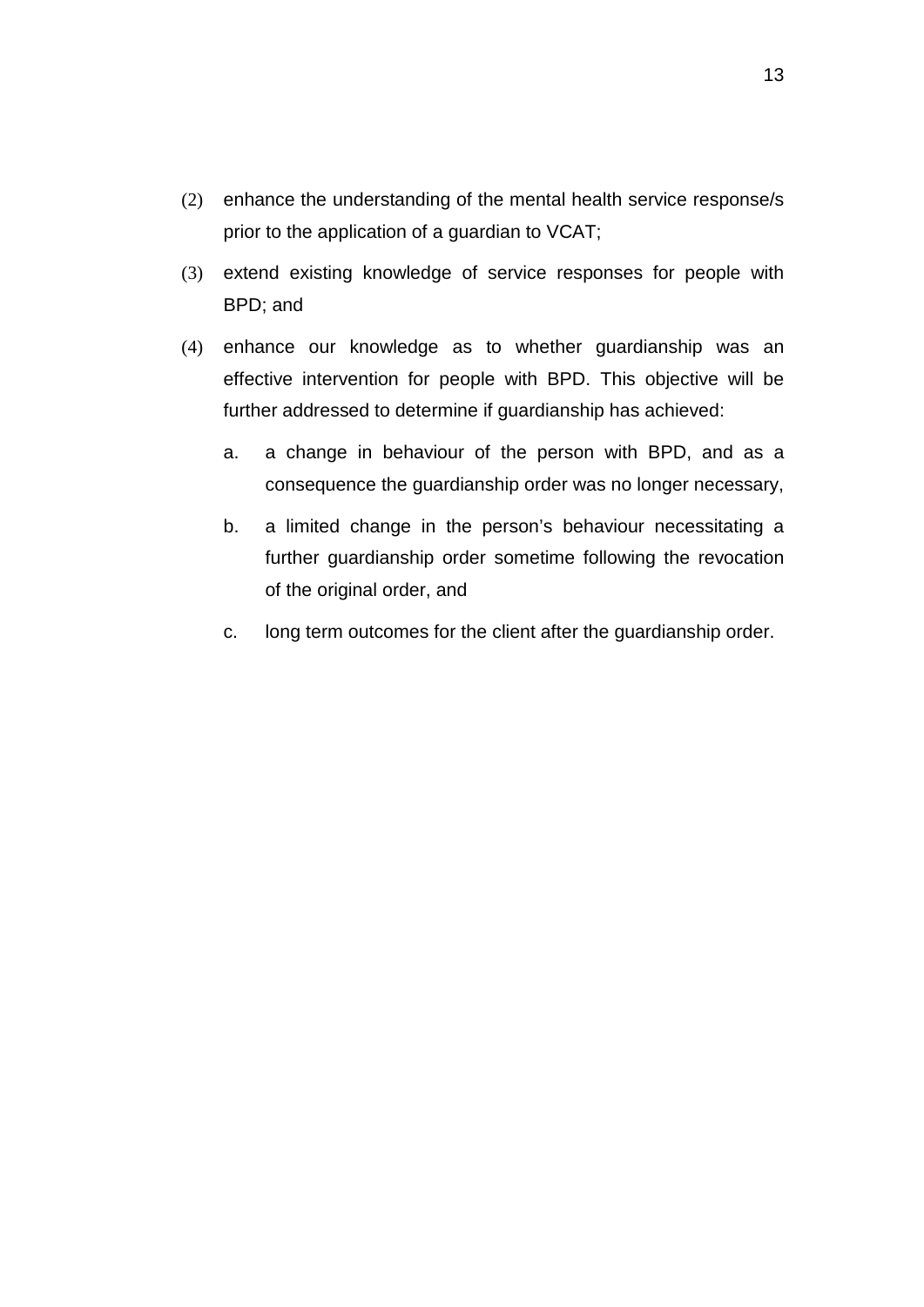# <span id="page-24-0"></span>**CHAPTER 2: Methods**

#### <span id="page-24-1"></span>*2.1 Research Design*

This research utilised two phases, phase one was based on case files from OPA guardians and phase two utilised interviews from individuals who have been the subject of a guardianship order to determine whether guardianship has been an effective intervention for people with BPD.

# <span id="page-24-2"></span>*2.2 Positioning of the Researcher*

I am approaching this research from many years' experience working at the OPA as a guardian. My initial experience as a guardian for a person with BPD and being confronted first hand with what appeared to be a seemingly endless variety of complex issues motivated this study.

# <span id="page-24-3"></span>*2.3 Ethics*

Research approval was sought from the Victoria University Department of Psychology Human Research Ethics Committee. Approval was granted after some amendments (see Appendix 1). The Department of Justice Research Ethics Committee granted full approval following amendments (see Appendix 11).

# <span id="page-24-4"></span>*2.4 Phase 1: Case Files*

The Office of the Public Advocate case files examined in this study are complex and have specific features that make them unique. As such, each case file is considered to be a bounded system, as it is purposive and is part of an integrated system (Stake, 1995). This method of research is nonexperimental, and is often referred to as descriptive. The aim of descriptive research is to examine events or phenomena (Merriam, 1998; Stake, 1995). Furthermore, Herriot and Firestone (1983) concluded that this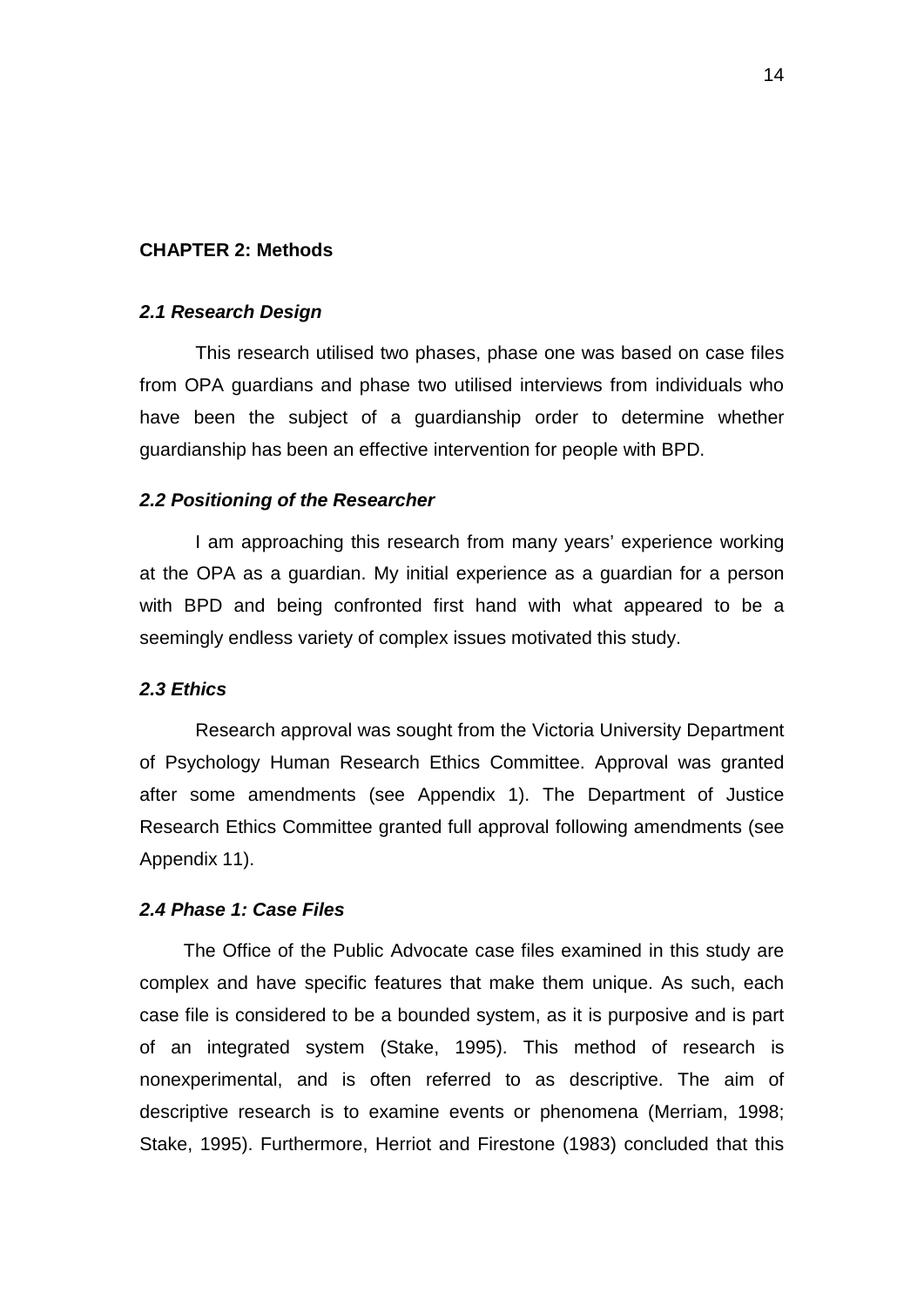method of research is applicable to policy study and social science as well as the description of complex programs.

The multicase study method is utilized to examine in detail something with a variety of parts. In this study documentation for a small collection of people was examined in detail, with each case having its own problems and relationships. Each case had its own stories, but the main aim was in the collection of these cases, or in the commonality of the phenomena exhibited in them.

# <span id="page-25-0"></span>**2.41 Data Selection**

To be included in this study, an individual had to satisfy two criteria: (a) to have a diagnosis of BPD, and (b) to have been the subject of a guardianship order.

To obtain participants, I initially contacted by e-mail all current OPA staff employed as guardians, and those still employed at OPA but not working in this capacity, to seek their assistance. Once cases were identified, I spoke to the staff member to ensure that the nominated case fulfilled the study criteria. In addition, OPA staff were also asked to consider any cases with which they may have been familiar which also satisfied the study requirements. These two processes yielded 12 cases.

Another possible source of participants emerged from a list identified by former staff as being *difficult* individuals. This list was compiled in the late 1990s when staff identified a number of individuals who had significant ongoing complex issues. The *difficult* label was in regard to a number of matters which included, but were not exclusive to: poor compliance to recommended strategies, ineffectual service responses, and an apparent system inability to deal with the needs of the individual. The number of cases in this category totalled 53.

The combined case files totalled 65, and were either current (active) or closed (archived). I then examined each file and found that in the majority of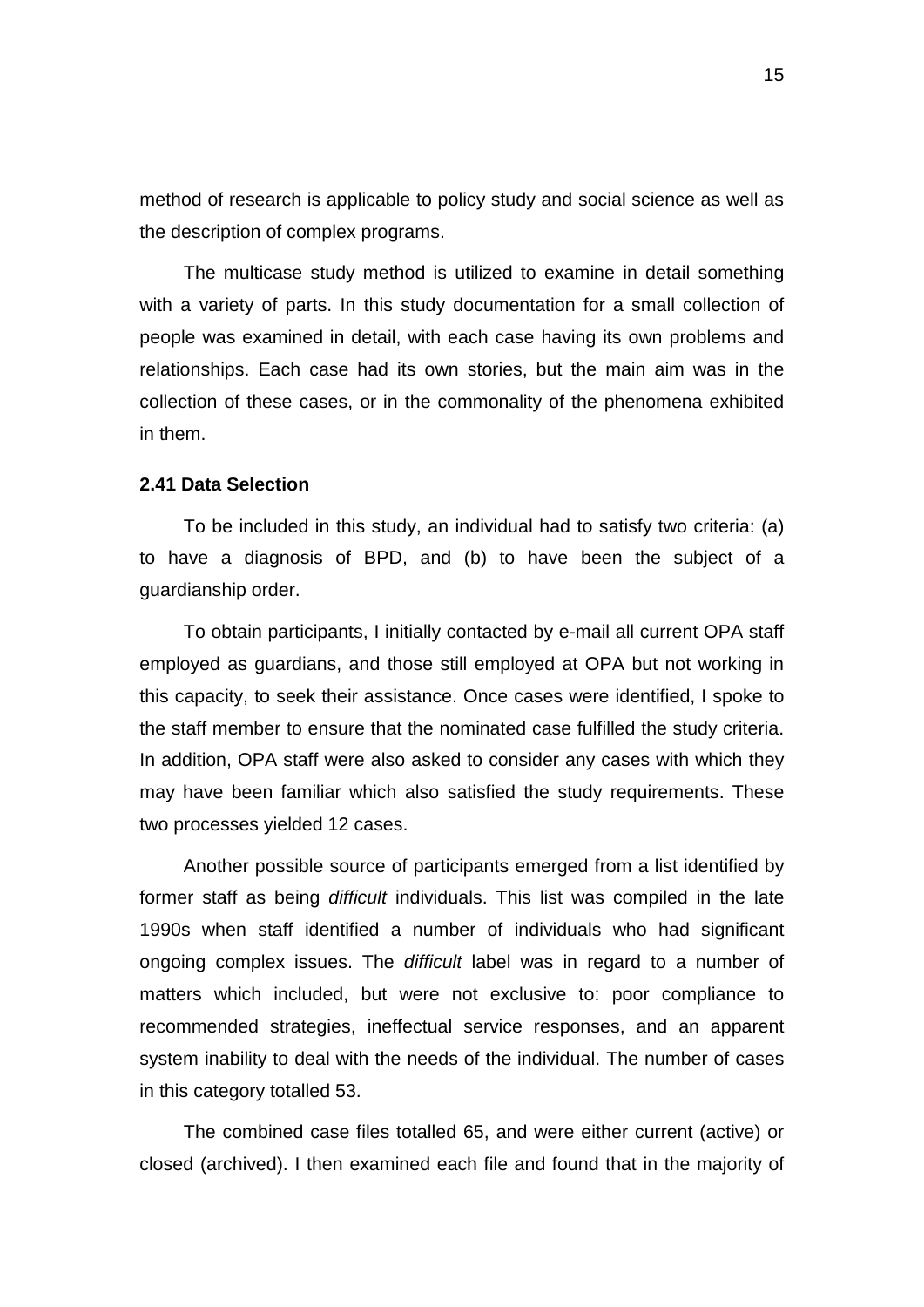cases the assigned disability, provided by the applicant to VCAT (normally either the assigned case manager or mental health services provider), was either insufficient or inaccurate. I referred to many recordings of disability as insufficient or inaccurate as often the assigned disability was merely recorded as cognitive impairment, which although appropriate in justifying an application before VCAT, is nevertheless inaccurate with regard to a DSM IV-TR diagnosis for example. Thus from a total pool of 65 cases, seven cases fully met the study requirements. The seven case files spanned the years between 1990-2004.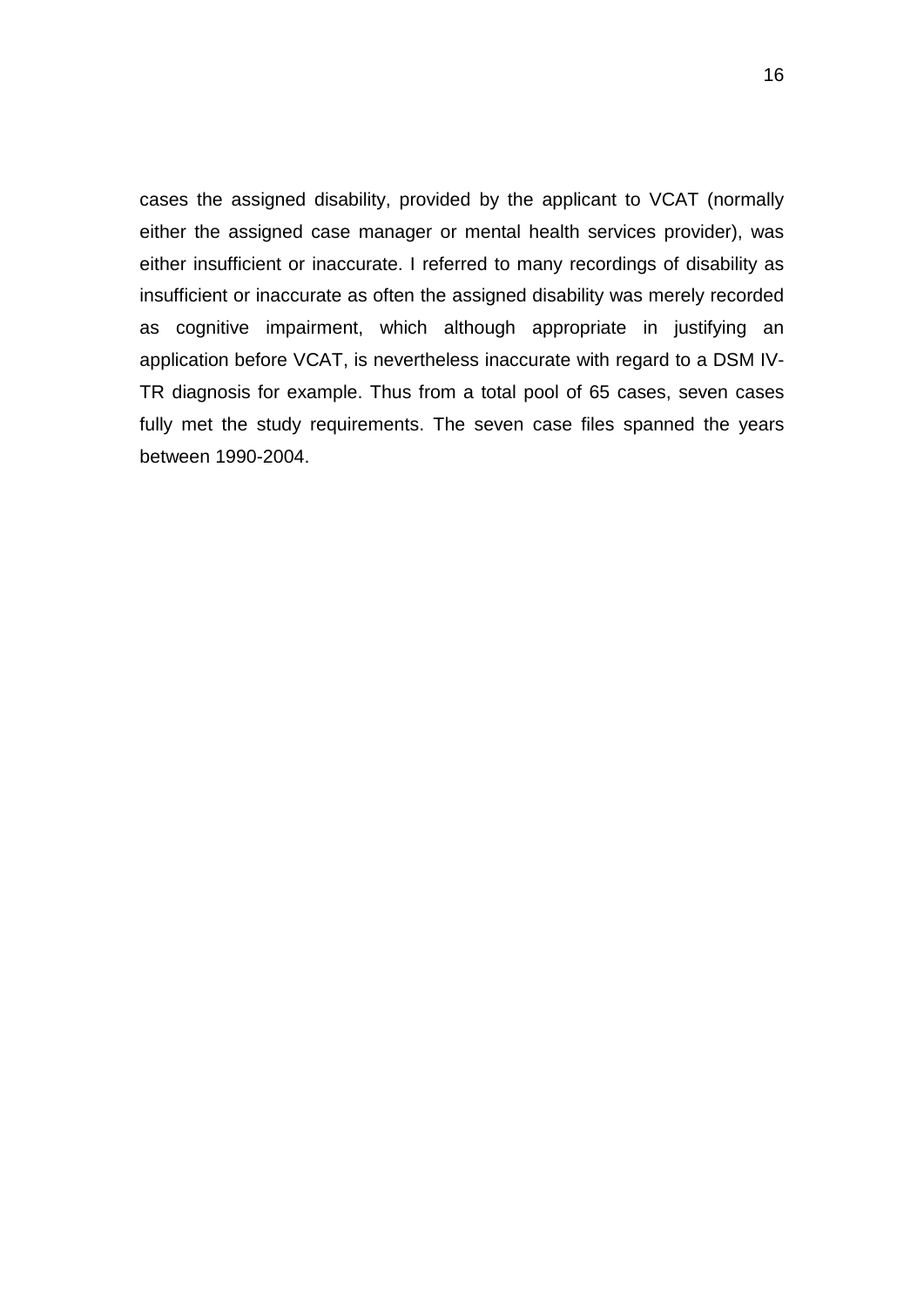# <span id="page-27-0"></span>**2.42 Case File Participants**

The demographic information for each participant whose case file was included in the study is set out in Table 1.

# Table 1

Demographic information for participants.

| Gender | Age in years at first<br>appointment of<br>guardian | <b>Assigned Disability</b>                | Guardianship<br>status                            |
|--------|-----------------------------------------------------|-------------------------------------------|---------------------------------------------------|
| Male   | 20                                                  | <b>Psychiatric Illness</b>                | No longer current<br>(whereabouts<br>unknown)     |
| Female | 24                                                  | BPD and depression                        | No<br>(completed suicide)                         |
| Male   | 29                                                  | <b>Intellectual Disability</b><br>and BPD | No longer current<br>(whereabouts<br>unknown)     |
| Male   | 26                                                  | <b>BPD</b>                                | No longer current<br>(potential for<br>interview) |
| Male   | 55                                                  | <b>BPD</b>                                | Yes<br>(potential for<br>interview)               |
| Male   | 29                                                  | <b>Intellectual Disability</b><br>and BPD | No longer current<br>(potential for<br>interview) |
| Male   | 24                                                  | Schizophrenia and BPD                     | No<br>(death due to self-<br>neglect)             |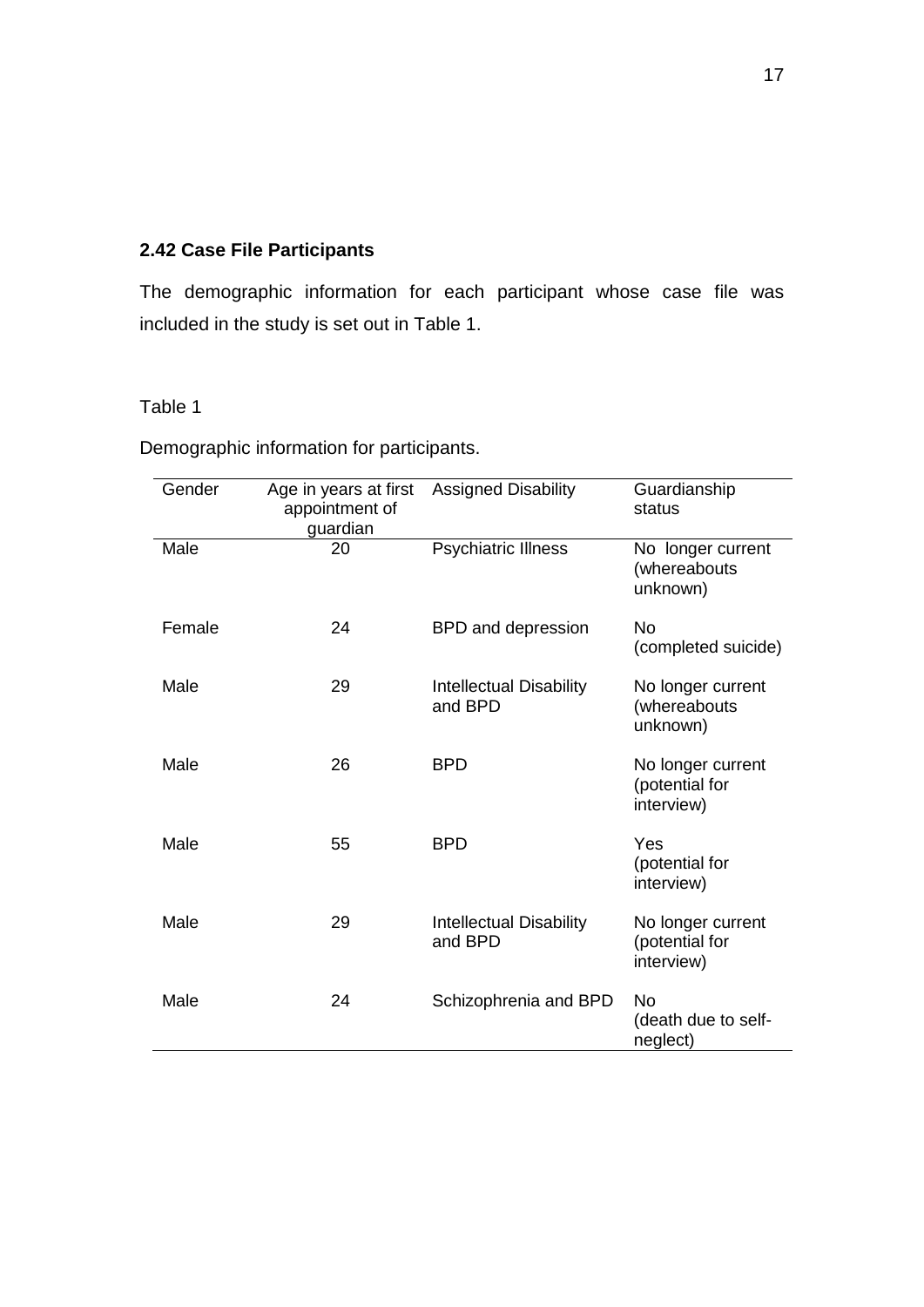### <span id="page-28-0"></span>**2.43 Data Sources and Method of Analysis**

Each of the seven OPA case files included: the materials and supporting evidence by the person/s making application to the VCAT; the writings by the guardian as to the Tribunal member's reasons to appoint the guardian; and formal records kept by the guardian throughout the life of the guardianship order. If case files were ambiguous or verification of information was needed, I was granted permission by the Deputy President of VCAT to examine their files.

# <span id="page-28-2"></span><span id="page-28-1"></span>**2.44 Procedure and Method of Data Analysis**

#### *2.441 Objective 1*

To enhance existing knowledge of contributing factors which led to the appointment of a guardian for people with BPD, the seven files were first examined to determine the demographic information. I then assessed the level of risk to self and its corresponding effects on others to gain an understanding of what was occurring for the participant at the time of application to VCAT.

#### <span id="page-28-3"></span>*2.442 Objective 2*

To enhance the understanding of the mental health service response/s prior to the application being made to VCAT, I examined the seven OPA files. I then (a) identified and (b) evaluated the responses made by the mental health group/s, and, (c) identified the reasons given by the tribunal member/s for the appointment of a guardian and their relationship to mental health service responses.

#### <span id="page-28-4"></span>*2.443 Objective 3*

To extend existing knowledge of service responses for people with BPD, I identified and evaluated the various service responses from the seven case files. The responses were further categorised as being either beneficial or ineffective in dealing with the individual.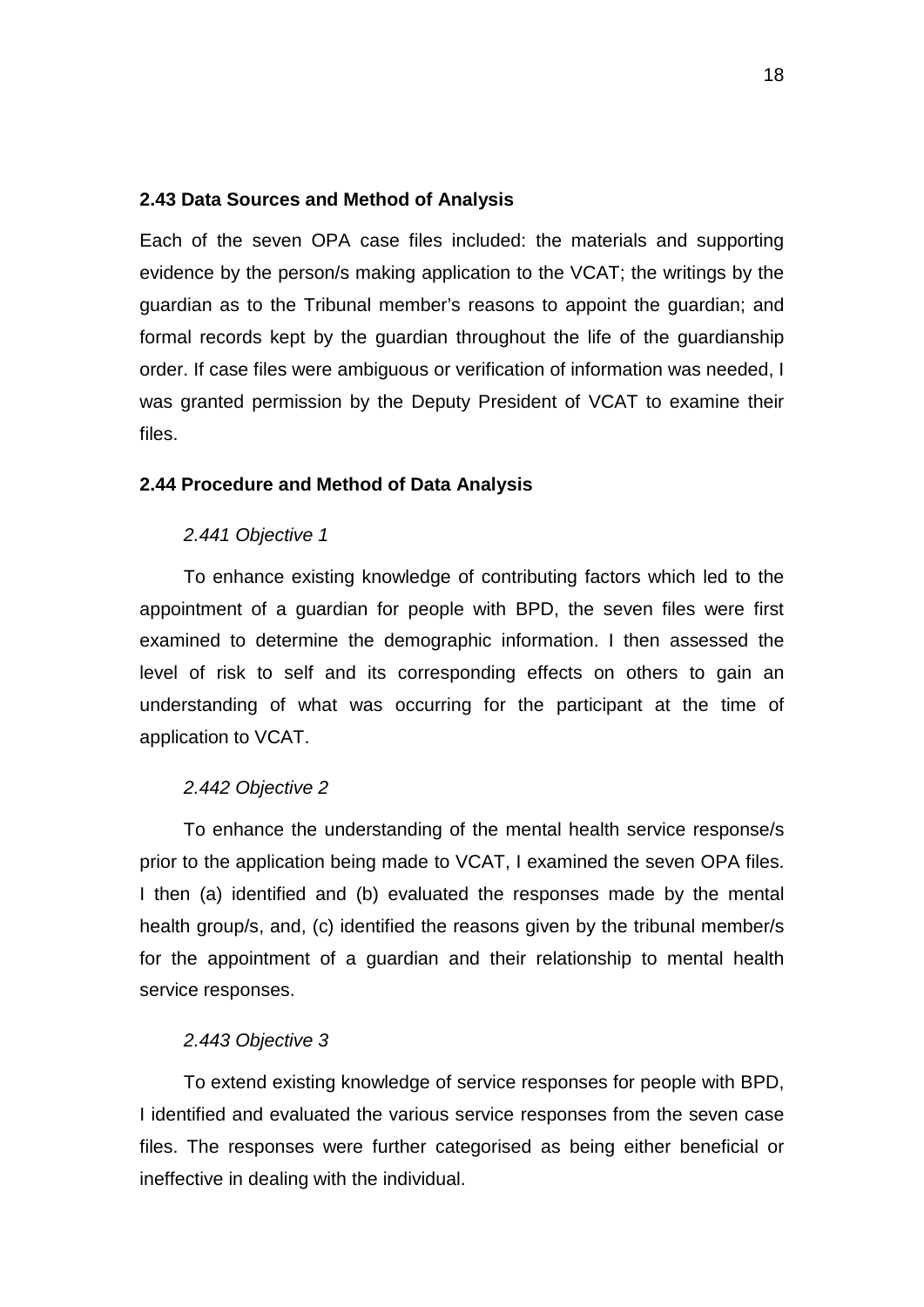# *2.444 Objective 4*

<span id="page-29-0"></span>To enhance our knowledge as to whether guardianship was an effective intervention for people with BPD, I reviewed the decisions made by the guardian. These decisions were then evaluated to determine whether they achieved an improved quality of life. This was assessed by whether the guardian sought a continuation, an extension, or a revocation of the original order. The determination of quality of life for each participant was further addressed by determining if guardianship had achieved: (a) a change in the individual's behaviour, thus revoking the order; (b) a limited change in behaviour thus necessitating a further order sometime following revocation of the original order, and (c) long term outcomes for the person, with little if any ongoing involvement of a guardian or OPA in the individual's life.

Although numbers initially identified each participant during the research, pseudonyms were later chosen for writing the cases to preserve both the humanness of the story and the privacy of each participant.

# <span id="page-29-1"></span>*2.5 Phase 2: Interviews*

The next phase of the research sought the opinions of case study participants from phase one who were available to be interviewed. The interviews aimed to explore further objectives three and four. The literature review found no record of individuals being interviewed who have been the subject of a guardianship order, let alone those who had been diagnosed with BPD and also the subject of a guardianship order.

#### <span id="page-29-2"></span>**2.51 Rationale for interviews**

In many qualitative studies, the interview is a major source of qualitative data utilized for understanding the phenomenon under study (Merriam, 1998). As discussed by Patton (1980), an interview is perhaps the only way to find out "what is in and on someone else's mind" (p.196). As recommended by Merriam (1998) I utilized a semi structured interview guided by a set of issues to be explored, where neither the wording nor the order of questions was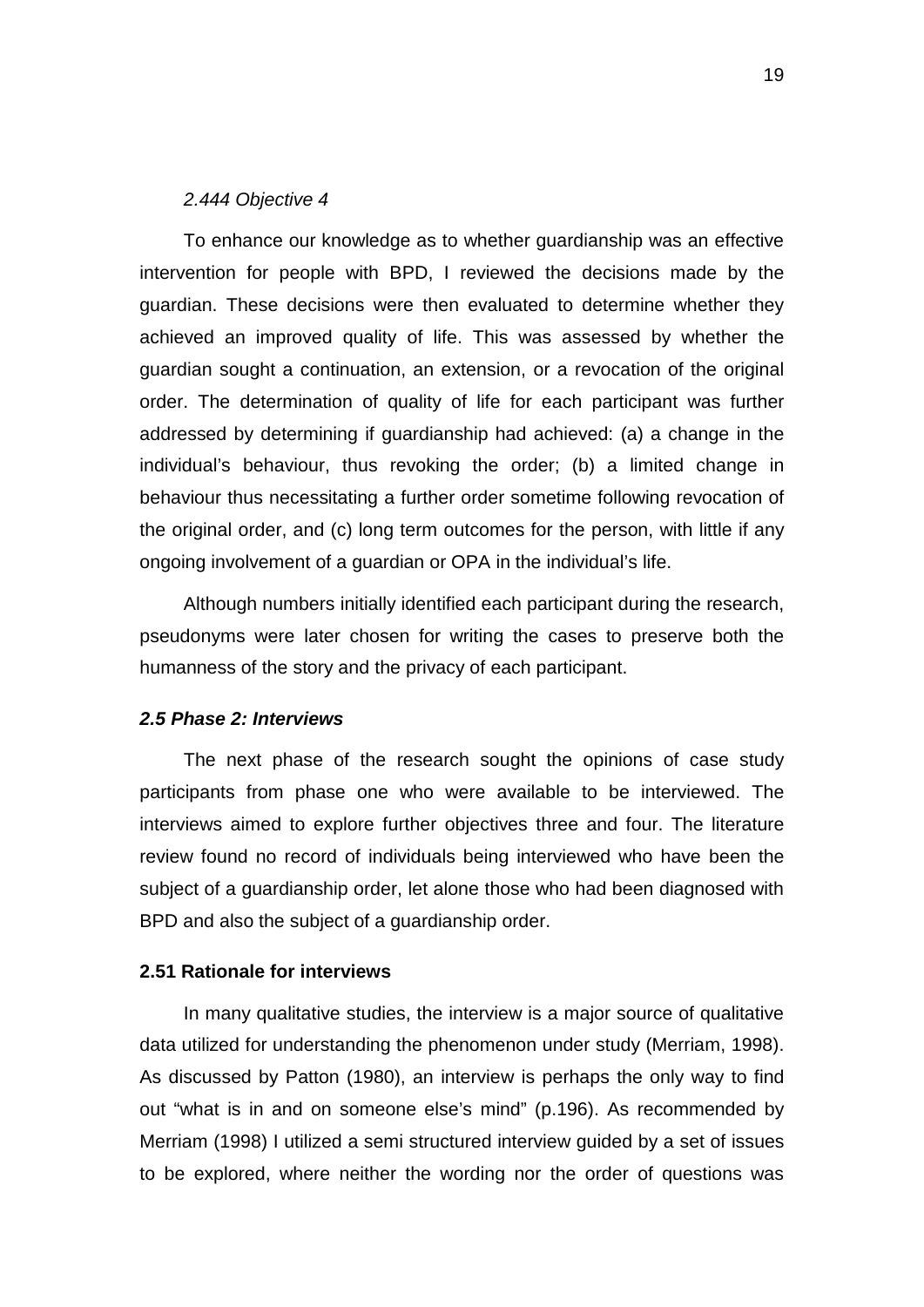predetermine. The general questions involved the participant's opinions on the diagnosis of BPD and what this meant, the reasons behind the appointment of a guardian, was a guardian beneficial or otherwise, and what was important from the guardianship process.

#### <span id="page-30-0"></span>**2.52 Participant Recruitment**

After reviewing data from each file in phase one, I also recorded whether the client was still alive, and noted whether the client was possibly a candidate to interview with regard to their experience of guardianship. This process revealed three potential candidates, all of whom were male (see Table 1).

Being mindful of the psychological state of each participant, I initially engaged a key person currently working with the participant, to act as a conduit. In two cases, an OPA guardian was no longer involved in the matter, but provided me with the contact details of a key person involved in the individual's day to day care. I contacted this person. Following a brief introduction, I outlined my study, and the rationale for wishing to interview the potential participant. I also sought the current psychological assessment provided by the key person, and of their opinion as to whether they believed the potential participant would be suitable to interview. Once these assurances were given, I requested the key worker convey my interest. The key worker then advised me of the discussion and whether the participant was willing to be contacted by phone.

In the initial telephone contact to the participant, I explained my study and why I wanted to interview him, and the voluntary nature of the decision to participate, and with the participant's verbal consent, I also arranged a time to visit. In addition, I arranged my visit while another person with whom the participant was both comfortable and familiar, was also present. Two interviews were conducted in the home of the participants. This procedure will be detailed.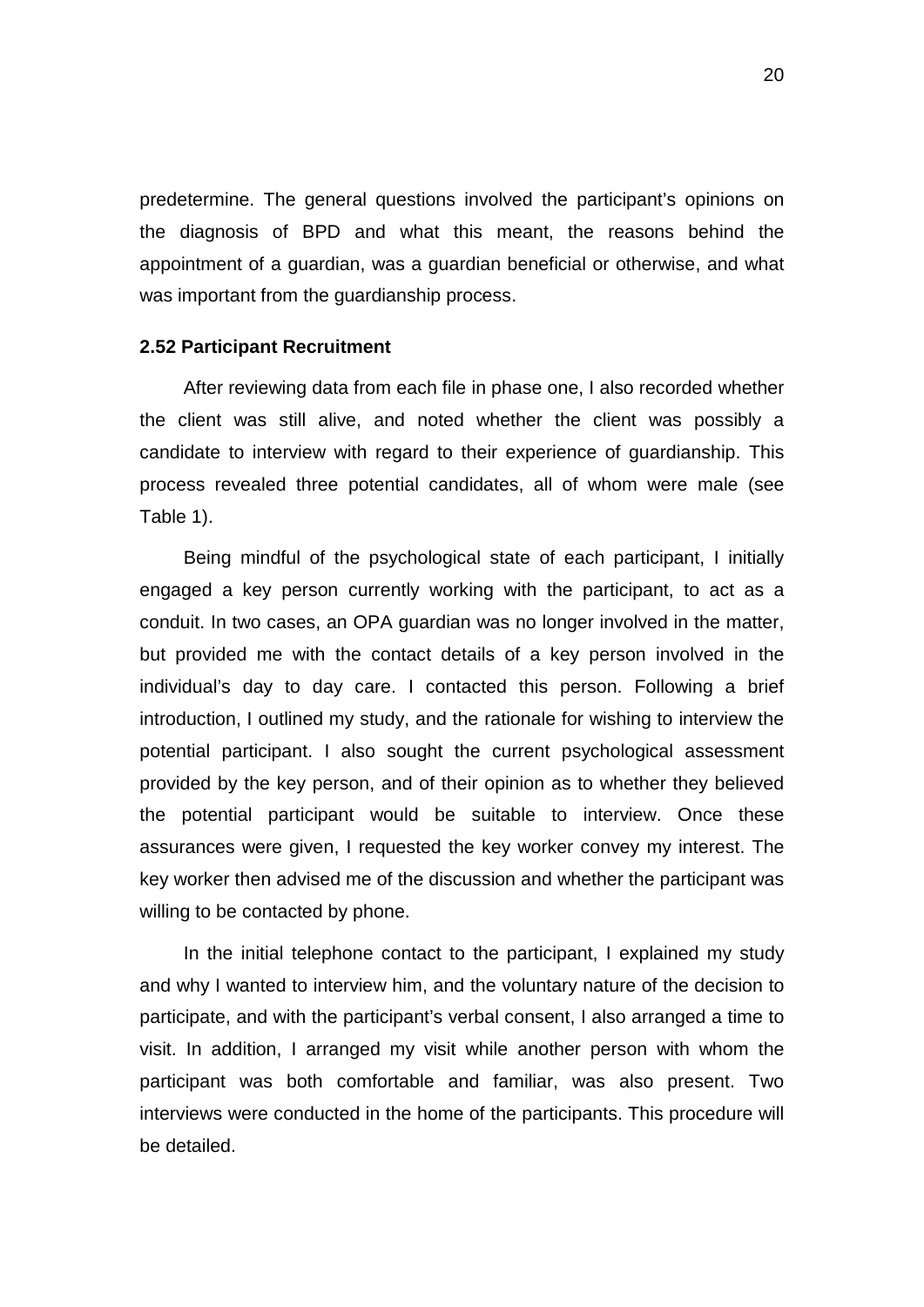The day prior to the scheduled interview, I again telephoned the participant to allay any concerns and to confirm details for the following day. Upon arrival at the participant's home, I formally introduced myself and engaged in general discussion to establish rapport building. I also briefly spoke with the friend of the participant, to ensure that they were satisfied with the current mental status of the participant, and of their opinion on the ability of the participant to manage the interview that day. Both participants wanted the interviews conducted in the lounge room.

When the participant and I were alone, the research process was explained both verbally and in writing using the plain language statement on invitation to participate in a research study (see Appendix 111). The participant was then asked to sign the consent to participate in the study form (see Appendix IV). I then emphasized the voluntary nature of participation in my study, and of the right to withdraw at any time. Specific emphasis was also placed on the storage of the data, of who could access this information, and why. I advised that I was interested in their story regarding guardianship, and that I would be taping our conversation. These interviews lasted between 50 and 70 minutes.

For the third interview, the participant was still under a current guardianship order, and so the guardian acted as the intermediary. In this instance, the participant was in a major city hospital. He had been in hospital for six weeks and had surgery as a consequence of neglecting his health. He was recuperating and still awaiting further surgery for complications. The guardian initially spoke with this participant who then requested that I explain my study to him in detail. After this occurred he agreed to participate in an interview. An agreed time and private location was arranged. As in the other cases, I telephoned the participant the day before the interview, to ensure that he was still comfortable to proceed and to ensure that he was medically and psychologically capable.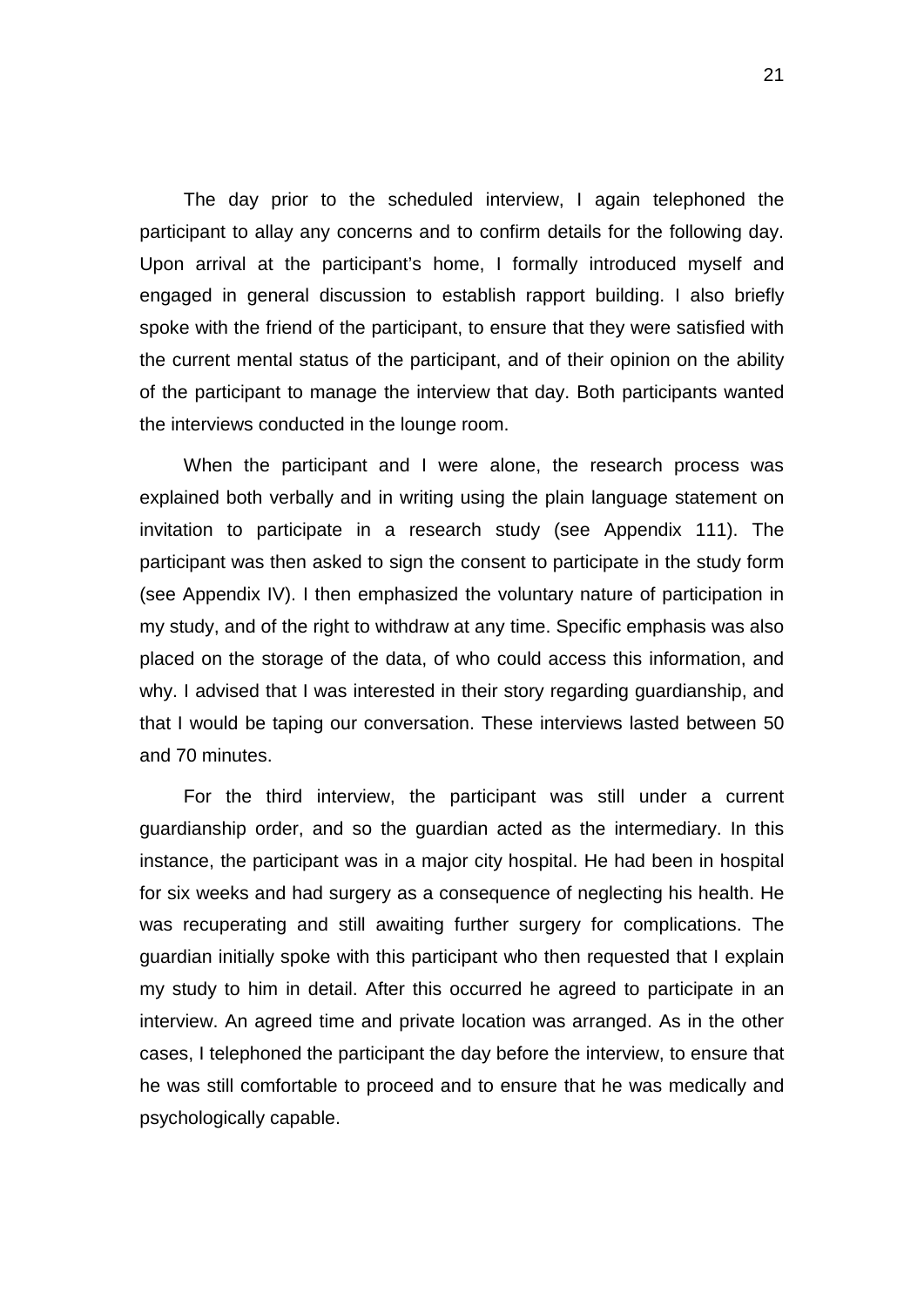On the day of the interview, I spoke with the Nurse Unit Manager to ensure that the participant had medical clearance. When the participant and I were alone in the private room, I again outlined all the ethical components of my study prior to the interview commencing, and the participant signed both the Plain Language Statement and the informed consent form. This interview lasted approximately 65 minutes.

#### <span id="page-32-0"></span>**2.53 Method of Data Analysis**

I tape recorded each interview to ensure what was said was preserved for later analysis. I later transcribed each interview verbatim, to enable optimum data analysis. A thematic analysis (Miles & Huberman, 1994) was undertaken. Initially the themes emerging from each interview were summarized to provide a picture of each individual's experience with guardianship. Subsequently the themes across the three interviews were considered in relation to the research objectives.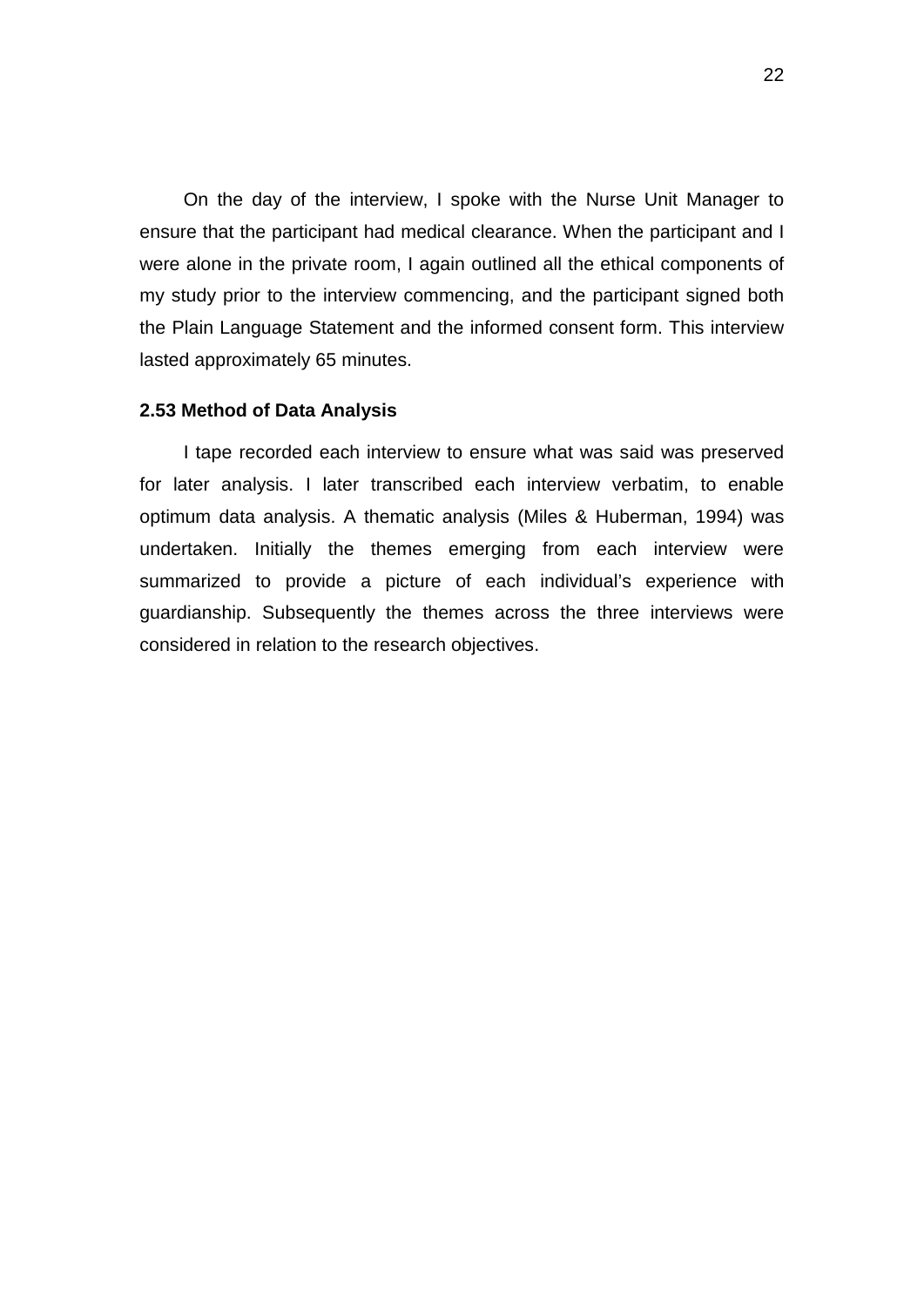# <span id="page-33-0"></span>**CHAPTER 3: Phase 1: Findings**

# <span id="page-33-1"></span>*3.1 Objective 1: To enhance our knowledge of the contributing factors which led to the appointment of a guardian for people with Borderline Personality Disorder (BPD).*

A small minority of individuals with BPD are the subject of a guardianship order. What has set the individuals in this study apart from those individuals that have a BPD diagnosis but do not have a corresponding guardianship order? Anecdotal evidence from both OPA guardians and findings from this study suggested that three factors contributed to a guardianship order. The first is the level of self-harm in which the person engaged; the second is the corresponding effects these behaviours had on others such as carers, and hospital staff for example; and the third factor is the apparent inability of the person to accept care and/or medical interventions afforded them. These factors possibly supported the applicant's belief that an independent quardian was required.

Suspecting that the level of self-harm and its corresponding effects on others might prove a significant contributing factor to an application being brought to VCAT, I rated each participant on a 10-point rating (where 1 signified "no self-harm" and 10 "extreme self-harm"). Because of the need to safe guard confidentiality I relied on my supervisor also to examine all information with regard to each participant. Her ratings and mine never differed by more than 1 point.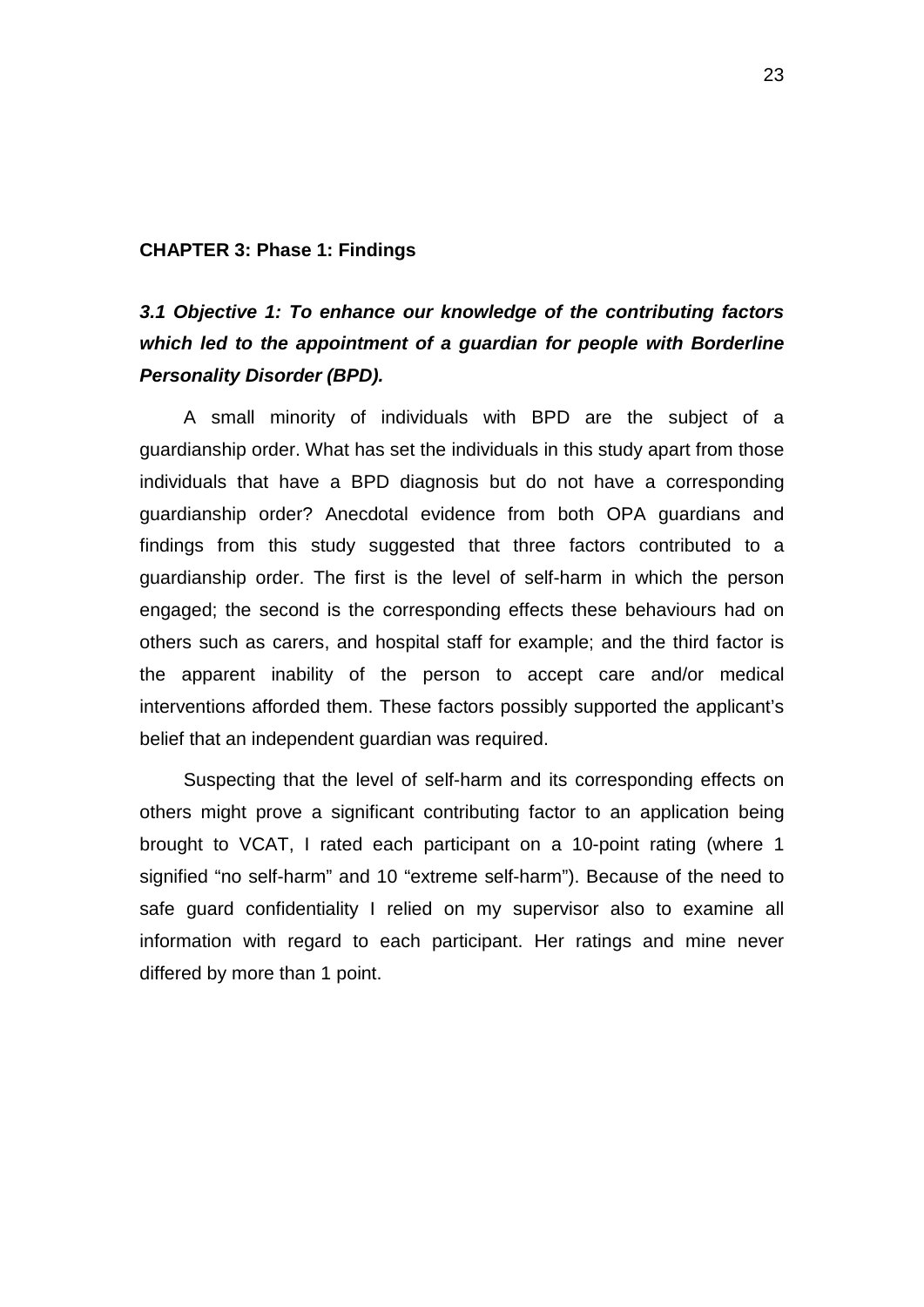Table 2.

|                |                    | Score out of Ten      |                         |                               |
|----------------|--------------------|-----------------------|-------------------------|-------------------------------|
|                | Case No. Pseudonym | Level of Self<br>Harm | <b>Effect on Others</b> | No.<br>Guardianship<br>Orders |
| 1              | Joe                | $\overline{7}$        | 8                       | 1                             |
| $\overline{2}$ | Jane               | 10                    | 10                      | 3                             |
| 3              | <b>Bill</b>        | 9                     | 10                      | $\overline{2}$                |
| $\overline{4}$ | Dave               | $9\,$                 | 9                       | $\overline{4}$                |
| 5              | Chris              | $9$                   | 9                       | $\overline{2}$                |
| $\,6$          | <b>Nigel</b>       | 10                    | 10                      | $\overline{\mathbf{4}}$       |
| $\overline{7}$ | Andre              | 10                    | 10                      | 3                             |

Summary of Effect of Self-Harm and Guardianship Orders

As indicated in Table 2 all participants expressed a desire to kill themselves and engaged in extreme self-injurious behaviours. The extent to which each participant engaged in self-harm and its effects on others is briefly described.

# <span id="page-34-0"></span>**3.11 Case 1 (Joe):**

Joe rated a high level, seven, on the level of self-harm and slightly higher, eight, on the corresponding effect on others.

Joe engaged in illicit drug use, and frequently severely slashed himself. Upon self-presentation or after transportation by others (often the police intervened as Joe's public acts of self-harm engendered feelings of helplessness in others) to the hospital department, Joe would discharge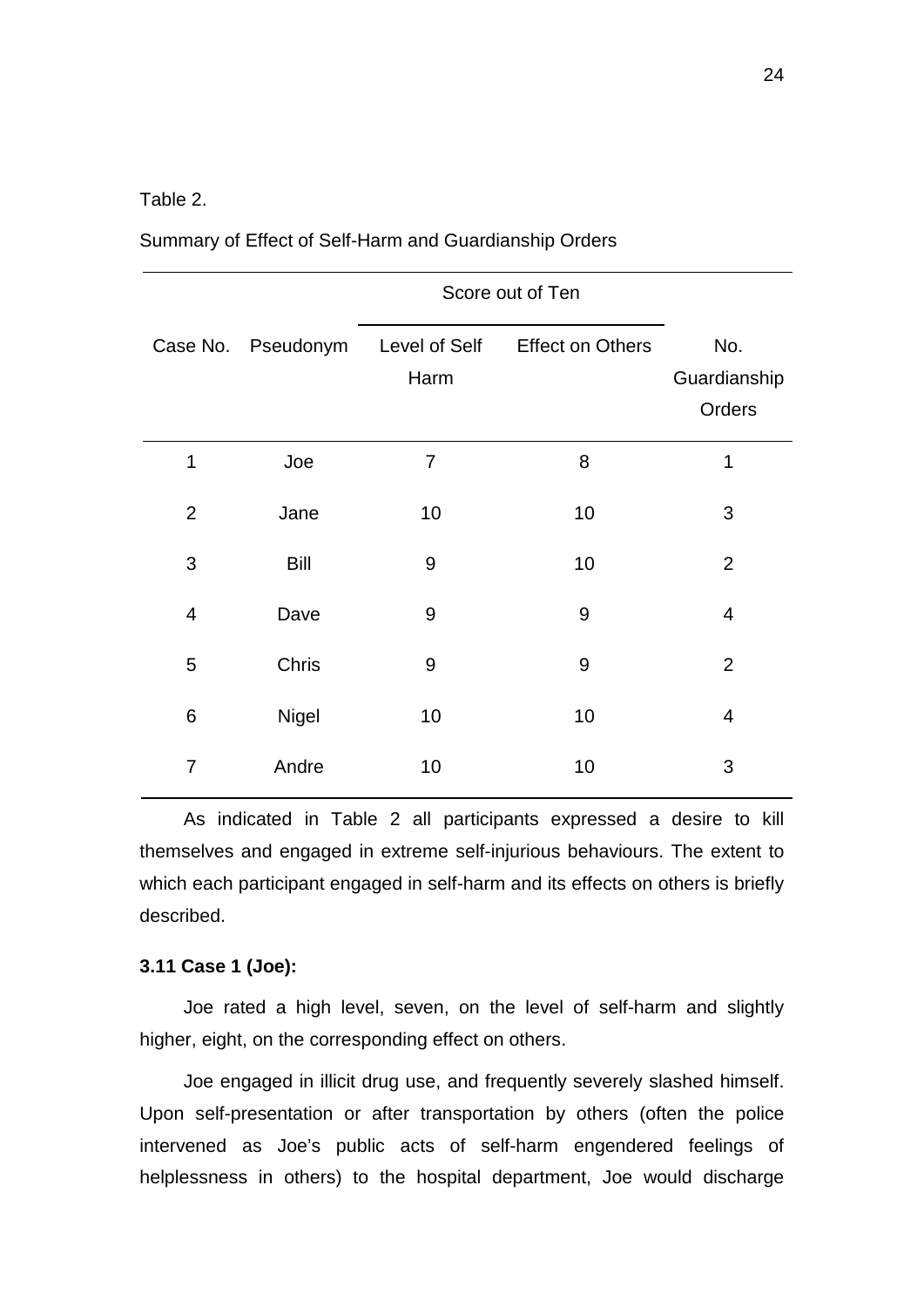himself without receiving the recommended medical treatment. Conversely, Joe accepted medical treatment but continued to slash himself in the emergency department or hospital car park with whatever implement he could find. With regard to his effect on carers or others, on one quite infamous occasion at a Magistrates' Court hearing (and without any apparent warning), Joe became violent, upturned and destroyed court furniture. Jagged pieces of furniture were then used as tools to engage in acts of self-harm within the courtroom. The courtroom was subsequently cleared and police were again used to transport Joe to hospital. As was so often the case, all present were reportedly quite traumatized at what they had witnessed.

# <span id="page-35-0"></span>**3.12 Case 2 (Jane):**

Jane demonstrated extreme levels of both self-injurious behaviours, and its effects on others with a score of ten on each rating.

Jane displayed extreme levels of self-harm including: self cannibalization of forearms leading to exposure of tissues and muscle, insertion of foreign objects into self that is, wire and biros into urethra, fish hooks into vagina, super gluing of eyes, and slashing of face and arms. The majority of these acts required surgical removals and or medical interventions. Not only were many of these acts of self-harm in front of others, but also on occasions Jane also threatened staff at hospitals with her infected blood etc. Thus Jane presented an ongoing risk to the Hospital Accident and Emergency (A & E) Departments' staff.

#### <span id="page-35-1"></span>**3.13 Case 3 (Bill):**

Bill rated a very high score of nine on the level of self harm and received a score of ten, on the effect on others.

Bill engaged in significant acts of self harm. He regularly violently threw himself to the ground and head butted the concrete. As a consequence, he endured fractured collar-bones, sub-dural haemorrhages, and retinal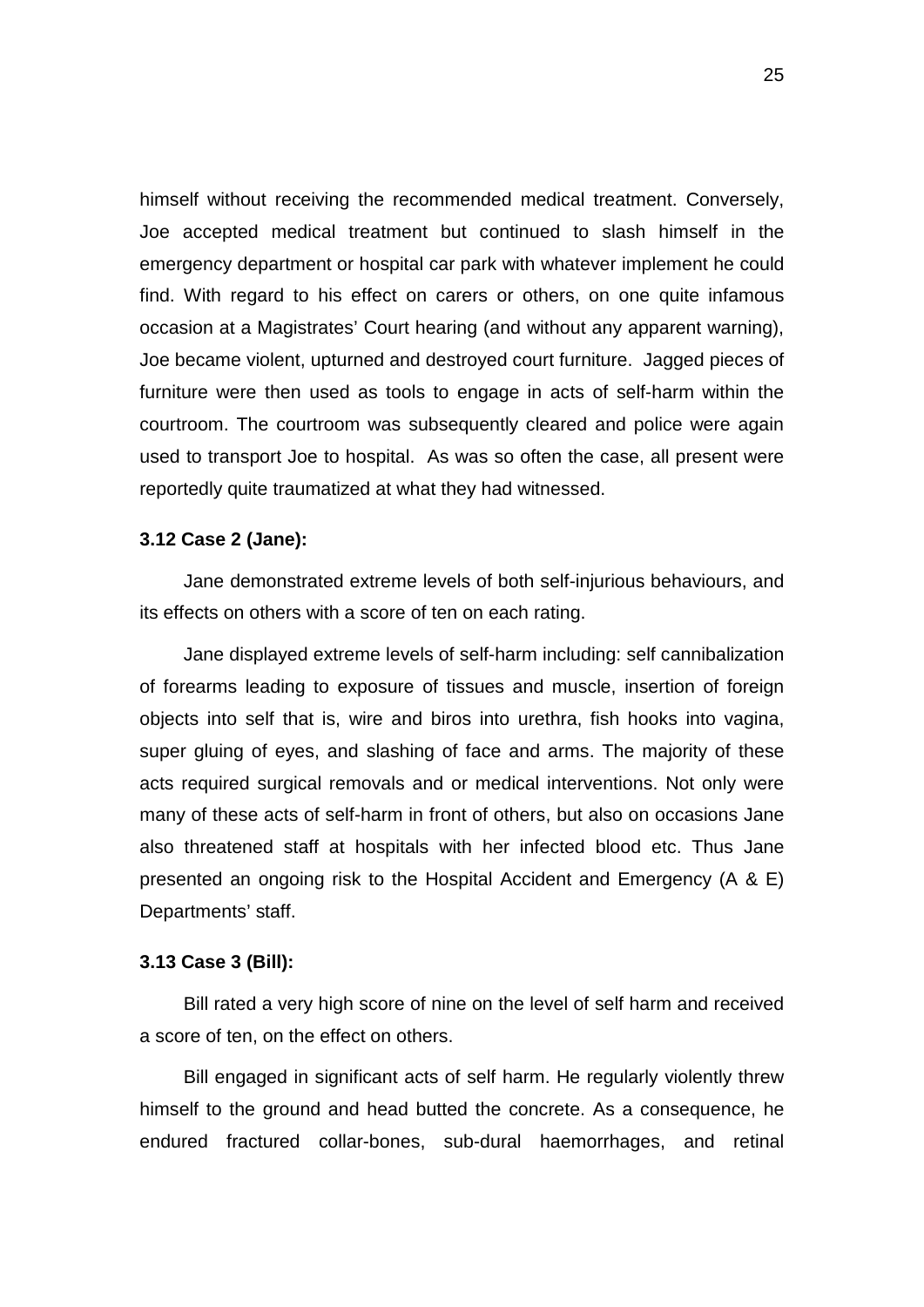detachments. In addition, to self-harming in front of others, Bill was also extremely violent to his fellow residents where he resided.

## **3.14 Case 4 (Dave):**

Dave received a very high score of nine on both the level of self-harm and the effect on others rating.

Dave was also a diabetic. Following surgery for an appendectomy, he inserted foreign objects into his wound, which resulted in wound contamination. He was subsequently non compliant with the prescribed antibiotics and continued to interfere with his wound, such as the insertion of bark, razor blades etc. Dave also swallowed glass, damaged his eyes with applications of household chemicals, and was non compliant with recommended treatments. Dave would also regularly self-harm in front of others, and threatened those with whom he resided by lighting fires. Furthermore, he made physical and indeed homicidal threats to staff at a rural A & E Dept.

## **3.15 Case 5 (Chris):**

Chris also rated a very high score of nine on both the level of self-harm and effect on others rating.

Chris was also an insulin dependent diabetic, and his treatment required careful management and daily monitoring. He engaged in the denial of food and water, and regularly overdosed on his insulin. Chris provided false Blood Sugar Level (BSL) measurements to his carers, and often refused to follow an adequate diet. He engaged in extreme self-neglect, which resulted in amputations of some of his extremities. Although not physically violent to others, Chris inflicted significant psychological trauma on his carers, as on occasions they found him unconscious in his unit due to his self-neglect and abuse.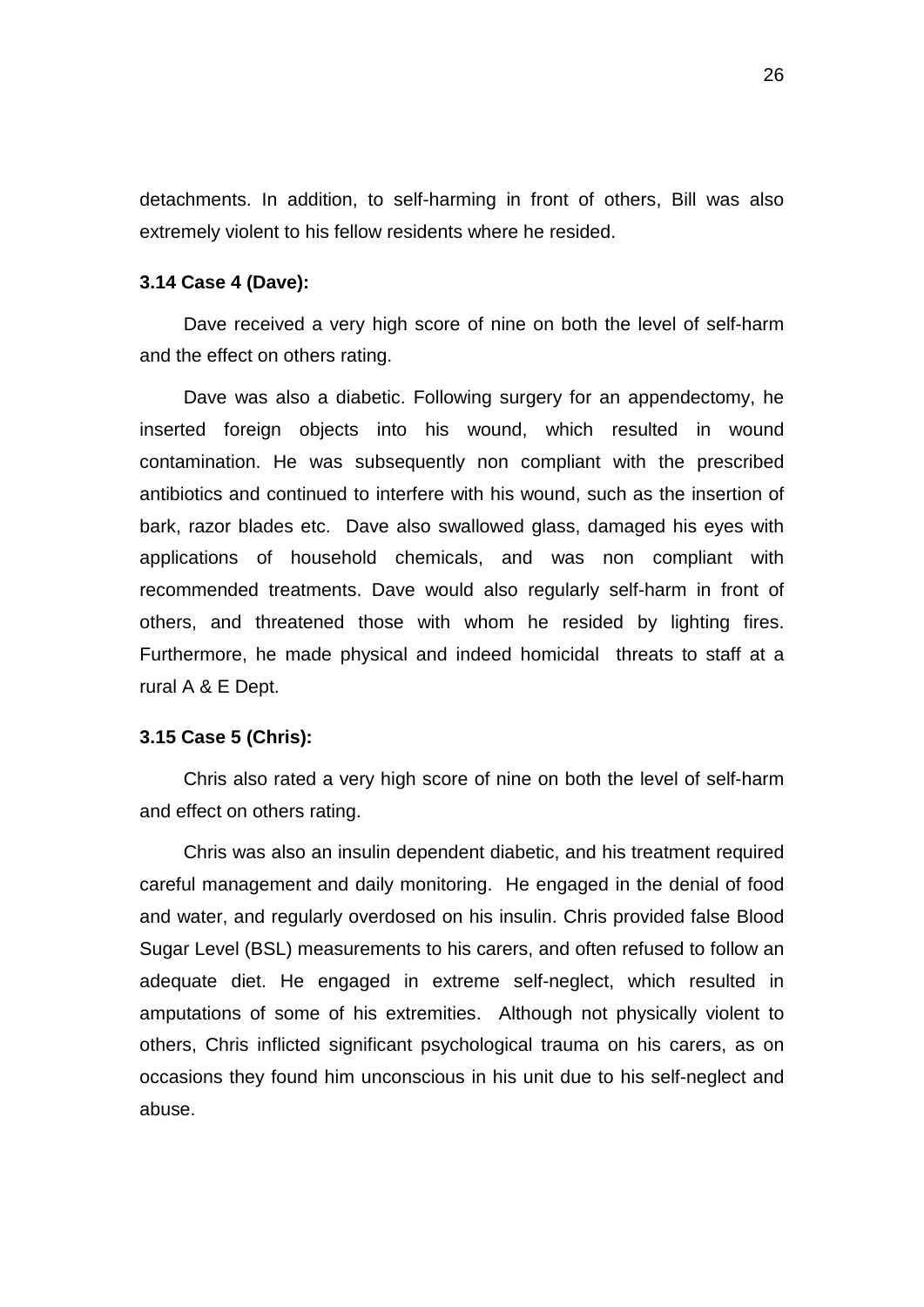## **3.16 Case 6 (Nigel):**

Nigel demonstrated extreme levels of both self-injurious behaviours and its effects on others with a score of ten on each rating.

Nigel engaged in extreme self-harm including setting himself alight, object insertion (such as knife tips, blades, screws, etc.), and subsequent wound interference and contamination. He had great difficulty in enabling wound recovery as he was non compliant with prescribed medications. Nigel not only self harmed in front of others, but was also involved in the criminal justice system for attempted armed robbery, and damage to property.

### **3.17 Case 7 (Andre):**

Andre also demonstrated extreme levels of both self-injurious behaviours and its effects on others with a score of ten on each rating.

Andre engaged in extreme levels of self-harm and was paralysed following a previous suicide attempt. He demonstrated extreme self-neglect and refusal to care for himself and/or to allow others to provide appropriate care and wound management. Andre had extreme pressure wounds which were large and exposed his bones, he sat in his faeces which enveloped these pressure wounds and became maggot infested. In addition, Andre had an extensive criminal history due to his threats and acts of violence against others.

# *3.2 Objective 2: To enhance our understanding of the mental health service response/s prior to the application before the Victorian Civil and Administrative Tribunal (VCAT).*

Case file data was examined to address the specific responses utilized by the health system which had resulted in their inability to adequately address the needs of the person with a BPD. This objective initially identified the responses made by the mental health groups, and then evaluated these. Finally the reasons given by the tribunal member for the appointment of a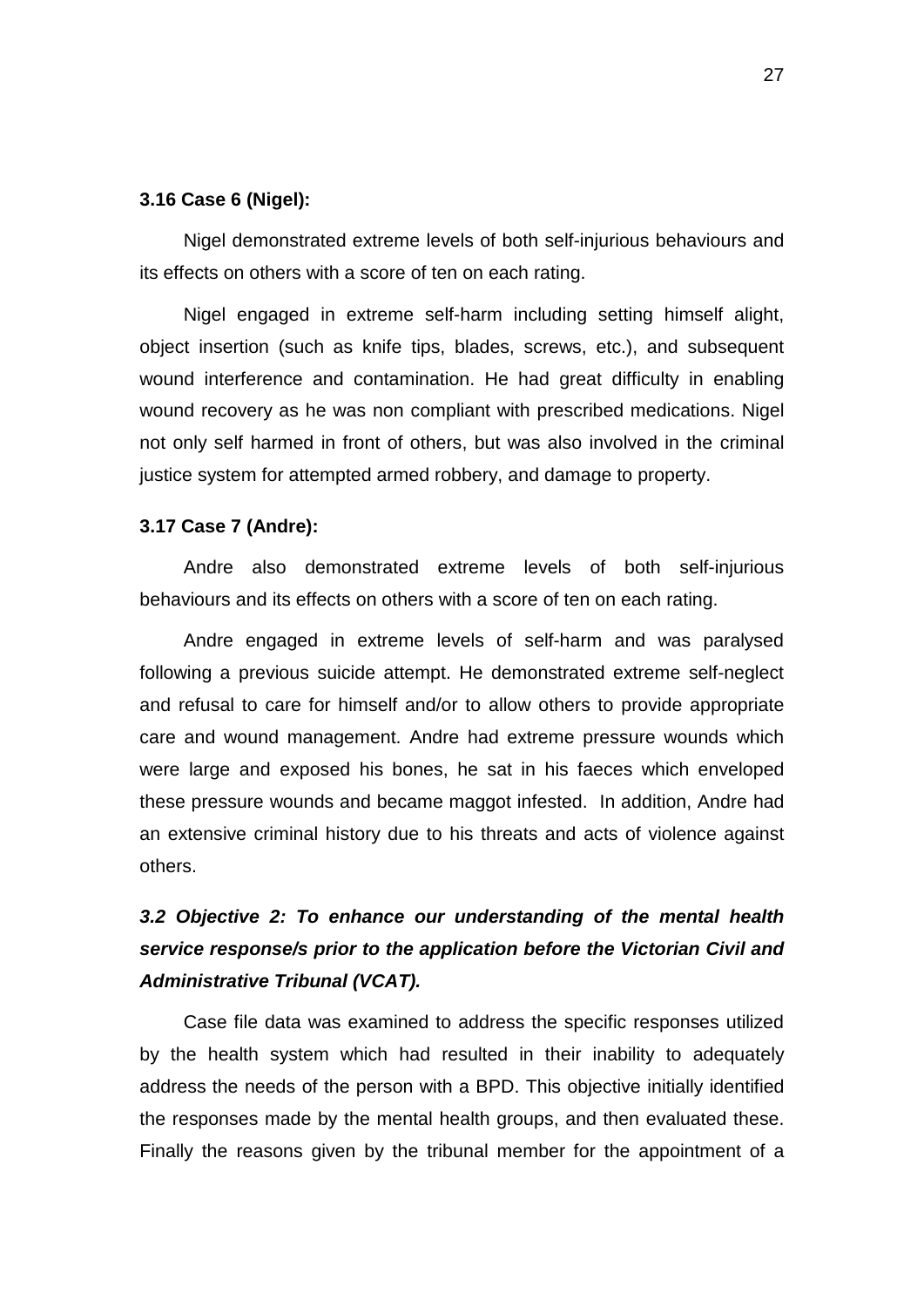guardian, within the particular service provision context were also identified. Each case is examined in turn.

# **3.21 Case 1 (Joe): 1990**

The intriguing features of this case were that in spite of being previously admitted to a major city psychiatric facility and being known within the psychiatric system, it appeared that no mental health services were ever afforded Joe. The most assistance was provided by his solicitor, who in desperation sought assistance from the local Community Policing Squad (CPS). They consulted the police surgeon who advised he would not assess Joe as he had previously been in a psychiatric facility and "was kicked out as he was driving everyone else mad". The police surgeon nevertheless suggested that Joe be taken to a local clinic. As had so often been the case, he refused.

There is no mental health system response to evaluate. By contrast, the main people who sought help for Joe were his solicitor, the local police, and his aunt and uncle, who advised an OPA staff member at the hearing "he desperately needs help and treatment, …it is not for our lack of trying… we are at the end of our tether…"

At the Guardianship & Administration Board Hearing, (as was the case in 1990), the single panel, male member, made a 21 day temporary order with decisions limited to healthcare and accommodation. The member was extremely concerned about Joe's welfare, and wanted a thorough assessment to occur. Furthermore, the member also requested the OPA guardian notify the local CPS of the OPA involvement, and queried whether Joe's uncle could advocate for his nephew as needed.

## **3.22 Case 2 (Jane): 1991**

Jane was the subject of three guardianship orders. She came from a disrupted and disturbed family, and had been effectively institutionalized for the whole of her late childhood, adolescence and early adult life. Jane's first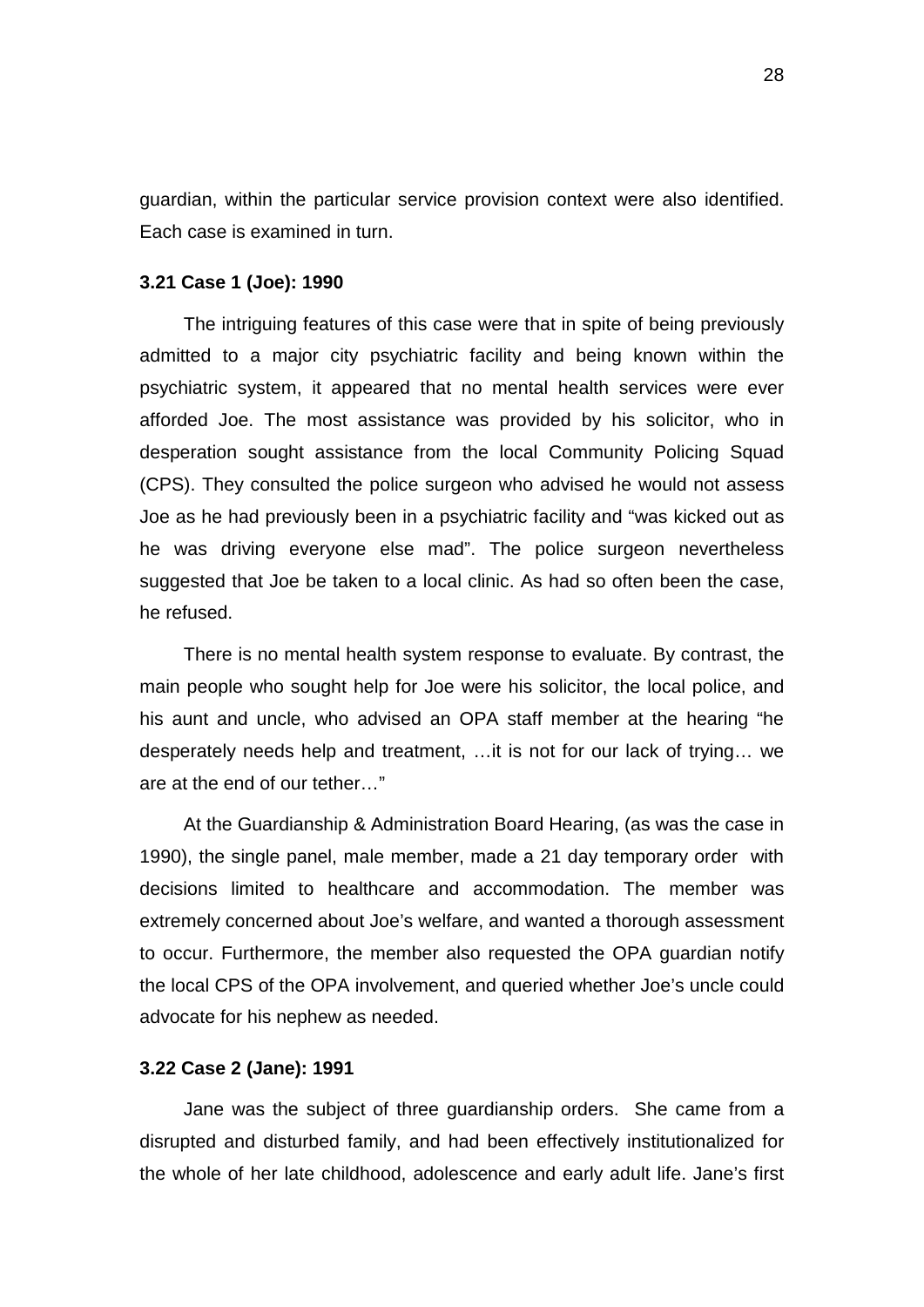admission to a psychiatric facility was four years prior to the first application to VCAT, and since that time she had numerous admissions. Many of these hospital admissions were of her own volition, as Jane recognized her level of self-harm was not only affecting her, but those around her. The initial applicant was the medical director of a regional hospital; his staff believed that Jane "would die if she did not receive urgent medical attention" for her selfinflicted wounds.

In spite of Jane's insight into her chaotic existence, there is no evidence to suggest that a mental health case worker was ever assigned. It appeared that the local A & E Department staff had more concerns for her welfare than did the mental health services staff.

The male President sat alone at the first GAB hearing. He made an urgent temporary order for decisions limited to healthcare and accommodation. He expressed concern at the apparent critical extent of Jane's injuries. The review hearing was heard before a three person board comprising one female and two males. The plenary order was made for 12 months. At this hearing the board considered making a reference to the Supreme Court as to "whether BPD constitutes a mental illness" (under s.64).

The appointed guardian consented to Jane's surgery. Prior to her discharge Jane advised ward staff, she would "do something to get back to prison", as she believed they cared for her. Upon discharge Jane broke numerous shop windows and was charged with criminal damage.

Before the first order and in subsequent orders it appeared that the psychiatric system was at a loss as to how to respond to Jane. She was moved to a rural psychiatric facility but this exposed a variety of political sensitivities regarding both philosophical and financial arguments. Although Jane's self-harming continued it appeared to ease somewhat, and some staff appeared to seek ways to provide her with psychological relief. Detailed management plans included: night walks to assist with her sleep, local volunteer work, the purchase of a dog and outings on the weekends. Her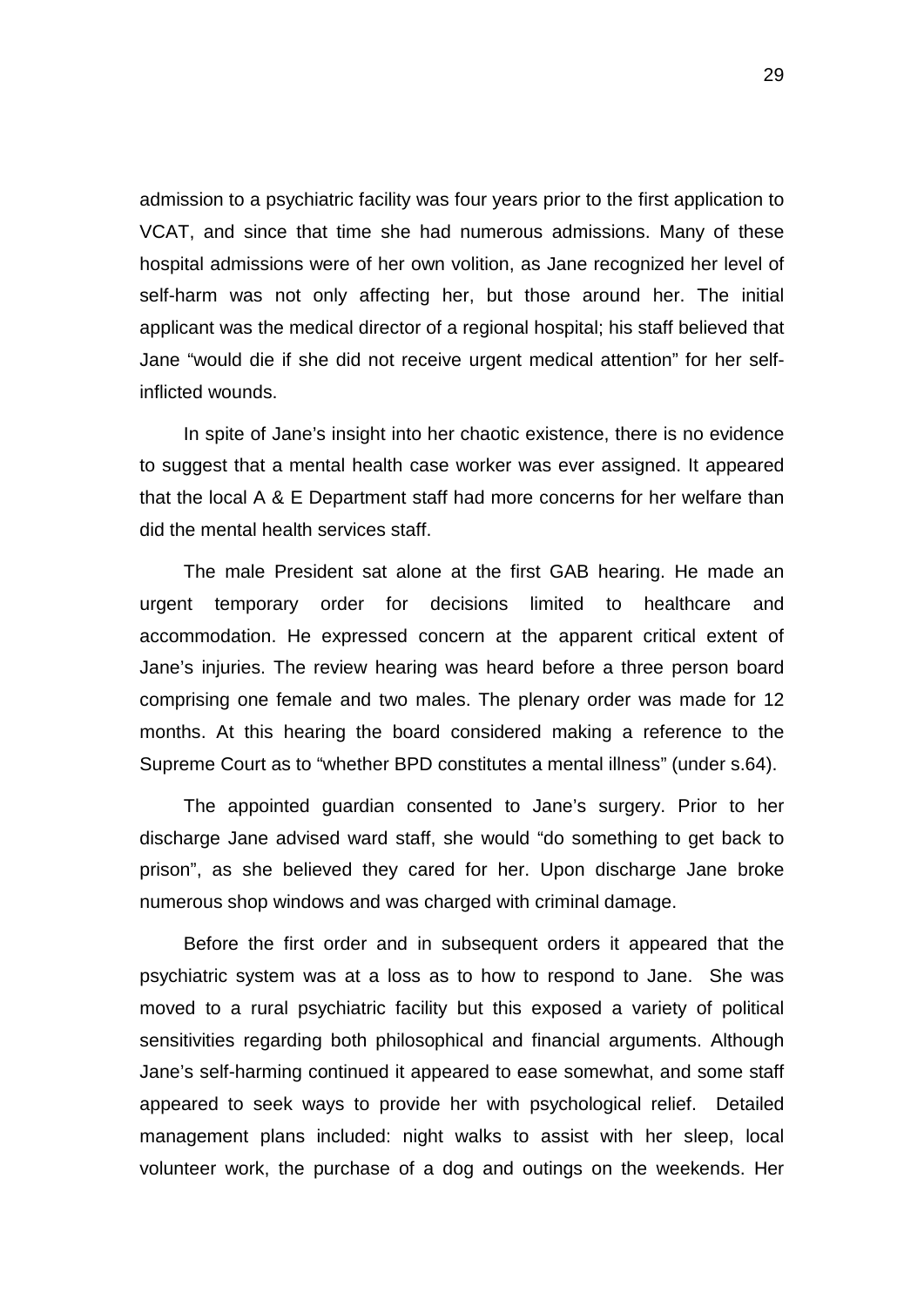situation unfortunately escalated when the doctors at the rural hospital appeared unable (possibly due to safety reasons) to treat Jane for her medical wounds. She was then transported 90 minutes from one hospital to another to receive medical care.

The situation was untenable, and Jane was advised she would be returned to Melbourne. This information triggered significant regression in her self-harming behaviours. The Melbourne facility had detailed management plans in place, but none of their interventions appeared beneficial. The psychotropic medications had no apparent effect, and there were added complications with Jane's substance dependency and abuse of these medications. Her self-mutilation appeared to reach new heights, with regular visits to the Ophthalmology Department with insertion of foreign objects into her eye balls. While at this facility, and due to previous physical assaults, Jane was sentenced to serve time at the then Pentridge Prison. Jane believed jail to be less restrictive than the city psychiatric facility, and advised that she would do whatever she believed necessary to be returned there. Upon release and discharge back to the psychiatric facility Jane continued with her self-mutilation, with the insertion of blades into her vagina and urethra which necessitated hospital treatment. Once hospitalised Jane threatened the staff, and police were then utilized to protect both staff and fellow patients.

At the rehearing of the 3rd order, another three member panel (which comprised two males and one female), again continued with the plenary order. They stated there was neither a less restrictive option nor an alternate guardian available. Moreover, the guardian was commended for "doing a great job". The order was continued together with a recommendation to maintain the existing guardian as he had established numerous contacts and had been a constant in her life.

A trial at a home on the grounds of this psychiatric facility occurred. This too appeared to have had a positive affect for Jane; unfortunately the land had been earmarked by the State Government for rezoning and so her use of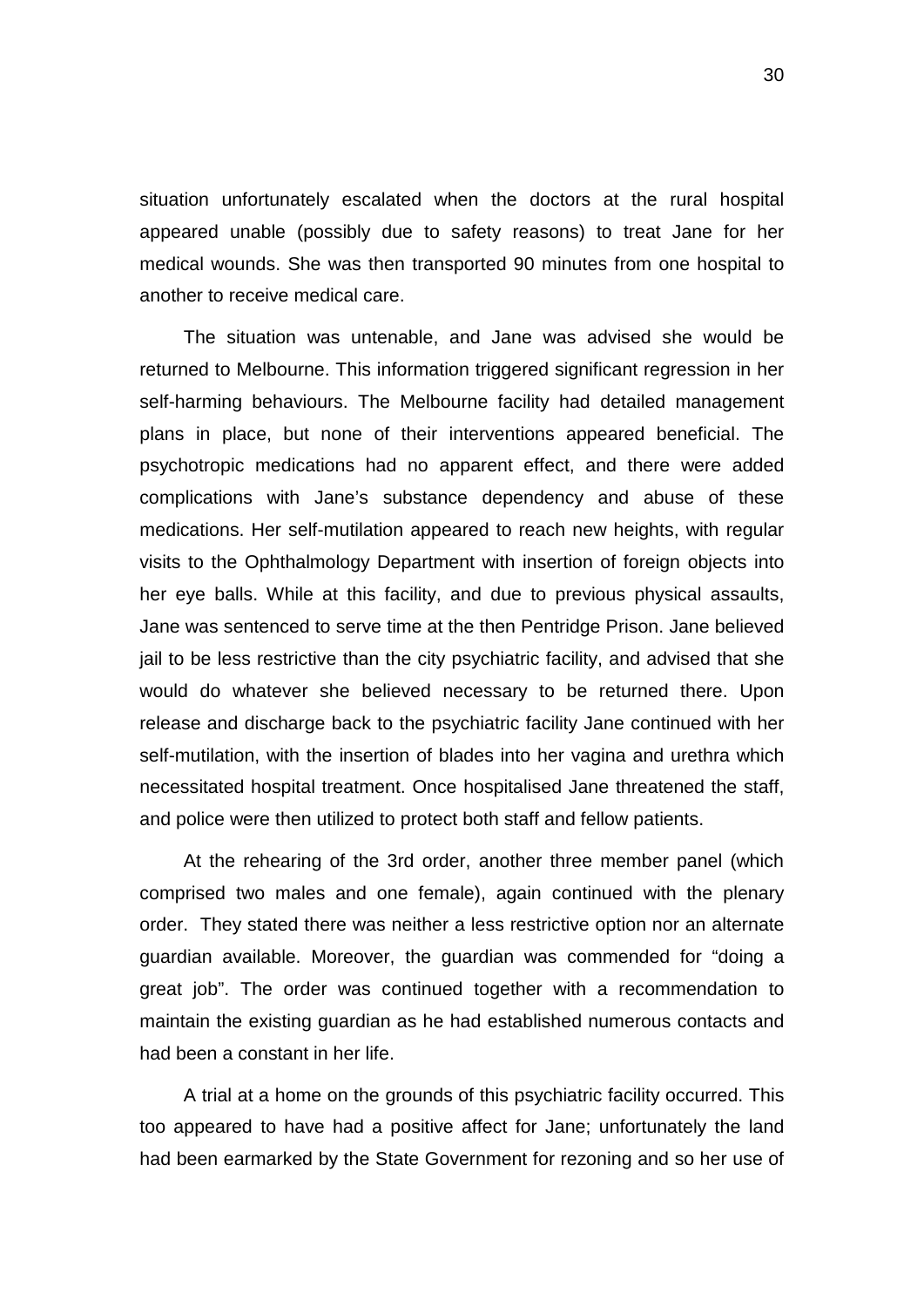this home was limited. As had seemingly always been the case for Jane, another loss again triggered a downhill spiral into further imaginative acts of self-harm. With the eventual agreement of the Office of the Chief Psychiatrist, and a carefully planned discharge complete with management plan, a unit was located for Jane in the community. Very shortly after this move Jane was found dead. The coroner found her cause of death was heroin toxicity and other combined drug toxicity. Jane was 30 years old.

With regard to the mental health responses for Jane after Guardianship orders two and three, it would seem that a multitude of responses were tried, with the vast majority having a very minimal effect. Sadly Jane was caught up in the politics of managing her, and it seemed that when she found a degree of security with resulting symptom reduction, the system around her was altered. For example when she felt comfortable and understood by the rural team, she had a renewed sense of purpose in her life, that is, volunteer work and going on weekend outings and so forth. Then later in Melbourne when she lived in a unit on the grounds of a facility she was reportedly happier, but both options were considered no longer viable and were taken away from her. Ironically the mental health interventions which had the most beneficial effects were removed, and not surprisingly, any imposed change on Jane corresponded to increased and more extreme methods of self-harm.

#### **3.23 Case 3 (Bill): 1993:**

Bill was the subject of two guardianship orders, and he never attended the hearings. He was residing at a state run facility, and had no family. Bill had numerous interventions following comprehensive psychiatric assessments. These included programs to foster his independence and he attended day placement programs which assisted with his daily life skills. Bill's challenging behaviours were monitored by the Behavioural Intervention Support Team (BIST) from Disability Services, and on occasions when he engaged in extreme behaviours, chemical restraints were used.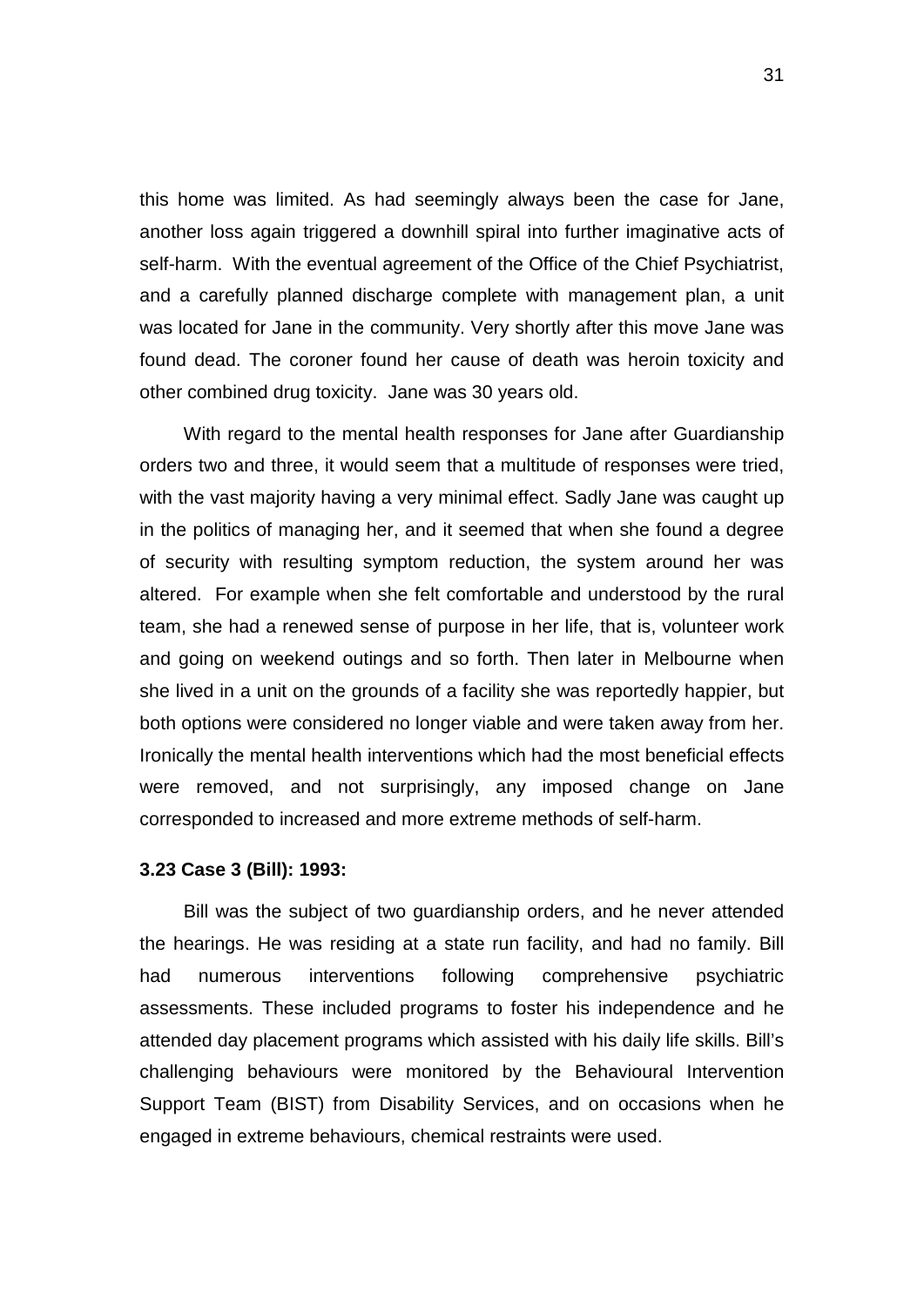With regard to responses made by the mental health services, it would seem that the Disability Services (DS) of the Department of Human Services (DHS) acted in his best interests. They were fully aware of Bill's dangerous behaviours and closely monitored him when his behaviours escalated, with an increased staff ratio to assist in minimizing his harm to self and others.

The initial applicant was DS, as Bill required medical and dental treatment. A single, female member heard the matter and appointed a guardian limited to decisions for healthcare, for 6 months. In 1993, a guardian was required to satisfy the legislative requirements.

Bill's behaviours were monitored and modified as required by the BIST recommendations. In addition, as was requested by the guardian, a psychologist was also involved with Bill's treatment to assist in reducing his self-harm behaviours. Again it would seem that the DS responses were completely adequate to handle his behaviours.

In late 1994, a second application was made to VCAT. Bill again required dental treatment. As at the first hearing, the matter was heard by a single, female member. The guardian was appointed for 6 months.

#### **3.24 Case 4 (Dave): 1999:**

Dave was the subject of four guardianship orders, and never attended any hearings. His case files indicated that he reportedly had a difficult relationship with his family in his childhood. Dave's criminal history commenced at 19 years, and for the next six years he was involved in numerous serious criminal offences which resulted in him being incarcerated for almost three years.

Dave's initial involvement with mental health services commenced after his involvement in the criminal justice system. He received numerous assessments in the detention facilities, complete with programs and recommendations on how to assist him. After a lengthy stay in a forensic residential program, Dave was returned to reside in a community facility in his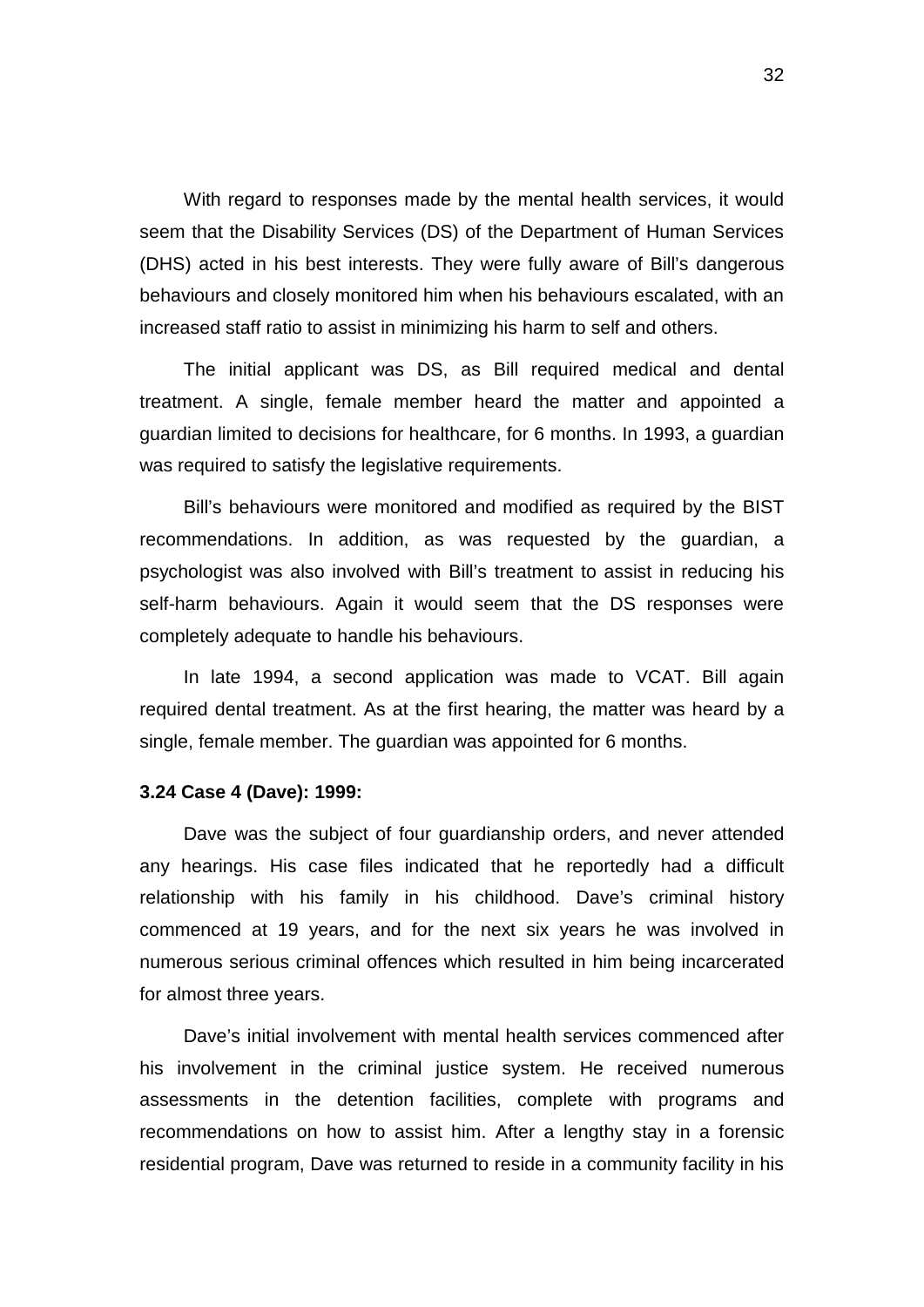rural area. This was considered appropriate to maximize his rehabilitation chances. Over the next six months, Dave increased in episodes of self-abuse, (which included numerous presentations to the A & E Dept), the lighting of fires and an increase in his suicidal ideation. The OPA became involved in an advocacy capacity eight months after Dave was moved to the rural community house. Key stakeholder meetings were held monthly which involved staff from Spectrum who provided strategies to assist him.

The following brief description details dysfunctional responses which occurred within the service system. During the annual leave of the OPA advocate, (known to all stakeholders), the rural psychiatric team refused to comply with the agreed plan. The plan formulated in conjunction with the Justice Plan, was a continuation of ongoing treatment that had been introduced while Dave was in the forensic program while in jail.

An urgent application was brought before VCAT by Disability Services(DS) as the psychiatric team believed they could not return Dave to their facility should he abscond.

The first hearing was presided over by a single member board. Without any OPA notification of hearing, and therefore no OPA attendance, the member was persuaded by the psychiatric argument that Dave's accommodation was in jeopardy without the appointment of guardian. The order was made for 12 months, with decisions limited to accommodation.

With regard to responses made prior to the application, it appeared that the DS responses had been appropriate and in keeping with Dave's best interests. They recognized that Dave was indeed challenging, and sought assistance of many groups. The response by Psychiatric Services (PS) on the other hand, was inappropriate and curious because until the appointment of a guardian they had not been directly involved in any service delivery.

The second VCAT application occurred 2.6 years later. Existing management plans for Dave and key stakeholder team meetings had been ongoing. Dave nevertheless, engaged in significant self-harm to his eyes, and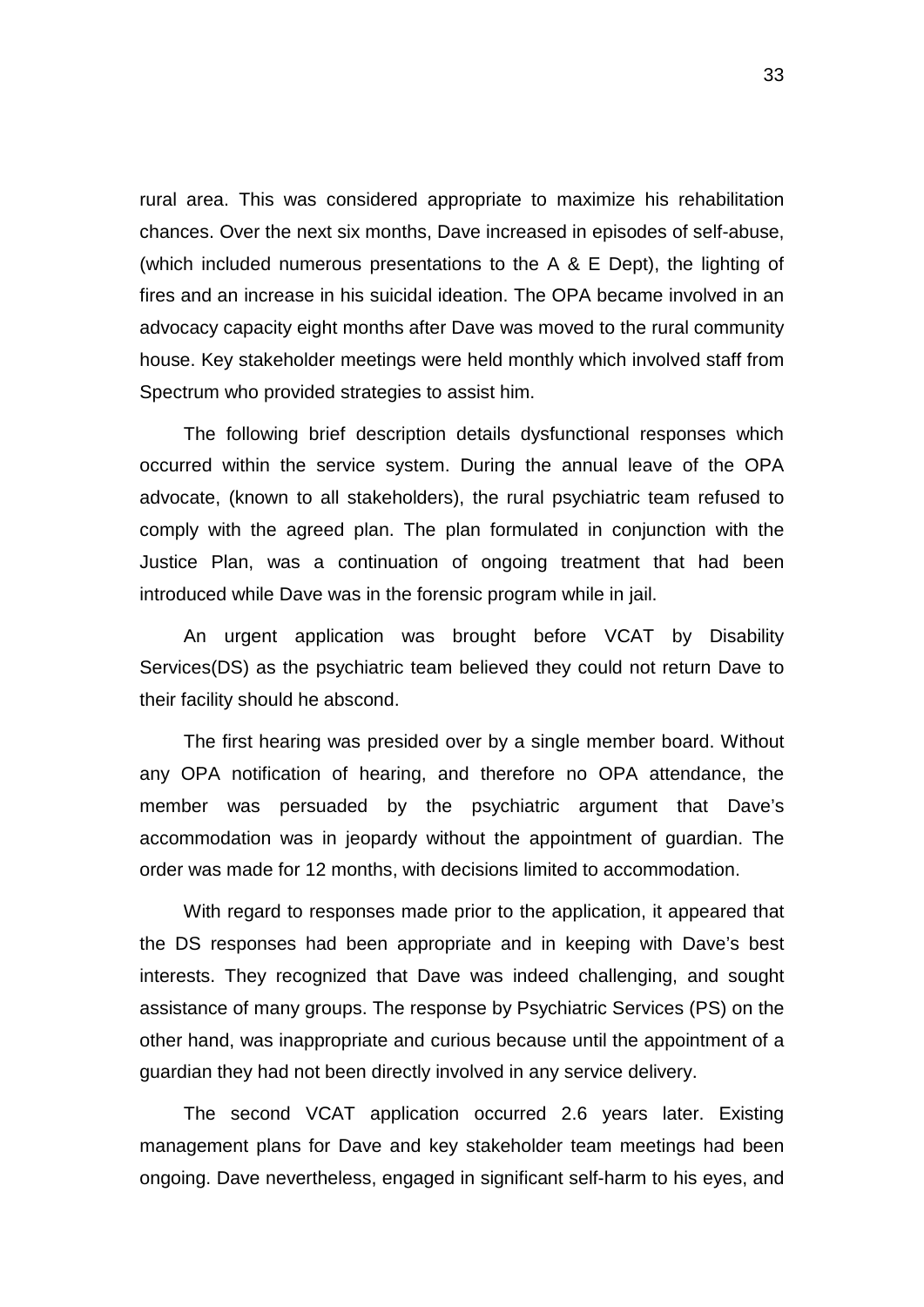he refused to comply with his medical management. Psychiatric services were on this occasion the applicant, as they believed a guardian could assist Dave's medical compliance. This hearing was heard before the Deputy President, who made an urgent 21 day order with powers limited to health care and an additional power to enforce (GAA, s.26). The power to enforce enables the guardian to request police and ambulance members to transport Dave against his will to receive medical treatment.

At the rehearing of the second order, a senior female member continued with the healthcare order for a further three months, as she believed the guardian "may assist" with Dave's compliance with medical treatment. The guardian introduced no new programs or interventions during this order.

A further two years later, a rural Disability Services, (the same one as in order one) again applied for a fourth guardianship order for Dave. Although programs had continued, Dave's self-harm had again escalated with significant burns to his leg and his refusal to receive medical treatment. The same member as in order three heard this matter. On this occasion, the member made an urgent 21-day order for healthcare, and added a power to enforce order, and stated the orders were made, as there were no other options available. The guardian advocated strongly for a discharge plan (which included Royal District Nursing Service [RDNS] and Hospital in the Home), to assist with Dave's wound management. The order was then revoked at the subsequent hearing, 21 days later.

# **3.25 Case 5 (Chris): 2004**

Chris was the subject of two guardianship orders, and never attended either hearing. Chris had been living alone without any family contact.

Chris had been admitted to a psychiatric facility some 30 years earlier, and said staff and those in authority while there had abused him. After his discharge, there was no evidence of any current involvement with any mental health services. He had been living independently in a unit and had been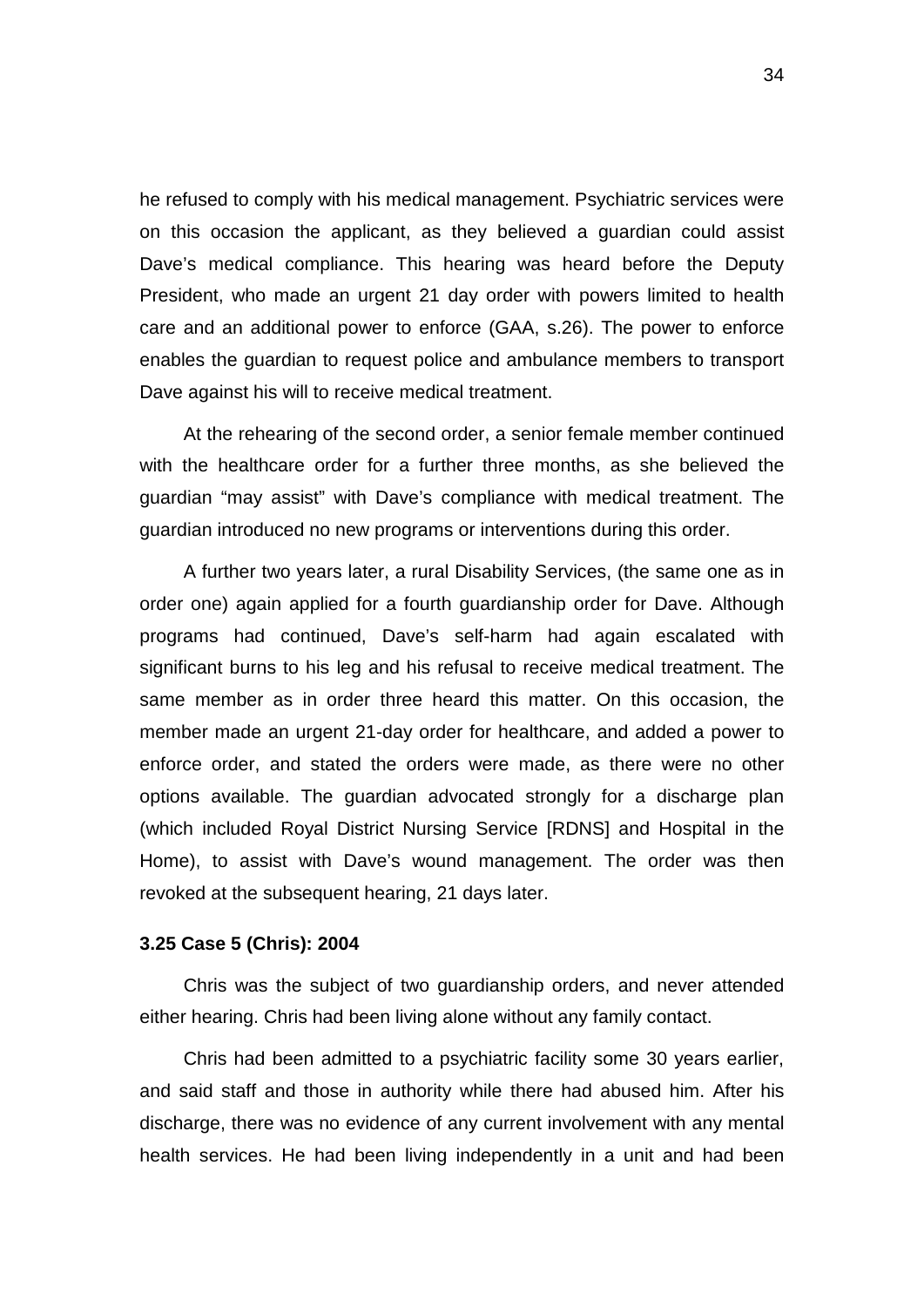receiving ongoing RDNS care with regard to his diabetes and vascular disease. As Chris's medical conditions were considerably disabling, he also received some level of in-home assistance, and Meals on Wheels (M-O-W's).

In the first VCAT order, the applicant was a doctor from a major city hospital. Chris came to the hospital with the assistance of the RDNS nurse, who believed that his toes had become gangrenous and required urgent attention. The Deputy President presided over the hearing, and made an urgent 21 day, Temporary Order limited to healthcare decisions. The reasons given were for the urgent provision of medical care as the hospital treating team was concerned with the presence of gangrene in Chris's feet, particularly his left foot.

Chris had surgery but was discharged without the guardian's consent, and without any discharge plan or involvement of any support services. When advised of what had occurred, the guardian lodged an official complaint with the Health Services Commissioner, and Chris was immediately re-admitted to the hospital.

At the rehearing of the first order, Chris was still in hospital following complications from the surgery. A senior, male, member presided over this hearing and continued the order for a further 6 months, limited to decisions of healthcare, medical and dental. The reason provided was the member was not satisfied that the guardian had had enough time to implement any changes in Chris's environment. In addition, he was most concerned that the hospital had discharged Chris without the consent or involvement of the guardian.

During the life of the second order, the guardian obtained involvement from the local Crisis Assessment Treating Team (CATT) seeking their assessment of Chris regarding his cognitive capacity. Chris also harboured a strong belief that the local hospital despised him. The guardian negotiated a detailed response plan with the ambulance services to avoid a re-admission back to his local hospital, and if it was at all possible, would seek admission to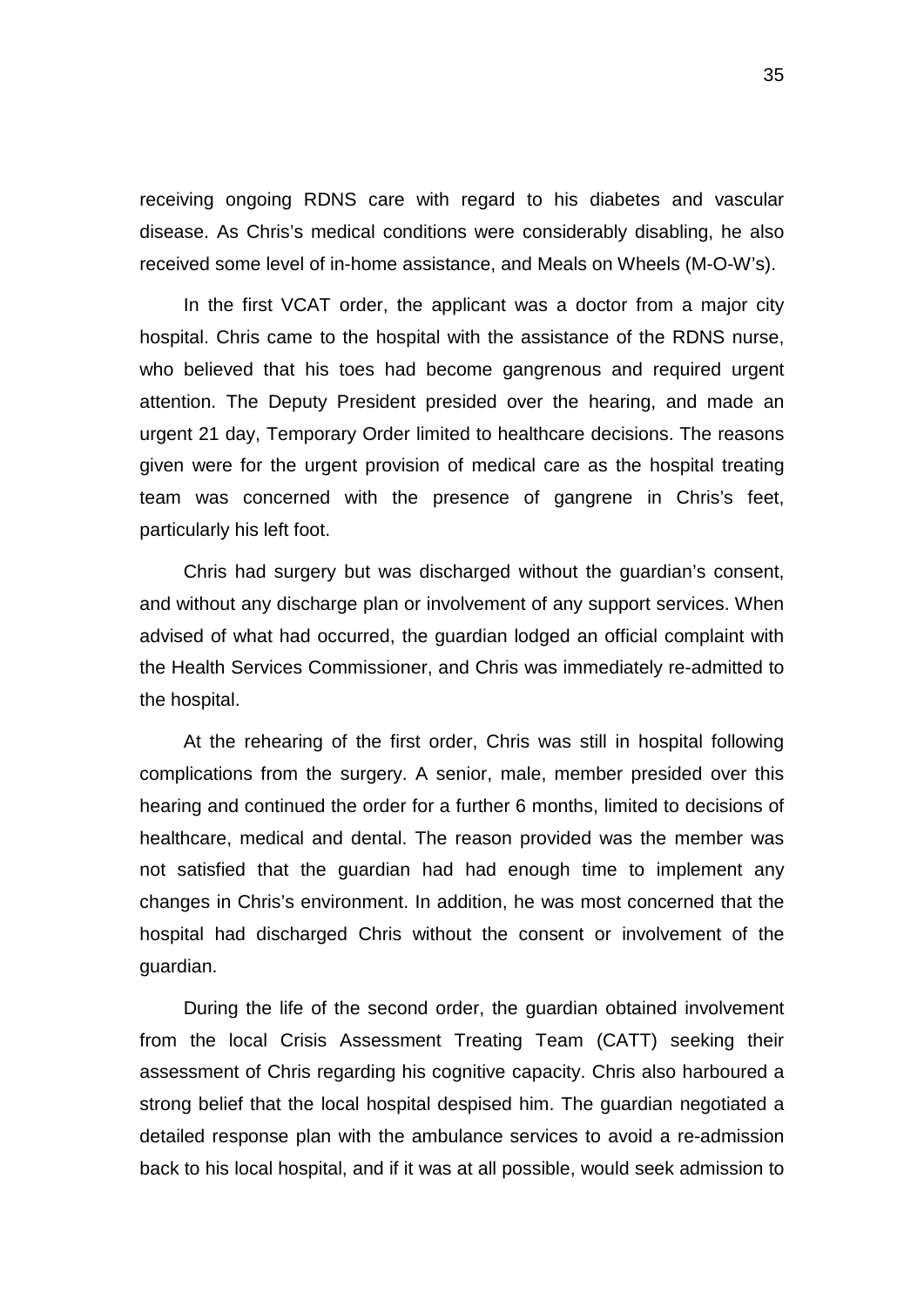another hospital. The local mental health service did not believe that Chris fulfilled their criteria for ongoing case management. Moreover, Chris would not voluntarily engage with them due to his earlier history with similar services. Five months into this order, Chris was found unconscious on the floor of his unit. The guardian requested and received a power to enforce order (GAA, s.26) which enabled his transportation to hospital for urgent medical care. The order was later revoked.

### **3.26 Case 6 (Nigel): 2000:**

Nigel was the subject of four orders, and only attended hearings three and four. He had a fraught relationship with his parents, and spent much of his adolescence in boys' homes. His criminal history commenced at 18 years, when he was charged with attempted armed robbery.

In the first order, the applicant was a team leader at a group home where Nigel resided. Nigel had just moved and during the first weekend began exhibiting self-harm behaviours, such as inserting metal objects into burnt scar tissue in both his arms and abdomen. Nigel told the local CATT team he did not want their assistance, so none was provided.

An urgent Temporary Order was made on the weekend by a female member with powers limited to healthcare, accommodation, access to services, and a power to enforce order (GAA, s.26). The member's reasons were to ensure that Nigel received necessary medical treatment.

The order was extended for six months with the same powers as in order one. The member believed the guardian needed additional time to introduce interventions to assist Nigel.

During the second order, the guardian sought assistance from the regional Disability Service (DS) manager to find suitable accommodation for Nigel. In addition, the local psychiatric team believed that Nigel did not fit within their criteria, so never admitted him to hospital. His self-harming behaviour escalated. Nigel often presented himself to hospital, but declined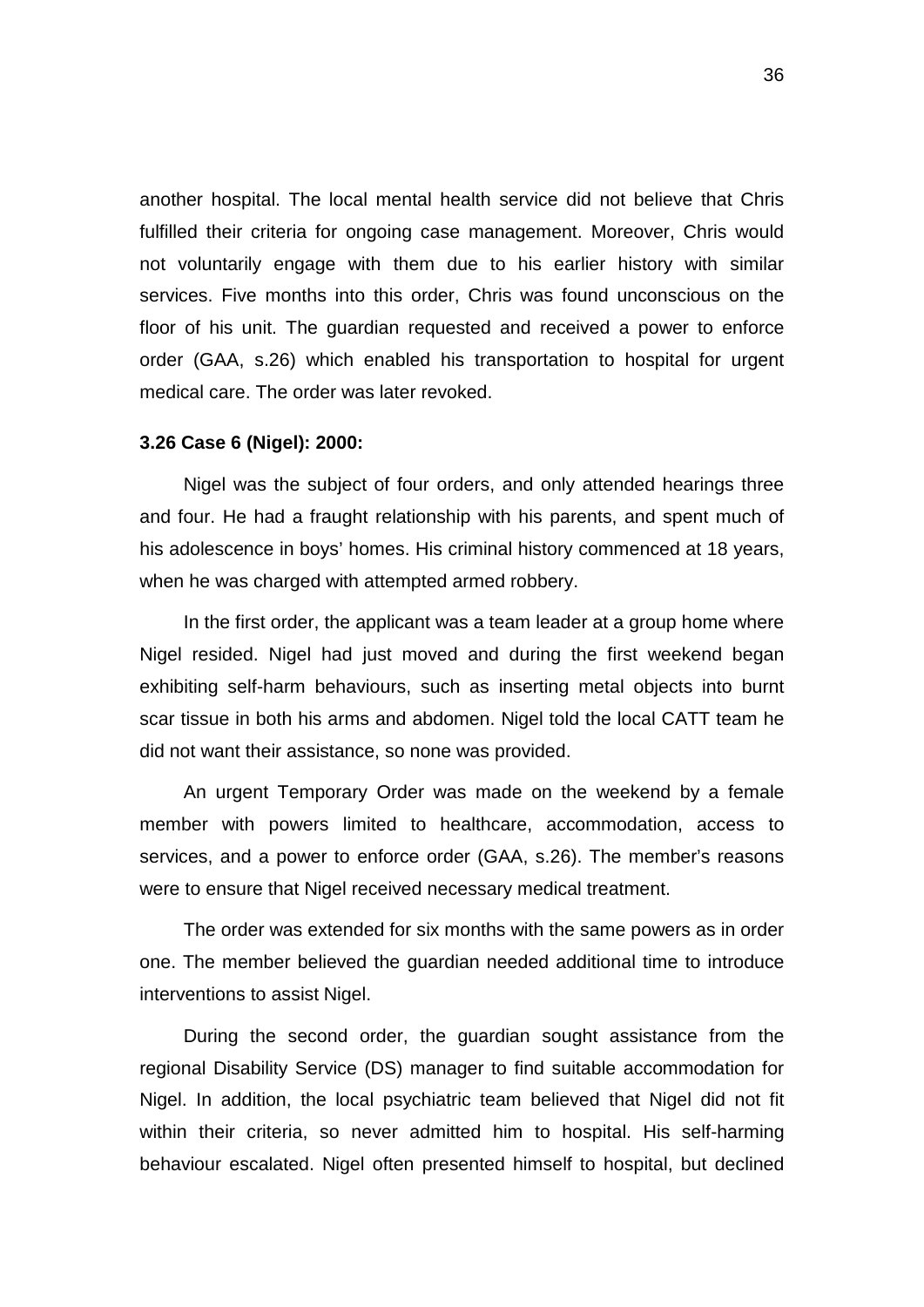object removal. Furthermore, he was non-compliant with antibiotic treatment and infection ravished his body. The guardian involved Spectrum and the local dual disability support team for assistance. At one stage during the medical crisis, the medical team believed an amputation of Nigel's arm was imminent. The guardian involved the Public Advocate who also engaged the Office of the Chief Psychiatrist to intervene. Nigel was subsequently provided with a 48-hour psychiatric admission. His self-harming behaviours continued on the ward, with ongoing wound and scar object insertion. Upon release from Hospital, Nigel then presented himself to two other A & E Departments. One hospital provided IV antibiotic assistance while another told him he was depressed. Nigel voluntarily returned to his local hospital and was prescribed antidepressants, which he took. His behaviour subsided somewhat, and he completed his course of antibiotics, though objects still remained in his arm.

Three months into the order an urgent case meeting was conducted at the local hospital, with fourteen professionals in attendance (an additional three people were unable to attend). Nigel refused to participate so was not present. At this meeting, the extraordinary nature of Nigel's behaviours was fully discussed. Five key management outcomes were agreed. These included:

- (1) that guardianship was not assisting and should be revoked,
- (2) a notification outlining Nigel's presentation to be sent to all A & E Departments and CATT teams, advising that upon his presentation he was to be re-directed back to his local hospital;
- (3) if Nigel presented to his local hospital, staff would advise him of the recommended treatment,
- (4) if Nigel declined to receive treatment he would be asked to sign a medical form acknowledging that he was offered medical treatment but declined, and he would then be asked to leave the premises, and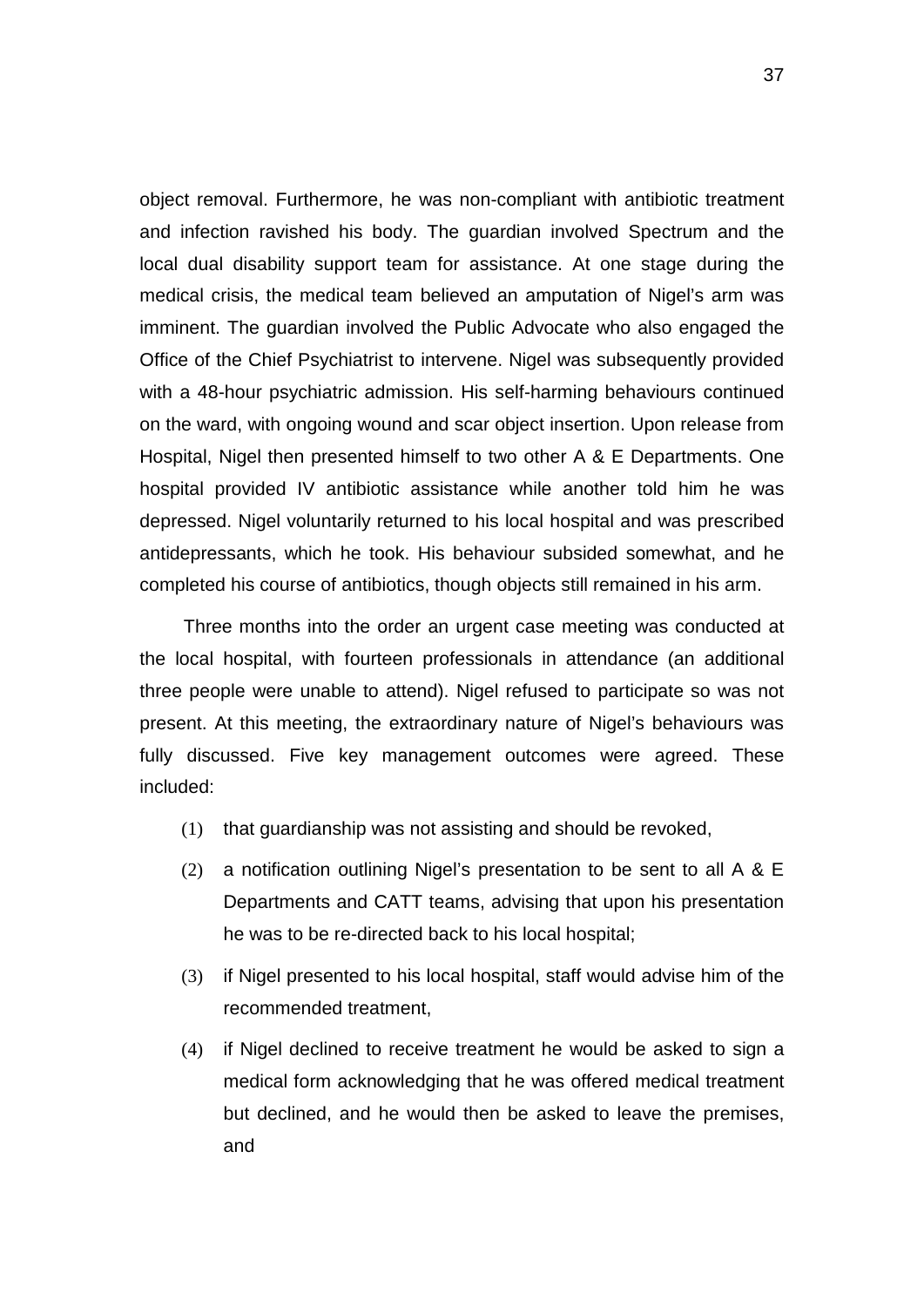(5) Spectrum to provide training for staff at the A & E, and Plastics Departments on how to manage people who suffered BPD.

Discussion ensued regarding the guardianship order and it was agreed that the order had been a considerable stressor to Nigel and had unwittingly contributed to some of his escalating behaviours. The decision of when to return this matter to VCAT was referred to the guardian.

This plan held. The guardian chose to let the order run its course. For the remaining life of the order, Nigel still had objects in his arm, and had recommenced wound interference on other burn scar sites on his body. Residential staff believed they were now better equipped to manage and care for Nigel.

Almost 4.5 years later, his DS case manager brought another application to VCAT. Nigel had returned to live with his mother at her home. This application was made at a re-hearing of an administration order for Nigel. Disability Services had maintained ongoing involvement with Nigel, and appeared to be aware of the stressors in his life, and of apparent triggers that preceded his self-harm. Nigel commenced interference on scar tissue on his leg. At the subsequent guardianship hearing, the single member appointed a guardian for three months with decisions limited to healthcare. The Office of the Public Advocate (OPA) VCAT Liaison Officer was present at the hearing and was able to offer counter opinions to those put by the DS case manager. During this time Nigel had continued to escalate his self harm toward his leg, he inserted screws and sewing needles, and had tied a shoelace as a tourniquet. Medical advice indicated surgery was required, or his leg may be lost. The guardian sought and received power to enforce (GAA, s.26). to accompany his order. The guardian advised Nigel that he could enforce treatment but hoped Nigel would make the right choice for himself. Nigel voluntarily took himself to his hospital and had the surgery. However as had been the previous situation, he recommenced wound interference.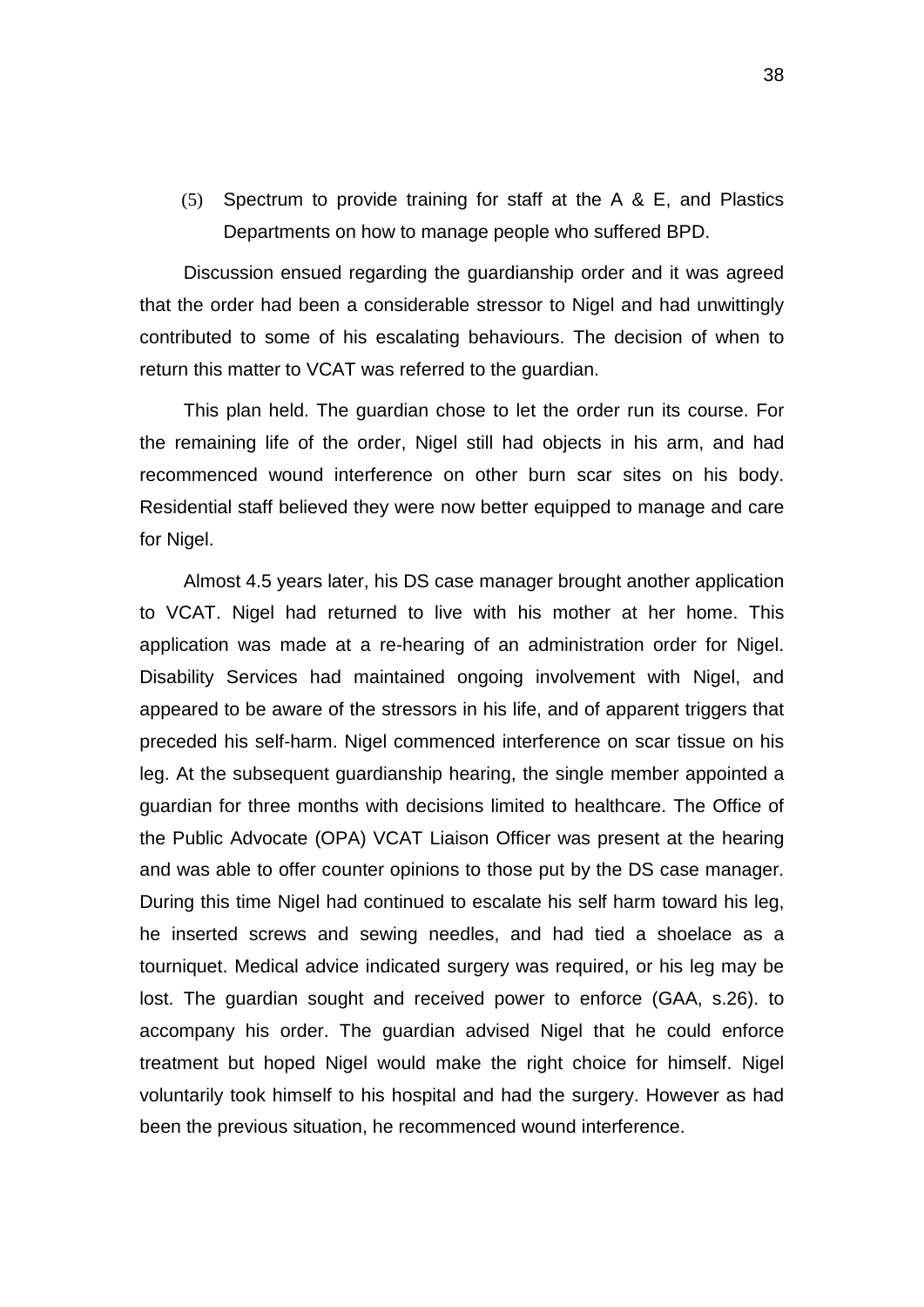At the fourth hearing, Nigel's self-harming pattern had again returned following similar patterns to those he had previously adopted in orders one and two. This time however, on some occasions he voluntarily presented to his local hospital and received treatment. The single, senior male member congratulated Nigel on "making good decisions", but continued the order for a further six months. The guardian sought additional involvement with counselling for Nigel, CATT assessments and the involvement of a hospital care coordinator. In addition, the hospital enlisted the assistance of a local suicide alliance group who visited Nigel at his home. Again as in the earlier order, a hospital team meeting was held and 13 professionals attended. The team re-activated the management plan which was distributed to all A & E Departments, and CATT teams. This plan also held and the order was revoked.

### **3.27 Case 7 (Andre): 1993 then again in 2001.**

Andre was the subject of three guardianship orders, and only attended order one. His first order was made in 1993, and both the second and third guardianship orders were made in 2001. Andre had a very difficult childhood. He became a paraplegic following a suicide attempt at 18 years; this also heralded his involvement into the criminal justice system.

His administrator (a person appointed by VCAT to make financial and legal decisions) made the first Guardianship and Administration Board (GAB) application. At this time, Andre had received compensation following his suicide attempt and there was legal discussion regarding his ability to live independently. A guardian was appointed limited to decisions concerning health care and accommodation for 12 months. Andre received case management from a local psychiatric services team, home care and attendant care services. At the rehearing, the order was revoked. It appeared that Andre received appropriate mental health services to assist him in living in the community.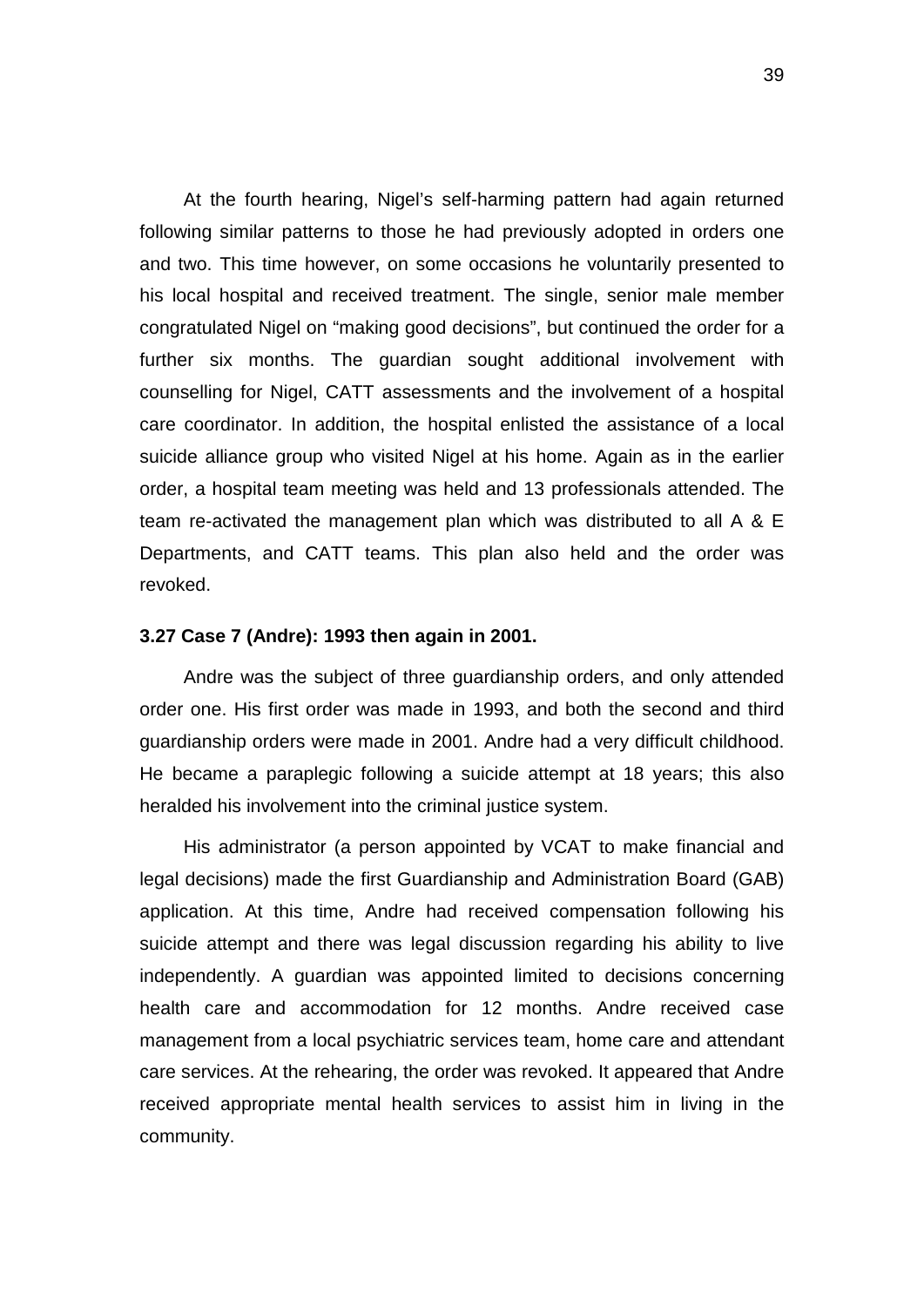At the time of the second order, Andre was still residing alone. However, his medical and psychiatric condition appeared to have dramatically deteriorated. He had extensive pressure wounds to his buttocks and legs, which required urgent medical treatment; however, he refused to have them attended. Andre was receiving case management from a local community team and ongoing psychiatric assistance from the psychiatric services. The applicant was the manager of the care team. At the hearing, an urgent 21-Day Temporary Order was made limited to decisions concerning health care and accommodation and a power to enforce (GAA, s.26). The member's reasons were to improve Andre's quality of life.

It seemed that Andre was afforded many services but he vehemently refused to utilize most and was both aggressive and hostile when he believed his decisions were being ignored.

At the rehearing some 21 days later, Andre had refused to comply with the requests made by the police and ambulance officers to enable them to transport him to the Spinal Unit for medical treatment. They refused to "break his door down" without express legal advice. The tribunal was urgently contacted to address the question of seriousness of life threat, versus the use of excessive force. Given Andre's level of hostility, the ambulance officers concluded his death was not imminent. Ten days later and with the assistance of his carer, Andre willingly admitted himself to the Spinal Unit for wound treatment.

The single, female member continued the order for three months with decisions limited to healthcare, accommodation and access to services. The member's reasons were that Andre was exhibiting unreasonable behaviour and demonstrated a clear need for the appointment of a guardian. This decision was made despite the guardian's provision of two medical reports. The first was from a Consultant Psychiatrist, who had previously treated Andre, and had recently visited him at his home. In correspondence to the guardian he wrote,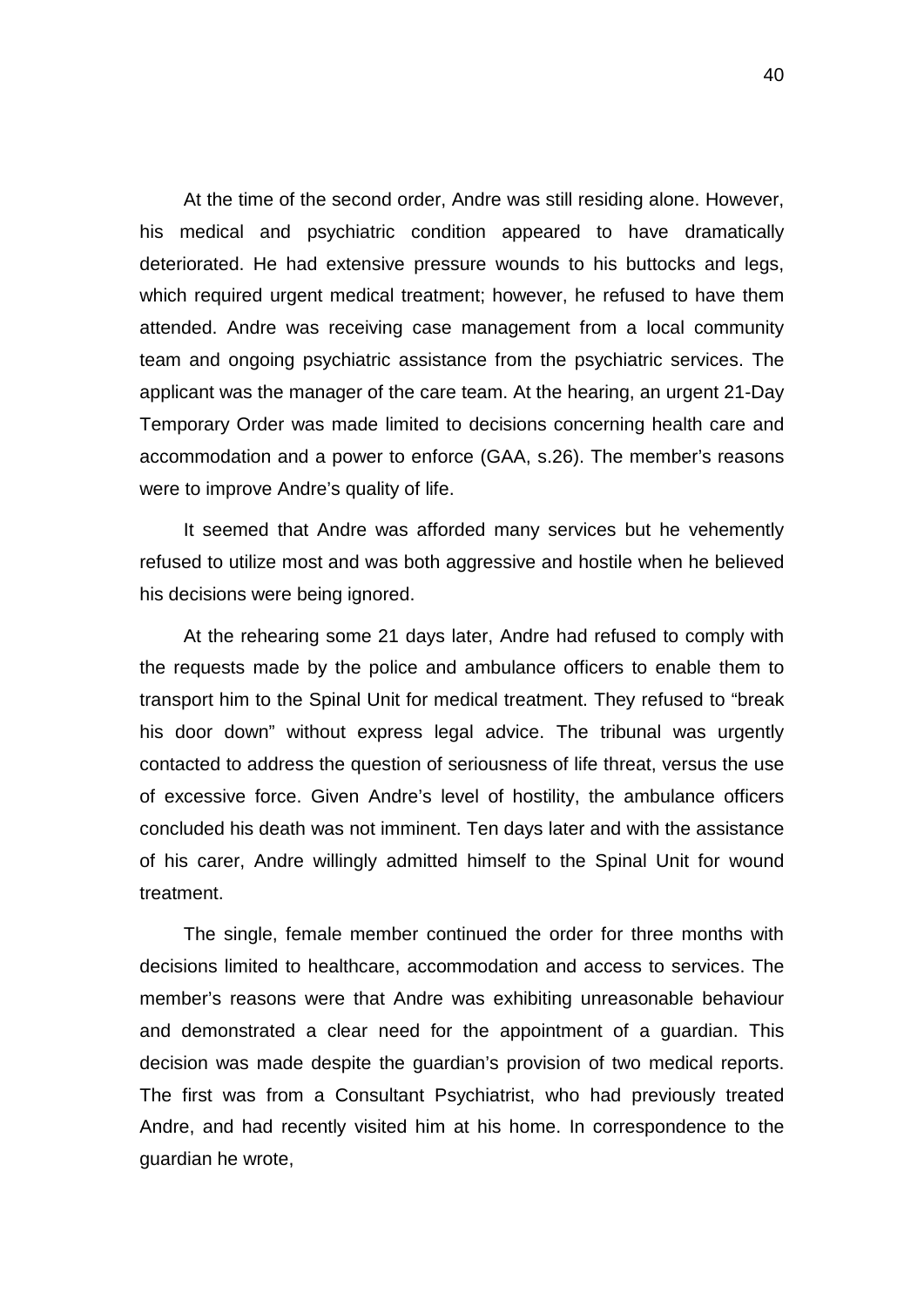it is my opinion that he has the capacity to make informed decisions regarding his treatment for his health...it has been documented in the notes regarding his dislike for authority and in speaking with his treating doctors it would appear that he responds best when he is in control of his treatment....He became angrier when I informed him that I came there at your request....It is likely that any directive has the potential to make matters worse (Name withheld for anonymity).

A second Consultant Forensic Psychiatrist wrote a report based entirely on reviewing written material, as Andre refused him a home visit or any personal discussion. He added that his opinion must be cautiously viewed in this light, but wrote,

"the underlying ethical issue is obviously to do with control...he appears to react badly when too much control is taken away from him..." (Name withheld for anonymity).

During the order, Andre continued to remain non-compliant with the guardian's requests. He was found at his home by a carer with maggot infested pressure wounds, two large wounds on his hips the size of a fist and deep to the bone, together with wounds on his heels and penis. While Andre willingly went to the hospital, he assaulted a doctor by spitting and punching him. The hospital sought his immediate discharge home, but the guardian refused, as no services would support him. Due to his challenging behaviours, Andre remained at the A & E Department, and five city hospitals refused to admit him.

At the third hearing, presided over by the Deputy President a plenary order was made, to enable the guardian to allow Andre to "die with dignity". Due to his subsequent deteriorating health, Andre appeared to lose his ability to fight, and was then transferred to the palliative care unit in the hospital where he remained until his death some two months later. Andre died at 34 years of age.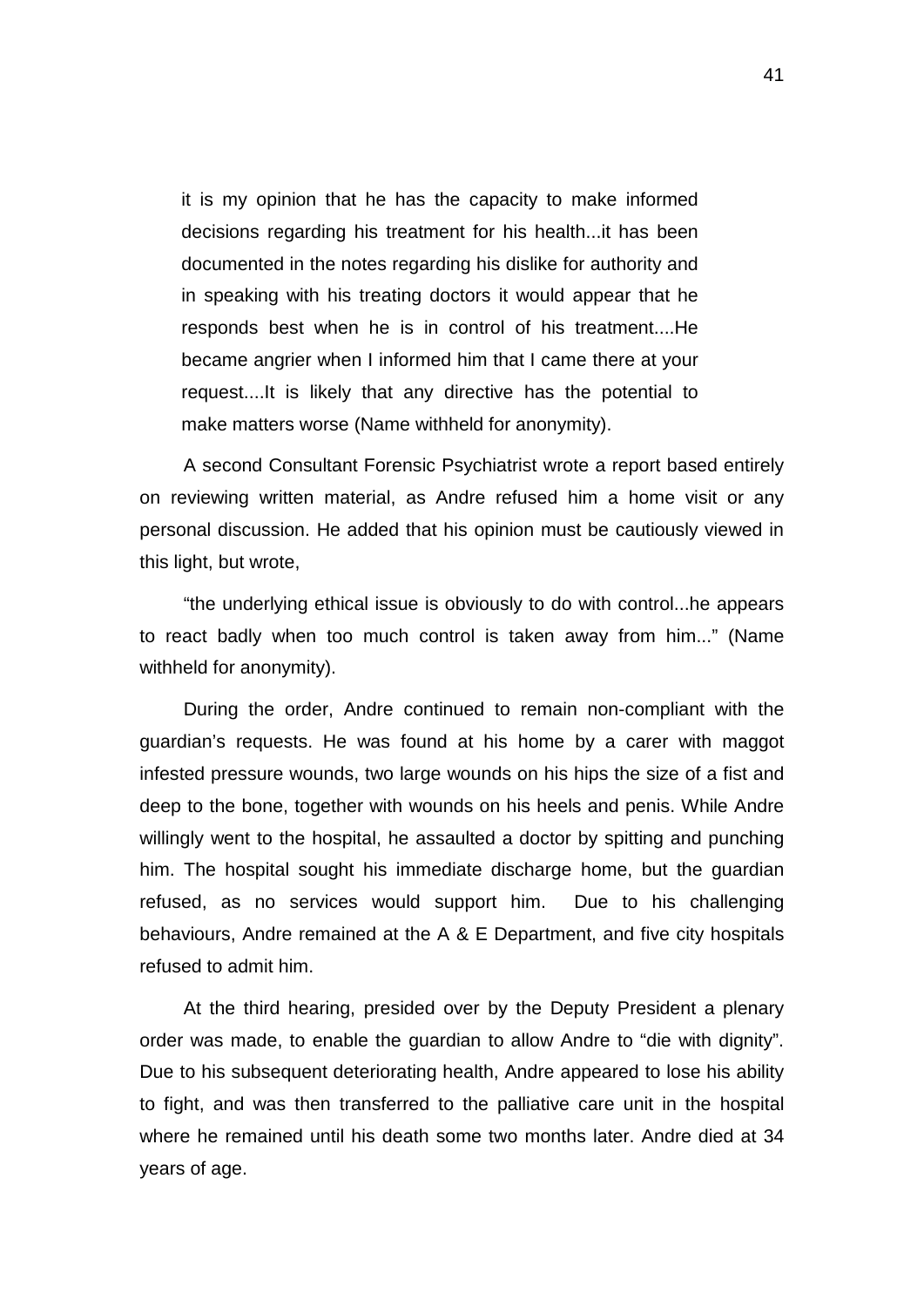# *3.3 Objective 3: To extend existing knowledge of system responses for people with BPD.*

After I examined the responses provided by the mental health or service systems, I then considered what appeared beneficial and ineffective in dealing with the study participants. A summary of these responses is discussed.

### **3.31 Case 1 (Joe):**

No mental health responses were provided to Joe. The most compassion offered him was by members of the Victoria Police, who transported him to local hospitals to receive treatment for his self-injurious behaviours. It is significant that the board member instructed the guardian to advise the local police of his involvement. I assumed that the member also believed that the police had Joe's best interests in mind.

### **3.32 Case 2 (Jane):**

At the time of the first hearing, the records do not suggest that in spite of Jane's personal history, she had an assigned caseworker from the mental health services. This was in spite of her frequent voluntary and involuntary admissions to a rural hospital for her self-destructive and aggressive behaviour. When Jane was admitted to a rural unit, it would appear that she had been more stable than at any other time. She too expressed optimism and a sense of security. Sadly, this facility appeared unable to keep her, and she was relocated to "a more therapeutic environment" in the city. No psychiatric interventions appeared to have any positive effect, and it appeared that Jane developed a medication dependency whenever these were trialled. Another successful intervention was when Jane lived in a unit on the grounds of the city facility. Unfortunately, this too had to be halted, but the case files revealed both staff and Jane alike agreed that she had made some gains. Jane's final move to true independence, i.e. living alone in the community with supports, was tragically too short lived and she succumbed to the effects of illicit and prescription drugs. This result is not surprising as all previous reports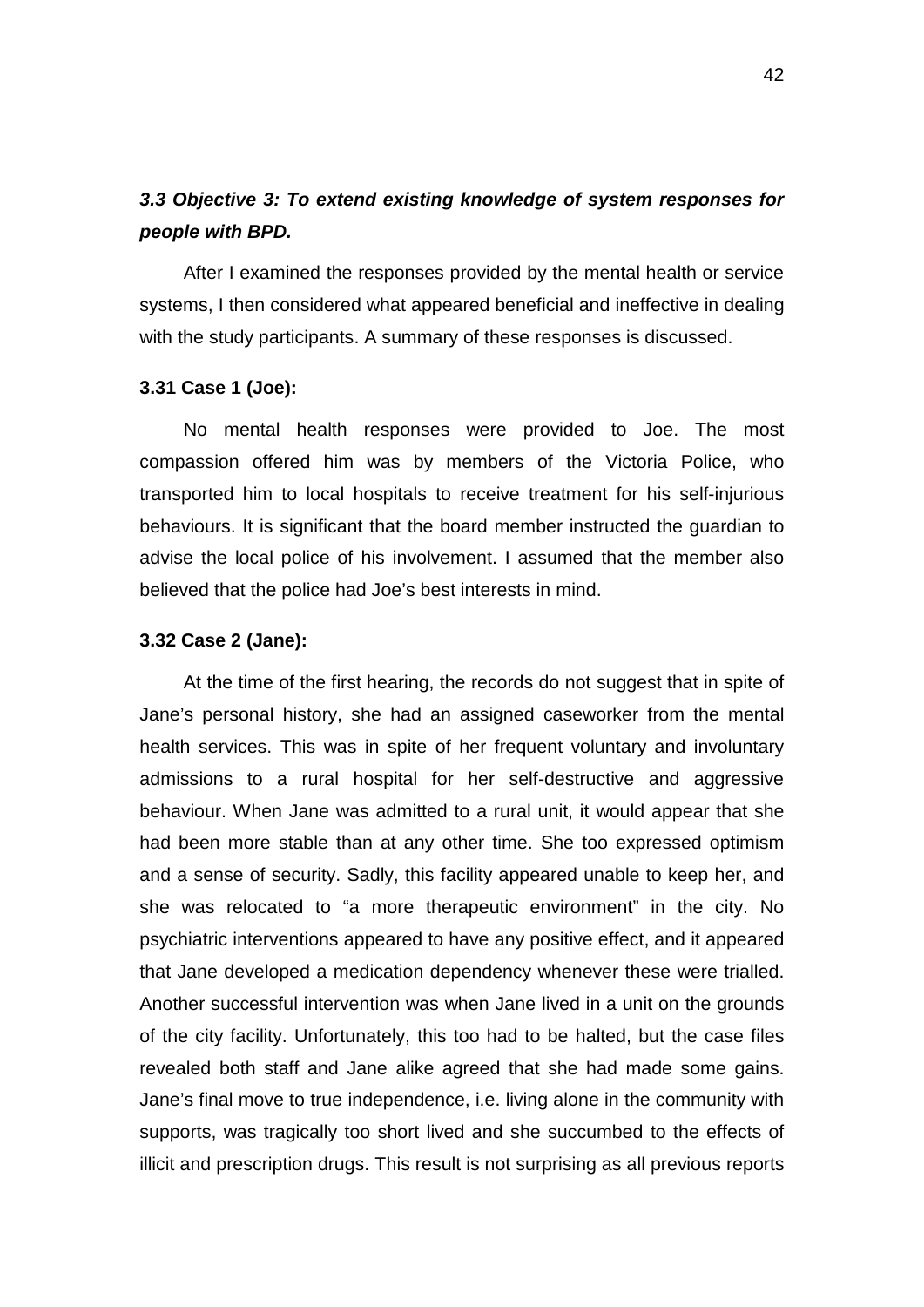suggested that when Jane was on prescribed medication she was unable to manage and/or would quickly develop dependence to them.

## **3.33 Case 3 (Bill):**

It would appear that Disability Services (DS) provided appropriate responses for Bill's behaviours. They seemed to have a very good understanding of his behaviours, and when these escalated staff introduced other strategies. These included an increase in staffing both to assist Bill and to reduce his harm to self and others. DS engaged a psychologist as well as utilizing the BIST team to tailor responses to Bill. In addition, at the suggestion of the guardian, DS commenced programs to desensitize residents to stressful situations such as going to the dentist. These programs were then implemented service wide.

# **3.34 Case 4 (Dave):**

In the first order, DS provided a very comprehensive program to assist Dave, and gave a commitment to do so, which largely occurred. The file notes revealed that Dave sought an increase in their involvement, so he too must have been comfortable with their involvement.

Following the guardianship order, Psychiatric Services (PS) placed an importance on documentation, which included the number of medications, programs attended, challenging behaviours exhibited and visits to A & E Dept.

The second order saw a continuation of all existing programs and case meetings. Psychiatric staff still believed that the guardian could effect Dave's compliance, which did not occur.

Approximately two years later, a third order was made together with a power to enforce order. Dave took himself to hospital and received treatment. Of benefit to Dave was the advocacy by the guardian which ensured that both RDNS and Hospital in the Home provided ongoing care of his wounds.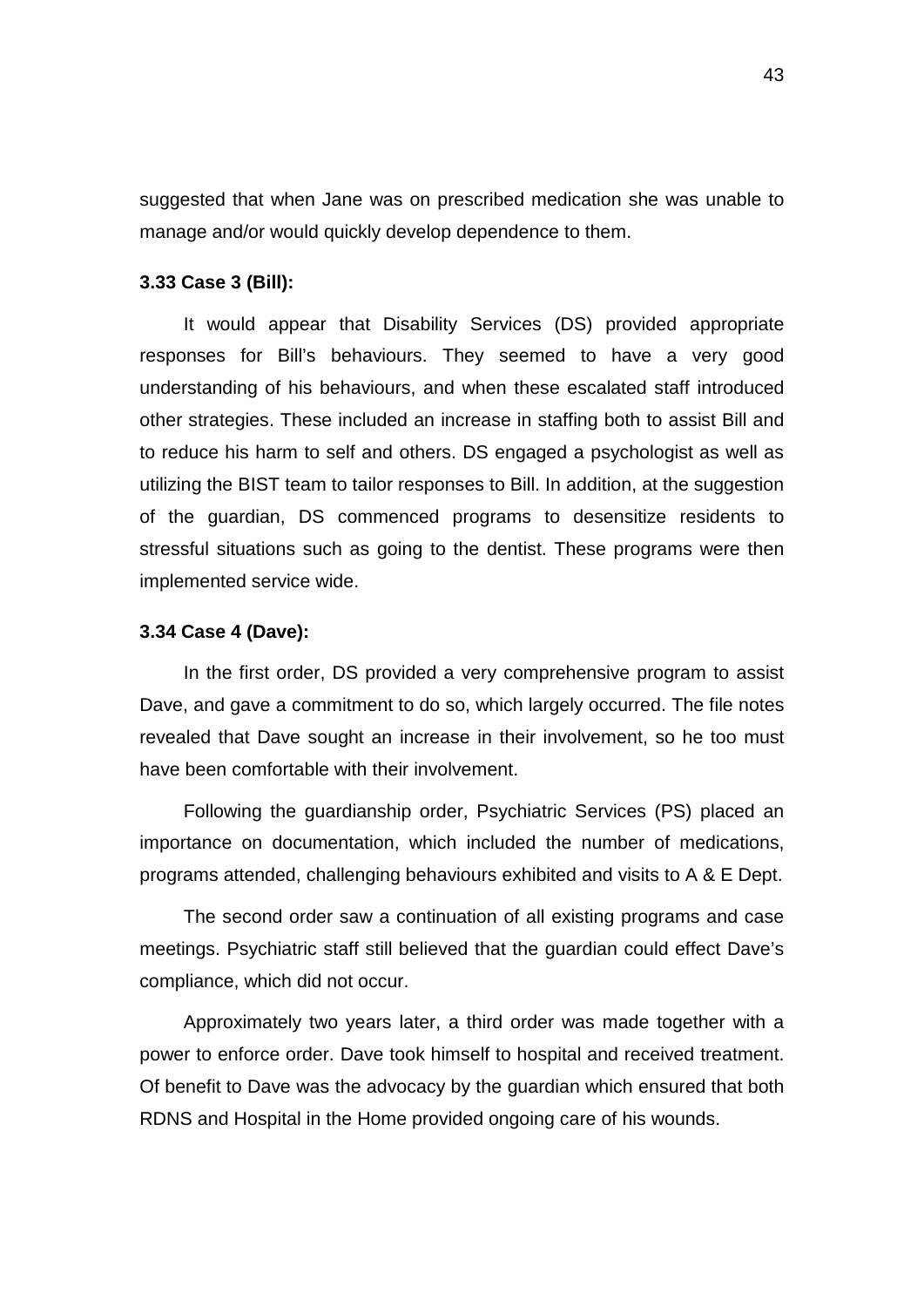## **3.35 Case 5 (Chris):**

It did not appear that any mental health services responses were effective. When professionals came into Chris's home to assist, he regularly withheld information or deliberately provided misinformation. It would appear that his earlier experiences with psychiatric services had determined his future behaviours in dealing with any service providers.

### **3.36 Case 6 (Nigel):**

While it is difficult to determine what was beneficial for Nigel, as he achieved 4.4 years without the need for a guardian between orders two and three, it may suggest that the interventions put in place during order two were beneficial. In addition, Nigel told the guardian that he "liked" his case manager, so perhaps being case managed by someone who is liked may also be beneficial in that it provides a more secure base. During orders three and four, it appeared that an escalation in behaviours indicated that old habits die hard, and Nigel returned to his familiar ways of repeating previous patterns of behaviour.

#### **3.37 Case 7 (Andre):**

In the first order, psychiatric and in-home services appeared to have been of assistance to Andre. At the time of the second order, some eight years later, it appeared that there were no effective mental health responses. Andre was determined not to engage with any services, and only to accept assistance when circumstances were dire. Forensic Psychiatric advice was that "…...he reacts badly when too much control is taken away from him, but left to his own devices he appears to do badly". Perhaps advocacy for his needs in his palliative care stage was the most effective intervention that occurred.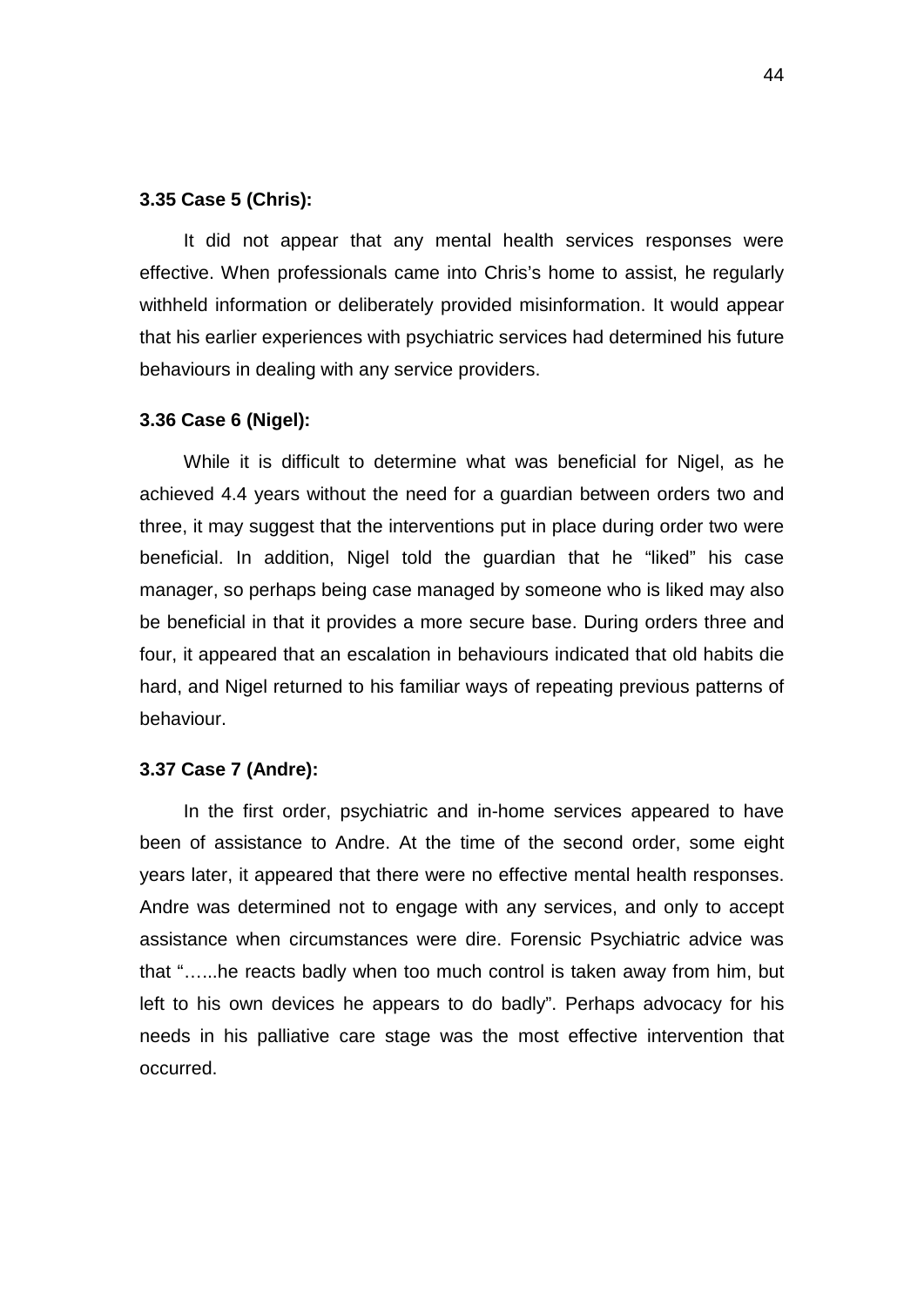# *3.4 Objective 4: To enhance our knowledge as to whether guardianship was an effective intervention for people with BPD.*

This objective was approached via three aims, to:

- 1. review the decisions made by the guardian;
- 2. evaluate the guardian's decisions to determine whether the decisions achieved an improved quality of life for the person with BPD; and
- 3. evaluate the decisions made by the guardian when the guardian asked for: (a) a continuation of the existing order, (b) an extension of the order whereby the guardian sought an alteration in some way, and (c) a revocation of an existing order.
- 4. These answers should determine whether guardianship achieved: a change in behaviour of the person with BPD, thus no order was considered necessary; a limited change necessitating a further guardianship order sometime following the revocation of the original order; and long term outcomes for the client after the guardianship order. The results for each case are discussed.

## **3.41 Case 1 (Joe):**

The guardian sought to have psychiatric services' involvement for Joe, and sought further understanding of Joe's life by speaking to a variety of people known to him that is, staff at the local butcher shop, (whose shop was directly below Joe's unit), the local CPS squad, and his aunt and uncle. The guardian also determined that advocating and assisting Joe in making decisions was the most beneficial method of engagement. For example the guardian sought additional finances from his administrator so that Joe could visit his family in NSW, as he indicated that being away from them was a significant negative issue.

In determining whether the guardian's decisions achieved an improved quality of life it appeared that Joe refused to have anything to do with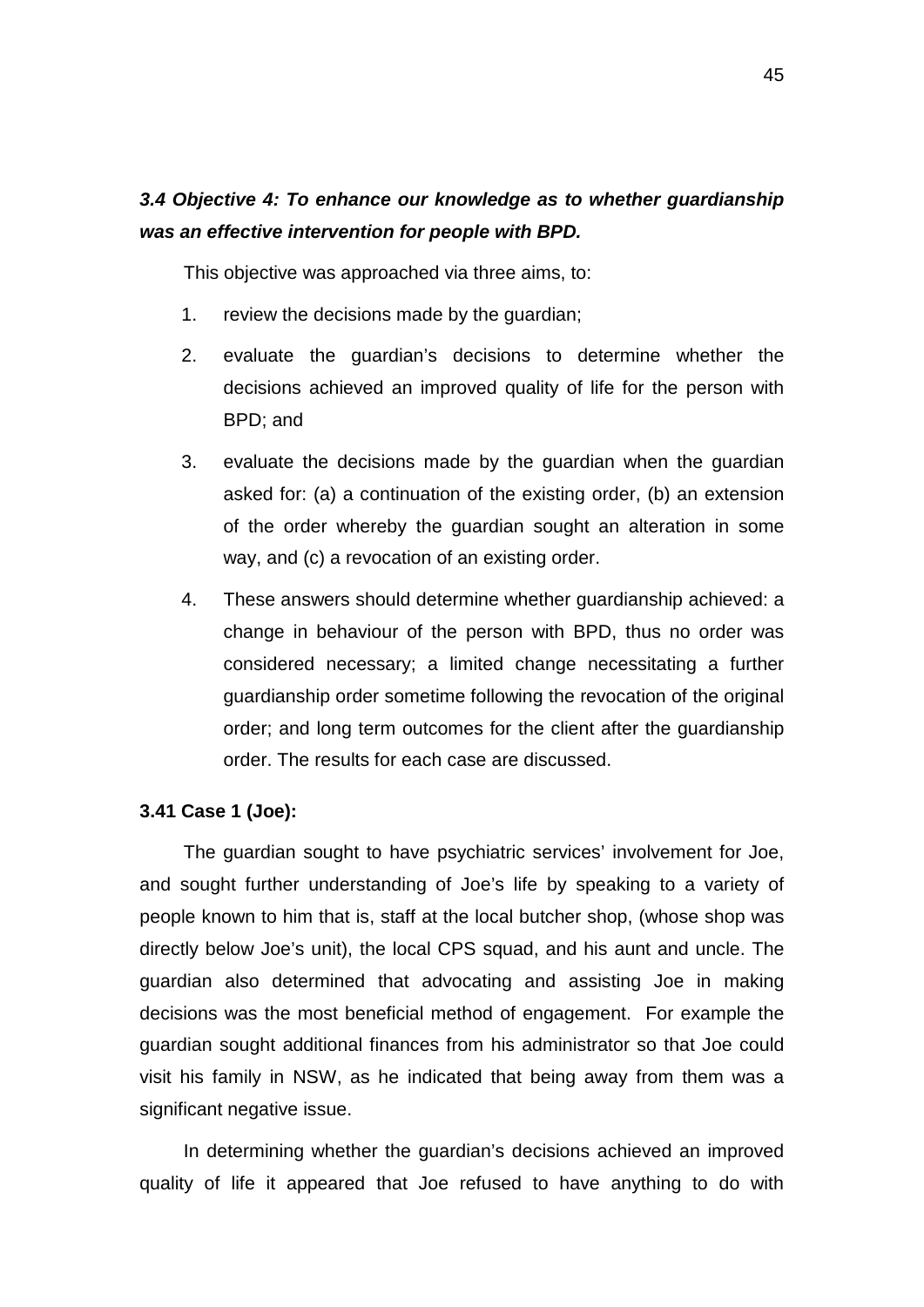psychiatric services, and as he was not *certifiable* within the meaning of the Mental Health Act, it was impossible to get their assistance. The guardian obtained an increased understanding of Joe, by speaking to those who knew him. Staff at the Butcher shop recognized that when Joe was depressed he went on "binging drugs and alcohol", and confirmed that he missed his family, and supported the guardian's view that he should return to Sydney. The guardian also contacted Joe's family in Sydney and advised them of the current situation. The guardian was also mindful that with the level of alcohol and drug taking that Joe engaged in there was a risk of accidental death by overdose. When Joe returned to Sydney, he chose to remain with his family. The order had no jurisdictional authority, so the case was closed.

# **3.42 Case 2 (Jane):**

The guardian agreed to transfer Jane from rural Victoria, when the consensus was that the facility had progressed as far as it could, coupled with the difficulties of Psychiatric Services in delivering supports and agreed resources for her management. The guardian also sought involvement of the State Forensic Psychiatry Service in her transfer, and ensured that the transfer minimized any potential destructiveness, and obtained in writing that the aim of transfer was to provide her a more appropriate therapeutic environment. In addition, and in recognition that change for Jane leads to regressive behaviours, funding for external psychotherapy was also obtained. Furthermore, the Public Advocate and the Chief Psychiatrist were involved when the situation appeared more alarming and chaotic. The guardian together with the staff and Director of Forensic Psychiatry Service believed that unless Jane in the long term could accept herself and survive in the world, she had no chance whatsoever. This tragically proved to be the case.

It is very difficult to evaluate the guardian's decisions. The guardian remained the one constant person, who worked and fought tirelessly for Jane. In addition, the guardian's work was also commended in a VCAT hearing. The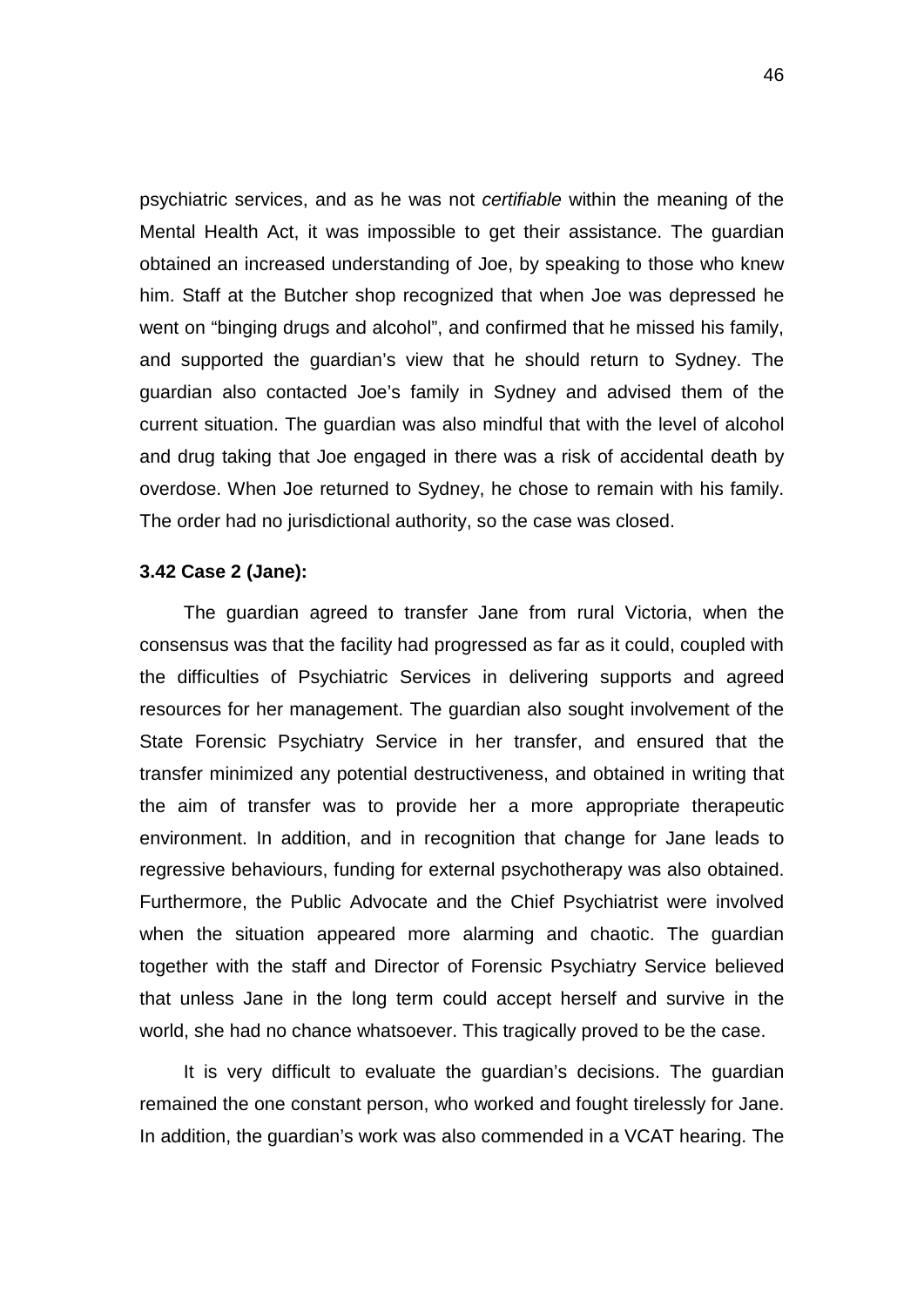case file reflected the guardian's aim as "attempts to ensure that Jane lives", and are consistent with the best interests philosophy.

## **3.43 Case 3 (Bill):**

In the matter of Bill, at that time there existed a legal requirement for a guardian to consent for medical treatment. However, the additional referral to the OPA advocacy program for Bill and his fellow residents resulted in a clear benefit for all with the provision of desensitizing programs. Specifically for Bill, assistance was made through a referral to a clinical psychologist who assisted in tailored behaviour interventions.

A clear improvement in the quality of life for Bill was achieved. The referral to the OPA advocacy program, rather fortuitously led to the assigned advocate being involved in the relocation of all residents of this facility to the community. Bill moved from a partitioned shared bedroom and sharing a bathroom with 13 others, to moving to a house where he had his own bedroom and resided with three others. As the advocate was already familiar with Bill's behaviours, she ensured that he lived in the community rather than in another institutional setting.

The guardian sought a revocation at the end of each order. It is significant that some 11 years have elapsed since the last order, and Bill has not been referred to the OPA for any matter. It is perhaps safe to assume, therefore that Bill has an improved quality of life.

#### **3.44 Case 4 (Dave):**

In reviewing Dave's decisions, his three orders need to be assessed. In the first order, the decision was limited to accommodation, yet the guardian made no decisions pertaining to accommodation, but was involved in all professional meetings. Perhaps the guardian was more beneficial in an advocacy rather than guardianship role. In order two, the guardian did not affect any substitute decision-making capacity. In fact, Dave voluntarily attended psychiatric reviews. The guardian reluctantly agreed to a relocation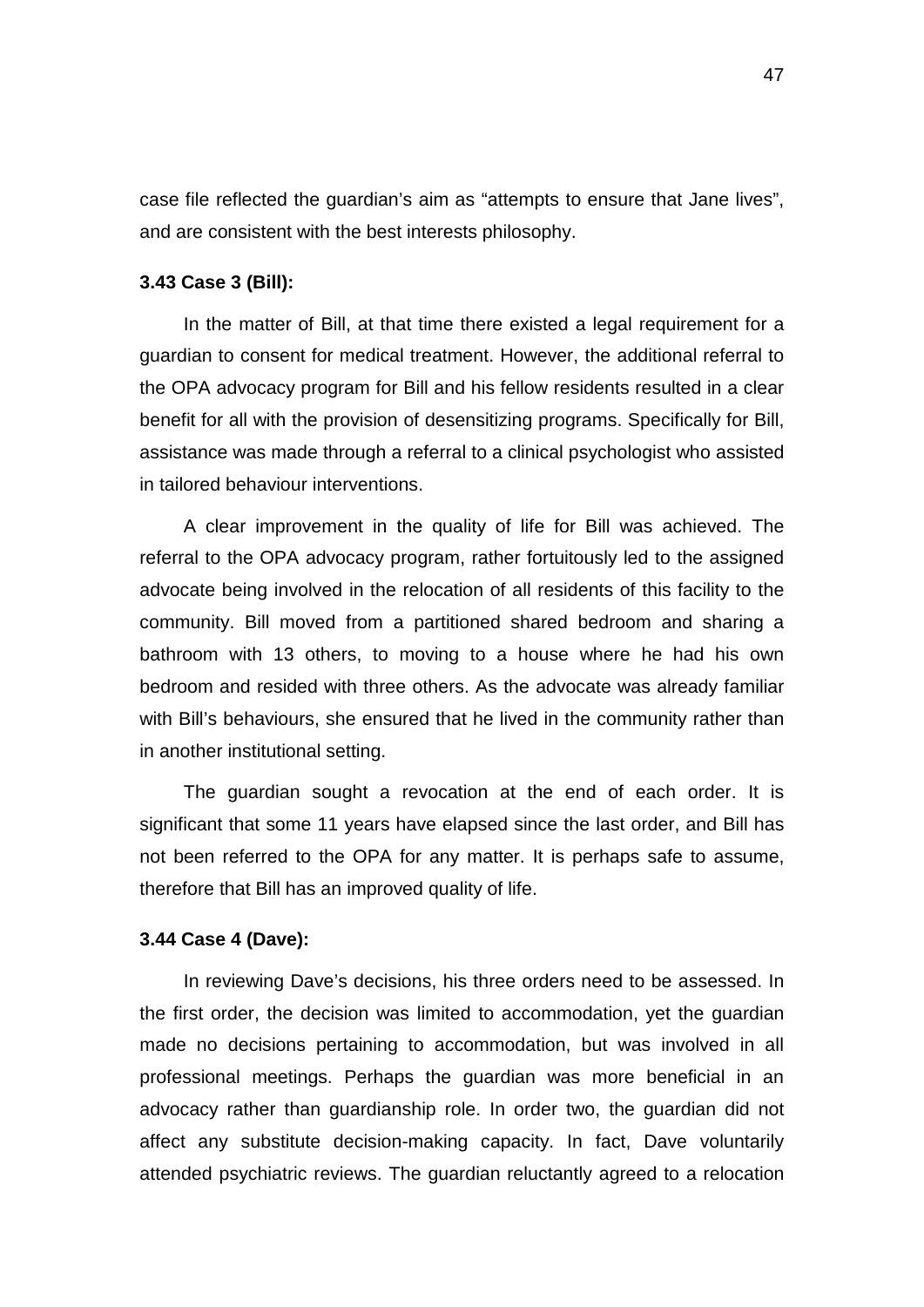of Dave from a rural to a city location, as he believed that Dave was being seen as a problem. In order three, the guardian did consent for medical treatment but Dave willingly attended and so the power to enforce order was not required. It appeared his strong advocacy skills were most beneficial in ensuring that appropriate services supported Dave at home post hospital discharge.

To determine whether the decisions achieved an improved quality of life, in order one, no decisions were made and Dave's self-injurious behaviours appeared to escalate. Similarly, in order two, Dave rather than the guardian made his own health care decisions. His self-harming continued, as did his non-compliance with medications and recommended eye treatments. However, the change of location may have been a good decision, as no further order was needed for another two years. In the third order, again, the guardian made no health care decisions, and Dave took himself to hospital. The advocacy for services to the home appeared highly beneficial.

In identifying the decisions made by the guardian, in each order the guardian sought a revocation, which was granted. For order one, as OPA initially was involved in an advocacy capacity, the guardian maintained that a substitute decision maker was not required rather case management, appropriate behavioural strategies and community supports were essential. In addition, Dave did not want the involvement of the guardian. Similarly, in order two, the service providers falsely believed that a guardian could effect Dave's compliance to medical treatments, which he could not and did not achieve. The guardian continued his earlier argument ensuring that appropriate service responses were provided. In the third order, while a power to enforce was made, Dave willingly attended his medical treatment, indicating he could take control and thus demonstrated a guardian was not needed.

### **3.45 Case 5 (Chris):**

In reviewing the guardian's decisions, it is necessary to review the two orders. In the first order, the guardian consented to urgent medical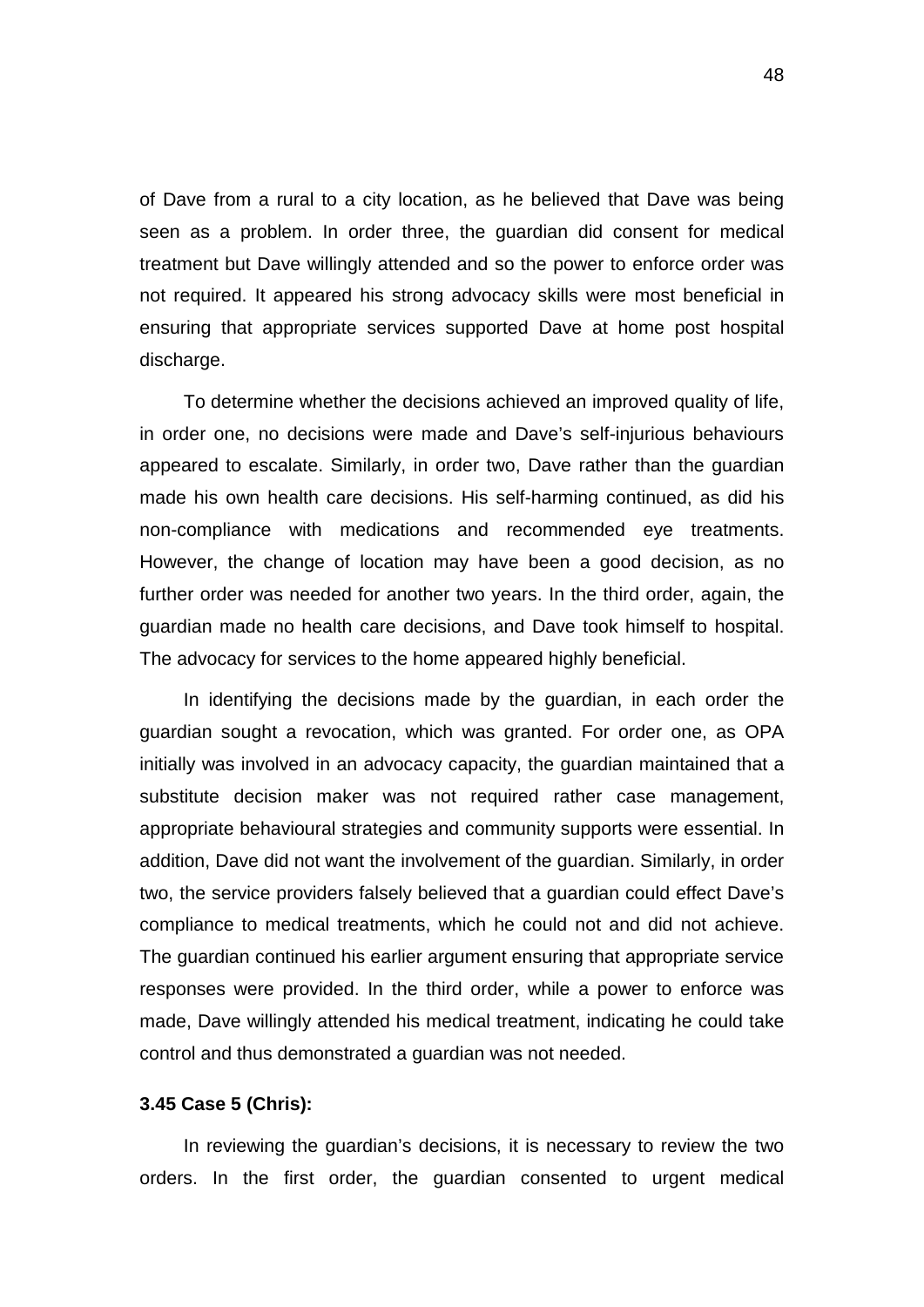intervention, to enable the amputation of Chris's toes and part of his left foot, due to gangrene, as no other options were available. In order two, the guardian did not consent to Chris's hospital discharge. When Chris was eventually discharged, multiple consultations with carers and the hospital ensued, to avoid any further medical emergencies. Furthermore, the guardian liaised with the ambulance service to seek readmission to another hospital rather than to the one that Chris believed held feelings of animosity toward him. The guardian sought Chris's involvement in decision making but when his carers found him unconscious, the guardian applied for and received an urgent power to enforce to enable Chris's urgent medical attention. All these decisions appeared appropriate in the circumstances. The guardian further compiled a complete list of contacts for all carers to enable them to feel supported in their care of Chris. In both orders, the guardian recognized that there was no alternate decision maker and combined with Chris's level of selfneglect, both orders were continued until the medical emergency was addressed.

## **3.46 Case 6 (Nigel):**

Nigel had four guardianship orders. In reviewing the orders, order one was an urgent order, and the guardian believed the medical advice that the objects had to be removed from Nigel's arm. In hindsight to remove the objects against his will however triggered more self-harming behaviours. In order two, Nigel's behaviours continued to be very destructive. The guardian sought assistance from all relevant stakeholders, and even sought to relocate Nigel when staff believed they could not manage him. The whole of system approach seemed the most beneficial, with detailed management plans, and the provision of training to hospital departments, whose front line staff could then deal with Nigel in a more effective manner. Orders three and four were almost a repeat of orders one and two, however with the wisdom of reviewing previous practice, the guardian chose not to intervene, and ensured that all necessary legal documentation was in place should it be required. The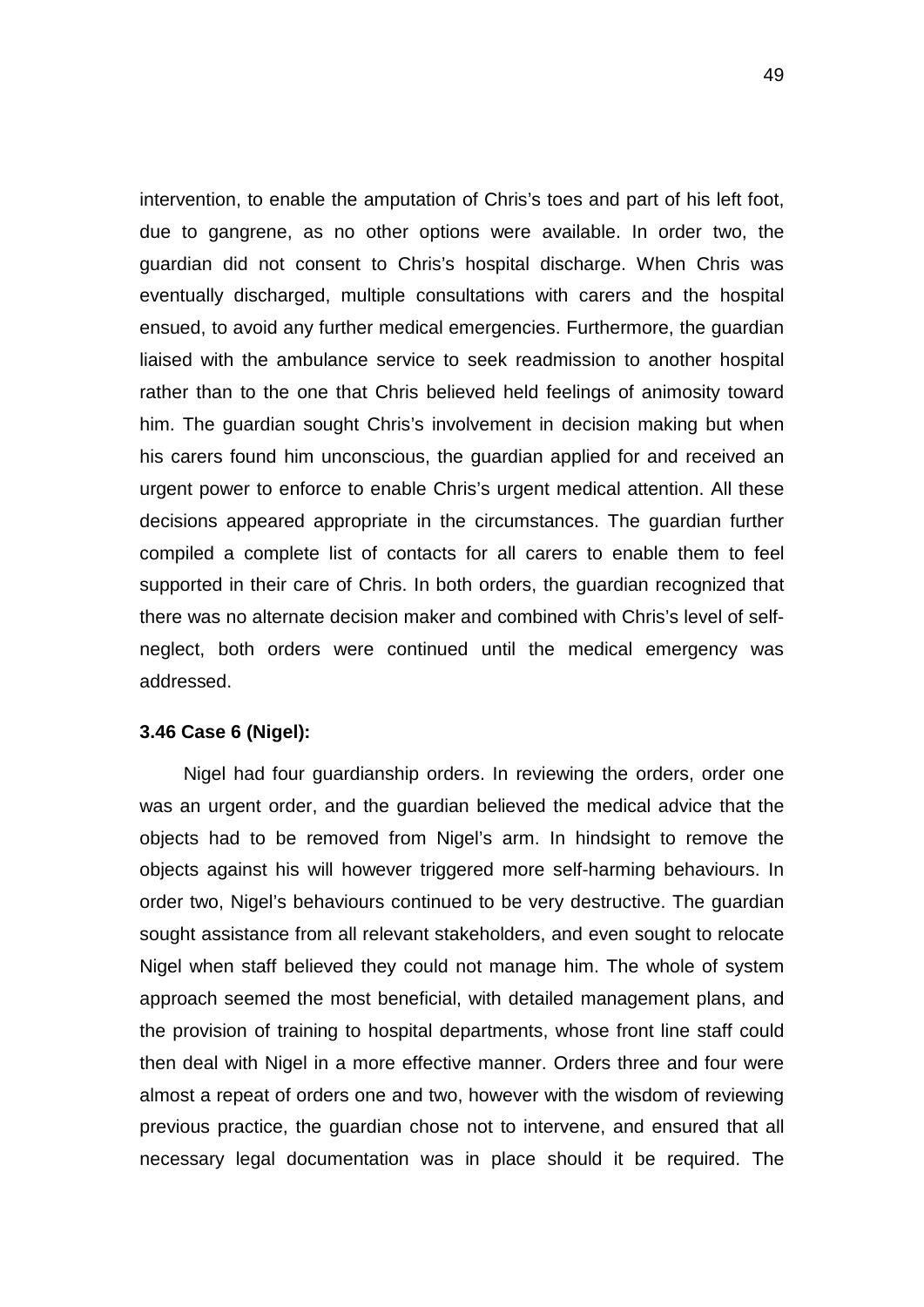adoption of this position was more appropriate and the re-activation of the best practice procedures utilized in order two, that is, a whole of system response, was the most effective response.

In determining the guardian's decisions to determine if they achieved an improved quality of life, in order one, the guardian was advised by medical staff that surgery was required. This advice was heeded. In hindsight as Nigel's injuries were not immediately life threatening, the surgery should have been postponed. Rather than weekend surgery, waiting until the Monday morning would have resulted in a full complement of medical staff with psychiatric expertise to examine Nigel's situation in detail. Only after such discussions had occurred should any medical treatment decision have been made.

In order two, the strategies implemented involved a whole of system response and appeared to have achieved an improved quality of life for at least a short time.

In orders three and four, I believe the guardian learned from what occurred in the earlier orders, and so took a more considered and cautious approach rather than responding in a reactive manner. The fourth order was also for a very short time, that is, three months versus 12 months (as in order two), and limited only to healthcare.

In identifying and evaluating the decisions by the guardian, order one: given the level of chaos in Nigel's life, the order had to be continued. In order two, the situation had altered; a whole of system response was implemented. The guardian sought a revocation, which was also supported by the service system, and this was obtained. Orders three and four were very similar to orders one and two, with order four being an extension of the urgent temporary 21 day order three. Order four was only for three months, and the guardian effectively argued for, and received a revocation at the end of that time.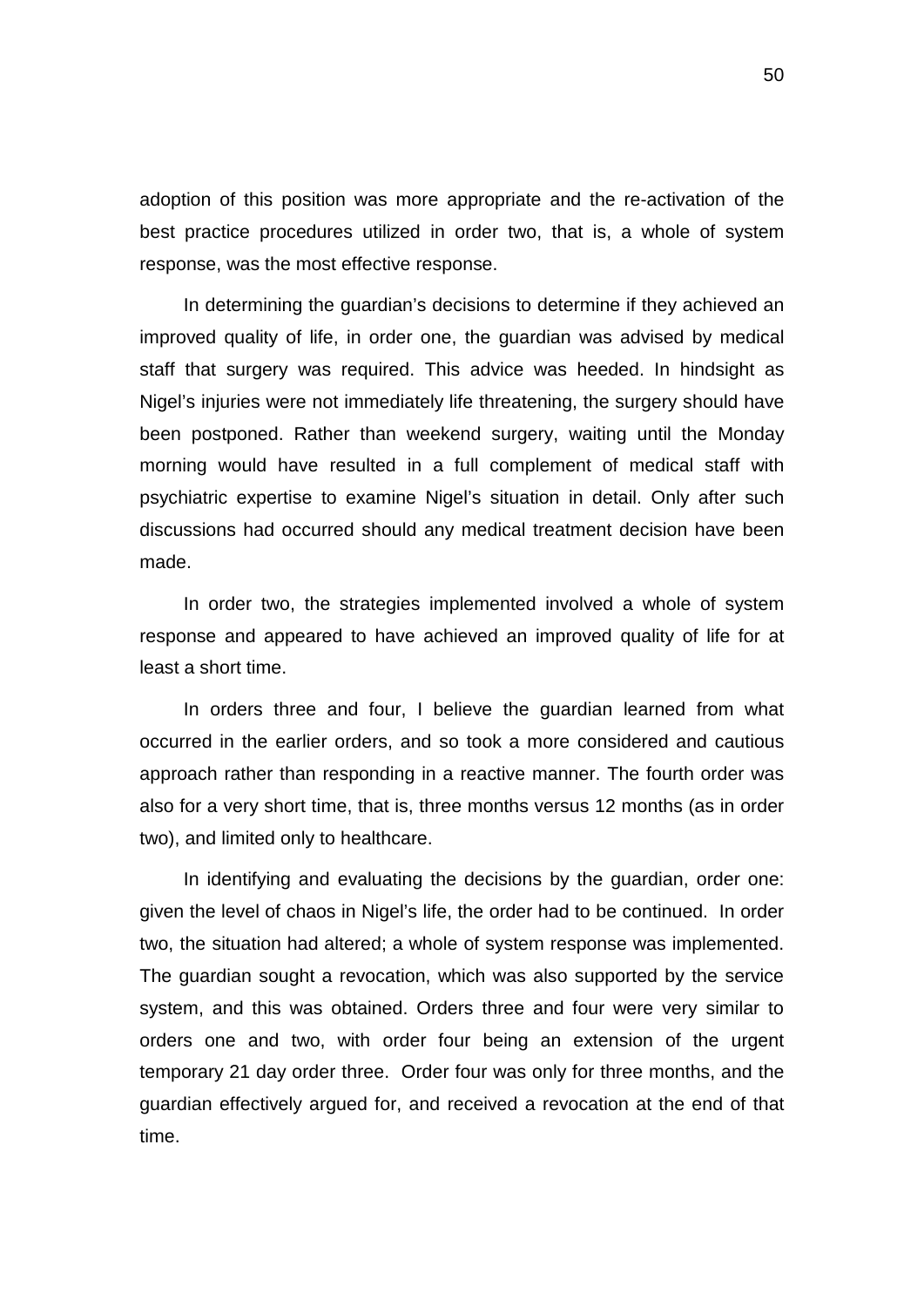## **3.47 Case 7 (Andre):**

Andre had three guardianship orders. It would appear that in order one; the guardian ensured that appropriate services assisted Andre to live independently, as there had been no further OPA involvement for seven years. In reviewing the decisions by the guardian, in order two; an urgent order was required to get Andre to hospital for urgent medical treatment. However, in spite of receiving a power to enforce order, the police and ambulance refused to break the door down. The guardian sought a further determination from VCAT, who subsequently ruled against using excessive force to implement the guardian's decisions. Therefore there were no decisions to evaluate. In order three, some three months later, the guardian requested to remain involved to achieve "death with dignity" for Andre. The guardian ensured that he had hospital care until his death, and spoke with Andre's family from whom he had been estranged, to advise that his death was imminent. The family chose to re-engage with him. Moreover the guardian advised his family that Andre's circumstances may have been a matter of public interest for the coroner. The family acknowledged their anger and bitterness, but declined to pursue this option particularly after their previous experiences with the media following Andre's earlier suicide attempt.

To evaluate the guardian's decisions to determine whether the decisions achieved an improved quality of life, it appeared that order one achieved an improved quality of life and enabled Andre to live independently for some years. In orders two and three, Andre opposed everything, and even refused to acknowledge the guardian. Nevertheless, the guardian still advocated on his behalf when both hospitals and service providers refused to assist him. To assist with her decision making the guardian engaged the Office of the Chief Psychiatrist, Forensicare and the local mental health services. The final order, did achieve his dying in relative peace and the reunification of Andre with his family.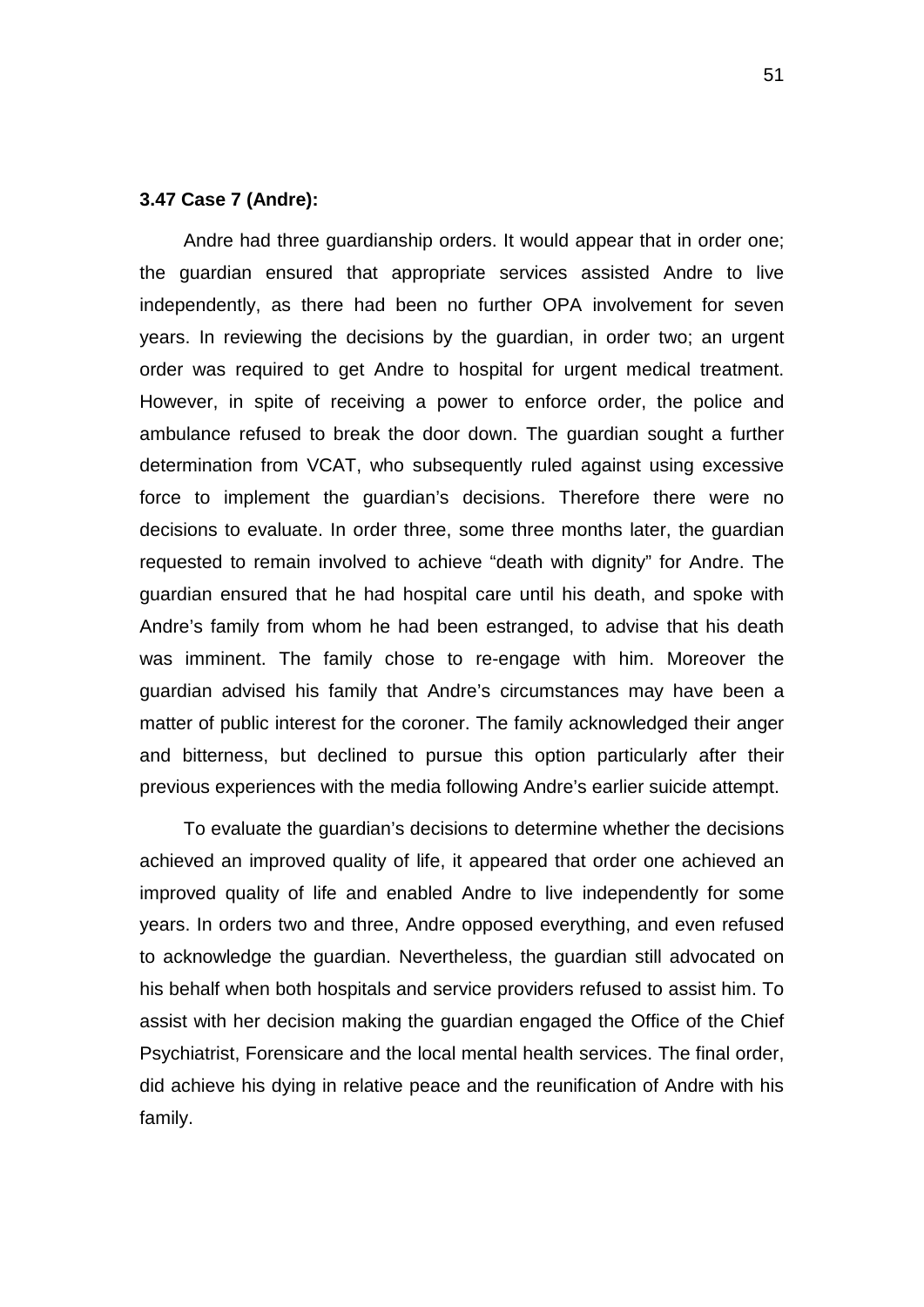## *3.5. Whether guardianship has achieved change by:*

- 1. a change in behaviour of the person with BPD, and as a consequence a guardianship was no longer necessary;
- 2. a limited change in the person's behaviour necessitating a further guardianship order sometime following the revocation of the original order; and
- 3. long term outcomes for the client after the guardianship order.

# **3.51 Case 1 (Joe):**

As Joe returned to Sydney and did not return to Melbourne, it is therefore impossible to answer these questions.

# **3.52 Case 2 (Jane):**

The guardianship order was maintained until the death of Jane. Jane attempted to live in the community but it was short lived.

### **3.53 Case 3 (Bill):**

Long-term outcomes were achieved for Bill. After his last order, there was no further involvement in guardianship and with the involvement of good advocacy, he achieved integration into the community without the institutional care he had previously only ever known.

# **3.54 Case 4 (Dave):**

It would seem that as there had been little OPA involvement with Dave since the last guardianship order it may be argued that either guardianship achieved a limited response for him, or that a change in location, complete with different staff (and different personal beliefs and views on people with BPD), may have been beneficial. It is difficult to quantify how much of the change in Dave can be attributed to guardianship and/ or to change in location.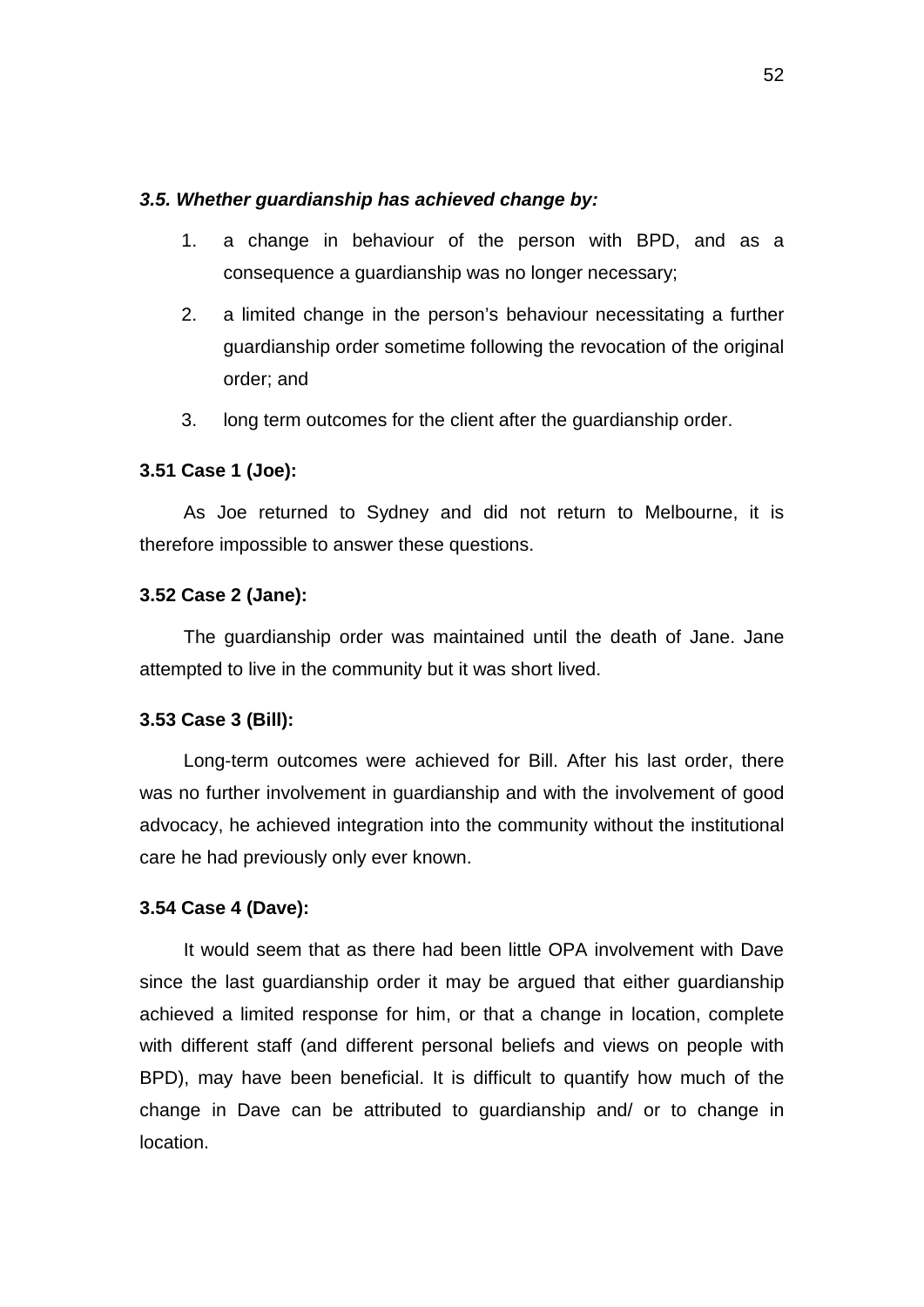## **3.55 Case 5 (Chris):**

It is hard to argue what guardianship achieved in this matter. Chris appeared to have ongoing issues with all hospital staff and they had similar views of him. Throughout both orders, Chris continued to sabotage all care put in place and behaved "as he pleased". No change was affected in my view, just another person involved in his care. Consent was needed for Chris's amputations, but no other change in his behaviours/s occurred. The order only had a life due to medical and health care issues; once these operations occurred then the order naturally ended within the stipulated timeframe.

## **3.56 Case 6 (Nigel):**

It could be argued that guardianship achieved some change in Nigel's behaviour/s, as the time that lapsed between orders two and three was over four years. Perhaps what occurred was that services maintained their involvement rather than moving out once the situation appeared manageable. In addition, at order four, the hospital had utilized a care coordinator to visit Nigel at home and enlisted help of a suicide harm prevention group for Nigel as well. Since the last order, there has been no further OPA involvement.

### **3.57 Case 7 (Andre):**

Apart from the first order, guardianship did not achieve any change in Andre's behaviours and he remained opposed to the guardian until he could no longer fight. The guardian wanted to enable him to die with dignity. Furthermore, Andre had a very fraught relationship with his family, which included the taking out of intervention orders by them against him, due to his threats of harm to both them and their children. Andre initially would not allow the guardian to tell his family of his situation. However, when advised that Andre had two weeks before death the guardian informed his family. They visited Andre and seemed to reconcile. This may have been an unexpected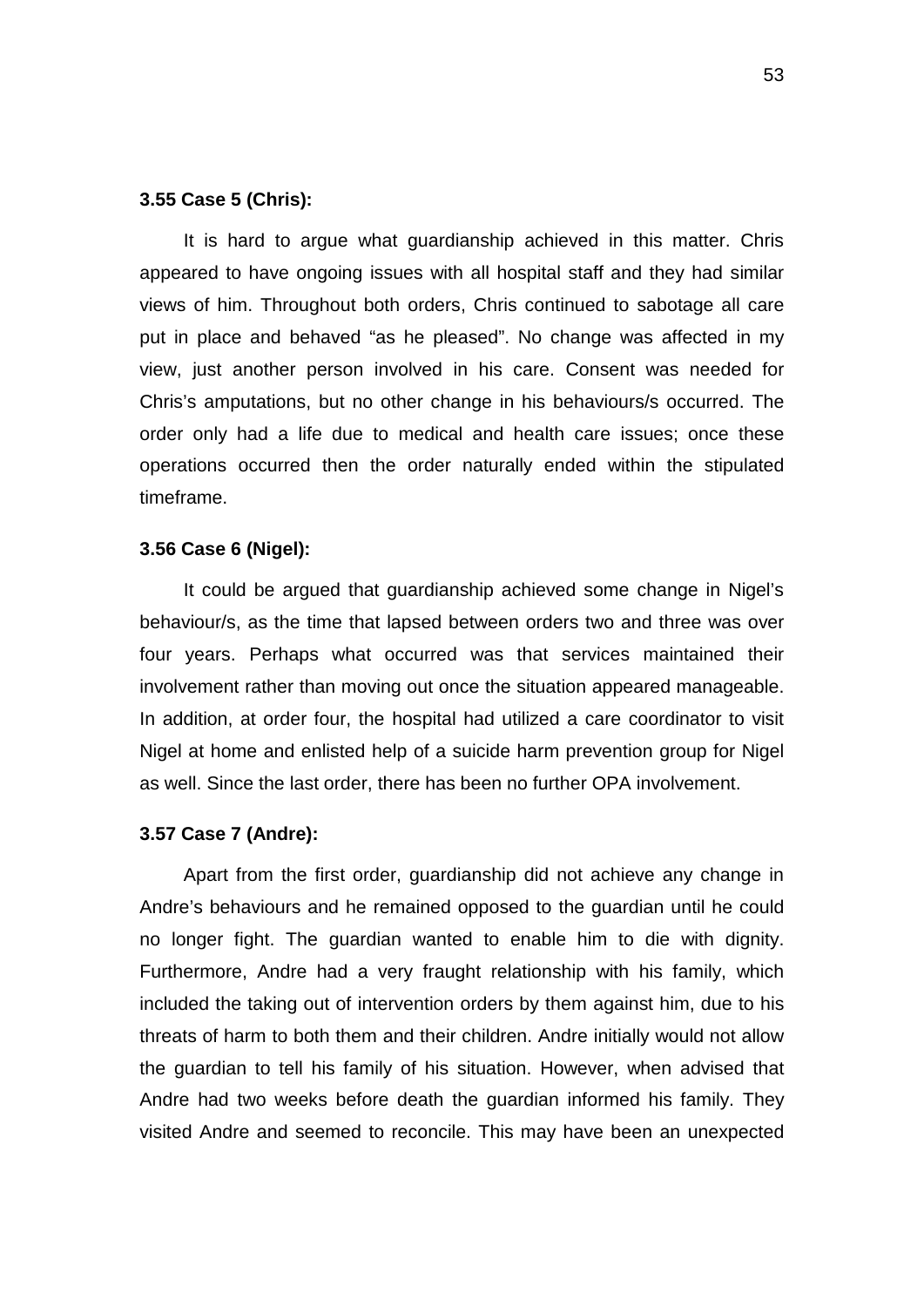consequence, and in itself may have enabled a degree of closure for both Andre and his family.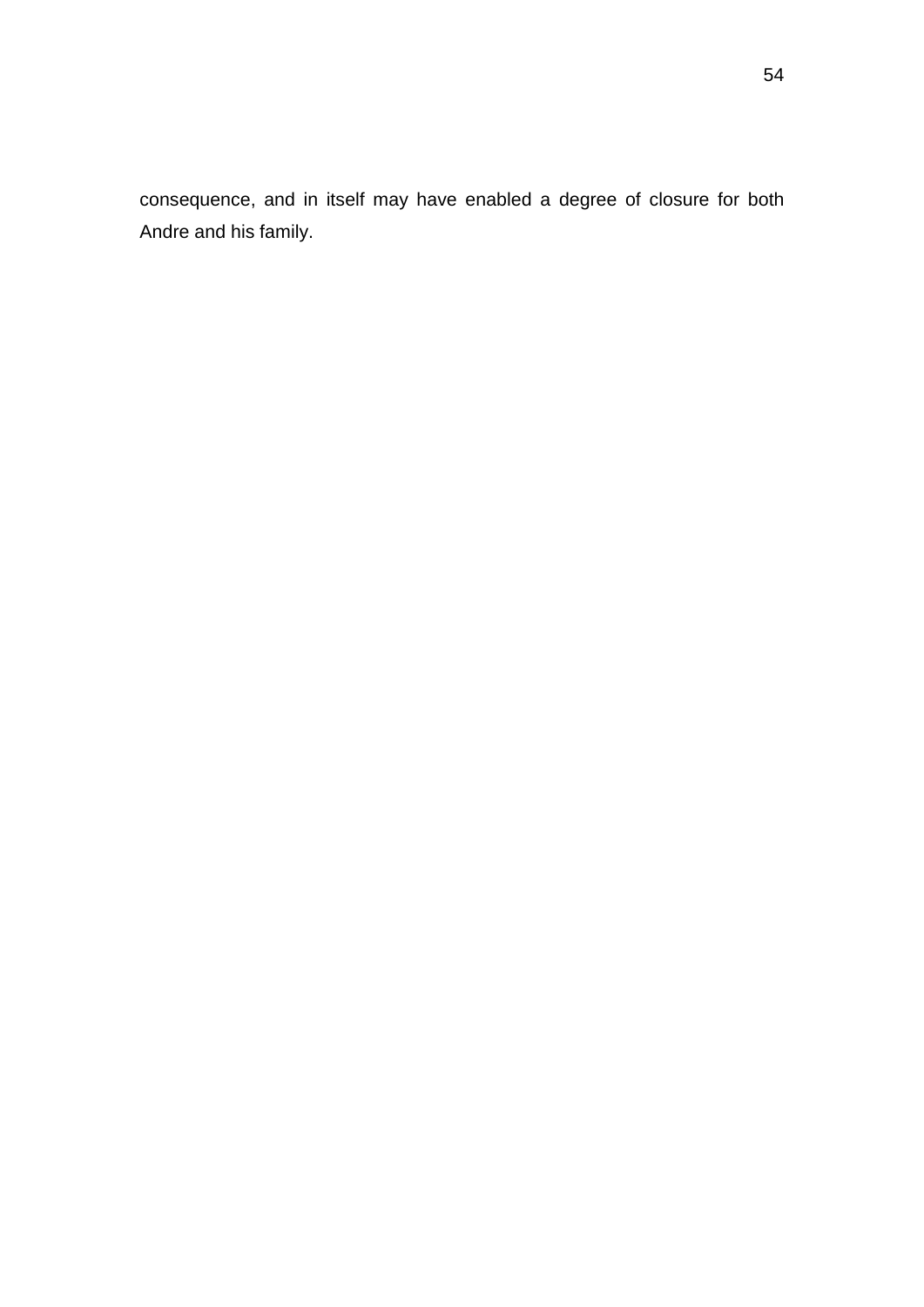**CHAPTER 4: Phase 1: Integration of Findings and Discussion.** 

*4.1 Objective 1: To enhance our knowledge of the contributing factors which led to the appointment of a guardian for people with Borderline Personality Disorder (BPD).*

As Table 2 indicates, each case presented before VCAT, portrayed a person in either a high degree or an extreme state of self-injurious behavior, coupled with a corresponding high level of distress for those associated with them. In addition, the person with a BPD had been described in the application as either having: a) received some degree of treatment and refused the recommended treatment regime, or b) refused assistance altogether. Moreover, the behavior/s in which each person engaged were extremely confronting, and would have engendered within any person hearing his or her plight a strong desire to render assistance. Examples of case material advanced at the VCAT hearing will be next discussed.

In all cases, the VCAT member appointed a guardian to instigate change for the person with BPD. The Guardianship and Administration Board (as it was at the time), believed there were no alternatives for Jane and identified the guardian as the one constant person in her life, and commended him for his effort.

In the matter of Bill, a guardian was appointed to satisfy the legislative requirements for medical consent. This requirement is now subsumed in new legislative amendments (GAA, s.42 - amended).

Psychiatric Services (PS) influenced the member on the first and second occasions in the matter of Dave, and significantly provided arguments that a guardian can assist with medical treatment compliance. Although this is not the case, these same arguments were then utilised by Disability Services (DS) at a later hearing as it would appear that either members or senior members were then convinced that the guardian "may assist" with his behaviour.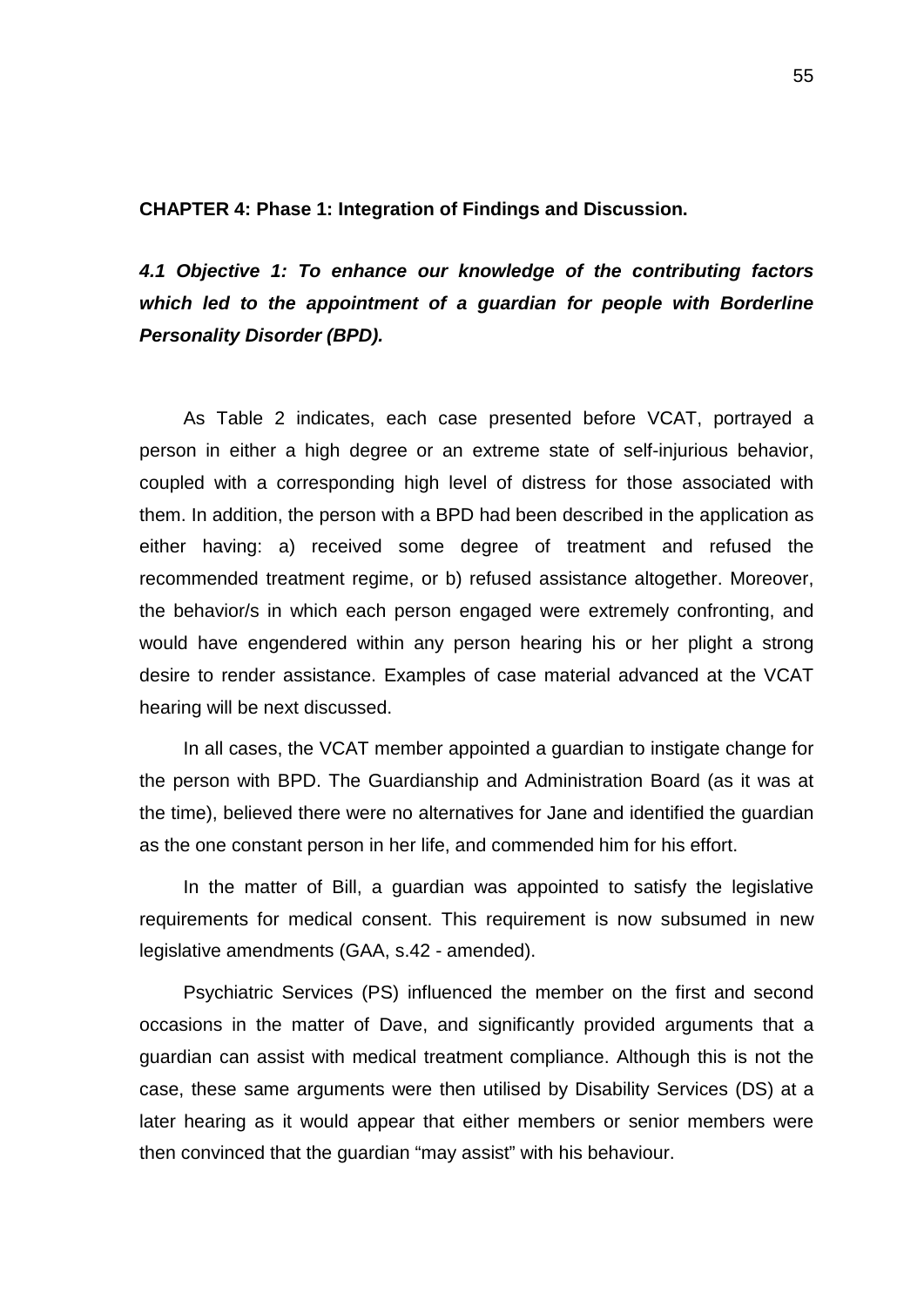Chris refused to consent for any medical treatment and urgent medical treatment was considered the only choice to save the spread of gangrene on his extremities.

In the matter of Nigel, others could not tolerate his self-injurious behaviors. In addition the VCAT members believed a guardian could impose medical interventions on him, and that such actions would assist Nigel.

For Andre, the member believed that he was exhibiting unreasonable behavior, and thus demonstrated a need for a guardian, with a power to enforce.

For the legally trained VCAT member, with at best limited knowledge of BPD, and almost certainly no theoretical understanding of BPD - he/she is faced with a significant dilemma. Without psychological knowledge of the BPD diagnosis and its various manifestations it may be considered unreasonable of any member to deny an offer of assistance, particularly in these matters when the assistance being sought was the appointment of a guardian. To refuse such an appointment may be interpreted by others that VCAT was rejecting assistance. Thus, the member would be placed in an invidious position, which would be further heightened when the applicant argued that a guardian is the last resort to alter the individual's course of action. While acknowledging the despair in such cases, there is nevertheless much more to the story of BPD, than is presented by the applicant and in the application process to VCAT. Psychoanalytic and psychodynamic theory has much to offer in this area.

With regard to the individual's refusal of treatment, there is little doubt that such behaviors would mobilize a strong sense of frustration in those seeking to assist this person. This sense of frustration is consistent with Kleinian theory, which identified the paranoid-schizoid condition for the borderline personality (Klein, 1948). The theory posits that in the paranoid-schizoid condition, splitting occurs, where the person with BPD views others as either idealized or denigrated, without any sense of guilt over such actions. These feelings are so intensely experienced by the person with BPD, that communication is not mutual and the other person involved is manipulated, being almost forced to take on unacceptable aspects of the person with BPD. Bion (1962) expanded the theory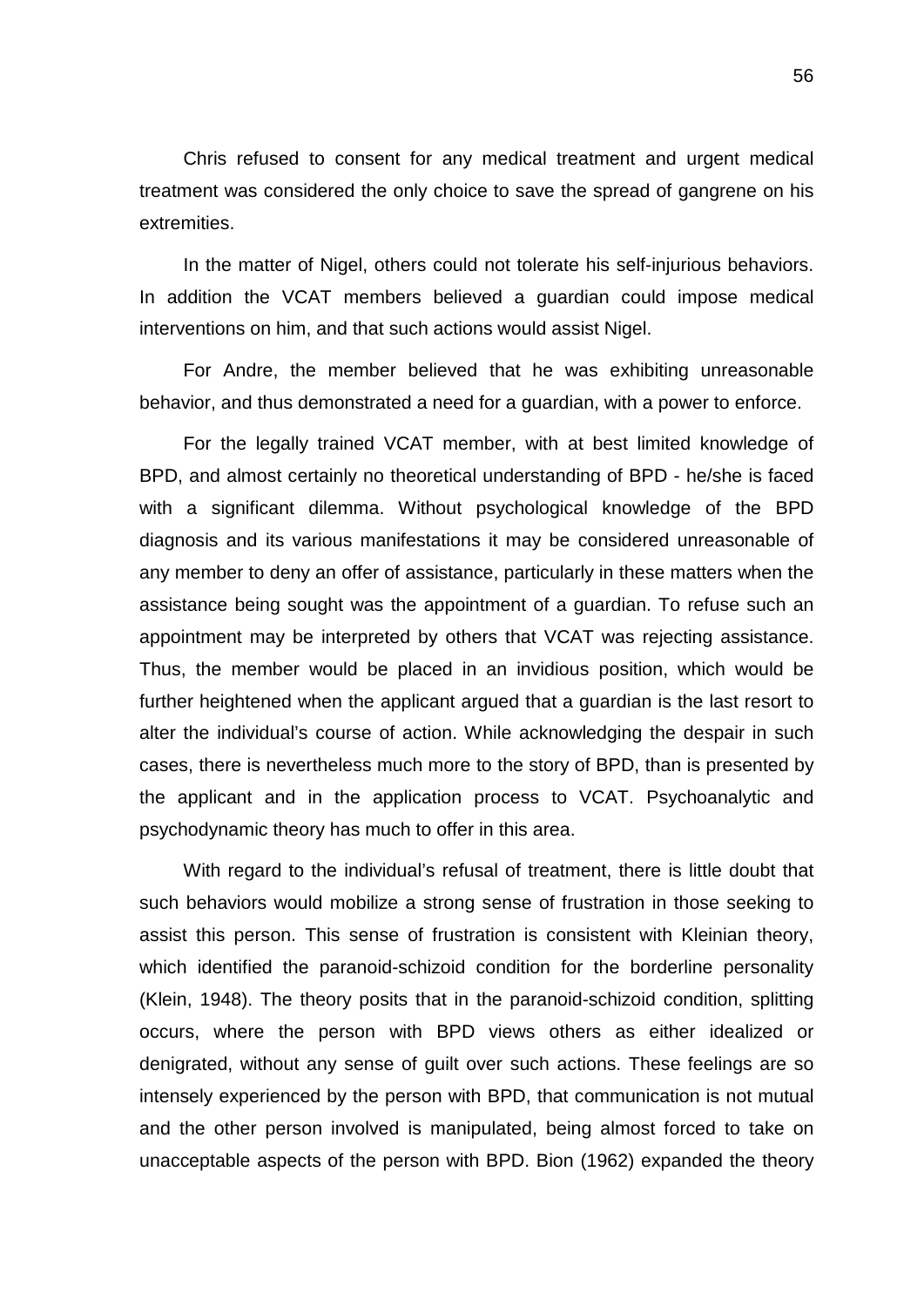to suggest that the process of splitting is full of envy and hate, which results in an early disabling of the psychic processes needed for understanding both the cognitive and affective aspects of interpersonal relationships. Other psychoanalytic thinkers (e.g. Bollas, 1987; Fonagy 1991; Fonagy & Target, 2003), have further developed the theory and believe the characteristic sadism and masochism behavior/s of borderline patients reflect split aspects of the self. Clinically a common experience of individuals with BPD is they can both resent and fight attempts of help (Fonagy & Target 2003). Thus for the person with BPD, his/her desire for care can also simultaneously be met by the need to maintain a sense of autonomy and control of the situation, and as a result seemingly overwhelming feelings of internal conflict are established, which are then externalised.

This psychological understanding of the intrapsychic world for the person with BPD was elucidated by the two senior psychiatrists involved in reviewing Andre's prognosis (refer chapter 3.27). They independently raised the issue of control as a central feature, and foreshadowed potential negative outcomes should his sense of personal control be removed.

In all cases, the tribunal members were understandably shocked at what was both presented and described to them. Jane's case was the only one presided over by a three-member panel, which included a legal and a medical representative as part of its composition; single member panels presided over all others. The tribunal members believed the appointment of a guardian was in the best interests of the person. Furthermore, a guardian was appointed even if the member believed the guardian "may assist" with treatment compliance, yet this is fallacious. A power to enforce (GAA, s.26). normally accompanied orders in these matters. The appointment of a guardian, while being compassionate, could perhaps be counter to the best and most appropriate assistance provided to the individual with BPD.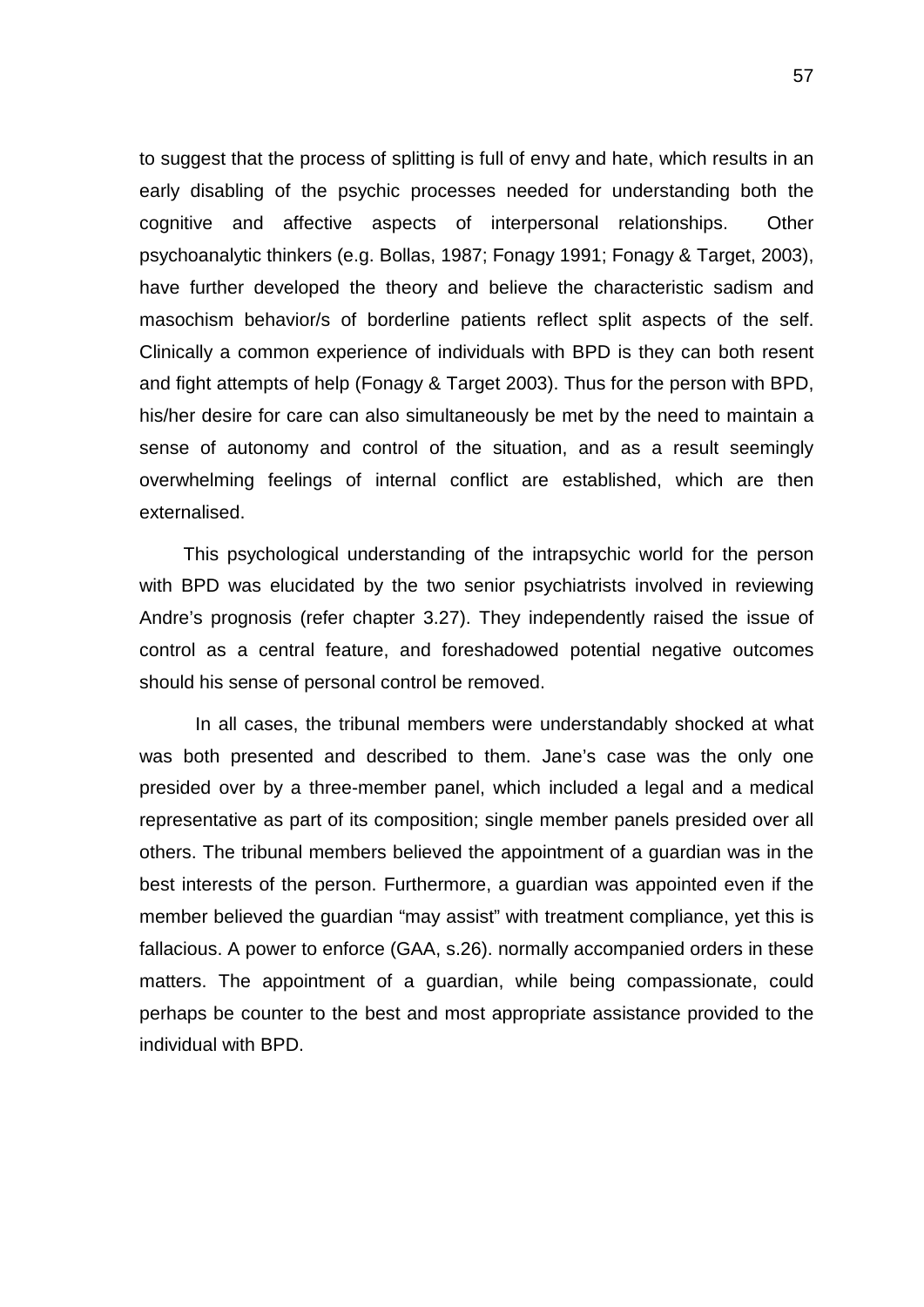# *4.2 Objective 2: To enhance our understanding of the mental health service response/s prior to the application being made to VCAT.*

The mental health responses are firstly identified and then evaluated. Finally the reasons provided by the VCAT member for the appointment of a guardian are discussed.

Prior to the initial application being made to VCAT the individuals who were given a dual diagnosis, that is, diagnosis of BPD and intellectual disability, had received ongoing case management from DS of the Department of Human Services (DHS). Bill and Nigel had an assigned person to assist in their daily lives. Dave also had a designated worker, but this was possibly due to an earlier diagnosis of intellectual disability when he first entered the criminal justice system. A forensic psychiatrist involved in Dave's program management later challenged this diagnosis, but the initial diagnosis remained. This proved to have unexpected favorable outcomes for him and will be later discussed (refer chapter 5.1).

Andre, diagnosed with another psychiatric illness as well as BPD, was the only person assigned a mental health worker. Andre's rather unique situation was possibly due to his highly publicized and successful legal action brought against PS following his suicide attempt while an involuntary patient at one of their city facilities. The remaining cases, Joe, Jane and Chris were all given a psychiatric diagnosis but were not provided case management from PS, in spite of being well known to mental health services.

At subsequent hearings, Bill, Dave and Nigel, still retained DS case management and service provision. Dave's case requires further explanation as PS appeared to wield significant power with regard to his management. In spite of neither providing case management nor any treatment services, PS applied for and was successful in securing a guardian. Thus, it can be concluded that their persuasive arguments had considerable influence over the VCAT. Psychiatric services argued that without a guardian they were unable to accommodate Dave. Guardianship was subsequently granted.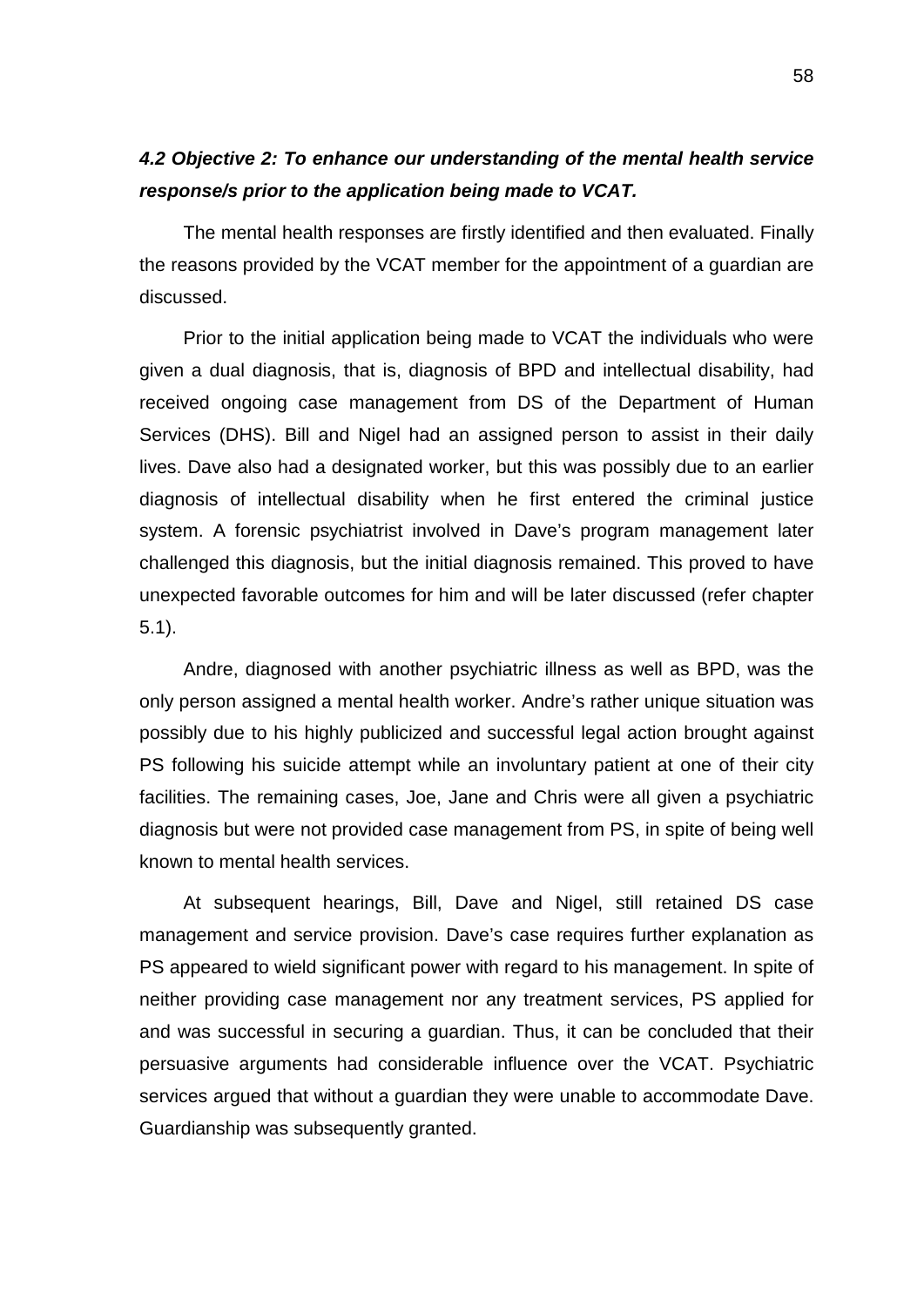After guardianship, Jane resided in psychiatric facilities and was afforded a variety of treatments, including ECT, psychotropic medications and behavioral therapy, all to no avail. When Jane lived where she believed she was understood, and commented that staff "cared for her", gains in her behavior were observed. After one hospital release, Jane advised she would behave antisocially to deliberately have her placed back in jail, where she felt safe. This indicated that she found the world a frightening place, so again feeling secure and being understood brought the best behavioral outcomes for her.

Chris apparently did not meet psychiatric service case management criteria so did not receive any. In his situation, PS was only provided at the request of the guardian and this involvement was linked to a specific function, such as an assessment of Chris's capacity. Andre denied all attempts at any offer of assistance by psychiatric services.

The file material reveals that service responses were fragmented. If comorbidity exists, particularly with BPD and intellectual disability, then DS provides case management and remains involved in service provision. By contrast, it is difficult to obtain case management from psychiatric services. If available, they provide specific functions often at the request of another (such as the guardian), and then cease involvement. Thus, it would appear that psychiatric services do not establish an ongoing relationship with the person with BPD.

The apparent lack of ongoing involvement by PS seems at odds with considered best practice in outpatient treatment. Belnap, Iscan and Plakun (2004) discussed that a person with BPD in spite of his/her difficulties, must have the capacity to form a stable attachment to the assigned therapist (or case manager), and this needs to be secure enough to sustain the necessary disruptions and conflicts between sessions that enable patient development. Perhaps the PS reluctance to pursue longer-term work with the BPD individual further serves to create a distancing, which makes future work even more problematic.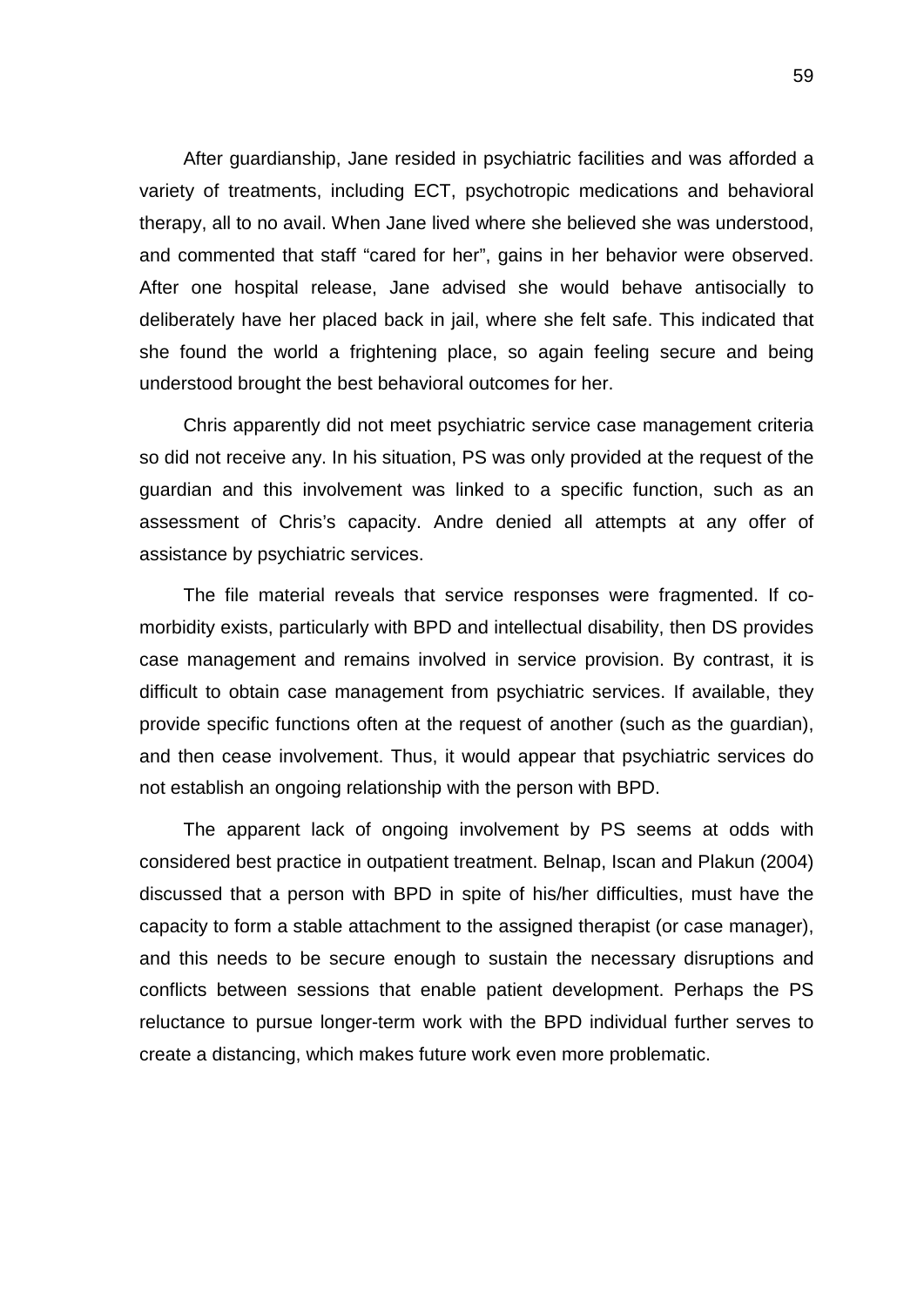# *4.3 Objective 3: To extend existing knowledge of system responses for people with BPD.*

Responses provided by the mental health or service systems were examined and those treatments that appeared to be beneficial and ineffective are discussed.

For Joe, there was no service system responses offered in spite of his numerous hospital presentations for his wounds. Of most benefit was the compassion extended by members of the police, who recognized his vulnerability and predicament and seemed genuinely concerned for his welfare.

For Jane the only time she made tangible gains, that is self-harm reduction and corresponding self-reports of "feeling secure", was when she lived in the grounds of psychiatric facilities. On both occasions due to differing reasons she had to be moved, which resulted in further extreme acts of self-harm. The guardian did not assist in changing Jane's behaviors, though remained the one constant person in her life. Jane died as a result of suicide when she lived independently in the community.

Disability Services staff had a good understanding of the needs of Bill, and implemented programs with a psychologist to assist with his self-harming. The staff appeared to work in collaboration with the guardian. Thus, staff appeared to have an understanding of Bill's disability and its effects on his behaviour/s. Such an understanding was considered extremely beneficial to Bill's welfare.

Disability Services staff followed the management recommendations after Dave's discharge from a detention facility. This appeared to be useful and significantly, Dave requested their increased involvement. By contrast, psychiatric services placed a strong emphasis on documentation, and sought the involvement of a guardian. The guardian was unsuccessful however, in achieving a change in Dave's self-harming behaviors. What appeared of most help was the guardian's insistence on ensuring a thorough discharge plan at his last hospital admission, which included health care professionals visiting Dave at his home.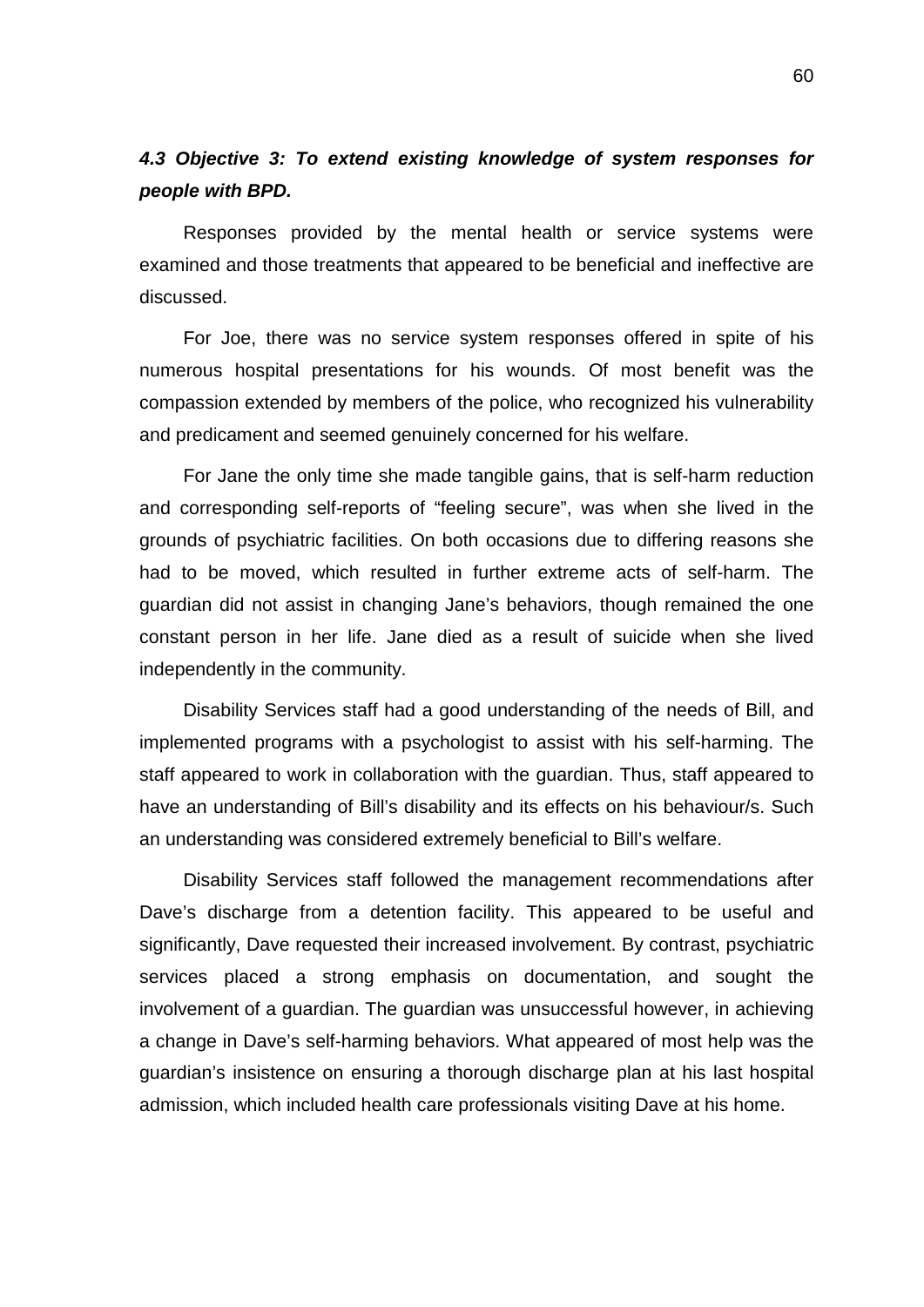There were no effective services for Chris. He appeared too distrustful of people's motives, and withheld critical information from professionals who visited him. There was no change in Chris's behaviors with the appointment of a guardian.

The guardian advocating for a whole of system response appeared to be the most beneficial for Nigel, as more than four years lapsed between his guardianship orders. The guardian did not achieve a reduction in his self-harming behaviors. Nigel stated that he liked a case manager, thus a sense of being understood appeared helpful.

In Andre's first order, in-home supports and case management were effective. In his last two orders nothing was effective in facilitating any change, Andre was determined to do what he wanted. Perhaps advocacy at his palliative care stage was effective.

All the participants' needs were quite diverse. What appeared to be the common thread of what was beneficial was the participants' needs being either understood or kept in mind by those familiar with them or entrusted to their care. Jane and Nigel articulated this as helpful. For Joe it was curiously the police who showed the greatest empathy, and for Bill it was the staff at his residential facility. Both Chris and Andre (particularly in his later orders), appeared not to engage in a meaningful way with anyone involved in their care.

Being understood provides a foundation for the structural characteristics referred to as ego identity (Erikson, 1956), and these are characterised by an integrated concept of the self and of significant others. The integrated view incorporates the realisation of his/her desires but also the capacity for an emotional investment in others, while maintaining a sense of autonomy. This integration is something people with BPD struggle with and this struggle may be manifested in the extreme positions sometimes taken in relation to autonomy, as demonstrated by the study participants. The elements of care, acceptance and understanding in therapy may assist the person towards a more integrated position, and are a working premise for Dialectical Behaviour Therapy (DBT) and other schools of psychotherapy (Linehan, 1993).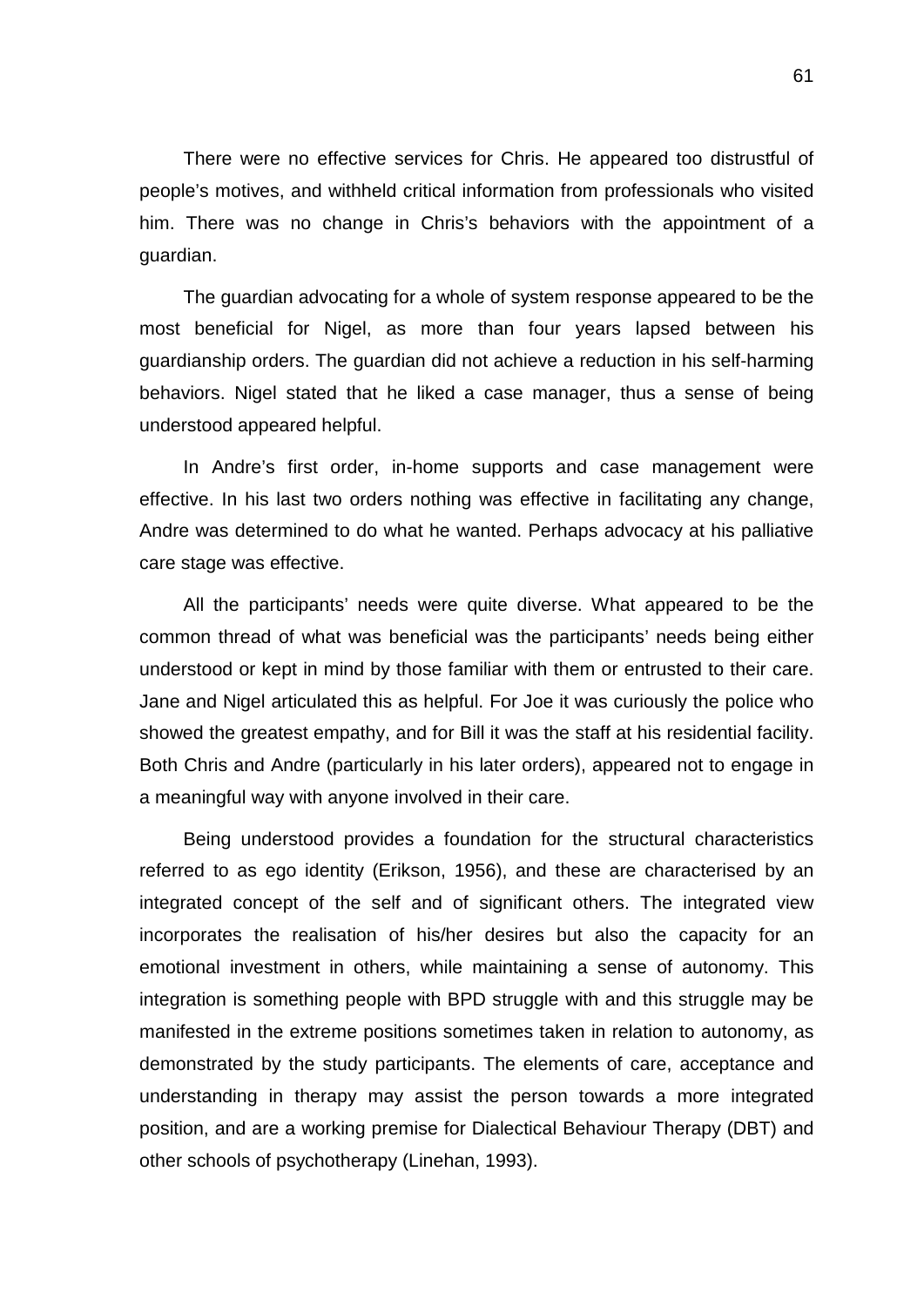## *4.4 Objective 4: To enhance our knowledge as to whether guardianship was an effective intervention for people with BPD.*

To determine whether guardianship achieved a change in behaviour of the person with BPD the guardian's decisions are: 1) reviewed, 2) evaluated to determine whether the decisions achieved an improved quality of life, and 3) assessed as to whether the guardian requested a continuation, an extension or a revocation of the order. In the course of this, an emerging issue is whether the guardian's role had two aspects, one of guardianship and one of advocacy. These two roles will be examined from the case files.

For Joe, the guardian assisted by advocating and supporting him in his desire to return to his family in Sydney. This decision was reasonable and supported by all who knew Joe. He reportedly missed his family and when depressed engaged in excessive alcohol and drug taking which exacerbated his self-harming behaviors. Joe returned to Sydney and had no further involvement with Victorian guardianship. No review mechanism occurred.

In Jane's case, the guardian agreed to her relocation when there was no possible option left in the psychiatric system for the delivering of supports and agreed resources for her management. Furthermore, the guardian sought involvement at the highest levels for assistance with Jane's welfare. The guardian's aim was to ensure that Jane lived - consistent with her best interests. On balance, the decisions made for Jane appear logical and sound. Based upon the guardian's decisions, Jane's quality of life was as good as can be expected in the circumstances and limits provided by the system. The guardian requested a continuation of the plenary orders to ensure there was a degree of quality of life for Jane. There was never a sustained change in Jane's behavior. Tragically, independent living was unsustainable and she died because of suicide.

The guardian consented for Bill's medical treatment but also referred him to the Office of the Public Advocate (OPA) advocacy program. This resulted in desensitization programs available to Bill and all residents at his facility. The assigned advocate was responsible for the relocation of all residents at Bill's facility into the community. Bill now resides in the community in a house with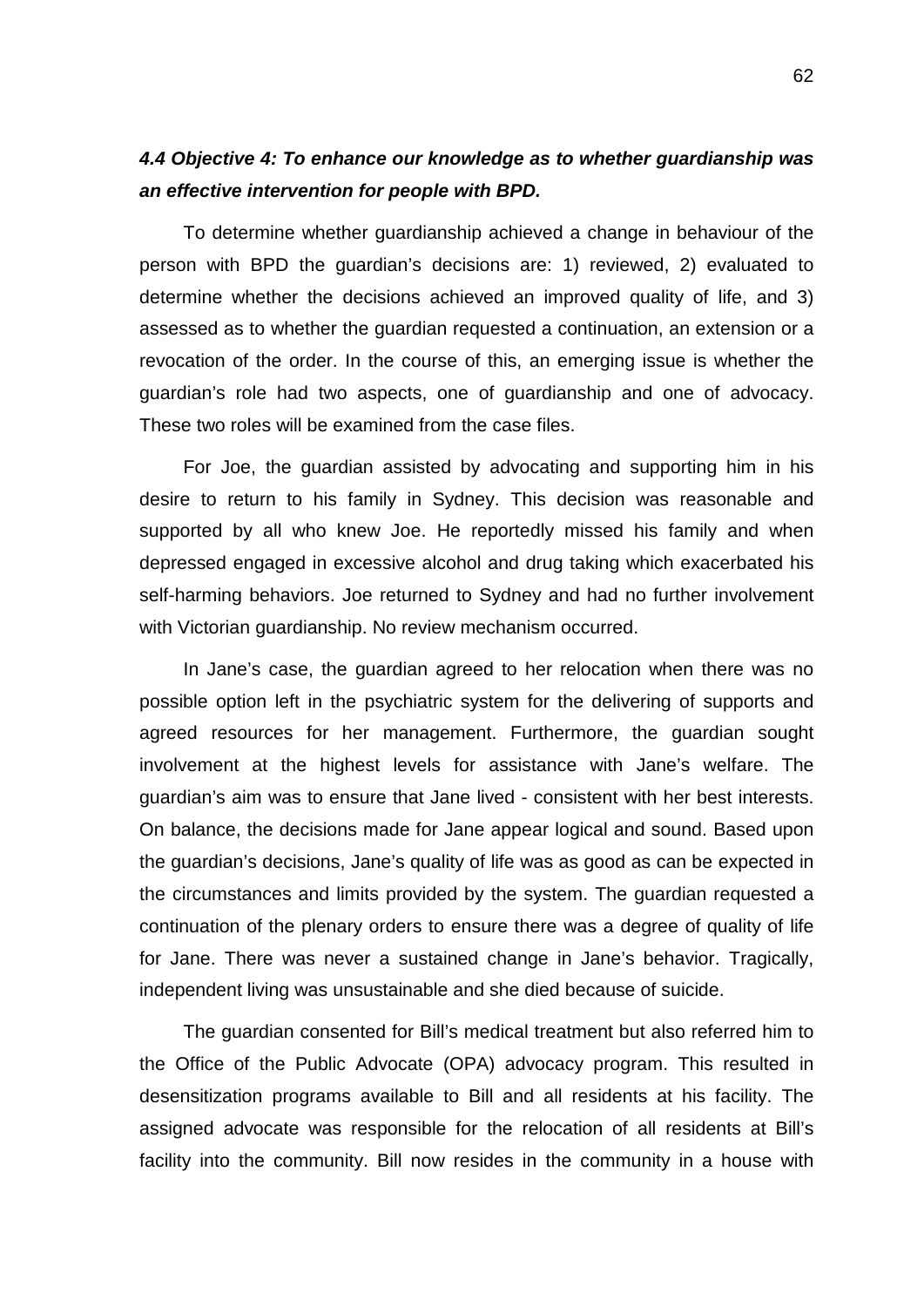three others, as opposed to previously living in a dormitory with 13 others. The guardian's decisions produced an improved quality of life. It is debatable however, whether an improved quality of life was achieved solely at the hands of guardianship - as his integration into the greater community would have exposed Bill to increased life experiences compared to those at the residential facility.

In the matter of Dave, in order one, the guardian did not make any decisions, but attended all professional meetings convened. In order two, the guardian did not effect any substitute decision making and Dave voluntarily attended psychiatric and medical appointments. The guardian believed that Dave was negatively labeled where he was residing so he reluctantly agreed for him to relocate. In order three, the guardian again did not effect any decision making as Dave continued to receive and attend treatments. Significantly, in this order Dave agreed to a hospital admission.

In each of Dave's orders, the guardian sought a revocation, which was granted. Dave's self-harming continued to a greater and lesser degree throughout the life of the orders. Throughout each one, the guardian maintained a substitute decision maker was not needed and argued that case management was essential together with behavioral strategies and community supports. In addition, the power to enforce was never used. Furthermore, Dave never wanted a guardian appointed.

The guardian's advocacy skills ensured that a comprehensive hospital discharge plan incorporating in-home services was agreed. With regard to an improved quality of life, an argument can be made that Dave achieved an improved quality of life evidenced by minimal OPA involvement with Dave since his last order. However, it is very difficult to establish that an improved quality of life has occurred as a result of guardianship. The guardian consented for Dave's relocation, as the guardian believed the rural service system was struggling to manage him, and that he was labeled as difficult. The relocation and all that this entailed, (new staff, and their willingness to accept Dave) has assisted Dave altering his perspective towards life. Dave's experiences are further explored in the interview section (refer chapter 5.1).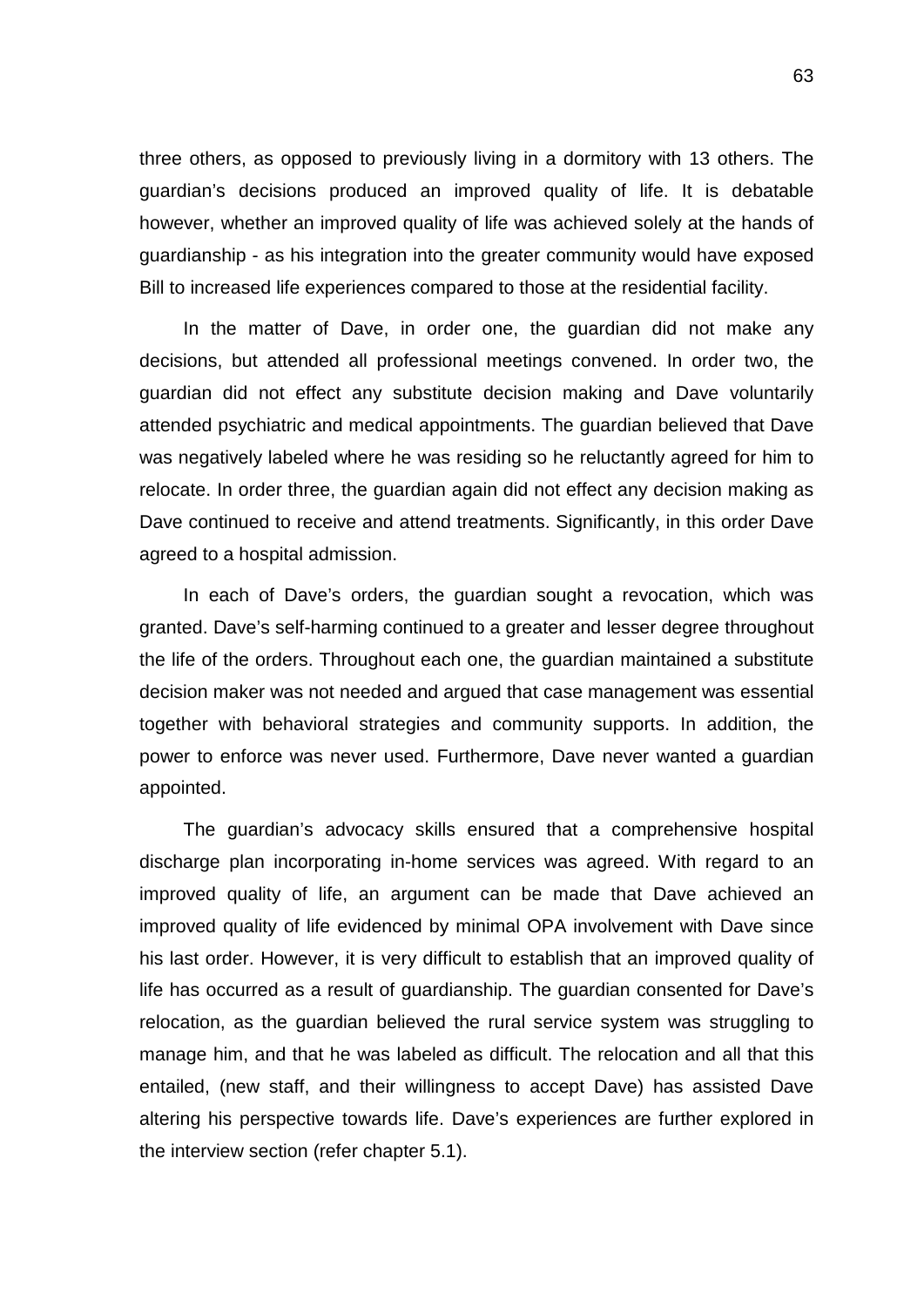For Chris, the guardian consented to medical treatment for amputations due to his inability to do so. The guardian ensured a variety of consultations was held with professionals to minimize medical emergencies. Moreover, the guardian also attempted to bypass a major city hospital where Chris felt unwelcome. The power to enforce was utilized when Chris was found unconscious by carers, and rushed to hospital. It would seem for decisions concerning Chris's healthcare the guardian had no alternatives. In spite of no alternate decision maker available for Chris, the guardian remained unable to institute any changes in his behaviors.

In the matter of Nigel, it appeared that the guardian acted on medical advice that objects he had inserted into his body must be removed. In hindsight, the decision to transport Nigel to hospital by utilizing a power to enforce and the associated havoc that ensued at the Accident and Emergency Department for all concerned, was at best unhelpful and at worst further damaging for Nigel. The best decision and most successful intervention by the guardian was the whole of system approach, which included all relevant stakeholders involved in achieving an outcome for Nigel. In this instance, the first order was continued as insufficient time had passed to demonstrate any outcome/s.

A revocation was sought and granted after order two. Significantly in later orders (three and four), Nigel continued with the repetition of earlier behaviors, that is, an escalation of his self-injurious behaviors. The guardian re-instigated a whole of system response and correspondingly empowered Nigel by appealing to him to make the correct treatment decisions. This approach was successful. The order was then revoked.

For Andre, it appeared his life had altered dramatically between orders one and two. In order one, he attended his hearing. A guardian was appointed and ensured he was provided appropriate services to live independently. It would appear that the guardian's decisions assisted Andre to live independently.

In order two, some eight years later, Andre's physical health deteriorated and his self-care was appalling. Andre failed to acknowledge a need for assistance, especially if he had not sought it. He rejected all that was offered and refused to recognize the legitimacy of the guardian. The guardian nevertheless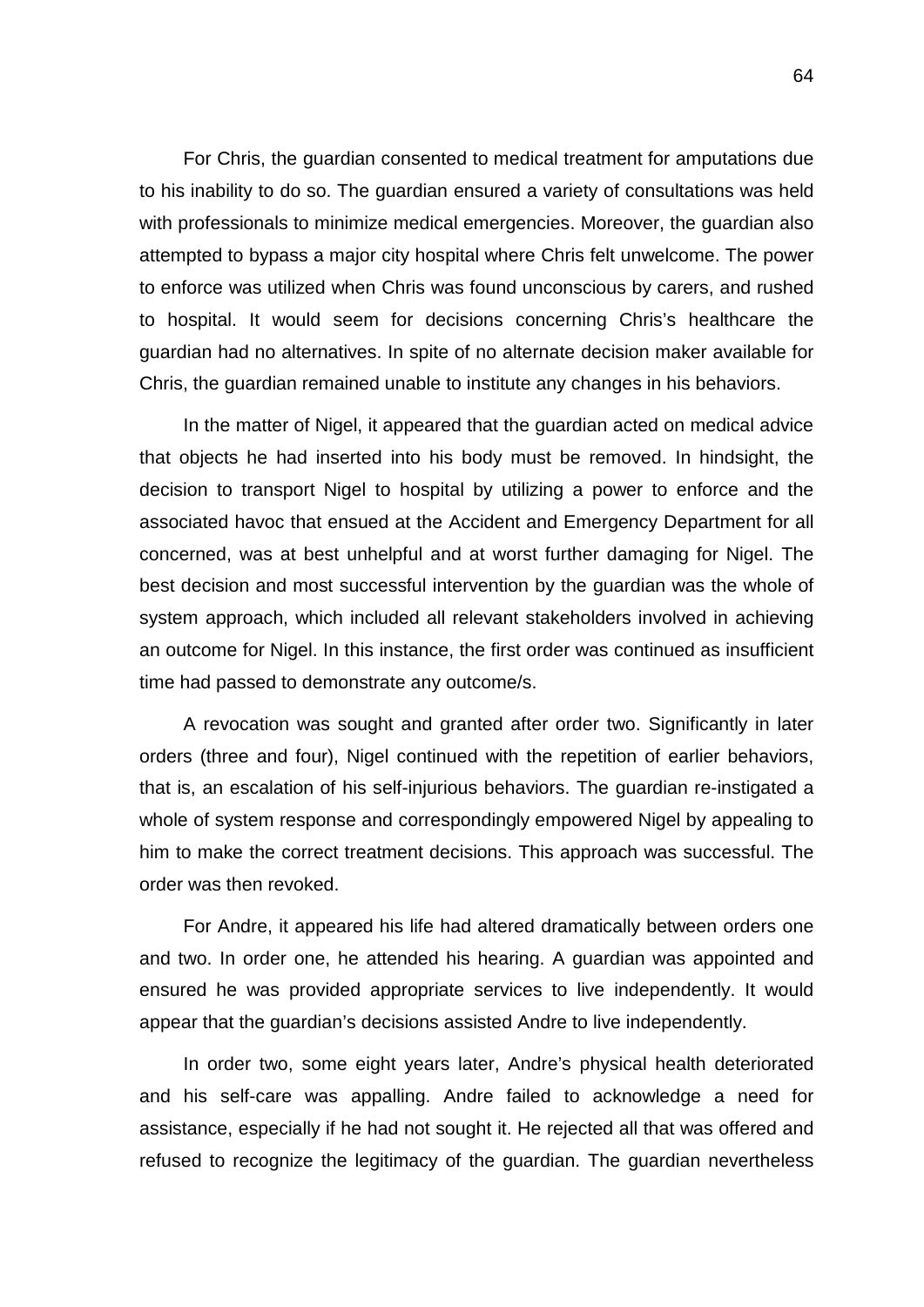involved the Office of the Chief Psychiatrist and Forensicare to assist with decision making. Andre remained obstructive to any interventions. Irrespective of this, the guardian remained involved to assist Andre to "die with dignity". I believe advocacy could have achieved the same outcome.

Two files are quite unique in this study, and required the appointment of a guardian. A guardian was required for Bill to comply with the legislative requirements of that time for the appointment of a guardian to provide consent for medical treatment. I would also argue that guardianship was essential for Chris. He had suffered immeasurably at the hands of the psychiatric system, and is now rendered psychologically and permanently unable to provide consent for any medical treatment. In all other files it is doubtful that guardianship in its own right was a successful intervention for people with BPD. For these matters, guardians were most effective as advocates.

It should be restated that the OPA is empowered by the Guardianship and Administration Act (GAA) to provide advocacy for a person with a disability apart from its role as a guardian. Advocacy is work intended to support people in asserting their rights and interests. Advocacy not guardianship for these cases would be in keeping with the intent of the GAA legislation that is least restrictive of a person's freedom and in a person's best interests. This finding is also consistent with Earlam and Kennard (2007) who argued that the appointment of a guardian is often useless and sometimes inflammatory. With the exception of Bill and the matter of Chris, who was unable to provide his own medical consent, in all other matters, choosing not to do something should not fall within the domain of guardianship; guardianship should be a tool for protecting people's rights, not a vehicle for social control.

## **4.5 Limitations of the Study**

The limitations of phase one will be discussed jointly with phase two and will immediately follow the discussion from phase two (refer 6.5).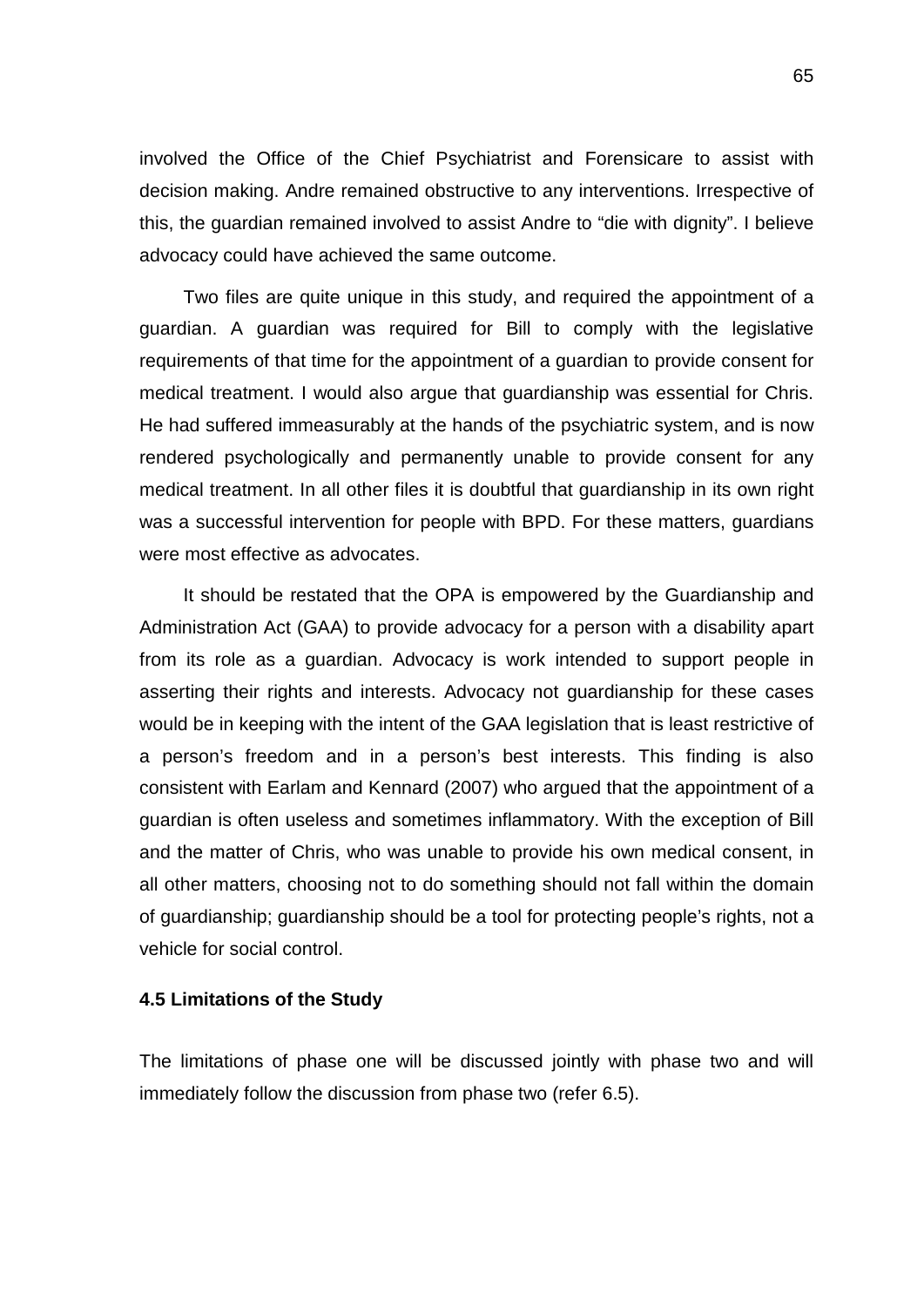#### **CHAPTER 5: Phase 2: Results**

Three participants were interviewed for their experience of being diagnosed with BPD and on having been the subject of guardianship order/s. They were chosen as they were alive and their whereabouts were known (see Table 2). Each participant will be discussed in turn.

## *5.1 Dave*

Dave was a 33-year-old male, who resided alone in a community home with daily residential care. Historically he had had difficulties with co-residents, due to his threats of physical harm towards them and his lighting of fires.

As Dave resided 70 minutes from my home, I telephoned prior to leaving to ensure that he was still comfortable with the planned interview. His carer (who acted as the intermediary) informed me that Dave had to attend an outpatient appointment at the local hospital. In addition, Dave had received notification of the change of hospital appointment following my telephone discussion the previous day. Notwithstanding this change of plan, Dave said he still wished to proceed with an interview, and a new date was arranged.

The interview was conducted after lunch, and the temperature was in the mid 30°C.'s. When I entered the home, a wall of heat emanating from the gas heater immediately hit me. Dave was seated at the table, and though dressed in a singlet and shorts, he explained that he had problems in maintaining his body heat so the gas heater was on most of the time. When Dave stood to shake my hand, I was surprised at his height and physicality. In my estimation, Dave was around 6ft 3in and heavily built.

Dave was initially quietly spoken and appeared almost shy. As the interview progressed he spoke of his beloved Geelong Football Club and became relaxed. After the interview concluded, Dave asked if he and I could write a book together, and said, "I have a story in me, it needs to be told..."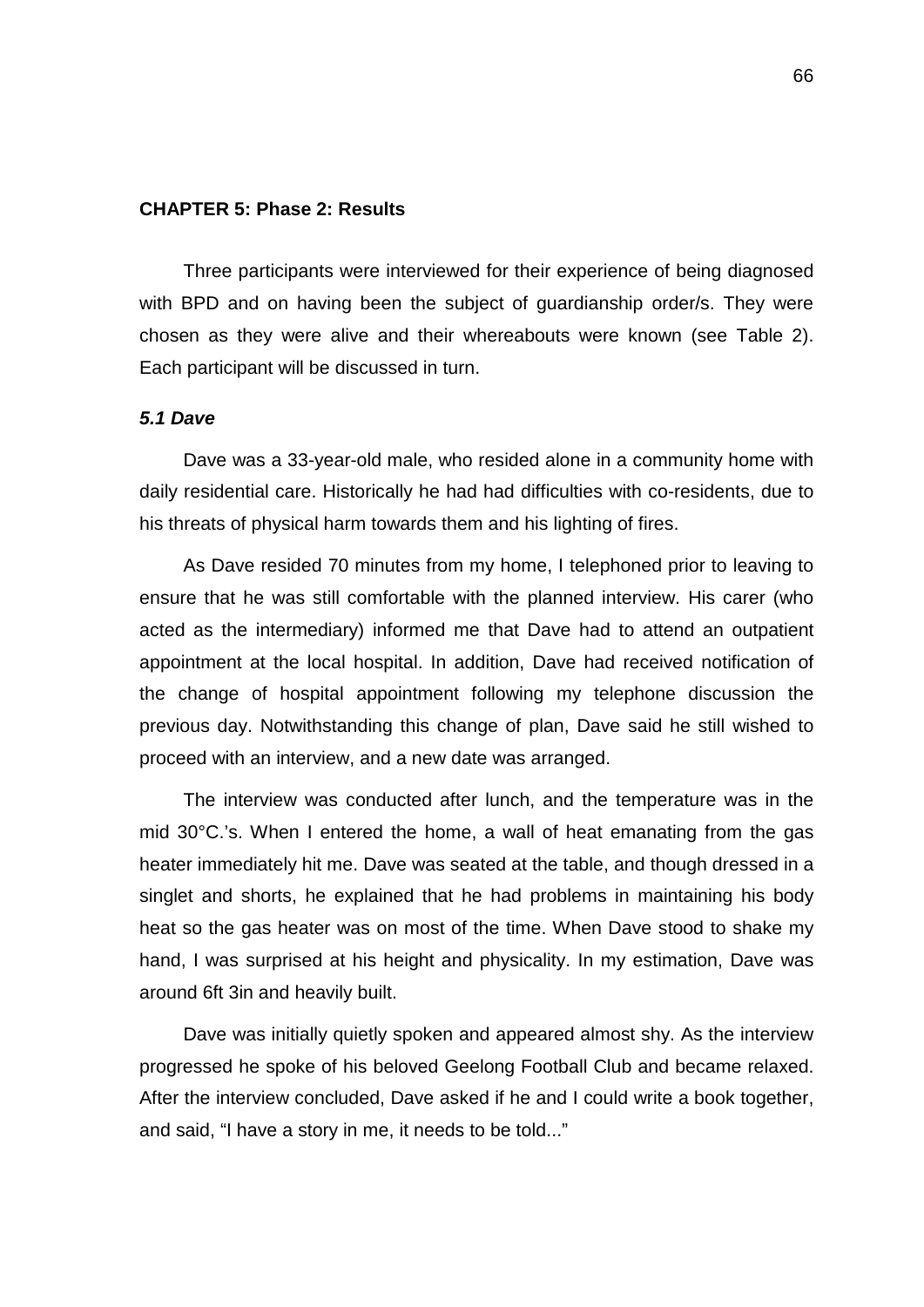Dave began by speaking about guardianship, how he was uncertain how long he had a guardian, but felt it had been "on and off" for a number of years. He was also unclear as to the reasons why a guardian was appointed, though he acknowledged he had "trouble in making health decisions" at a rural hospital.

Dave spoke of his time in various detention facilities, and of his very bad health. He then described one stage in prison where, "I never thought I'd live". Dave stated that he needed the help of his guardian while he was in jail, but this did not occur.

Genuine happiness appeared in his voice, when he described his current situation, with staff who have "helped me out heaps...it's been the best three years of my life". Dave said he had been "supported" by the staff and they had taken him on outings, and allowed him to keep two dogs. He credited the staff and his dogs with having improved his health.

In a rather monotone, somber voice, Dave detailed some bad experiences and discussed how he had suffered at the hands of staff at a rural correctional facility, which included being hosed down as a form of punishment. Similarly, he was quite angry when he described the use of excessive force by the staff at a rural psychiatric facility. It appeared that force was used as a management tool. Dave made a variety of allegations of severe mistreatment he had received and showed me the scars to prove it. He further indicated that those in authority chose to ignore these allegations. Dave also alleged that on occasions some staff had supplied him and others with illicit drugs or non prescribed medications, and then had refused to take any responsibility when his behaviour became aggressive, and/or he damaged facility property. He recalled that he had "picked up a chair...but had no intentions of hurting nobody...I just self-harm, self-harm". Dave said his mother referred to him as "Baby Huey... to the family...I'm a gentle giant".

Conversely, he detailed why he believed the local corrections team had "been great". Dave attributed their "coming and visiting you at your house...no pressure... and they don't put pressure on you...that's really good" as examples of how he had found them helpful. Dave believed if these styles of interaction had occurred earlier, his circumstances may have altered.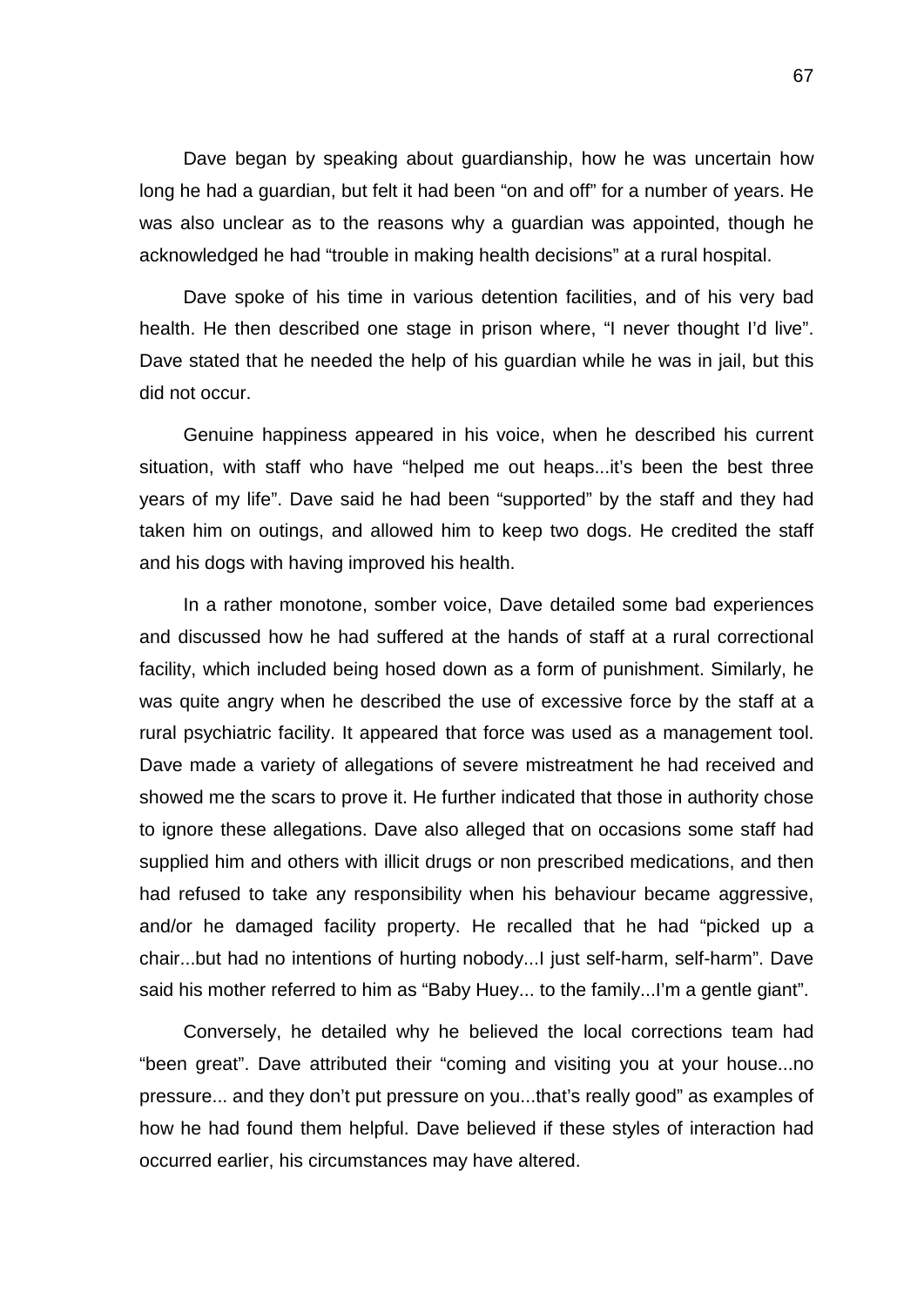Dave then became quite reflective. He spoke about depression and how he believed it was not considered a major issue eighteen years ago. Dave said he commenced his self-harm when he was 15 years of age, and attributed this to his depression. It seemed that two incidents occurred almost simultaneously for him, the death of a close cousin, and his struggling at school. Dave did not alert his mother or family to his problems. When he left school, he obtained manual work at a local textile firm. Some two to three years later, his best friend was killed in a motor vehicle accident. Dave said, "I just lost it...I became an alcoholic". He believed that he has now beaten his alcohol problem, and has only had two drinks in three years. Dave returned to the problem as it appears to him of, "not (being) sure what goes on inside my head".

Dave described his feelings of depression, and of thoughts of self-harm, and stated, "I still get depressed now, even though I've had three really good years. I still think about putting bleach in my eyes...I've had all chemicals in my eyes, bleach, everything". He said he tries his hardest every day. He uses thoughts of his dogs and of his "good" parents and brother, to get him through the dark times. Dave believed that night times are his most difficult, but could not elaborate on why this was so.

With regard to his diabetes, Dave believed it was not well managed and knew he required tablets to keep it somewhat manageable. He also knew that he needed to control his diet carefully but said almost fatalistically, "...I don't really take care of my diet and all that. I think something is gonna (sic) hit you one day".

When I re-directed the conversation back to guardianship, Dave recognized that his health was a problem, but he did not feel that guardianship had assisted. Almost prophetically, Dave said, "all I want is people to trust me". With the removal of guardianship, "it would be better,...I'd be feeling more people trust and I'd listen to people". Dave listed his family and his solicitor as those whose opinions he would seek. Dave said he initially needed a guardian for his poor health, and acknowledged that he was young at the time. He believed that his circumstances have now altered, he has changed and commented, "everyone changes you know". Dave acknowledged it would have been beneficial to have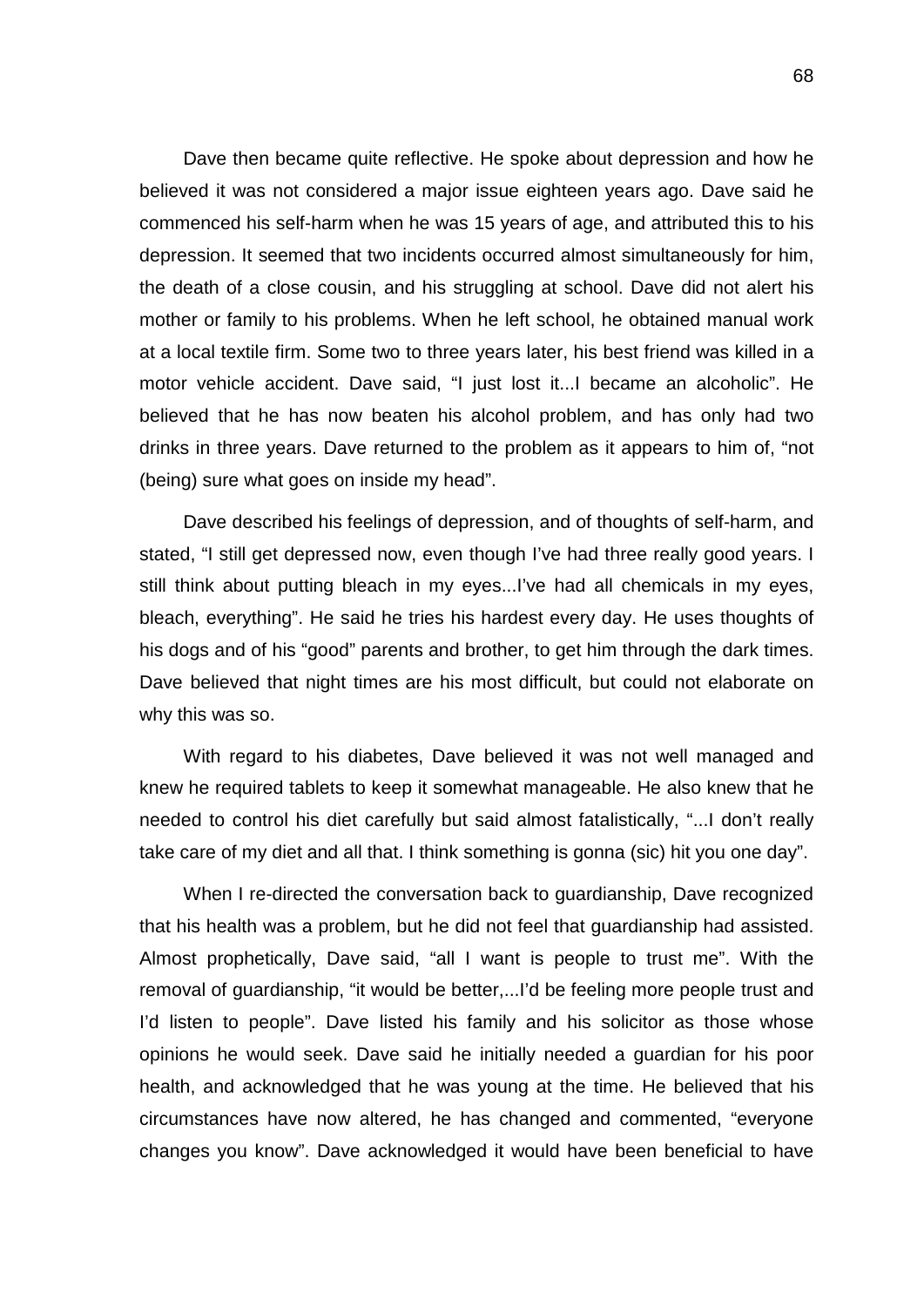attended the VCAT hearings, and he had never done so. Dave could list neither advantages nor disadvantages of guardianship, but concluded, "I reckon I can do better without a guardian".

### *5.2 Nigel*

I need to declare that I was the first guardian appointed for Nigel, some years earlier. In all discussions with Nigel, he never indicated any memory of me. I decided therefore that I would not remind him of our earlier meetings unless he questioned me. This never occurred.

Nigel was 36 years old at interview, and was living with his mother at her home. When I telephoned Nigel on the morning of the arranged interview, Nigel stated he had been badly sunburned the previous afternoon, so it could not proceed. Nigel expressed a desire to be interviewed the following week. On this second occasion, the interview occurred after lunch. It was about 35°C.

As was the case with Dave's interview, the weather had been exceptionally hot, and I was hoping that Nigel would not be in too great discomfort, with possibly peeling, itching skin. I parked my car around the corner from Nigel's home. My gaze was soon focused on a man walking up the street toward my car. He was carrying something in one hand, of which I could not determine, but it was not the object that took my attention, rather it was how this man was dressed. As he came into view, and passed my car, the man was wearing a tuxedo complete with tails, cummerbund and bow tie.

After I walked up the front steps of his home, Nigel's mother, who was seated on the shaded balcony smoking, greeted me. Following introductions, she gestured that I walk inside and meet Nigel. Nigel came to the front door wearing a tuxedo.

Nigel appeared very eager to talk, and initially spoke about his diagnosis of BPD. He believed he had had the diagnosis for 5 years, and thought a DHS psychologist had made this. He did not know what the diagnosis meant.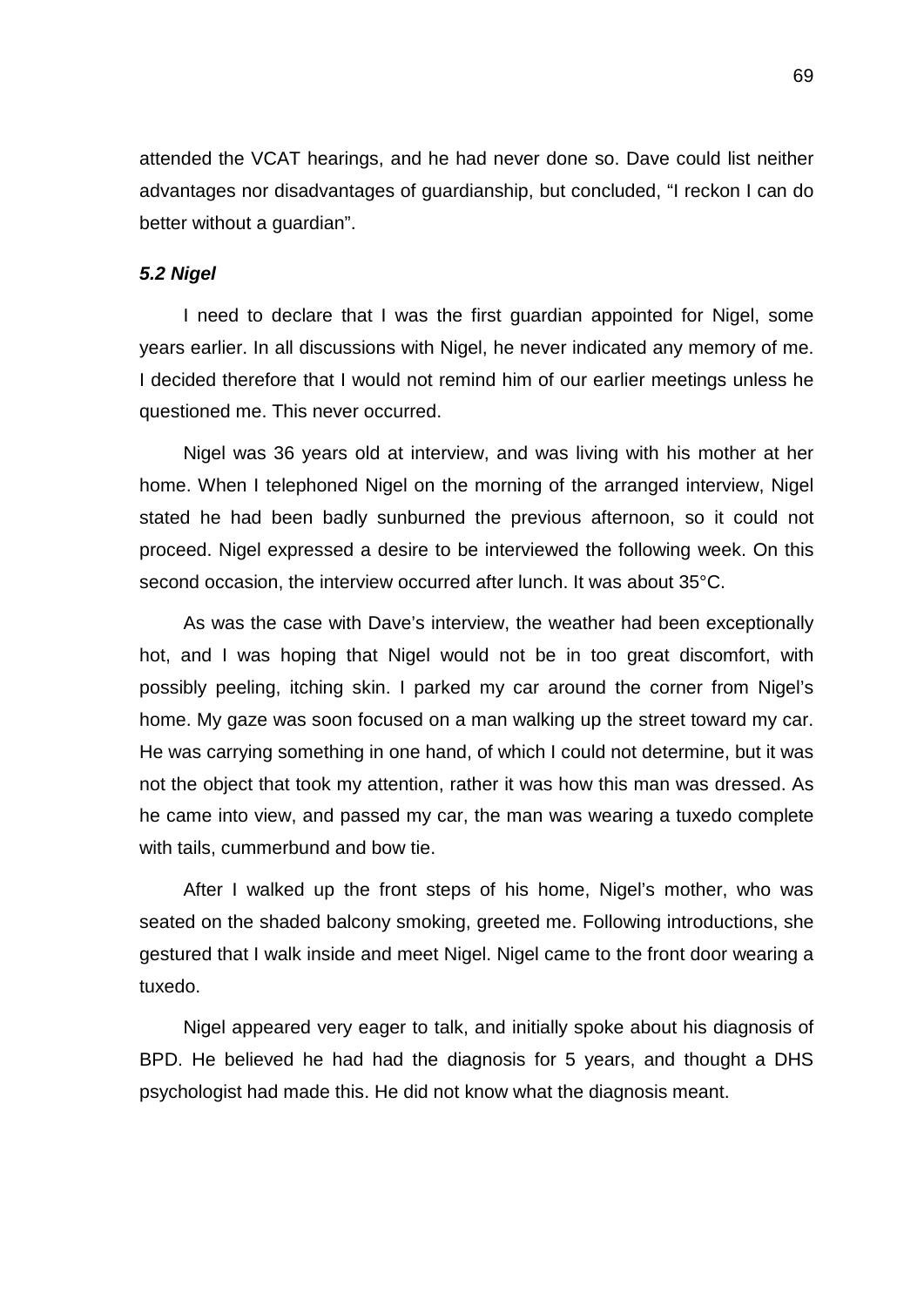Nigel said he had received numerous services from DHS, and believed they had "been a great support...by helping me with things I need...like after a fall out with Mum they will actually take clothes to the place I am staying...". He also spoke of seeing a private psychiatrist when he got depressed, but thought it had been unhelpful as he still gets depressed.

Nigel continued his discussion about "feeling low and depressed". He said he received assistance from his case manager but identified the CATT team as unhelpful. He became quite animated when he spoke about the CATT team and said, "they reckon it's attention seeking". Nigel disputed their views and said, "I've got a serious illness, like more than depression,... I could be wrong schizophrenia or something". He said he had never been given a diagnosis of schizophrenia. Nigel continued, "the way I'm acting with my temper and the way I'm lashing out at people and doing these things to myself, it doesn't seem normal". He detailed examples of self-harm by putting nails and other objects into his legs and arms, and attributed these acts to feeling "out of control".

Nigel stated these feelings subsided after a few days and he found that talking to his Mum was beneficial. At the same time, however he felt he was a burden to her, and said he would then turn to his case manager. Nigel had also contacted Crisis and Life Lines, but had found them of no assistance. Again he had turned to the CATT team and said, "...(I) want them to admit me...but they keep saying it's attention seeking...". They refused. Nigel stated that on occasions when he hears the words "attention seeking", and if something happened "it would be on the CATT teams' head", for example "if like one day I went too far, and I killed myself, topped myself, it would fall back on them, they are not really doing the right thing by me. They're not really looking into it, helping properly". He described having moods like a roller coaster. Nigel admitted he is not easy to understand, and would again be willing to see a psychologist to help him because, "sometimes I tell the hospital I wish I was dead. But sometimes I wish to Christ they could figure out what's really going wrong with me...get me back on the straight and narrow...I know there is no magic pill..."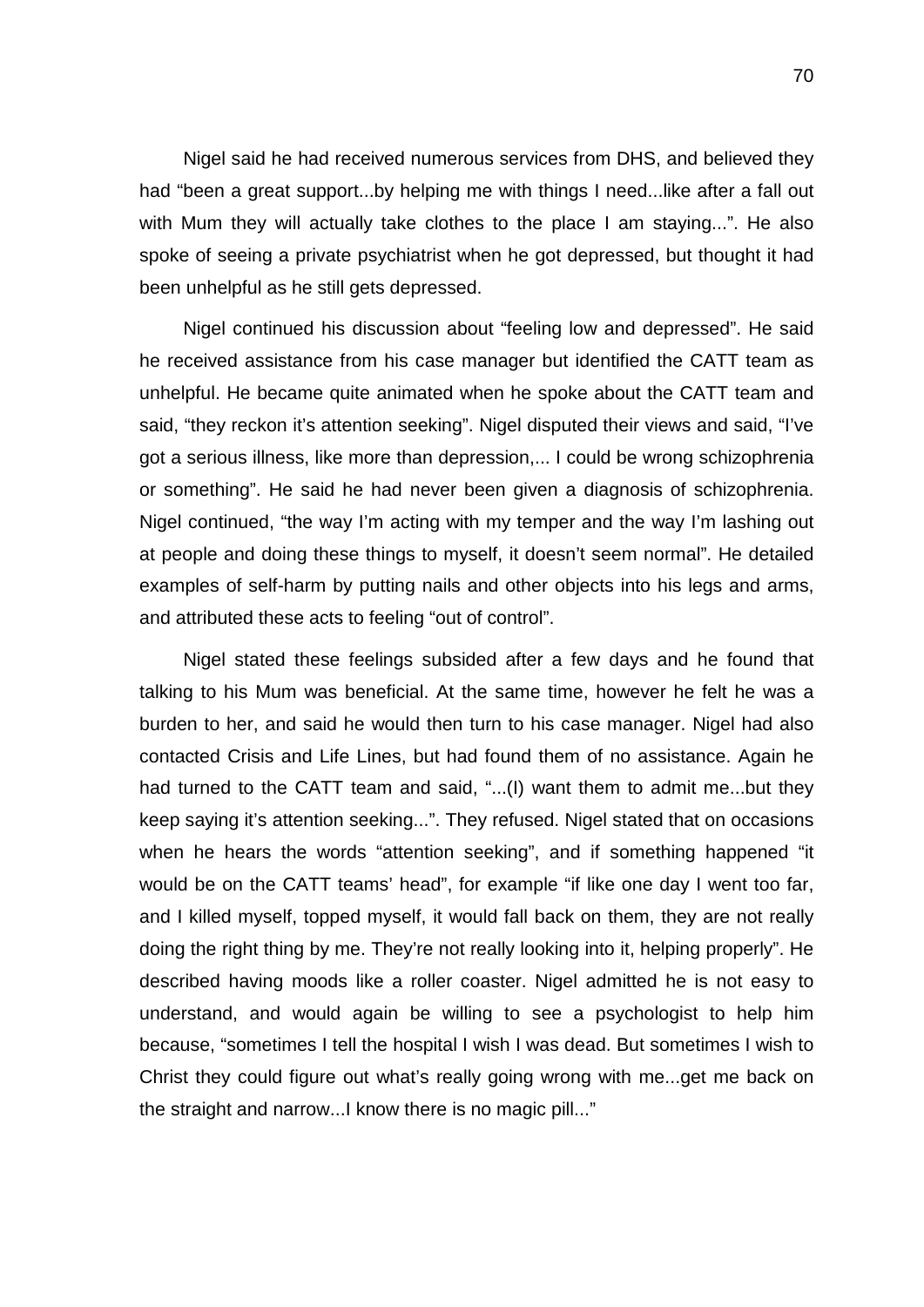Specifically with regard to guardianship, Nigel remembered the first occasion a guardian (this was me) was appointed. He recalled living in a residential facility and the staff being unable to stop him from self-harming. A guardian was appointed, "for my own safety". He could not recall the gender of the guardian but felt he was put under "pressure from them...came down way too heavy, so I thought I don't need this shit...". Nigel recalled the police and ambulance services were used to take him to hospital, to have an operation (to remove objects in his arm). With regard to the guardian enforcing the medical treatment, Nigel said, "it made me more determined to say, well stuff it, I'll just go as far as I can with this...". He admitted to then escalating his behavior by placing objects into his stomach. Nigel acknowledged that the guardian perhaps should have had the objects removed but he felt he was "way too heavy". He remembers the guardian then "pulling out", and the staff advising him that he had to make decisions for himself, which he did. He recalled his case manager as "more of a support than the guardian", and said he told him that when a guardian is used it will make him "even more frustrated and angry". It did.

His second experience with a guardian, occurred because I "kept selfharming", and his case manager said, "it's in your best interests". Nigel believed this guardian approached him in a "better way...this one leaved (sic) it to me...you know you need treatment, go to hospital...I knew I wasn't pressured...so I took myself". When asked how he felt after willingly taking himself to hospital, Nigel said, "I felt good that I went". As his objects were deeply inserted into his leg, Nigel required surgery. He gave consent to this as well.

After his discharge however, he continued to insert objects into the wound. When asked to consider why he did this, he said, "once the thoughts get into my head or something...if once I set my mind on something I'll do it and nothing stops me". He then detailed how at one stage he drank "drain clean" and was then rushed to hospital for his stomach to be pumped. Nigel provided consent.

Nigel also detailed how on one occasion, he continued to self-harm with a nail and he called the police to assist. It seemed the members were quite upset at his behavior and used capsicum spray to subdue him. They took him to the local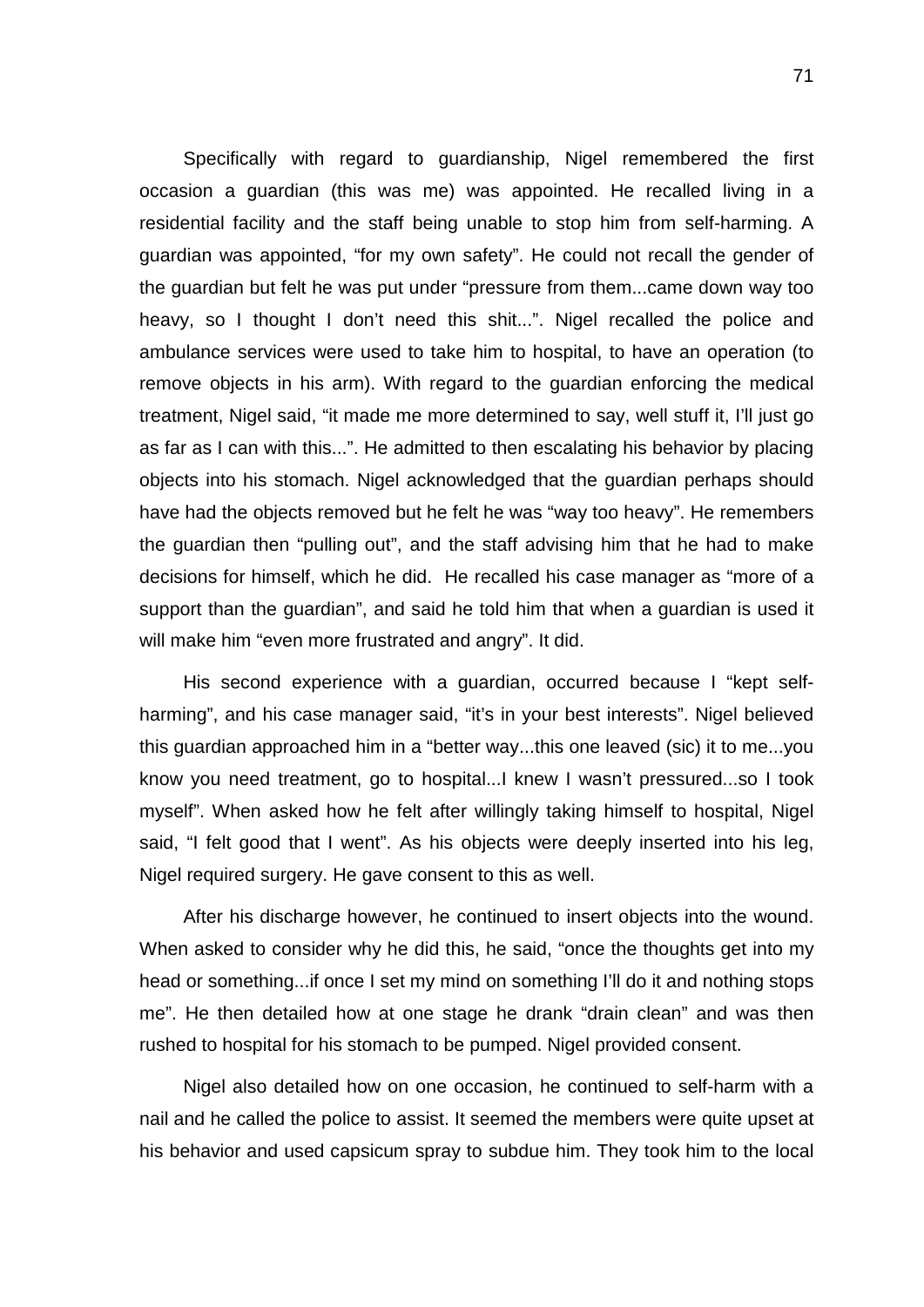police station and contacted the CATT team. The police then drove Nigel to the local hospital. The CATT team met Nigel in the car park and said, " you don't have an illness", and refused to admit him. In desperation, Nigel then kicked the police car so that he could be arrested and given "treatment". This did not occur.

When asked to think about the advantages and disadvantages of guardianship, Nigel believed the second guardian, was "a little supportive, I think he did the best he could, in terms of trying to make the best effort he could...". With regard to the disadvantages, "I think about having a guardian back...(it) would probably be non-effective because...I should try and you know...I think change my ways and make the most of it and try and to sort things not with having a guardian in place..."

Nigel stated that if he could help people with BPD, he would, "try to get them the proper support that they needed, rather than letting them suffer for the rest of their lives...having someone like the CATT team understand what they're really going through...to give them the treatment they need".

Nigel also believed that if the person needed an admission then it should occur. Before concluding Nigel was asked to consider the role of guardianship, and discuss what he felt was important. Nigel stated, "the guardian should speak with the CATT teams getting them a fairer go...there's got to be a second or third party who can actually stand up for people like me, and say, I feel this person is telling the truth". When asked if this was something he may wish to take up with his case manger, Nigel responded, "I feel at times I'm sort of banging my head against a brick wall 'cause that's just how it seems".

#### *5.3 Chris*

As Chris was still in a large city hospital, I rang the hospital and spoke with the Nurse Unit Manager, who cleared Chris for an interview. I then requested that she confirm this with Chris, who indicated his preparedness for the interview. I initially met Chris in his room. He and I then walked to the meeting room for our interview.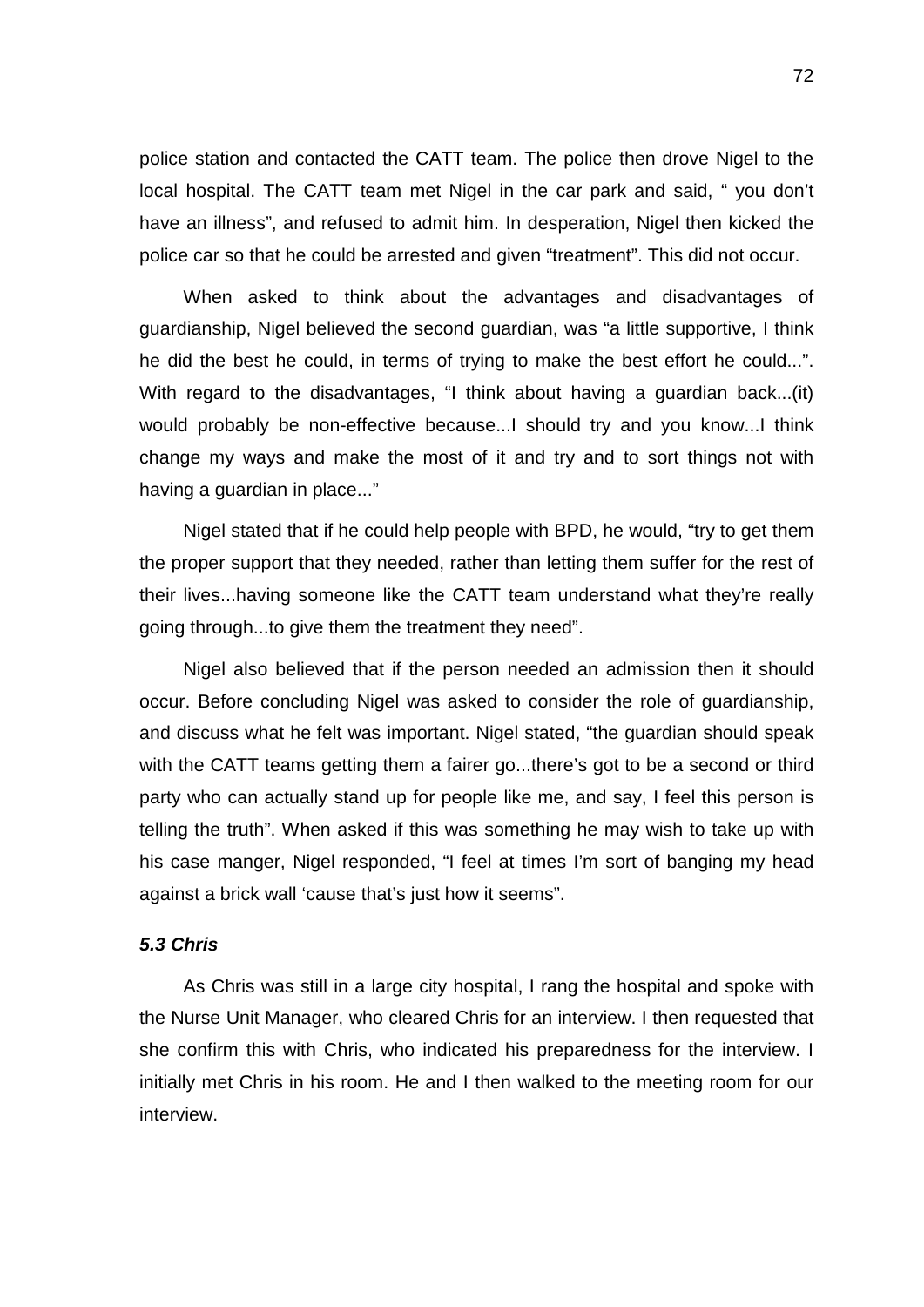Chris appeared very eager to talk. He started by detailing his early experiences with psychiatric services. Chris stated that at 12 years of age, he was admitted to a major city psychiatric facility and resided there for another 10 years. He detailed appalling acts of cruelty that he and others were subjected to, such as being hosed down, given injections so that he had to crawl in order to get around, and being placed in industrial clothes dryers, to name just a few. Chris said, "we were punished and tortured" by the nurses, and some patients needed hospital treatment for the brutality. He believed those in authority knew of these acts but did nothing.

From both his personal experiences and observations of the treatment of others, Chris said, "we were classed as sub human... we were only good enough for medical experiments so that healthy normal people can benefit from us". He said the nurses confirmed his opinions. Chris attributed his current problems regarding surgery and medical treatment to his previous ill treatment and said, "...that's why I couldn't give permission to have my toe amputated, that's why I've got X (and named the guardian), we were conditioned for this".

Chris said he was adopted by a woman, who he referred to as Mum, as a very young child. When she became too old, her daughter cared for him. Chris did not like her daughter and believed she felt the same about him. She became abusive to Chris if he called her mother Mum. Chris said Mum died when he was 16 years of age, and he missed her greatly. He referred to his childhood as, "a rough childhood, all I've known is torture, I've never finished school right, how can you put it, um, we were treated very badly".

Chris described feeling, "angry and bitter" about what had transpired. He stated that when he was recently in another psychiatric facility, a nurse had raised the idea of his receiving compensation. Chris said, "I'm told I can take the department to court, and I'm told I could get millions right, some money will help me for the trouble that I am in, but will it give me back what I've lost?"

Chris recalled a particularly nasty incident, which involved a fellow resident at the psychiatric institution. After investigations, he stated that some of the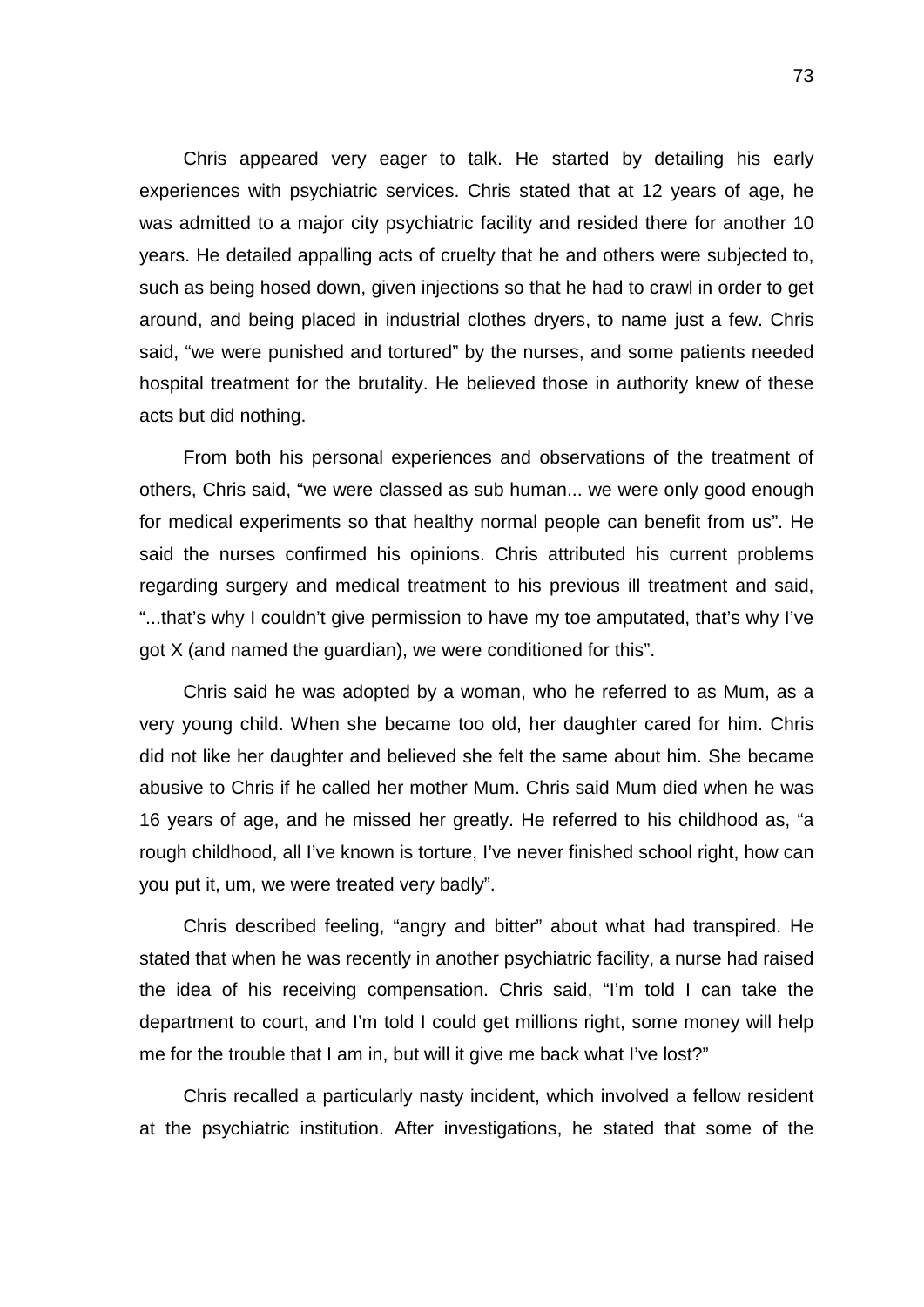parties involved were charged, sacked, and sent to jail. Chris believed that he was discharged shortly after these investigations.

Chris maintained because of what occurred at the psychiatric facility, he was "conditioned", not to have "operations" without the authority of the "chief" of the facility. When this conditioning was further explored, Chris said he was conditioned not to make "medical" decisions for himself, as he had learned that to do so, was to incur some form of punishment.

After discharge, he was placed on a disability pension, and has largely remained on a pension since. Chris then resided at a number of boarding houses. He acknowledged that he possibly needed the assistance of Psychiatric Services (PS) but was not "offered any". Furthermore, "after I left X (and named the facility) I never went to a general doctor or anything right. And when social security used to send me to see a psychiatrist, I used to panic like, oh, they're gonna put me back in again, and that sort of,... and I remember one of them said, I should be back at X (and named the facility), and I just took off".

Chris also believed that he had been abused at psychiatric facilities over the past two years, specifically after he deliberately overdosed on insulin. When asked why he overdosed? Chris stated, "'cause I wanted to die, 'cause of the pain and everything else". He said the pain was both medical and psychological in nature.

With regard to his diagnosis, Chris stated staff had never told him, and of the current hospital staff, he said, "(they) don't tell me very much, and even then (when they do) they are reluctant to tell me".

Chris then detailed his last experience at a psychiatric facility and his displeasure with a nurse. He refused to take a diabetic medication, which he believed caused an allergic reaction. As a result, he contacted a Community Visitor (volunteers recruited and trained by the Office of the Public Advocate who can advocate and assist people at facilities at the individual's request) to intervene. After the Community Visitor's intervention, Chris did not have to take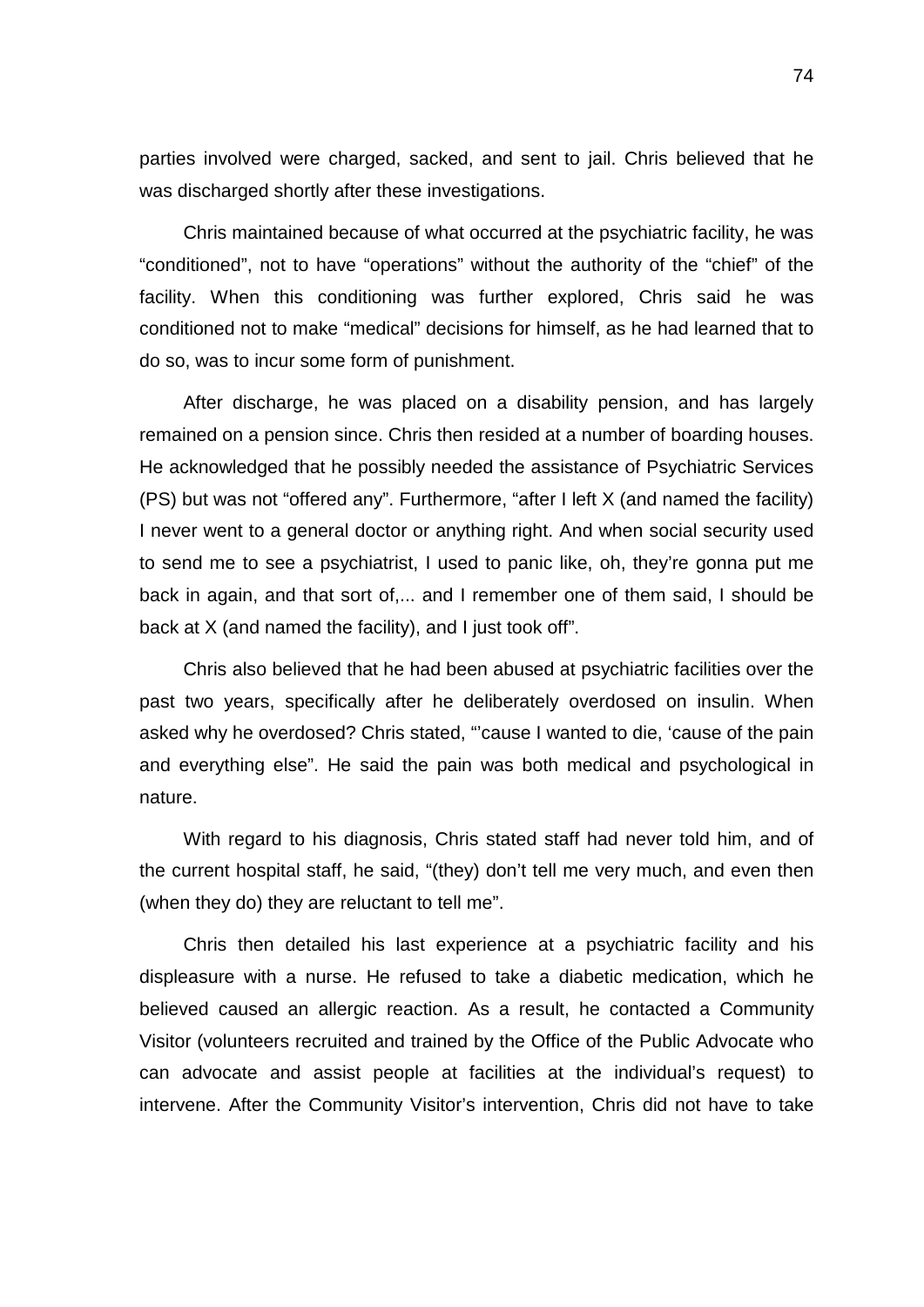the medication but stated the particular nurse involved and some others then singled him out for different, less favorable treatment.

The overwhelming sense for Chris is that if he seeks and receives assistance in getting his needs met, he ultimately suffers consequently by those who are in authority.

Specifically with regard to guardianship, Chris believed a guardian was initially appointed because of his diabetes and problems with an infected toe. He maintained he did not want surgery and would die if that were the outcome. Chris believed the guardian was not helpful, as he had consented to the surgery. Moreover, the guardian according to Chris, "has too much power over me, he can decide if I can go to an SRS (Supported Residential Service) or things like that, and I've said to my guardian, if he lets me go to an SRS he's sign (sic) my death certificate". He maintains he has suffered at SRS's as well. Chris believed that he would not want to continue with a guardian. Conversely he recognized both his current and former case managers would want a guardian, "they would say I would probably need it for the rest of my life". Chris then reflected, "I would probably have to agree but reluctantly...".

Chris could not concede that a guardian had improved his health, and repeated again, if left to his own devices, "I won't be here. I'd rather die". The interview was stopped for the taking of Chris's Blood Sugar Level (BSL). His BSL result was reported to be favorable. Chris reported feelings of confusion with regard to his BSL results, and said, "I don't know how to feel if the readings are good or bad anymore..."

When asked to consider what has been beneficial, he nominated a woman who came into his home and provided care. He liked her and said, "...she could see what I had been through, and she was prepared to give me a bit more...bend a little bit". He recalled that even when he was in hospital, she had either visited or arranged for a day visit home for him.

Returning to the question of guardianship, Chris became quite agitated and said, "it has given the hospital a way out, they're not put into a catch 22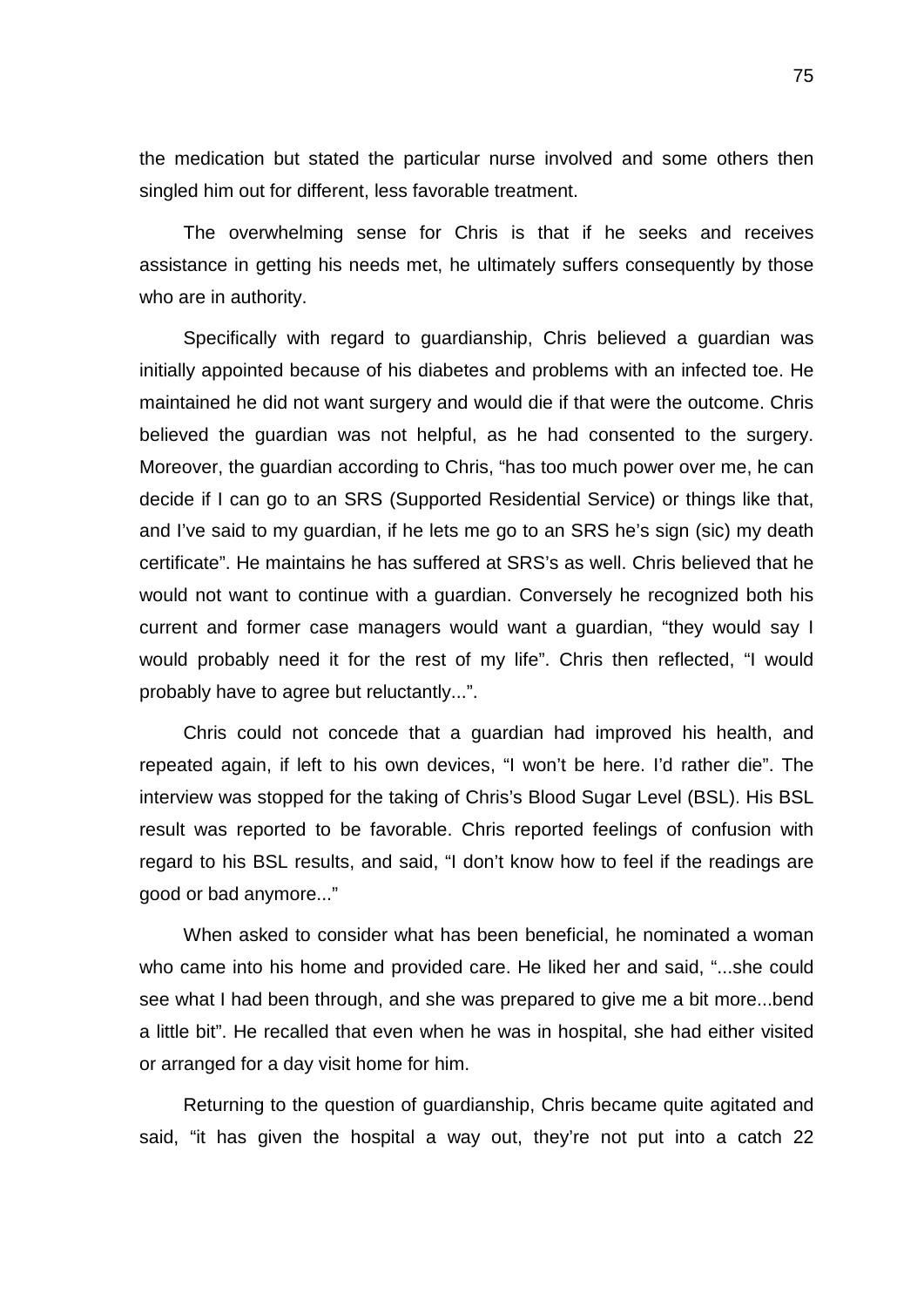situation... or then they say society cares for you...I turn around and say, society cares, what happens to people when I needed them at X (names the facility), and they tortured and abused me in there? Oh that is a different matter...". He also offered the view that some people believed that guardians, "...have overstepped the mark...power goes to their head...some can still keep a level head...". Chris felt his current guardian has sought his views, but if the guardian did not support them the guardian's decisions would override his views. This has occurred for Chris and he has felt uncomfortable about it. The example he provided, was the surgery for the removal of a big toe. Chris opposed the surgery, but the guardian provided consent. Prior to his toe surgery, the surgeon asked Chris, "are you happy with having it taken off?" I said, "no,...but I don't have a choice do I..."? His toe was amputated.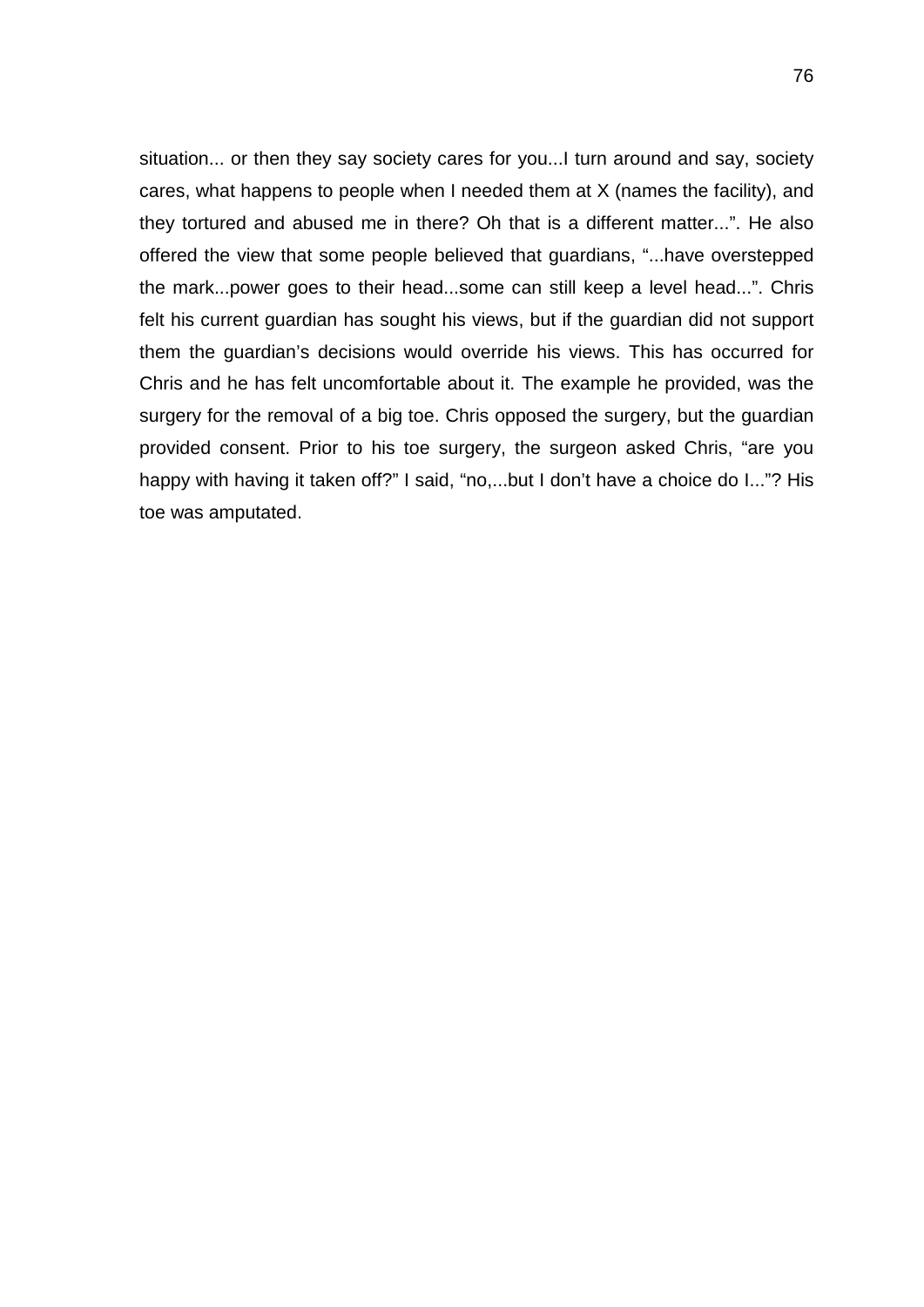#### **CHAPTER 6: Phase 2: Discussion**

The interviews from Chapter 5 were conducted with individuals who had a diagnosis of BPD and been the subject of a guardianship order, to elicit an understanding of their experience of guardianship specifically, but also their lives in general. A number of themes emerged from the interviews these are; an apparent lack of understanding of their diagnosis and its impact on their lives, a misunderstanding of the role of the guardian, opinions on services and people that make a difference, and individuals' view of the system response. Each theme will be discussed.

Following discussion of each theme, limitations of the whole study are discussed.

## *6.1 A Misunderstanding of the Diagnosis of BPD*

It appeared that for all participants, they had negligible understanding of the diagnosis given and if aware of the diagnosis, they questioned it. Either way it seemed the diagnosis was devoid of meaning or understanding.

Dave spoke of struggling with depression since the age of 15 years. For him his self-harm was linked to his depression, and of being troubled by intrusive thoughts. His desire to self-harm was still very real and was something he contended with on an almost daily basis. He utilized positive images such as those of his family and dogs to combat his negative thoughts.

Unlike Dave, Nigel was aware of his diagnosis of BPD, but had no understanding of what it meant. He believed that BPD was not considered a serious illness and therefore he possibly had schizophrenia. Significantly, for Nigel, fuelled by alleged statements made by CATT team members, his diagnosis was not an illness, and therefore precluded him from gaining a hospital admission. A diagnosis of schizophrenia offered a more plausible explanation for his temper, his acts of self-harm, and his frequent overwhelming thoughts.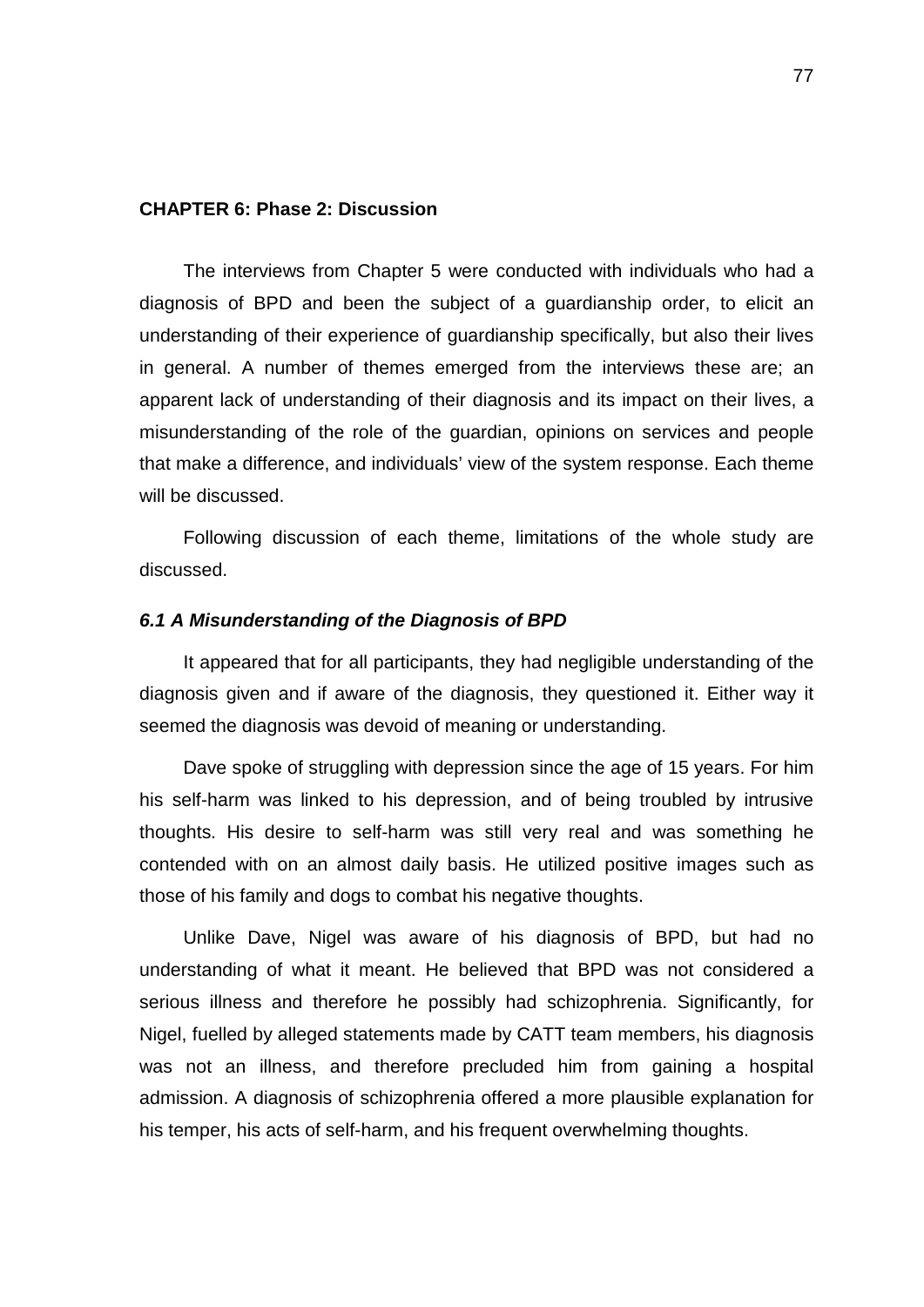Chris believed that in spite of residing in psychiatric facilities for many years, he had not been given a diagnosis. Furthermore, he believed that such information was possibly withheld. He attributed his health care problems and his choice of not adhering to recommended treatment regimes to his years of being conditioned.

## *6.2 The Role of a Guardian*

The role of a guardian though legally defined, is perhaps a difficult concept for many individuals to grasp. Moreover, the ability to understand guardianship and its implications are perhaps further diminished when an individual is undergoing some form of crisis, and further cognitively compromised. In each of the three cases, (Dave, Nigel and Chris respectively), their initial involvement with a guardian was when their situation was considered by others to be in a crisis, and so a guardian was appointed as a matter of urgency.

Dave recognized he had trouble in making health decisions but was unable to articulate exactly what his health care issues were. He acknowledged that he was young at the time of the appointment of his first guardian, and indicated that his circumstances had now altered, and he now no longer needed one. Dave nevertheless did not believe the guardian had ever been of assistance.

His case file revealed that it was his guardian however who had consented for him to move from his rural house to the city. This relocation provided him with a different experience of life and he reflected this time as being, "best three years of my life". In a further demonstration of Dave's lack of understanding of the guardian's role, he expressed disappointment that the guardian failed to provide assistance when he was in jail. The guardian has no legal standing however when the represented person is in jail. When any person is incarcerated in a Victorian jail, The Office of Corrections provides support and assistance considered necessary.

Dave also stated that he had never attended any VCAT hearing. Perhaps if encouraged to attend, or provided the opportunity to speak via a telephone to the member during the hearing, he would have been afforded a conversation that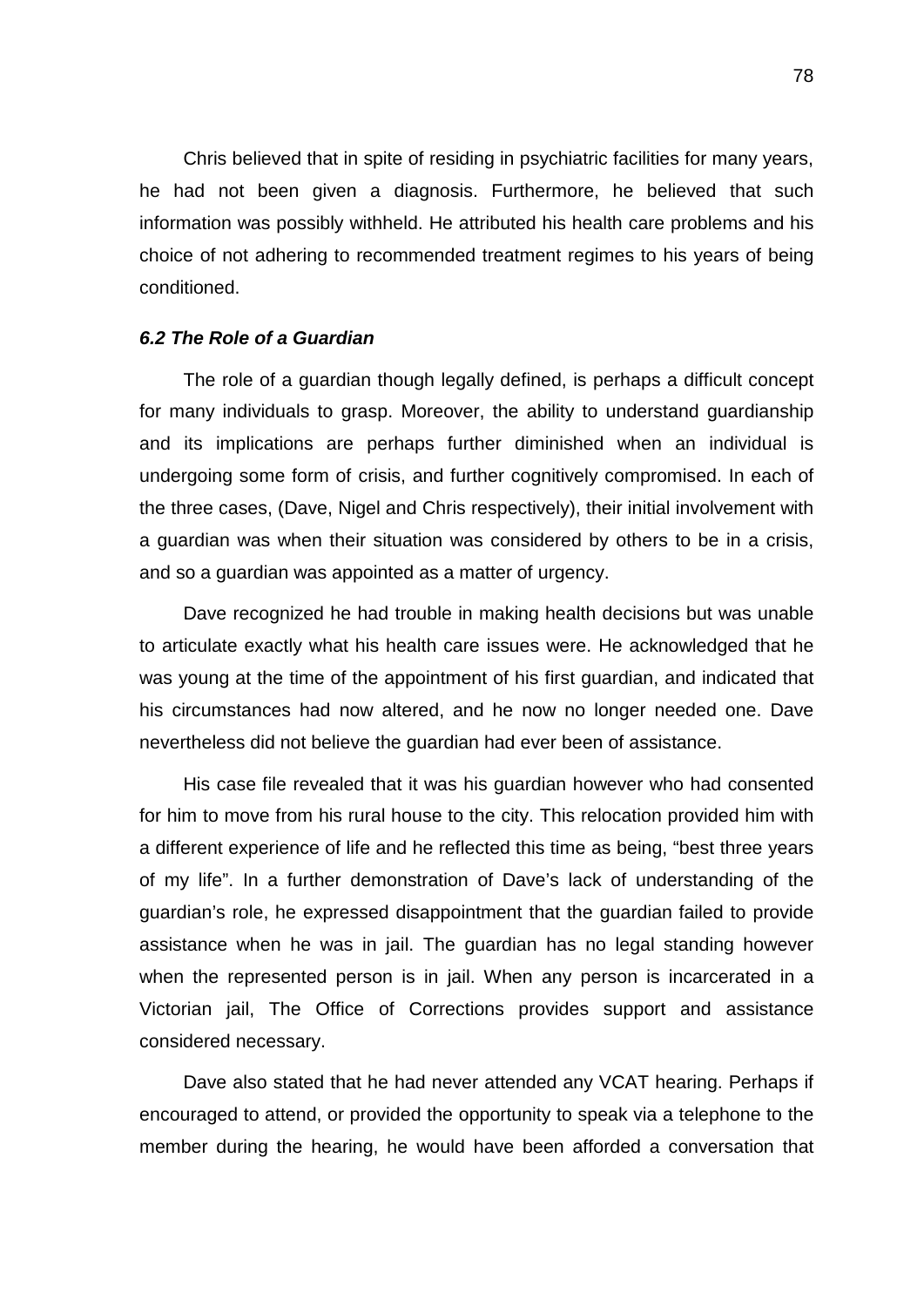explained the role of the guardian, and of what is possible within the scope of the order.

Nigel recognized he was self-harming and his behaviours had caused the residential care staff significant distress at being unable to stop him. He was aware that the guardian had the power to enforce a decision, and could utilize both the police and ambulance to assist. Nigel was resolute that the use of the guardian's power to enforce made him even more determined to continue his selfharming behavior/s. On the second occasion when a guardian was appointed, Nigel did not believe this guardian pressured him and therefore he made treatment choices for himself. Furthermore, Nigel seemed to understand any change had to come from him rather than through another enforcing change or treatment.

Chris also had a full understanding of the reasons for the appointment of a guardian, and recognized it was for his health. He believed that due to the brutality he endured at the hands of those who were entrusted with his care, he had been rendered seemingly forever incapable of making any health decisions. Chris did not see his circumstances altering, and almost lamented that if any surgery was required, a guardian would always be needed to provide consent as he was incapable of doing so. Chris discussed the concept of the power imbalance between the guardian and himself. He further highlighted the conceptual dilemma between his expressed wishes and his best interests. Chris concluded that his opinions were regarded as secondary to those of the guardian. He also stated that he had never attended or been party to a Victorian Civil and Administration Tribunal (VCAT) hearing. Sadly, it appeared that his wish was to choose to die, and that he should be allowed to make it.

## *6.3 What Makes a Difference?*

The human qualities of the person providing assistance of being nonjudgmental, having a respectful attitude, and displaying acts of kindness were considered highly valued by the participants. Each one identified the individual experience of being provided help and support, and of feeling trusted by others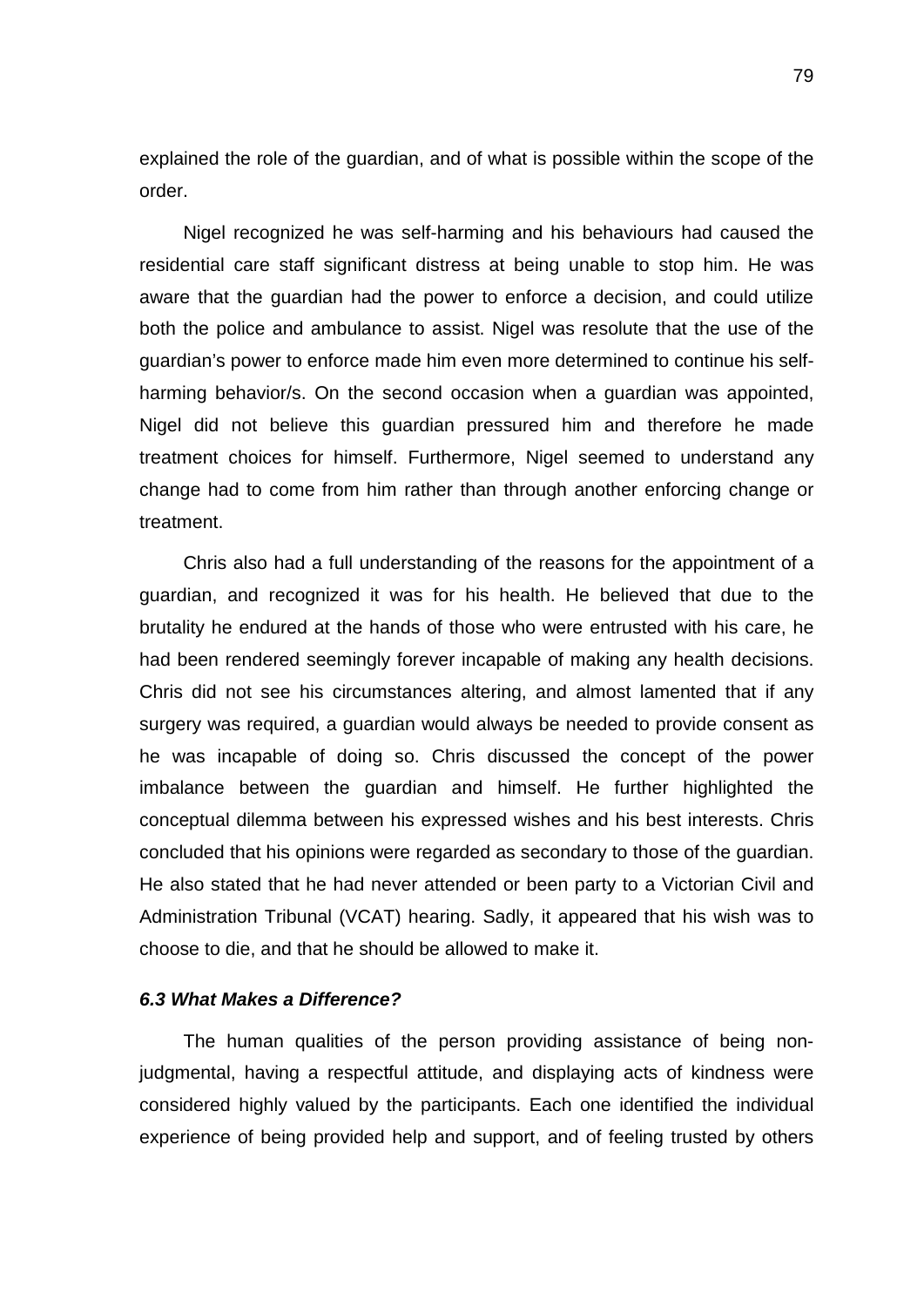also made a difference in their lives, and had a corresponding positive effect on their view of themselves.

Dave detailed being supported by staff, and gave examples of being allowed to keep his two dogs and of being taken on outings as helpful. In addition being visited by his local corrections group and not feeling pressured by them was also beneficial. Finally, Dave believed that if others could trust him, this would be of assistance as well as enhancing his view of himself.

Nigel stated staff was most helpful in the provision of assistance when it was most needed. For example, when he had been in dispute with his mother, staff had provided practical assistance by taking his clothing to his interim residence. Moreover, staff was available to listen to him when he felt overwhelmed by his feelings, which was also viewed as beneficial.

Even Chris who seemingly had a complete lack of trust in others, nominated a woman as having been helpful. Her apparent recognition of what he had endured, and the provision of more than the normal paid care, that is, visiting him in hospital, demonstrated both understanding and caring for his needs.

These experiences expressed by the participants had a positive effect, which is not surprising as they recounted being understood and of not being separate from their environment. This is also consistent with Bowlby's (1988) thesis that humans have an innate biological drive for attachment. Feelings of isolation and not fitting in have been replaced by empathy and the knowledge that another has understood their pain or experience and has indicated that this experience has affected them, by being available and responsive to their needs (Jordan, 2004). Actually to matter to others is critical, when much of the participants' previous experiences have demonstrated being misunderstood, humiliated and or abused. To be understood further strengthens the sense of faith or trust in human relationships, which is essential for all but most critically this client population.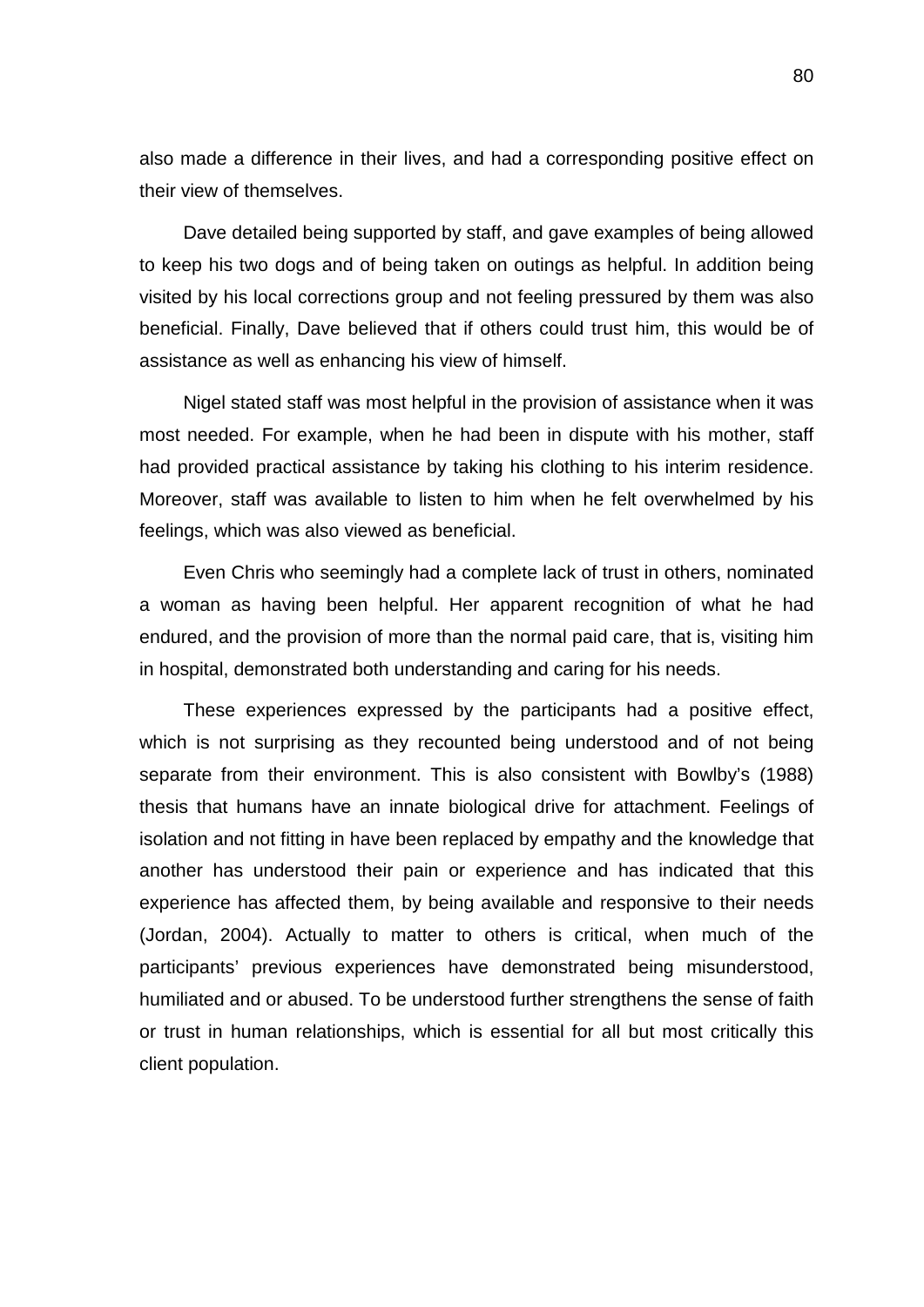#### *6.4 Individuals' View of System Response*

All participants expressed extreme distress at what had been an inadequate and sometimes harsh and cruel system response.

Dave was angry at how he had suffered at the hands of a rural correctional facility, and described how he had been hosed down. Furthermore, the liberal use of force, which seemed to be used as a management tool for containing him, will have lifelong effects on his back. From Dave's account, it also appeared that some staff had their own problems in maintaining a professional stance, such as illicit drug and prescription medication use.

Nigel was very angry at how he believed the CATT teams had failed in their provision of assistance. Staff use of terms such as "attention seeking", and "he does not have an illness" when referring to him, both inflamed and aggravated his situation. A cry for help in whatever form it emerges should engender in the professional carer a degree of sympathy but firmness in their response. Any response tinged with disdain and hostility can be immediately detected in the recipient (in this instance Nigel), and further serves to damage Nigel's fragile sense of self ( Erikson, 1956). In addition, Nigel's quite harrowing account of calling the police to assist him when he appeared to be struggling with disturbing internal conflict i.e. self harming but simultaneously seeking assistance, graphically illustrated his need for professional help. It is somewhat bizarre that the police, who are provided with limited training in the mental health area, acted appropriately and responded by seeking professional mental health support (the CATT teams). From Nigel's account and by stark contrast to the police, the professional mental health response was completely unhelpful and they refused him assistance. Their apparent inadequate response further alienated Nigel and as he appeared invalidated, he then deliberately damaged a police car. Fortunately, the police chose not to charge Nigel with willful damage. This scenario highlights that Nigel's rather desperate call for help, almost achieved a perverse outcome with a criminal justice response as opposed to the only appropriate response being that of mental health services. This incident highlights that the stigma of a label also exists within the mental health service system and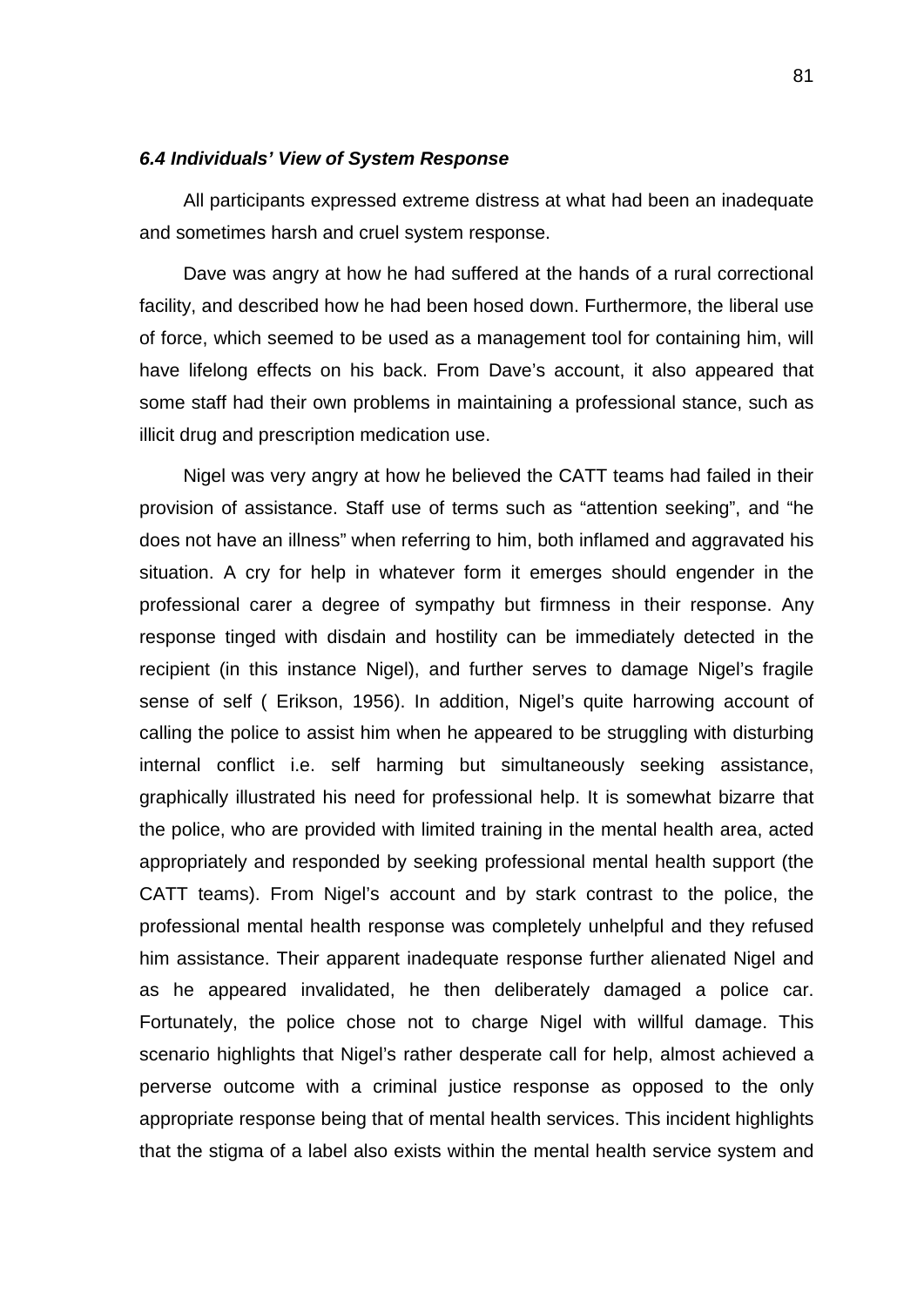that once labelled, it is difficult for the individual to be considered to operate outside the parameters of the designated label.

For Chris, it appeared his late childhood and adolescence spent at a psychiatric facility, was experienced as one of ongoing suffering and torment delivered by paid carers. It is significant that Chris like Dave spoke of being hosed down by staff as a form of punishment. This abuse appeared so enduring that he used the word "conditioning" to explain why he now could not make any medical decisions for himself. Thus, the consequences of his experience appear to be lifelong, and now rather ironically the psychiatric and hospital systems both mandated to assist, have seemingly no effective tools in their armamentarium.

These interviews support previous knowledge (Gallop, 1992; Gutheil, 1985; O'Brien & Flote, 1997; Hinshelwood, 1999; Bowers, 2002) that many staff involved in working with people with BPD have negative reactions to them. This is not to say, that people with BPD's actions are not challenging, as they do bizarre things to themselves, and as a result arouse angry and fearful responses. To move from negative and rejecting responses to a more accepting and positive attitude requires staff training which encompasses education, supervision, a level of challenge, development and growth (Bowers, 2002). In addition, there should also be an examination of the "moral values" that underpin positive attitudes, and these need to be promoted by strong agency/organisational support and investment, to encourage staff to engage in this process (Bowers, 2002, p. 150). It also requires an ongoing commitment to acknowledge that BPD is a mental disorder and one that requires acceptance that treatment has superior consequences than not providing it.

#### *6.5 Limitations of the Study.*

There are a number of methodological issues that may have affected the results obtained. These are primarily concerning the source of data, but also extend to some general difficulties encountered with this type of research.

The small sample size and the fact that apart from one case all of the participants were male, means that the present findings are difficult to generalise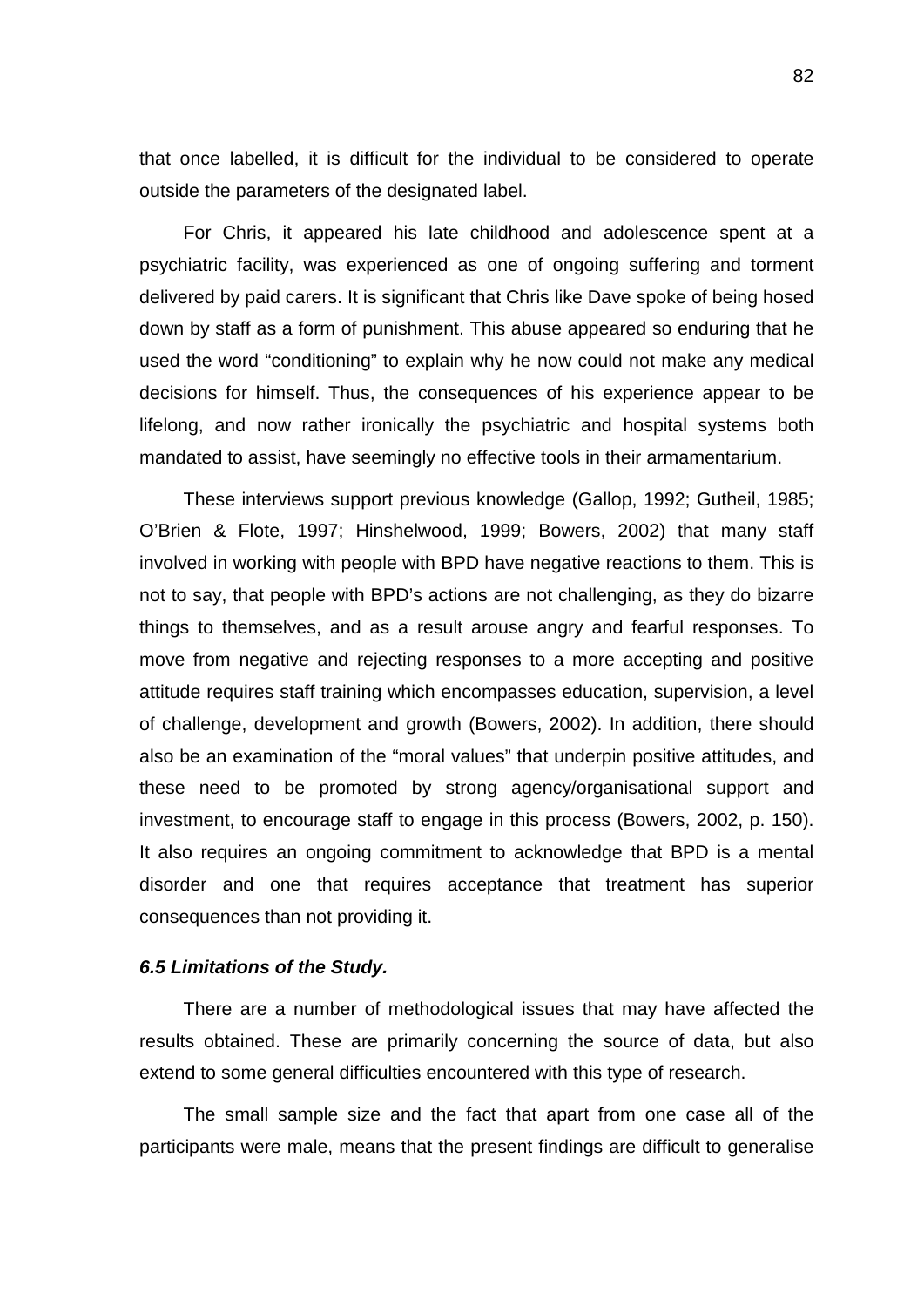to the population of BPD sufferers, particularly females, likely to come to the attention of the VCAT and staff of the Office of the Public Advocate (OPA). The method of recruitment may have also contributed to the results. Current staff working at the OPA identified participants. Staff were required to nominate people they believed fitted within the study criteria, and it may therefore have resulted in a skewed sample, reflecting those participants who were clearly identifiable as having BPD. Furthermore, possible participants were also targeted from a previously identified list of difficult clients. These factors may have combined to produce a more disturbed sample. In addition, this study was limited by being based on file material review and therefore the data was based only on what has been recorded rather than what may have been actually said by the individuals. In this sense, it can only reflect an interpretation of what had transpired by the note taker.

Nevertheless, the data recording and capturing methods utilized at that time did not allow for another way of obtaining data for this current study.

Since 2007, an improved recording and data collection database has been established at the OPA including more accurate client disability diagnosis, which is consistent with the Diagnostic and Statistical Manual (American Psychiatric Association, 2000). Such a system should ensure that in future OPA data could be more readily accessible, and less reliant on staff memory.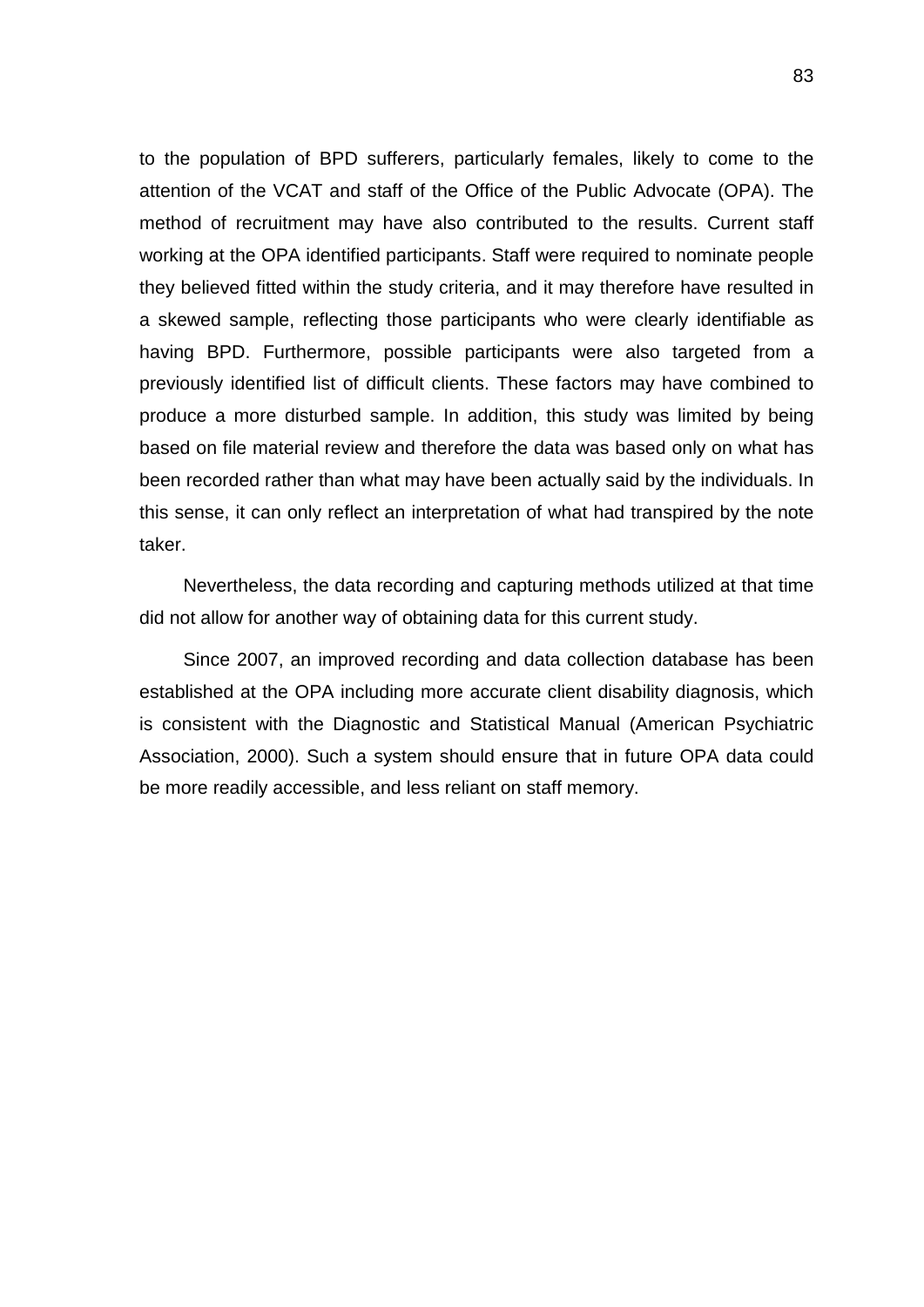#### **CHAPTER 7: Conclusion and Recommendations**

## *7.1 Conclusion*

BPD is clinically and conceptually a complex disorder. As this study attests, individuals with BPD have chronic functional impairment and create substantial costs for society (Ogrodniczuk & Piper, 2004), and are frequent users of health and social services (Bender et al., 2001). This research has examined some of the experiences of people with BPD, who have also been the subject of a guardianship order. As there is currently no research in this area from a Victorian perspective, this study has established an important first step in determining whether guardianship is of assistance for people with BPD.

The research questions may now be answered. The contributing factors which led to the appointment of a guardian are multifaceted. The person with BPD was engaging in a high level of self-injurious behaviour/s or self-neglect, and had refused or sabotaged the recommended treatment regime, or rejected medical treatment offered. The applicant to VCAT believed that the appointment of a guardian would achieve a reduction in the self-harming behaviour/s. The level of self-harm or self-neglect was so extreme, that the detailing of the behaviours at the VCAT hearing would have been difficult to comprehend without arousing a degree of emotional distress in the listener.

The service responses to people with BPD were diverse. This study found that it was particularly difficult to obtain ongoing psychiatric service case management for a person with BPD and severe self-harming behaviours. This did not appear to be the same for disability services. If co-morbidity existed, that is, a diagnosis of BPD together with a diagnosis of intellectual disability, then case management from disability services was maintained. Participants reported that an ongoing relationship with a service provider was beneficial, perhaps as this created a feeling of connection and by implication to community (Jordan 2004). In relation to the VCAT process, in the majority of cases, the matters were heard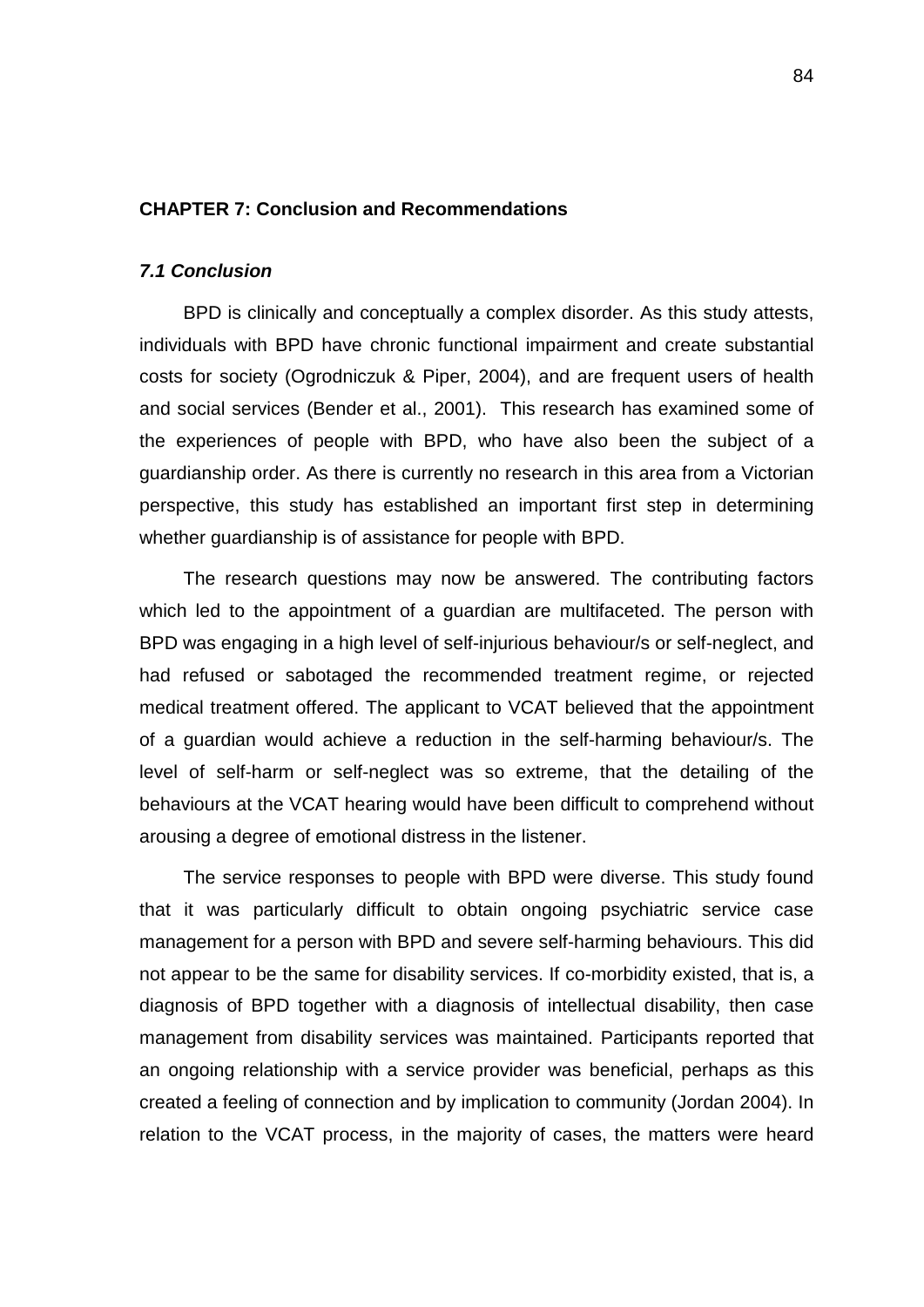before a single member tribunal. In some circumstances, the member appointed a guardian if he/she believed a guardian may assist with treatment compliance, but the guardian cannot enforce this, thus rendering the order futile. A power to enforce the decision of the guardian (GAA, s.26). , requesting assistance of the Victoria Police and Ambulance Service, was in most instances made simultaneously with the guardianship order.

The system responses were also diverse, but what was beneficial to each participant was either the belief that his /her needs were understood, or at least kept in mind by those entrusted with their care. Sadly, professionals could not always be relied upon for an empathic response, and support. Empathy came from unexpected sources, such as the police and not by those involved in direct service delivery.

A central question is whether guardianship was a successful intervention for people with BPD. In phase one, two of the case files demonstrated that guardianship was successful. One case complied with the legislative requirements at that time (prior to 2000), which required a guardian to provide consent for medical treatment. The second case (post 2000) also required a guardian to consent for medical treatment, however on this occasion the participant's earlier experiences with the psychiatric service system had rendered him forever incapable of consenting to his medical treatment. These aforementioned cases together with the five remaining cases in this study all revealed that advocacy undertaken by the individual guardian was the most successful intervention. Guardianship for many further exacerbated an already difficult situation.

Phase two, sought the opinions of three participants whose case files were examined in phase one, to determine what the individual found helpful from a system response, and to gain an understanding from their perspective of guardianship. All participants seemed appreciative of the opportunity to talk, but most importantly to have their voice heard. They appeared keen to speak of their experiences but indicated that the opportunity had not arisen before. Many of the concerns raised from the interviews were similar to those found from the case file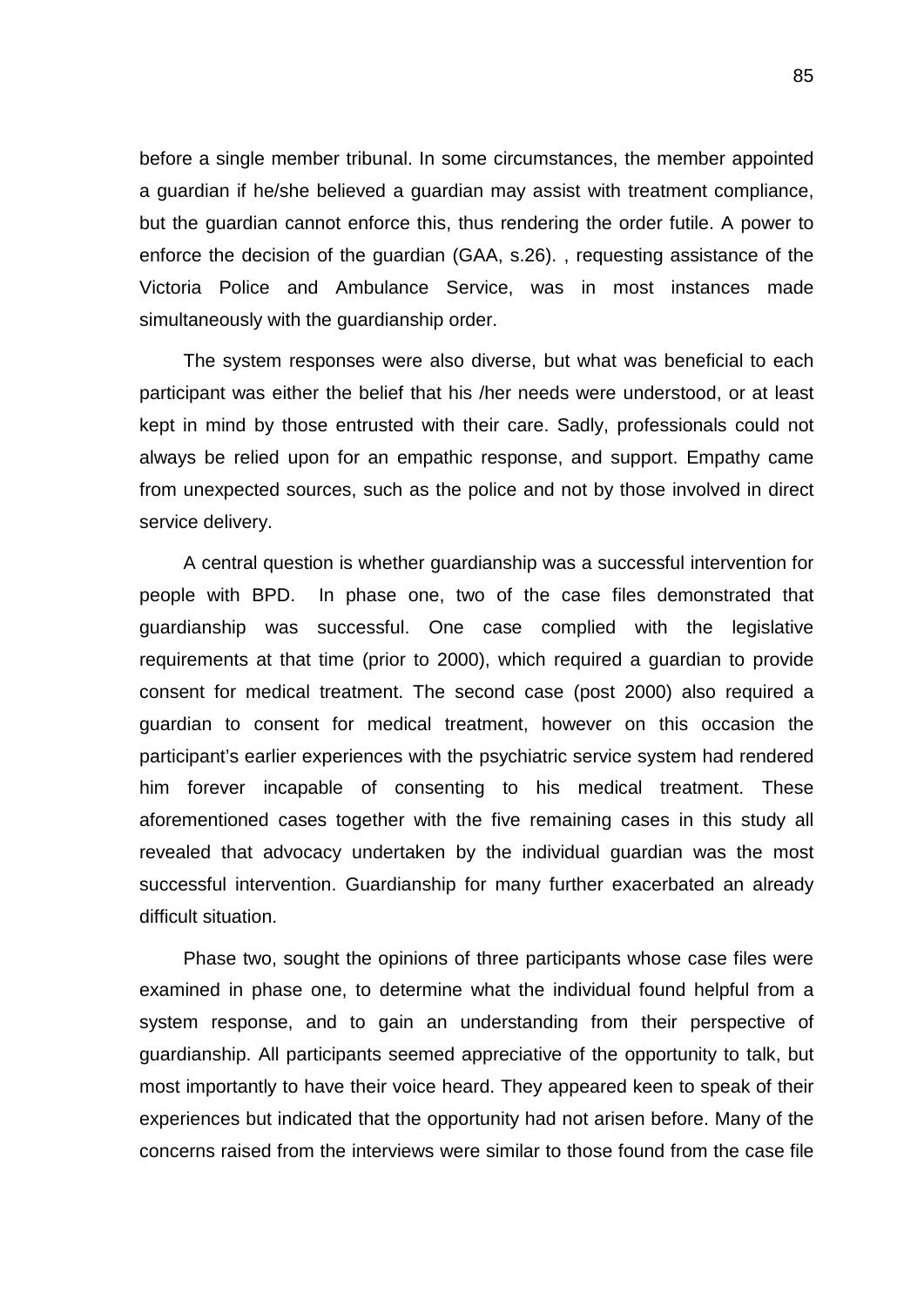findings, namely stigma of diagnosis, lack of appropriate services, and problems with guardianship for example.

The research findings can be further categorised under three headings: (a) VCAT, (b) advocacy and (c) stigma. These headings were derived from both sections of the study and will be further expanded.

## *7.2 Victorian and Civil Administrative Tribunal (VCAT)*

For persons with a mental illness or a mental disorder, the Guardianship and Administration Act 1986 (GAA) allows for substitute decision making and the enforcement of these decisions. The GAA covers people who are unable because of their disability to make reasonable decisions for themselves. While the GAA is human rights focused, that is, all functions that are performed should be by means that are least restrictive of a person's freedom and action as is possible in the circumstances, it also allows for significant intrusion and restriction of the life of a person. The intrusion must be on therapeutic or best interests' grounds.

In 1986, the tribunal for presiding over guardianship matters was the Guardianship and Administration Board (GAB). In these early days, and up to and including the mid 1990s, decisions were presided over by three member multidisciplinary panels, comprising at least one legal member, a medical member and the third member with relevant experience and skills such as a psychologist, social worker or psychiatric professional. After this time, and possibly due to financial constraints, the GAB moved away from three member panels to a one member legal panel, with the possibility of co-opting another member (often medically trained) if the circumstances indicated this would be beneficial, such as infertility procedures and so forth (J. Billings, Dep. President VCAT, personal communication, August 13, 2008). In 1998, GAB became part of the Victorian and Civil Administrative Tribunal (VCAT). Currently the majority of matters heard before VCAT are presided over by a single member panel that is legally trained. This practice of a single panel I believe dilutes the knowledge of complex issues such as disability and its various manifestations, such as best practice treatment options and so forth.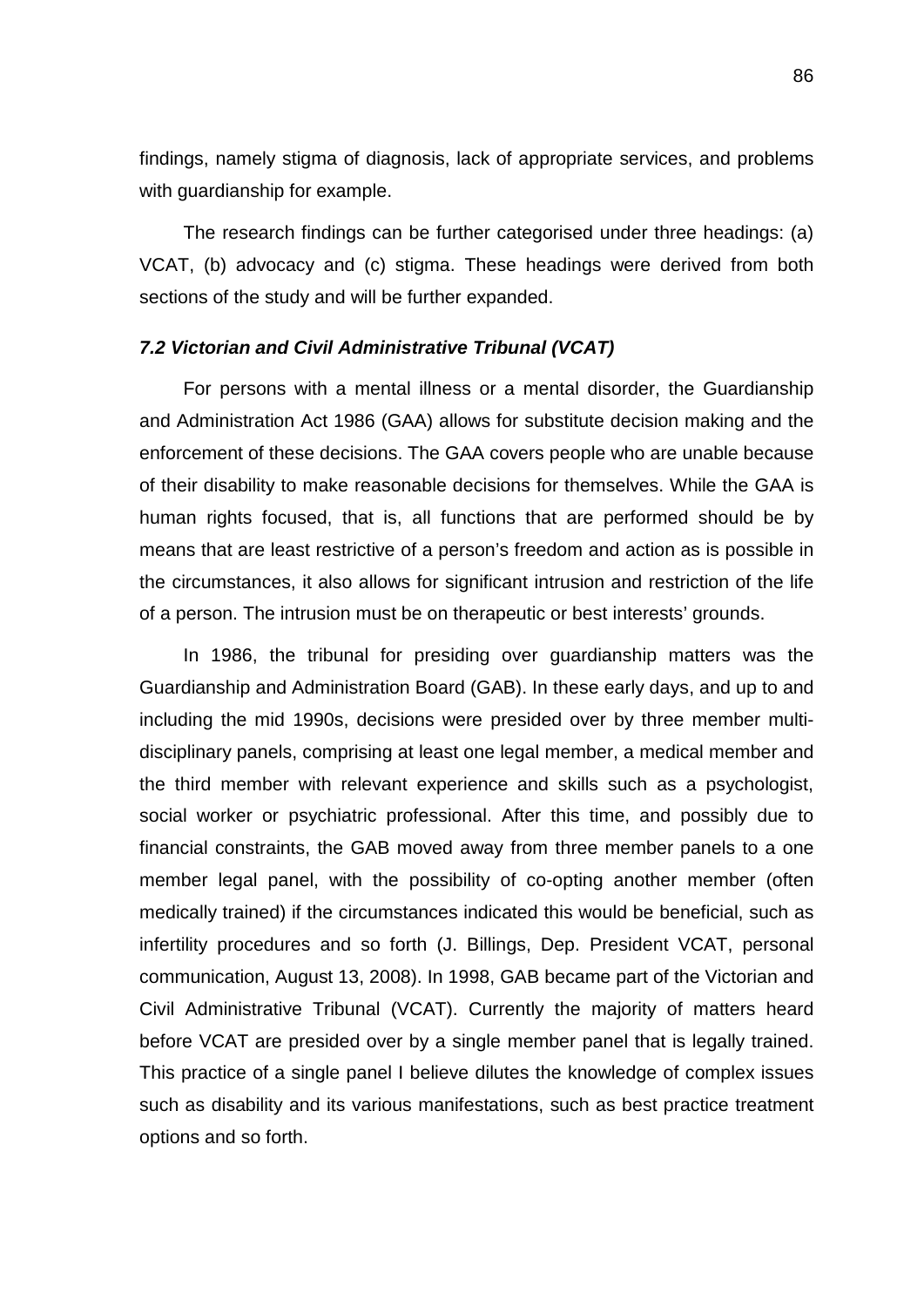Beupert (2007) questioned the wisdom of the New South Wales Mental Health Tribunal moving from a multi-disciplinary panel to a one-member panel and its impact on decision making. I also consider the VCAT experience in moving from a multi-disciplinary panel to a one-member panel has had a negative impact on the ability to balance the different legal, social and clinical considerations. This study revealed that guardians were appointed as "they may" engineer change for people with BPD; however the clinical evidence does not support these assertions. Moreover, when the person with a BPD vehemently opposes the guardian's appointment, it is hard to argue that the appointment of a guardian is least restrictive of a person's freedom and in a person's best interests. Legal determinations have been made and conceptual dilemmas have been raised regarding these tensions and are next discussed.

In a Victorian Supreme Court decision, Justice Cavanough (XYZ v State Trustees Limited & Anor (2006) 4043), examined these issues and was persuaded by the arguments raised by Carson (1993), who was concerned regarding proposals to the Law Commission in England and Wales about mentally incapacitated adults' decision making. Carson (1993) feared that a threshold test of (medical) disability would lead to unwarranted discrimination against people suffering from mental disorders. Moreover, he predicted it would lead to inappropriate decision making. Most pertinently he said,

It will be perfectly human, and understandable, when courts and tribunals take advantage of expert witnesses, to learn about how the disabled person has problems, which could so easily be sorted out by the court or tribunal authorizing someone to tidy up the individual's life. It is a recipe for paternalism. It is very unfair to insist…that expert witnesses must only give evidence on their specialist area and then expect them to fudge that rule in order to help the legal system out with a difficult client group. It is unfair to criticize psychiatrists and other(s)…for 'medicalising' issues and then devise a scheme which encourages them to do it again (at 313).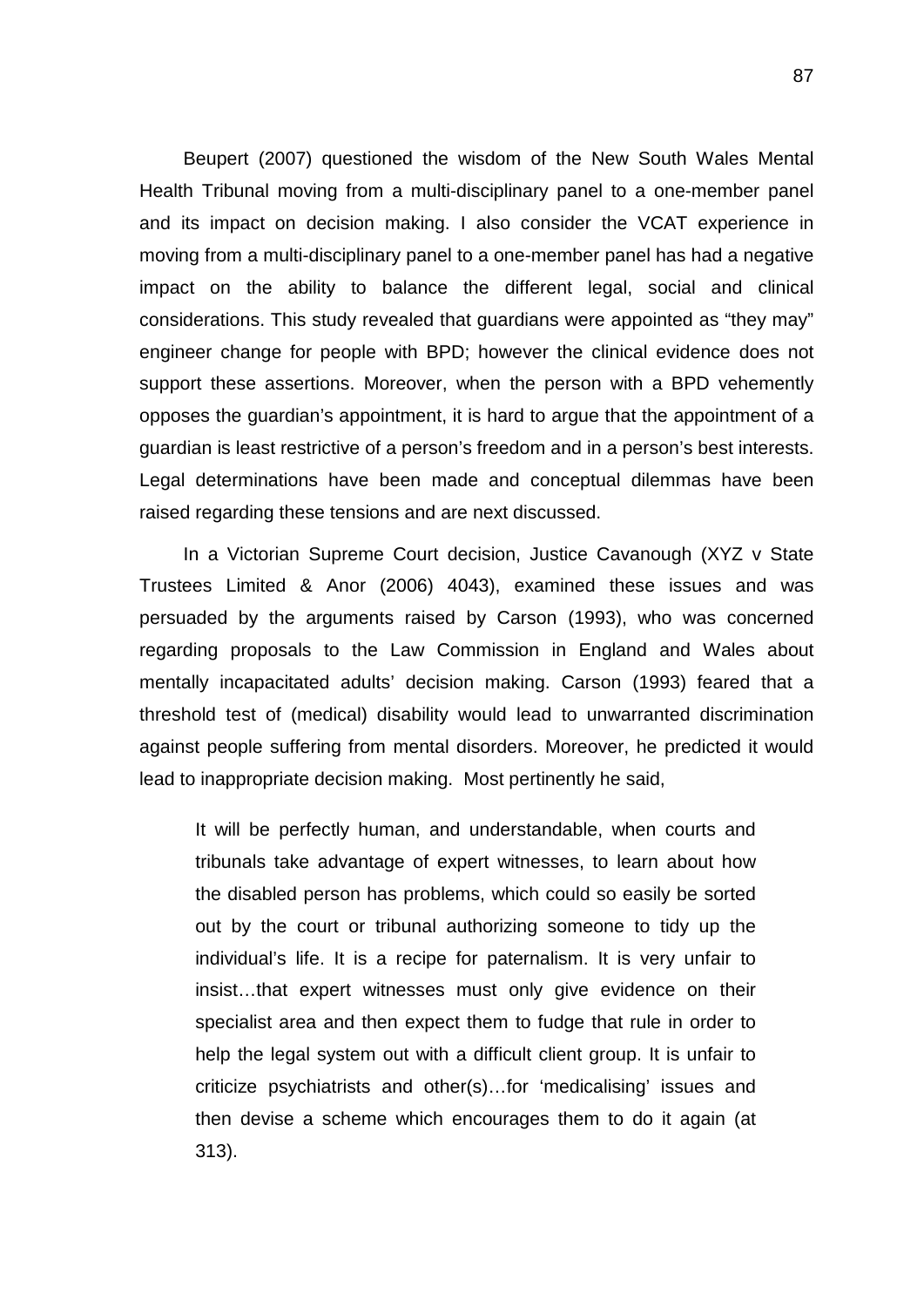I wholeheartedly support the arguments raised by Carson (1993), and believe to prevent the undue medicalising of issues the VCAT should and must co-opt suitably qualified medical and /or psychologically trained members to preside over matters for people diagnosed with BPD.

Assessing decision-making capacity provides a strong example that links ethical concern, legal judgment and health care delivery. While the judgment in determining capacity that is, to establish the presence or absence of legal rights is ultimately a legal one, medical or other health professionals are utilised for the final determination (Parker, 2008). This area is also somewhat unclear and murky. While some interpret capacity as a yes-no proposition (Parker, 2004; Stewart & Biegler, 2004) an argument exists that a risk-related standard should apply, while a counter argument is that a rigorously applied procedural standard should be reflected in the law (Parker, 2004). The Mental Capacity Act (2005) for England and Wales provided a statutory framework to both empower and protect people, and I argue offers a way forward. The Act is underpinned by five key principles, which are:

- A presumption of capacity every adult has the right to make his or her own decisions and must be assumed to have capacity to do so unless it is proved otherwise;
- Individuals being supported to make their own decisions a person must be given all practicable help before anyone treats them as not being able to make their own decisions;
- Unwise decisions just because an individual makes what might be seen as an unwise decision, they should not be treated as lacking capacity to make their decisions;
- Best interests an act or decision made under the Act for or on behalf of a person who lacks capacity must be done in their best interests; and
- Least restrictive option anything done for or on behalf of a person who lacks capacity should be the least restrictive of their basic rights and freedoms (Mental Health Capacity Act for England and Wales, 2005, s.1).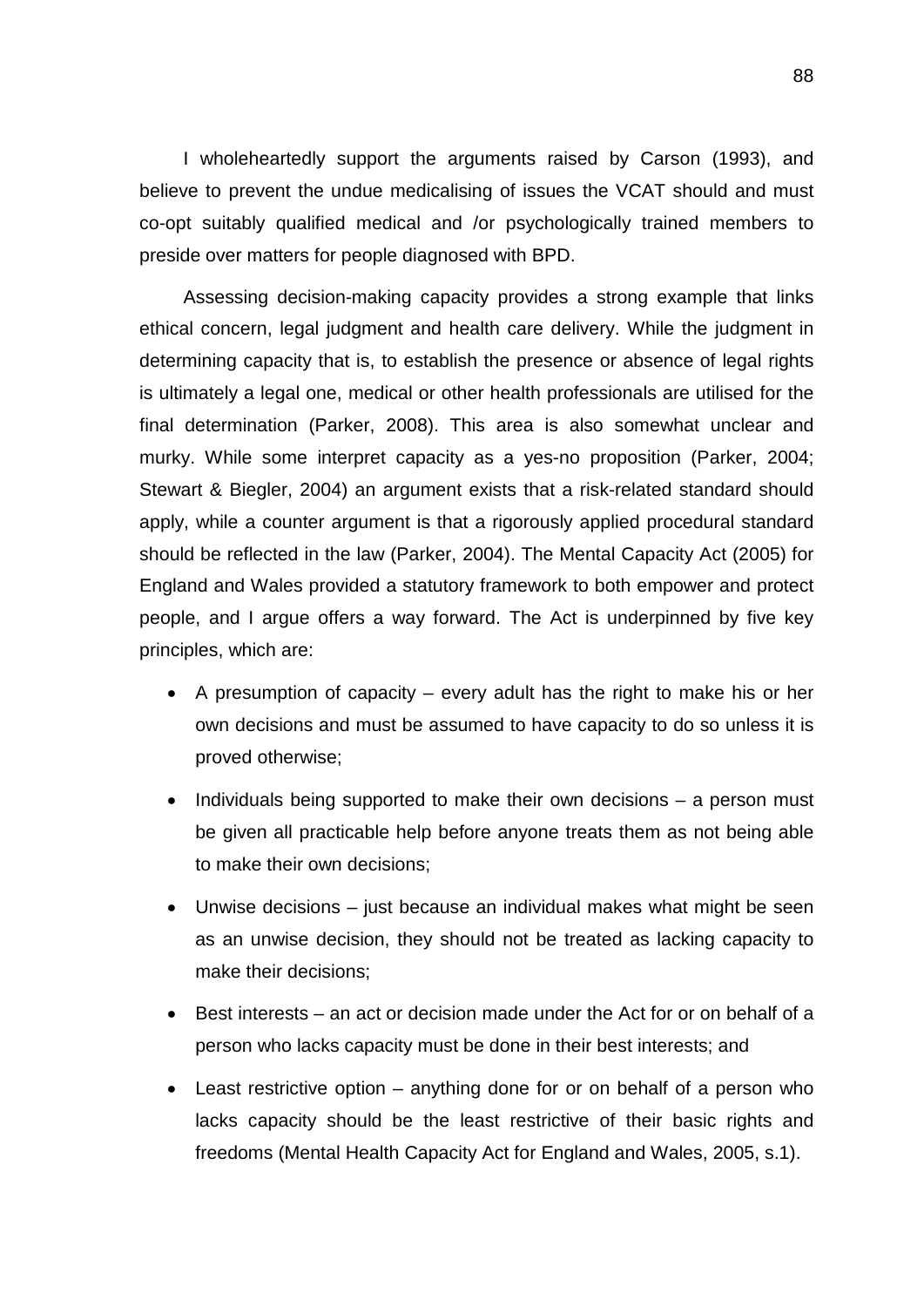In a similar style, Purser, Magner and Madison (2009) stated that therapeutic jurisprudence (which promotes the three concepts of participation, dignity and trust), may provide the framework to re-evaluate the legal and medical approaches to current and future competency assessment. They believed that competency in the legal context, has four elements which are:

- understanding the information which forms the basis of the decision;
- appreciating the information;
- applying the information in reasoning to make a decision; and
- expressing consistent choices (Purser, Magner & Madison [2009], p.796).

Irrespective of which framework is established, a consistent and transparent system with respect to decision-making competency and capacity is needed. There does need to be greater synergy between the law and medical as well as mental health professionals, in determining when, and if, to infringe upon a person's rights.

The presence of a non legally trained member on the panel would not only provide a much needed bridge between the legal and mental health professionals but also provide a thorough understanding of the complexity of mental illnesses, and enable robust discussion and debate around mental illness to ensure that VCAT's inquisitorial and fact-finding role is upheld. In addition, VCAT should perhaps avail itself of clinical reports from independent clinical forensic agency and cross examination of authors, to aid VCAT decision making. Another option could be to also employ a VCAT member with dual legal and clinical qualifications to aid the process, since dual-qualified professionals exist these days.

### **7.21 Attendance at VCAT.**

Another area of concern arising from the current study was that in the majority of cases the person with BPD rarely attended the VCAT hearing. This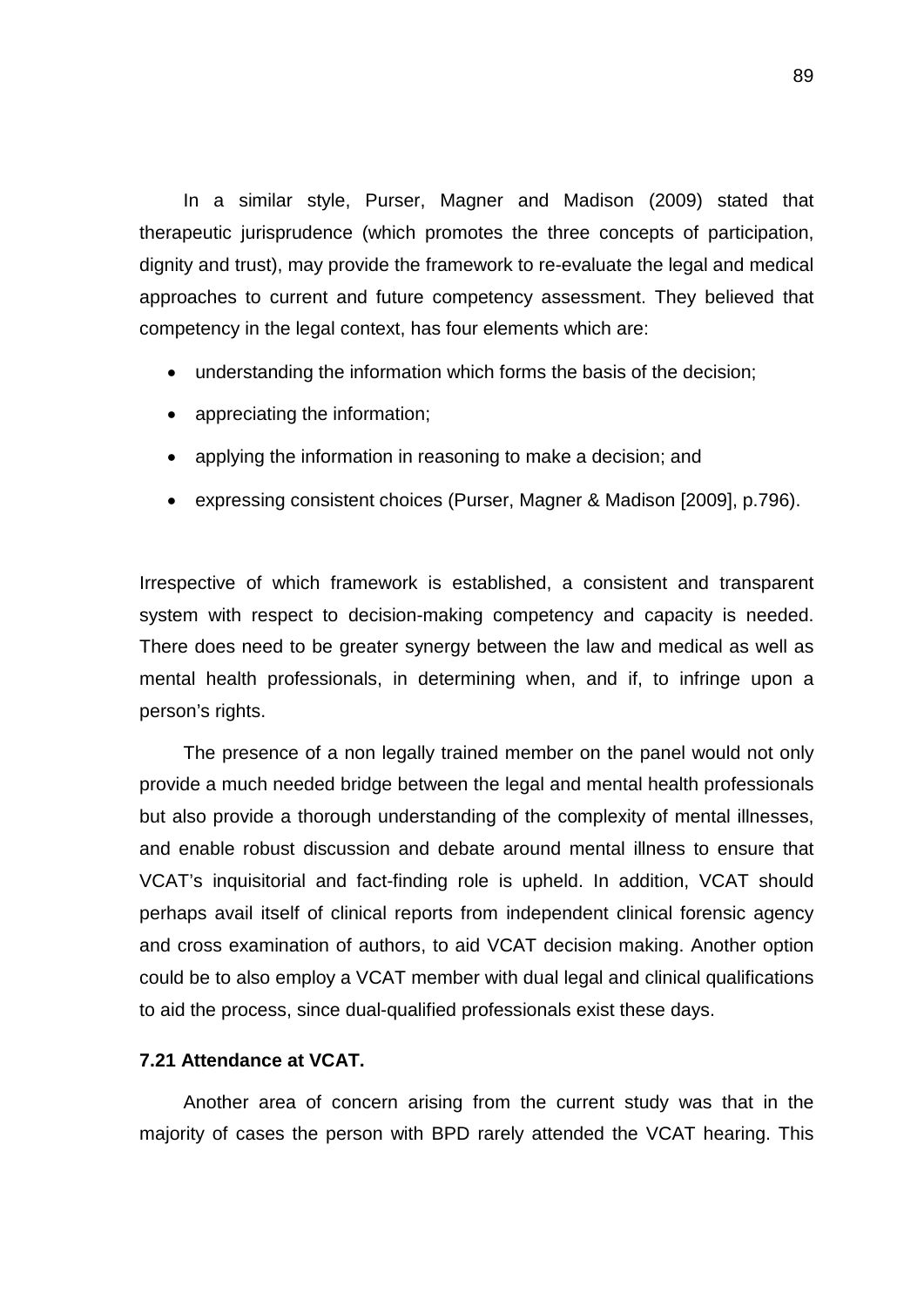was so, whether the individual was the Proposed Represented Person (PRP) at the initial application, or again at subsequent rehearings when the person with BPD is referred to as the Represented Person (RP). How can the person express his/her wishes if not present? A number of possible reasons may be advanced by a non attendance, which may include: the individual is aware of the VCAT process and by not attending is indicating to the VCAT member that they do not wish to be party to the proceedings; the individual may be unaware that an application has been made; and the applicant may believe that the individual is currently experiencing significant psychological distress and does not want this to be further exacerbated by attending a hearing, for example. Whatever the reason, it is unacceptable on the grounds of natural justice for only the applicant and or other interested parties to the application to voice their concerns without enabling the individual a voice. Not attending the hearing may also explain why many study participants had limited, if any understanding of the VCAT process. The VCAT needs to be mindful that if it does not redress these issues of procedural fairness, it may be seen as being little more than a 'rubber-stamp' for some service providers who are trying to manage a difficult client population.

As identified by Cavanough, J, (XYZ v State Trustees Limited & Anor (2006) 4043), VCAT has obligations under the GAA so that the best interests of the person with a disability are protected and the wishes of that person are, wherever possible, given effect to. This cannot occur with any certainty if the individual does not attend scheduled hearings, and another expresses his /her wishes. Thus every effort should be made to enable the VCAT member to speak with the person preferably in person, or at the very least via telephone. This would be in keeping with the intent of the legislation, and should provide the individual some understanding of the VCAT process, and of the provision for an appeal against the guardianship order by means of either re-hearing or re-assessment process.

## **7.22 Wishes of the Proposed Represented Person (PRP) or Represented Person (RP).**

The wishes of the Represented Person (RP) are indeed critical. In a significant hearing in the Supreme Court, (XYZ v State Trustees Limited & Anor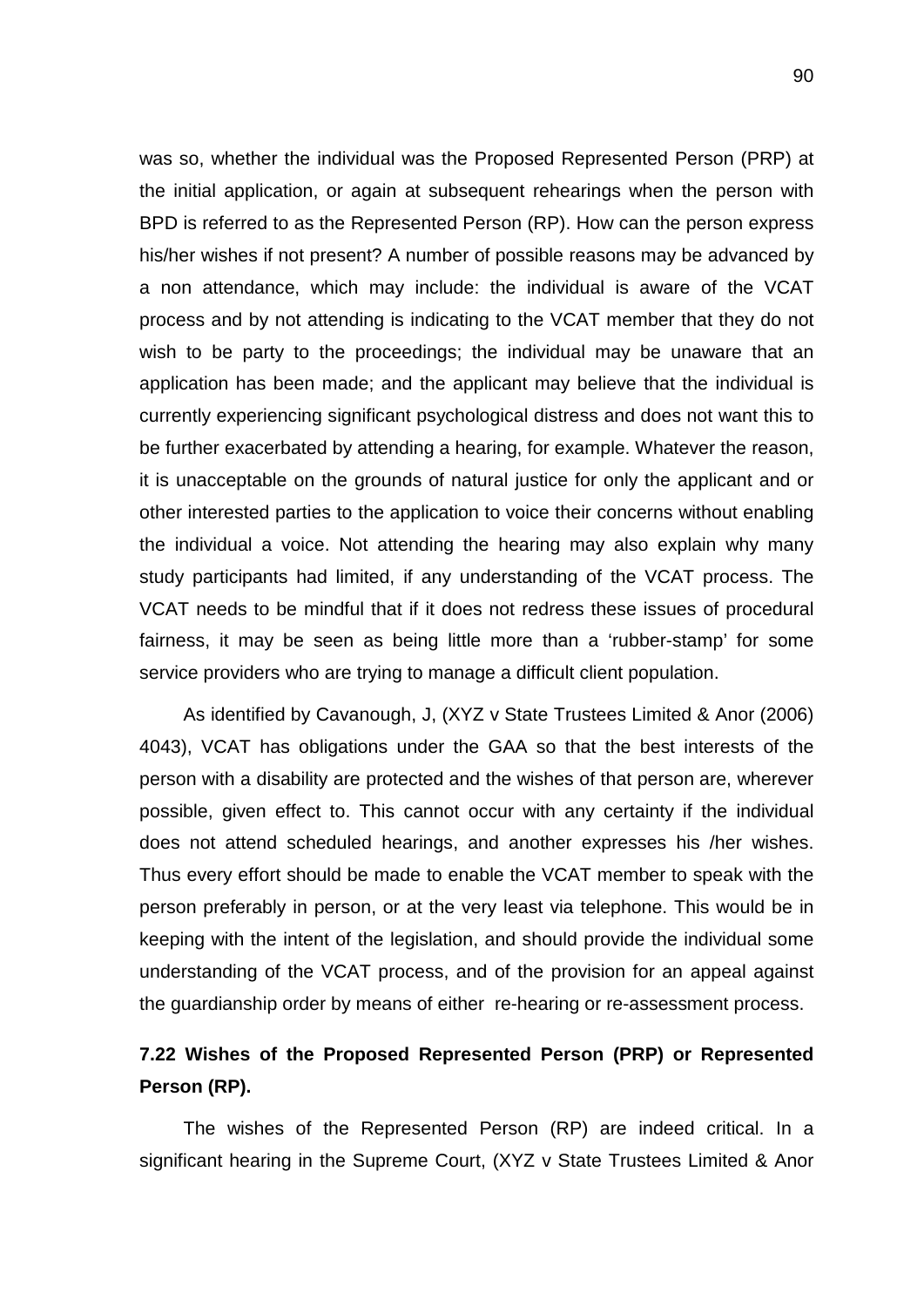(2006) 4043), Cavanough, J made findings with significant and wide reaching ramifications for the Guardianship and Administrative Act (Vic) 1986 (GAA).

These findings were that the wishes of a represented person be effected wherever possible. Furthermore, it re-enforced the findings of Moore v Guardianship & Administrative Board (1990) VR 902, when Gobbo J, said:

"Moreover, …in the report relied upon by Parliament in framing the legislation (GAA) and referred to in Hansard, it must be a very rare case that will see an order made against the wishes of a represented person" (my insertion of the GAA).

This statement further asserts that when exercising its powers, VCAT has obligations under the GAA so that the best interests of the person with a disability are protected and the wishes of that person are, wherever possible, given effect to. In essence, this means that a compelling argument must be provided to VCAT so that another, either a guardian or an administrator is appointed against the wishes of a person with a disability.

## *7.3 Advocacy vs. Guardianship*

In every case where the clients were interviewed about their experiences of guardianship, without exception each one believed guardianship was unnecessary. Notwithstanding the extent of suffering at their own hands, they still found the idea of another person making decisions on their behalf as unhelpful at best, and in some cases further exacerbating already chaotic situations. This is not to say that help for the individual is not required. What is helpful however is another person to assist, not in the role of a guardian, who is viewed as someone who will further erode their sense of control of any given situation, but as an advocate. As discussed by Parsons (1994), advocacy is needed not because people with disabilities are incapable of mounting a coherent argument for themselves, but rather because the power imbalance is so great. Currently and for the near future, the public health system is groaning under the weight of everincreasing demands made on limited resources. Individuals deemed by service providers as needy, that is, those with a psychosis for example, are believed to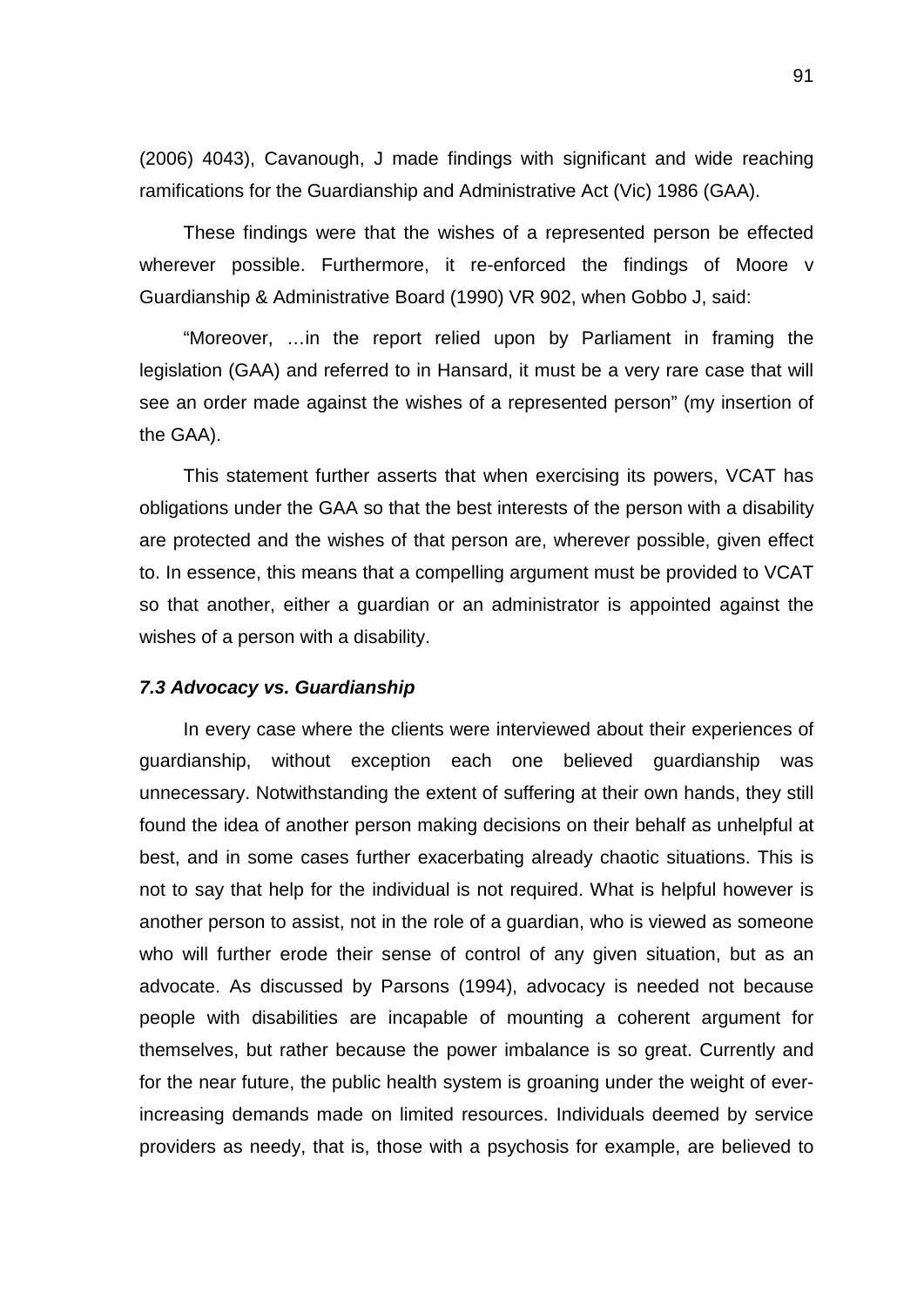genuinely need psychiatric assistance. On the other hand, those individuals diagnosed with BPD, often evoke many negative reactions from all professions and have even been unfavorably compared to "psychological vampires fully responsible for their behaviour" (Bowers, 2002, p. 2). Thus, people with BPD need strong advocates to help them obtain much needed services, supports and treatment.

A thorough treatment for BPD would involve many levels. At a clinical level, treatment would result in changes in self-destructive behaviours and debilitating symptoms. On a functional level, the individual would develop increases in emotional regulation, and as a result hopefully engage and re-join relationships with others. Whatever change occurs, it should be self-sustaining. This serious mental health disorder, with its distressing and perplexing symptomatology therefore requires ongoing assistance from caring professionals and services. On occasions, necessary services may extend to planned hospital admissions, but when seeking an admission the individual should not be seen as being audacious or attention seeking, but rather a person requesting something that may be helpful and something to which s/he may be entitled. For many individuals supports and services that are requested are rarely given adequate attention, and, in other circumstances, individual requests are not considered part of the service delivery equation.

The task of advocacy has essentially three models, whereby the advocate stands beside, stands behind or stands in front of the person with a disability (Stone, 1999). The advocacy model I believe to be the most beneficial for a person with BPD would be the model with the advocate standing beside the individual. Such a model involves working in partnership with the individual and is based on a relationship of mutual trust and understanding. This model would have further benefits for the person with BPD as it allows the development of trust.

Two of the interviewees specifically raised trust as a quality of importance. They wanted others to believe them capable of trust, but just as importantly to be considered capable of being trusted by others. To know that others trusted them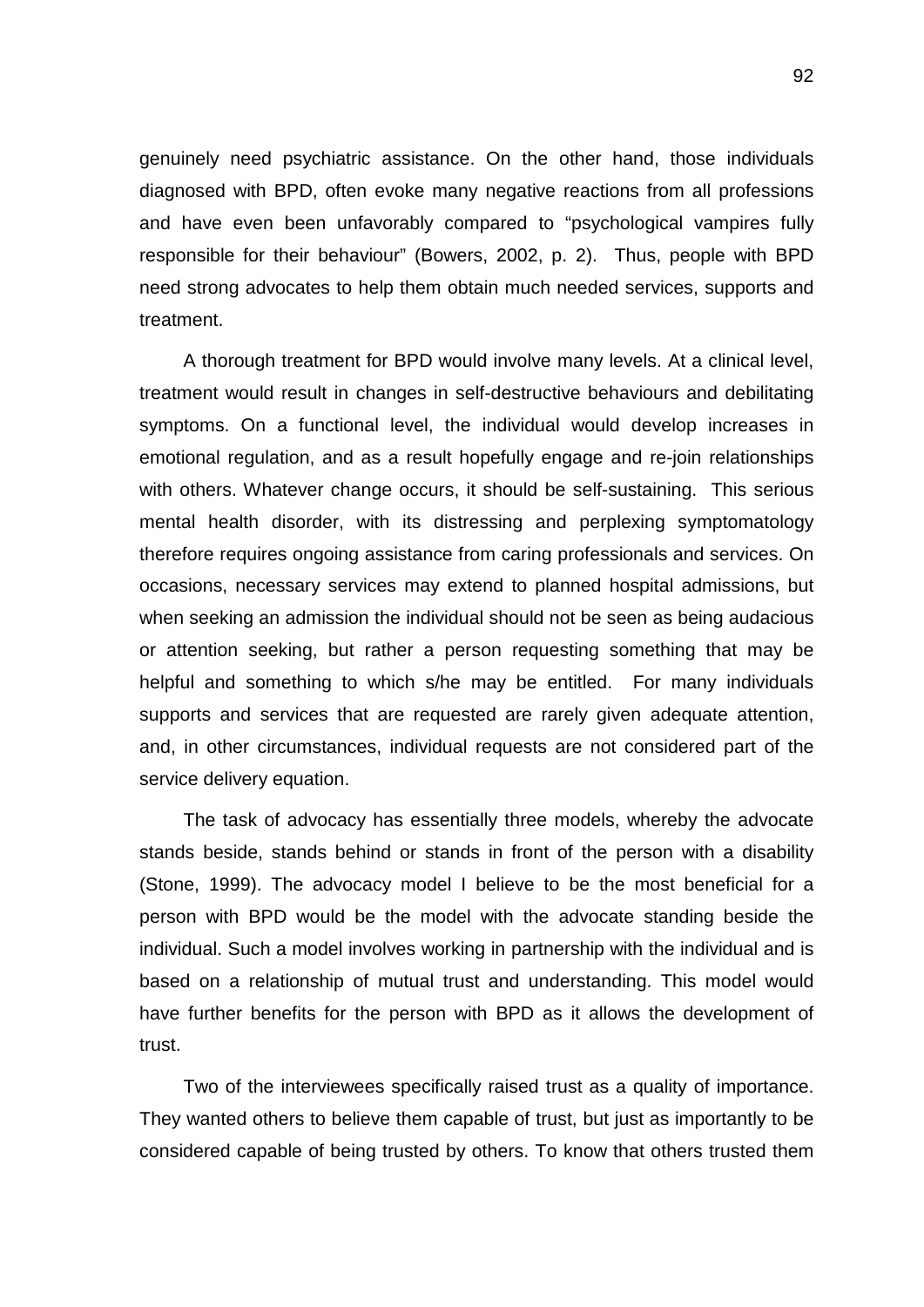also appeared to have a corresponding affirming effect as well. Such a response is consistent with the general state of trust as described by Erikson (1950) whereby one may trust oneself and be considered trustworthy, so that others will not be on guard. Although Erikson (1950) was referring specifically to the biting stage of a child, he believed this a critical developmental stage, which required mastery – to test the relationship between inside and outside the self. He further said that if this stage of development is not mastered, then the teething stage has a prototypal significance, and may set the imprint for the masochistic tendencies that assure cruel comfort by enjoying one's hurt whenever one is unable to prevent a significant loss (p.248). Masochistic tendencies displayed by the individuals with BPD highlighted within this study and for others given this diagnosis, together with an apparent inability to trust themselves and for trust to be reciprocated, may form a central part of the BPD puzzle. Study participants indicated that trust and ramifications of this, is a significant ongoing problem they encounter.

## **7.31 Guardian Providing a "Holding Environment".**

An area that emerged from this study was the apparent use of the guardian to hold the system (Winnicott, 1965). In relation to guardianship, the guardian holds the system, that is, is mindful of the carers involved, being mindful of their capacity to tolerate ambivalence, to feelings of concern, and then to the acceptance of responsibility (Winnicott, 1965). This can be best demonstrated by the case study of Chris. The guardian established contact lists to enable paid carers to have discussions between the guardian and each other when they felt overwhelmed by their experiences. What was apparent was ineffective management from the carer agencies. Their managers appeared to be somewhat distant from their staff's face-to-face dealing with Chris and hence seemed oblivious to its corresponding impact on their feelings. What is definitely needed is for managers to contain the tension of their staff, and to offer them support and understanding. This is not the role or domain of guardianship.

Another case to illustrate this point was in the matter of Dave, when psychiatric services (PS) felt it necessary for the appointment of a guardian.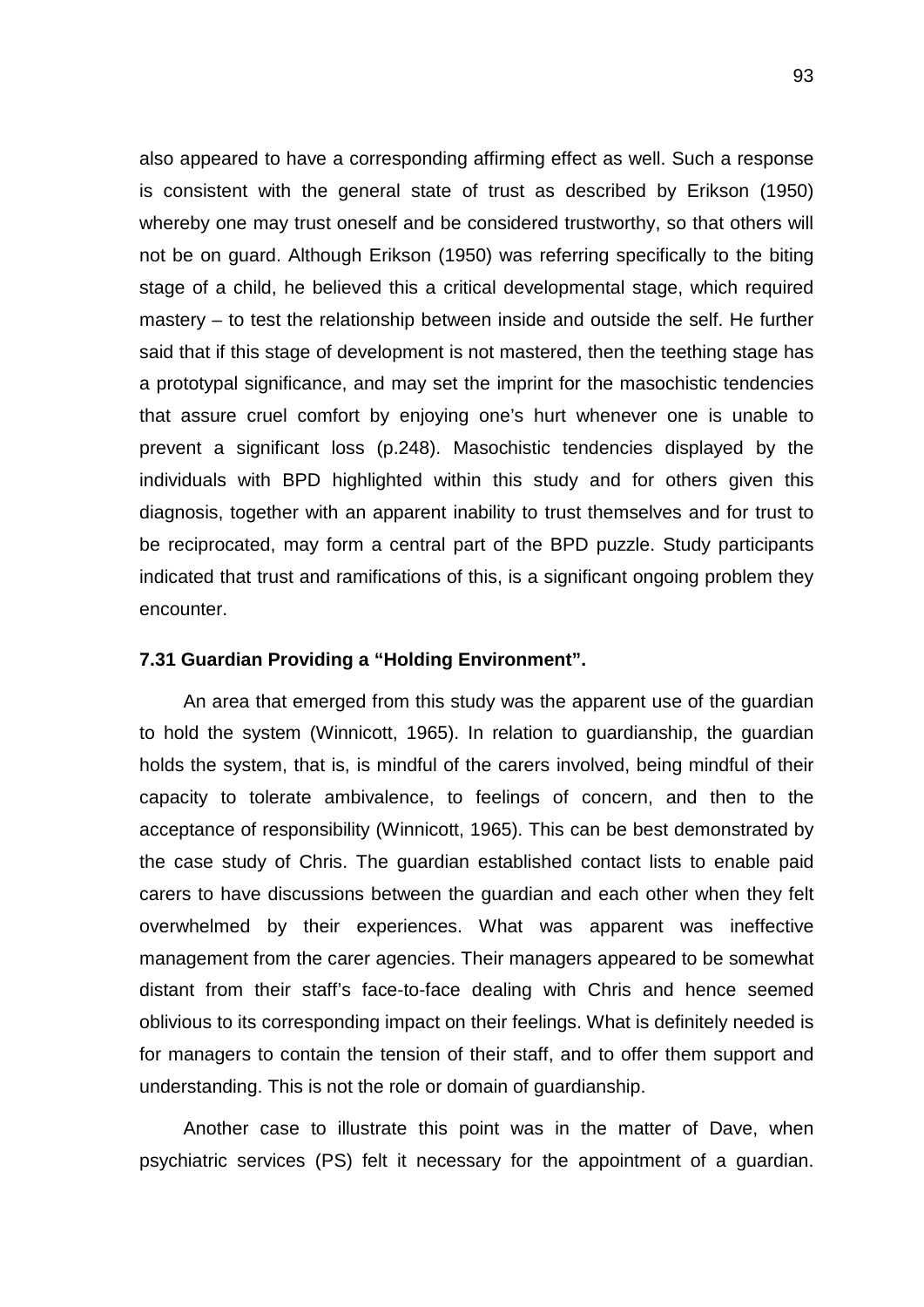While the guardian did not affect any decision-making, it seemingly provided a psychological holding environment that contained PS anxieties, but perhaps most importantly, provided a "quasi legal protection" for their actions. While the PS seemed to place great emphasis on documentation, as discussed by Beaupert (2007) a written document outlining treatment does not provide any real assurance that effective treatment will be provided. Thus the guardian provided the PS with a sense of being held and that someone else, in this instance the guardian, was taking responsibility. However this raises issues about the duty of care of the service provider.

## **7.32 Duty of Care in Health System: Negligence**

A person who has suffered a physical injury to person or property and who wishes to take legal action to shift the loss to another by means of the law of torts, will more frequently rely on the tort of negligence (Luntz and Hambly, 1995). To succeed in an action of negligence plaintiffs must show that:

- 1. there was a duty of care owed to them;
- 2. there has been a breach of that duty; and
- 3. as a result of that breach, they have suffered damage which is not too remote.

The relationship of proximity was another element of the duty of care. Proximity was further elaborated by Deane, J, when elevated to the High Court in Jaensch v Coffey (1984) 155 CLR 549.

Historically, negligence initially was an element necessary for liability in a limited range of circumstances, then the range of situations expanded; and then negligence became a tort in itself. Once this occurred, there was a steady expansion to encompass more and more circumstances, such as products liability, and defective structures to name but two. The area of medical liability I believe could be the most fruitful in examining whether the actions of a particular doctor or nurse working under the organization of a hospital, can be held negligent in their duty of care for individuals with BPD.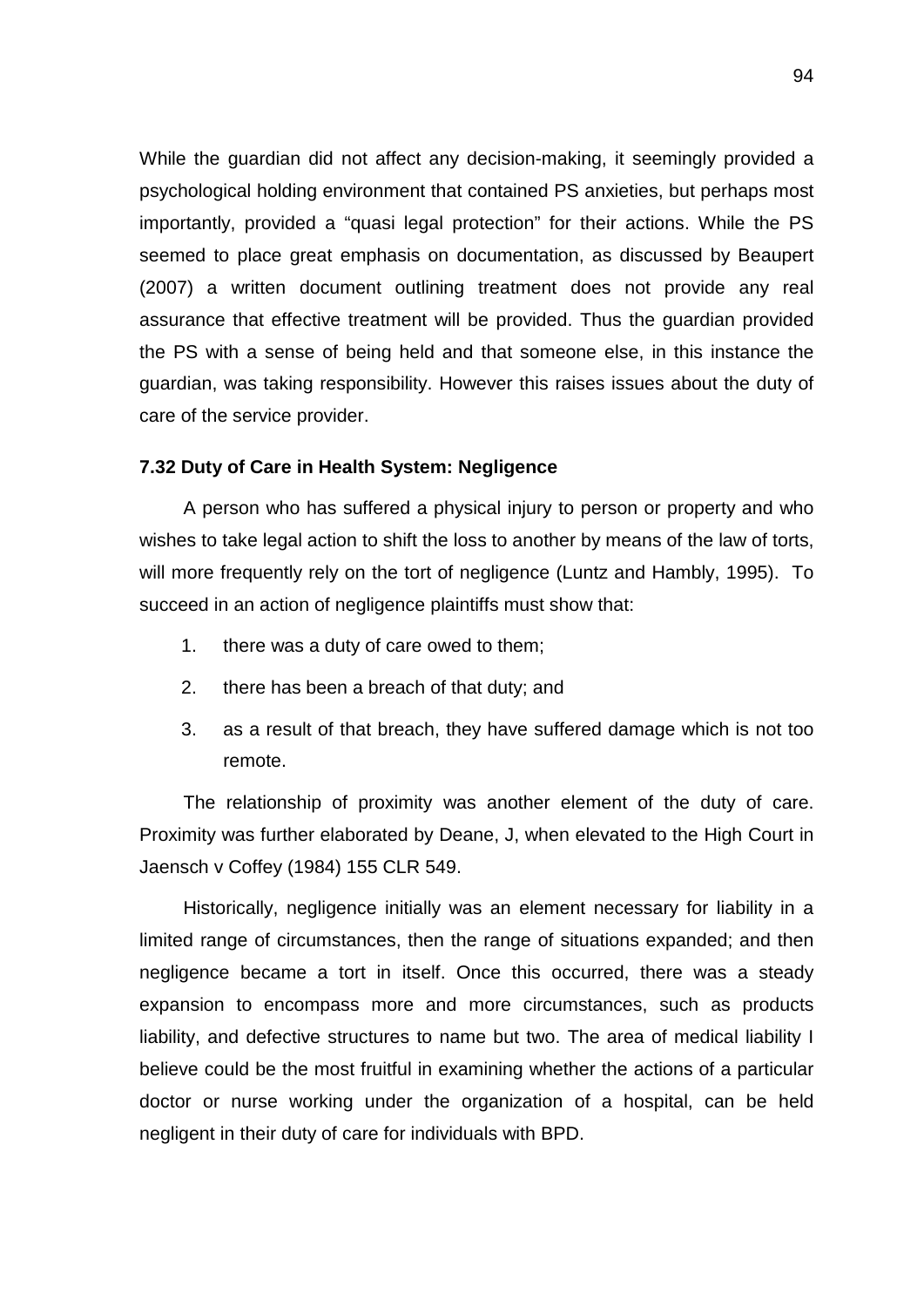The area I believe requires further examination is when a staff member (often a psychiatric registrar) from a local psychiatric services department, (usually auspiced under an organization such as a hospital) is named as the applicant to VCAT for the appointment of a guardian. The need for the appointment of a guardian for an adult with impaired decision making usually arises when there are no informal proxy decision makers (i.e. family or friends) or when there is conflict between the informal decision makers. An independent guardian from the Office of the Public Advocate (OPA) is appointed. The guardian is normally given a range of powers limited to specific areas of decision making. In the example described, as the applicant is a staff member from a hospital, then the powers of guardianship would incorporate healthcare. This is relatively straight forward, until the person requires a hospital admission for a medical condition, which may or not include a psychiatric condition. Following admission, and once the condition is considered stable, then the patient is discharged. Rarely is the guardian involved in any discharge plan, and in the circumstances the guardian is not informed of any arrangements or support services afforded to the discharged individual. Thus, what occurs if the individual is discharged against the knowledge of the guardian, without appropriate services to assist the individual?

Such a scenario could be seen as potentially contrary to the RP's best interests and would potentially leave the hospital at significant risk of being in breach of their "duty of care" owed to the patient.

The case of Chris highlights that hospital discharges occur without the guardian's knowledge. It is my contention that individuals from organisations such as hospitals cannot apply for the appointment of a guardian when the circumstances suit, and then ignore the legal standing of the guardian before discharge. I further believe if a compelling argument is made for the appointment of a guardian for a medical intervention at a hospital, then and only then should a guardian be appointed. Such an appointment by virtue of the legislation defers all health care decision-making to the guardian, incorporating all aspects of consent. The guardian's decisions are then made while the person remains in the hospital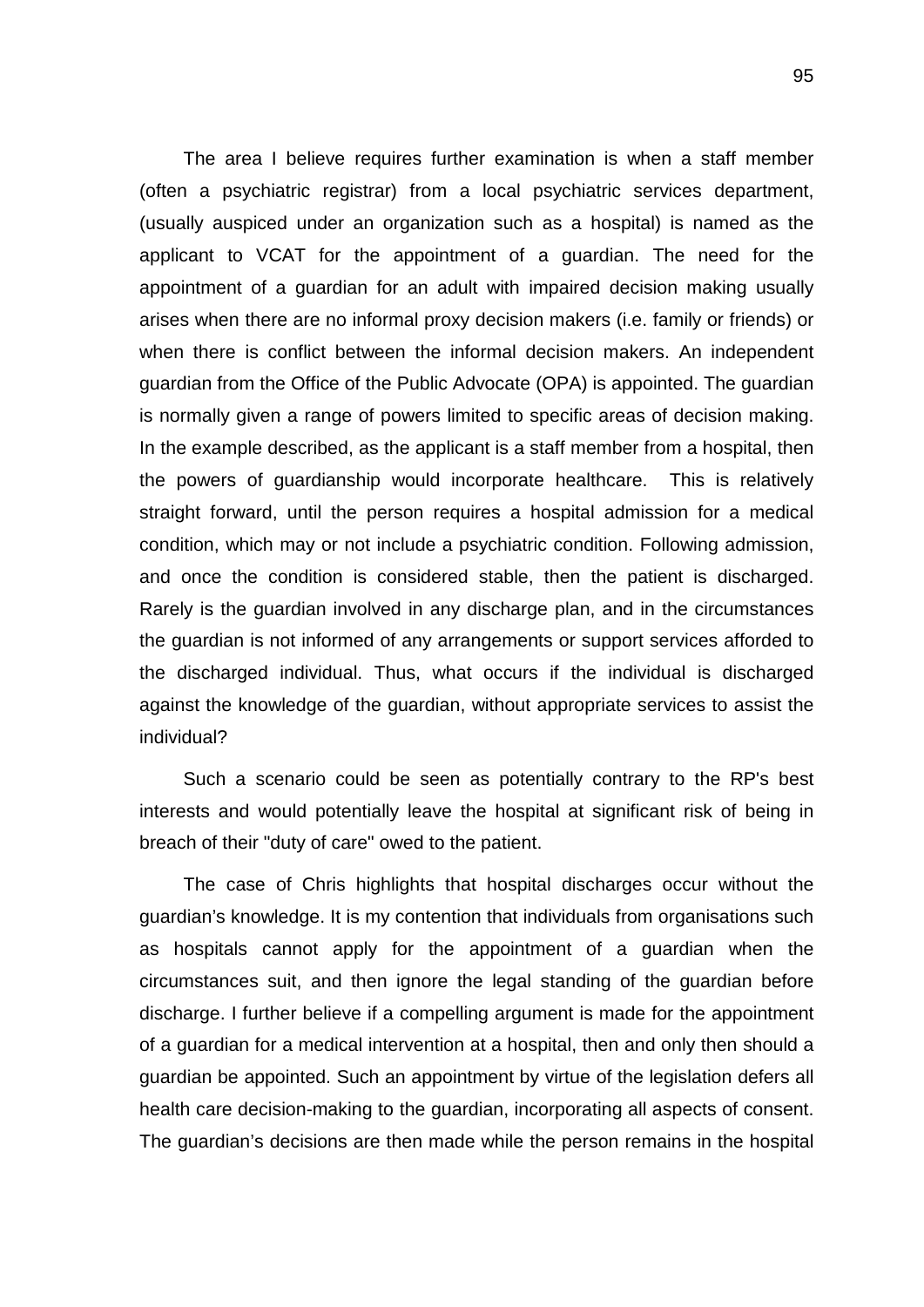environment, including the involvement of a guardian at any meetings involving patient care and discharge planning. Once the discharge has occurred, the guardianship order should then be revoked. The discharged individual should then have the ongoing involvement of an advocate, not a guardian. This position would be entirely consistent within the meaning of Guardianship and Administrative Act (Vic) 1986 (GAA). In addition, the current memorandum of understanding between the Chief Psychiatrist and the Public Advocate should be altered to reflect these arrangements.

# **7.33 Memorandum of Understanding between the Chief Psychiatrist and the Public Advocate (PA).**

In June 2006, a memorandum of understanding (MOU) between the Public Advocate and the Chief Psychiatrist was established. The purpose of the MOU is to provide guidance to mental health professionals and guardians where respective roles and responsibilities are either uncertain or overlap under both the Guardianship and Administration Act (Vic) 1986 (GAA) and the Mental Health Act (Vic) 1986 (MHA). The underlying philosophy is the principle that authority should be exercised in a manner that is least restrictive of a person's freedom and in a person's best interests. This is consistent with the philosophy in the GAA and the MHA.

The MOU was also established to be a useful resource and enhance cooperative working relationships between guardians and mental health professionals. Importantly, it was intended that such an MOU would promote a high level of quality care for persons with a mental illness or disability.

The MOU seeks to ensure that both the guardian and the mental health professional understands, and respects the legal context, role and organisational and professional independence of the other (Chief Psychiatrist & Public Advocate, 2006). The current study revealed that there existed considerable tension between guardians and psychiatric service professionals (refer chapter 3.22 for Jane; 3.24 for Dave & 3.25 for Chris). The MOU would have been beneficial in reducing some of the tensions particularly in the case of Dave where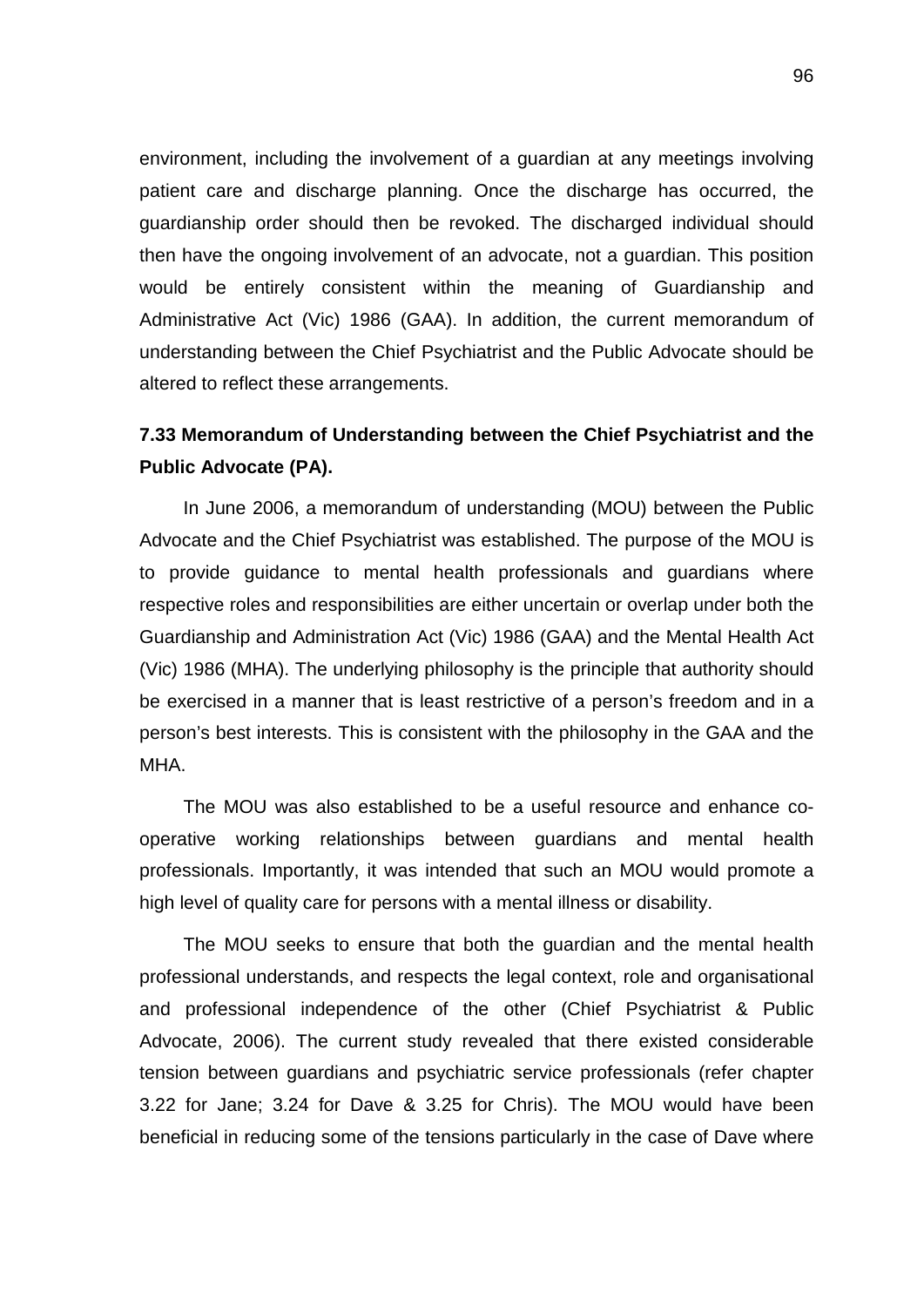a guardian was appointed for medication compliance while the MOU states "…a guardian does not have automatic access to services to monitor the represented person's taking of their medication" (Chief Psychiatrist & Public Advocate, 2006. p.10).

The MOU specifically addresses discharge planning from a mental health service. The wording around this process is ambiguous however and states, "The mental health service may consult the guardian in relation to the treatment plan" (Chief Psychiatrist & Public Advocate, 2006. p.8). As previously discussed I strongly argue that the guardian must be consulted not may be consulted, and any lack of information regarding discharge planning from the mental health service to a guardian, and subsequent consequences of this decision will ultimately reside under the duty of care provisions. This further demonstrates another contradiction regarding the role and responsibilities of the guardian in the role that they are seen to play in the psychiatric system. Perhaps the courts will be the final arbiter of this issue – to date no determination has been made.

#### *7.4 Stigma of diagnosis*

The pejorative use of the word stigma, which reflected a mark of shame or degradation, is believed to have appeared in the late 16th to early 17th centuries (Stuart, 2008). Contemporary understanding of stigma and its effects stems from the seminal work of Erving Goffman, which was conducted in the early 1960s (Goffman, 1963). In Goffman's view, mental illness was one of the most deeply discrediting and damaging of all stigmas. Contemporary social theorists (see Link & Phelan, 2001) recognised the complex interplay of social-structural, interpersonal and psychological factors in the creation and maintenance of stigma. This perspective views stigma as pernicious and pervasive, and quite resistant to change. Link and Phelan (2001) suggested to appropriately reduce stigma, all anti-stigma programs must be comprehensive, multi-pronged and directed to individual, interpersonal and system levels.

Psychological theories, such as attribution theory for example, have provided a useful framework for understanding stigma and for targeting anti-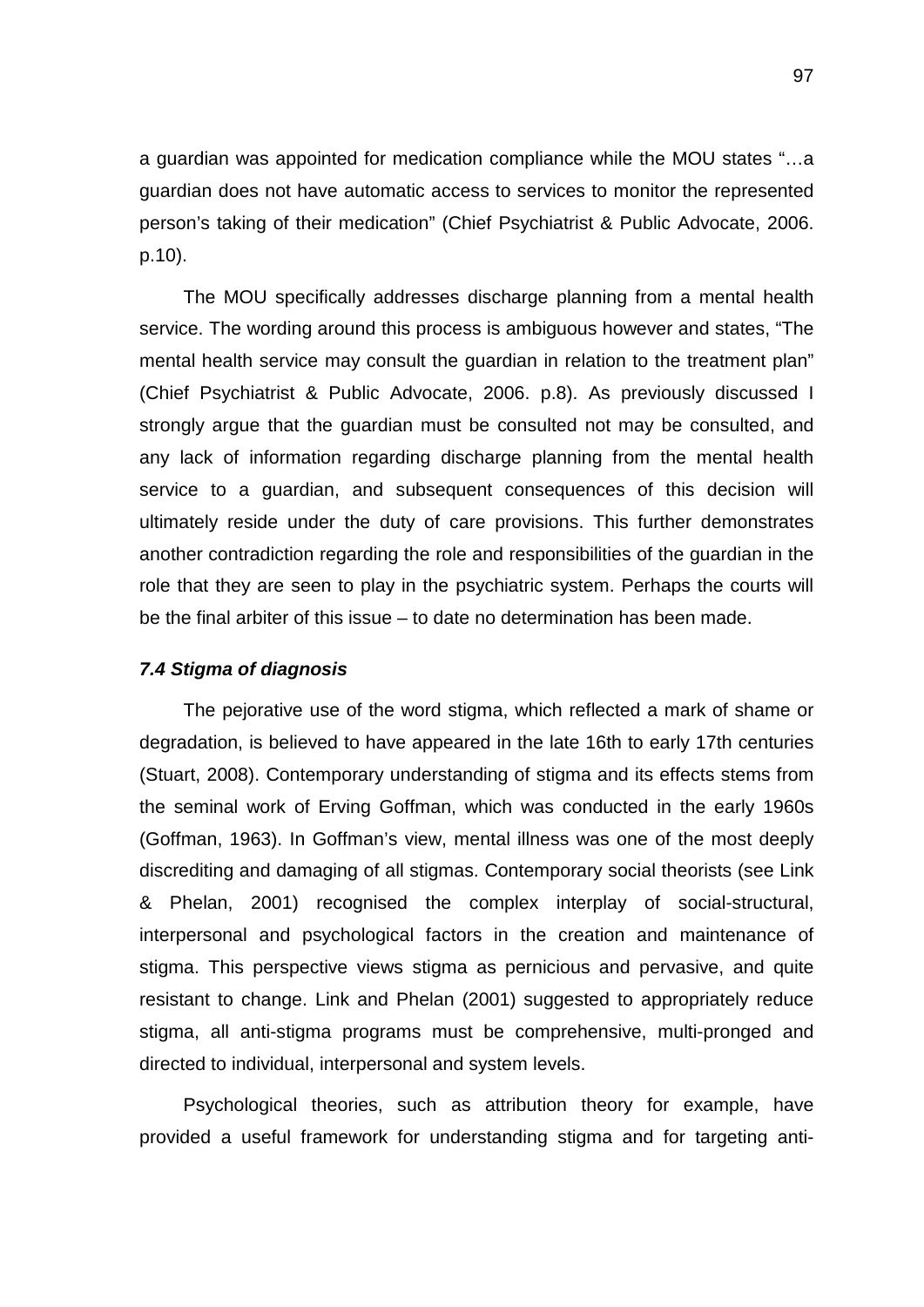stigma interventions. Attribution theory traces a path from a label (signaling event) to a stereotype (attribution) to often a negative emotion, which results in a discriminatory behavioural response (Corrigan & Penn, 1999).

Over the past decade, there has been an increase in both the burden of mental illness and the recognition of the corresponding stigma (Stuart, 2008). This present study, revealed that the participants faced a high level of stigma and discrimination (refer Gerson & Stanley, 2002), not only from people largely untrained in the mental health area but significantly from mental health professionals, and this is consistent with earlier findings ( Beales, 2001; Gunderson & Ridolfi, 2001; Aviram et al, 2006).

Ongoing training of mental health professionals, including guardians and advocates from OPA, would enable a greater understanding that emotional disorders such as BPD are legitimate illnesses and not moral failings or a lack of willpower (Aviram et al, 2006). In addition, anti stigma interventions must not only change public attitudes toward the mentally ill, but "fundamentally change the stigma experiences of people who live with mental disabilities" (Stuart, 2008 p. 187). I believe that such a stance is critical for people with BPD.

An unexpected positive finding from this research was the Victorian Police dealings with people with BPD. The police are not mandated as mental health professionals but managed to deal with the research participants in a very compassionate manner. Their involvement in this process is further discussed.

#### **7.41 Use of police**

As identified by this research, the police have played a significant role when a guardian is appointed for a person with BPD. Sometimes it is because of the individual's level of public disturbance, or at other times the police are involved in assisting in the transportation of individuals (refer GAA, s.26). This is hardly surprising, as police officers are usually the first point of contact with the criminal justice system, and as a result have become the gatekeepers of both the criminal and mental health systems.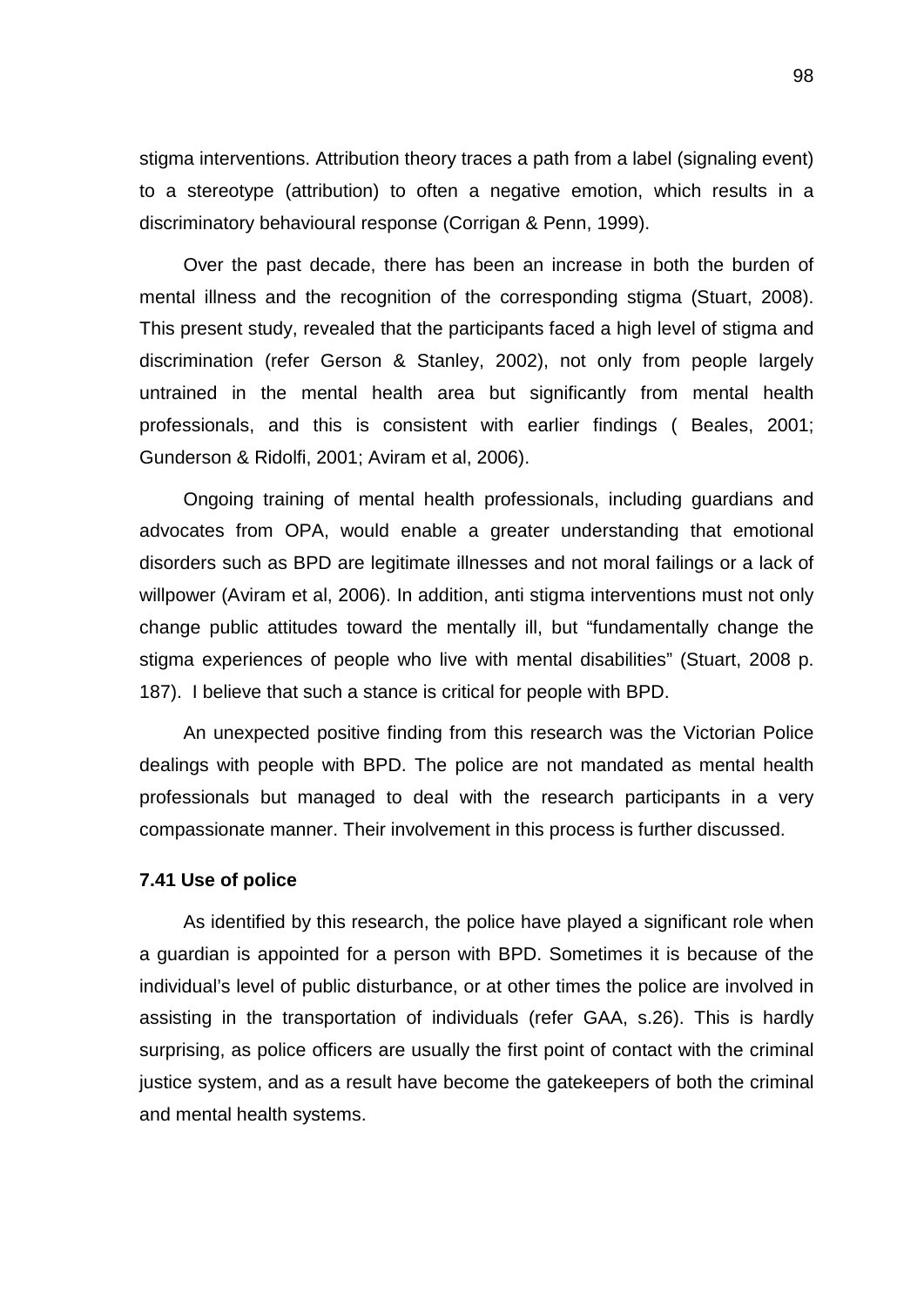In Victoria, and in recognition of the demands and opportunities presented by their interactions with people with a mental disorder, the Victoria Police nominated mental health as one of its priority issues for 2006/07. Furthermore, policing responses to people with a mental disorder formed part of its strategic service delivery commitments in the Victoria Police Business Plan 2006/07 (Victoria Police, 2007).

Police have a variety of interventions when interacting with people with a mental disorder, and some are mental health specific, such as the power to apprehend under the Mental Health Act, 1986 (MHA), the Disability Act 2006, and power to enforce under the Guardianship and Administration Act, 1986 (GAA). In examining some of the interventions, the police are not expected to exercise any clinical judgment, and therefore it is essential that they have timely access to clinical expertise. However, a 2006 review found that the provision of clinical expertise is a source of frustration among many police and mental health staff (Victoria Police, 2006). Another source of concern for members of the Victoria Police was in the transportation of people with a mental disorder. Significantly these concerns are shared by police Australia wide, and some police have accused mental health professionals of abdicating their responsibilities when dealing with people who are mentally ill (Chappell, 2008). In Victoria, Ambulance Services Victoria is the lead agency responsible for emergency transportation, and the police vehicle is used only as a 'last resort'. This study revealed that police are used to assist in the transportation of people with a BPD, particularly if the person is deemed aggressive or potentially violent (refer 3.21 for Joe, 3.22 for Jane, 3.26 for Nigel & 3.27 for Andre).

In the matter of Andre, the police who responded to the guardian's request to transfer him to hospital found themselves barred from entry to his premises. Andre's vehement opposition and objections, together with their own dilemma as to whether they should break his door down to gain entry, as well as their opinion that such a request was unreasonable, resulted in the matter being urgently referred back to VCAT for determination. The ultimate decision then resided with the ambulance members who determined his death was not imminent, so entry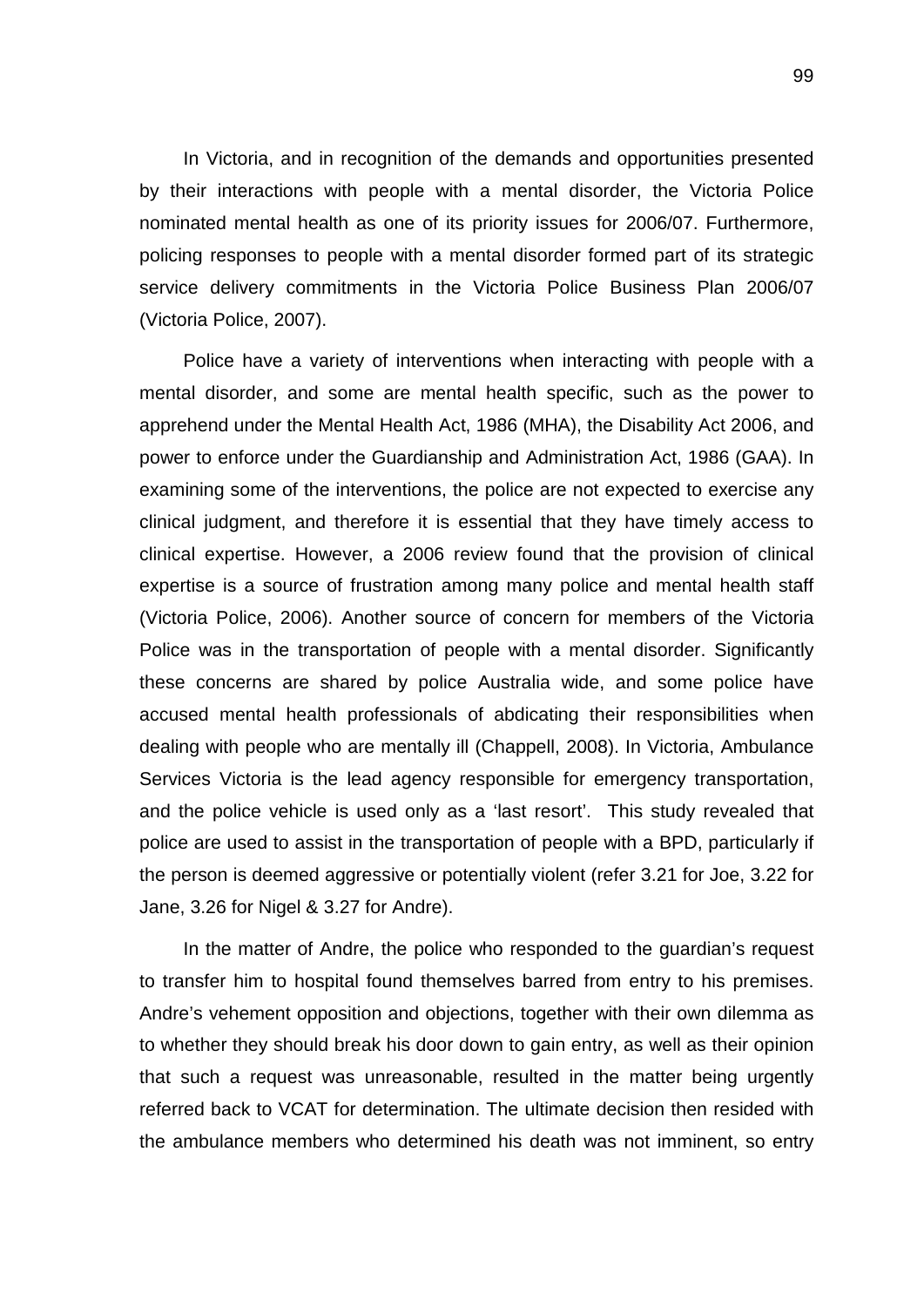was not forced – and they left. Thus, a high level of societal pressure by the police and ambulance members as to what determined reasonable action, resulted in changed actions. This rather unusual example highlights the extreme tension between best interests and expressed wishes, particularly when an individual feels his rights are being usurped. In a somewhat perverse scenario, the police acted as the societal conscience rather than the mental health professionals.

#### *7.5 Recommendations*

This research has identified a number of issues, which should be remedied. The following recommendations are considered necessary to assist people with BPD in general with respect to the VCAT process.

- For VCAT to consider the following options:
	- (1) a return to the original composition of the Guardianship and Administration Board, which is three member boards, comprising legal and non-legal members, to provide greater balance than the current single panel structure. It may also assist in determining if the balance has swung too far in favor of paternalism or protection against individual autonomy,
	- (2) VCAT to engage psychological expert evidence to assist decisionmaking, and
	- (3) to also employ a VCAT member with dual legal and clinical qualifications to aid the process.
- To ensure that any Proposed Represented Person (PRP)/ Represented Person (RP) is in attendance at any hearing, or subsequent re-hearings or re-assessments, to enable input into the VCAT process. If this cannot occur, then as a minimum standard the member/s must speak to the individual by telephone to ascertain their wishes and views.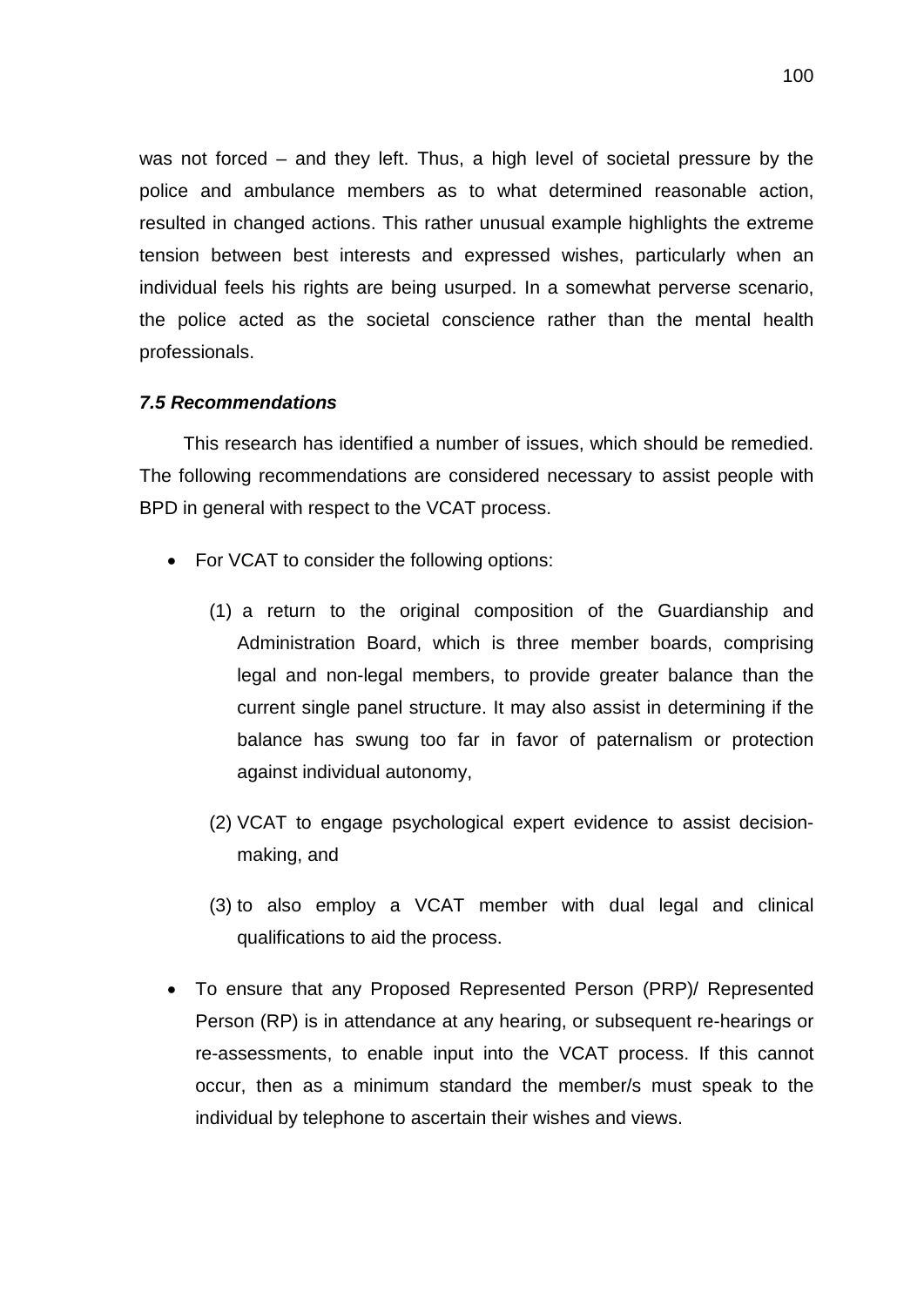- In all matters before VCAT involving a person with BPD:
	- (1) the OPA VCAT liaison officer be notified, and
	- (2) an OPA advocate to be appointed, to determine if least restrictive options can be utilized (such as the instigation of a whole of system response management plan for example).
- If after the appointment of an advocate, the appointment of a quardian is essential, then the advocate is the applicant to VCAT. A guardian is then only appointed if the following conditions apply:
	- (1) there is immediate need for hospital medical treatment, and
	- (2) the individual is rendered incapable of providing consent due to a previous trauma.
	- (3) Once appointed, the guardian's decisions are limited to healthcare, and the duration of the order is self-executing at hospital discharge.
	- (4) The advocate maintains ongoing involvement with the individual with BPD, to ensure discharge plans and ongoing service provision is maintained.
- To update the MOU between the Chief Psychiatrist and the Public Advocate (2006) and amend the wording to reflect that the guardian must be consulted by the mental health service in relation to both the treatment and/or discharge plan.
- To ensure that all the OPA guardians and advocacy staff receive training on BPD. The training to be constantly updated and monitored to ensure optimum quantity and quality of content about BPD.
- To ensure that the OPA staff that work with individuals with BPD have expressed an interest in doing so, thus minimizing negative judgments.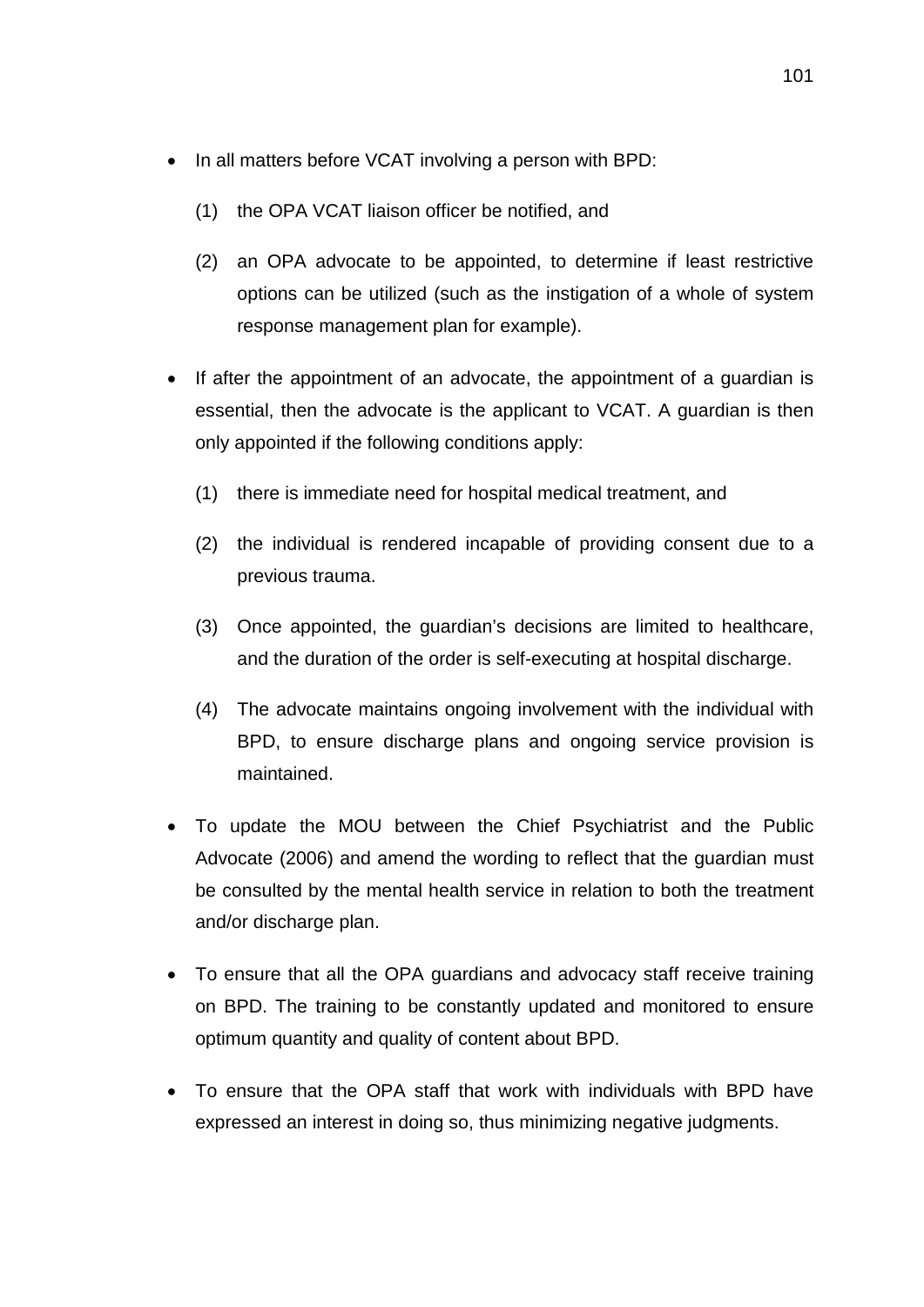- To ensure that the OPA is a party to service programs involving people with BPD.
- To ensure that the Public Advocate has ongoing dialogue with the Chief Psychiatrist to ensure that people with BPD are not further stigmatized by some staff working in the mental health services.
- To ensure that the Public Advocate has ongoing dialogue with the Victoria Police regarding the GAA and power to enforce legislation.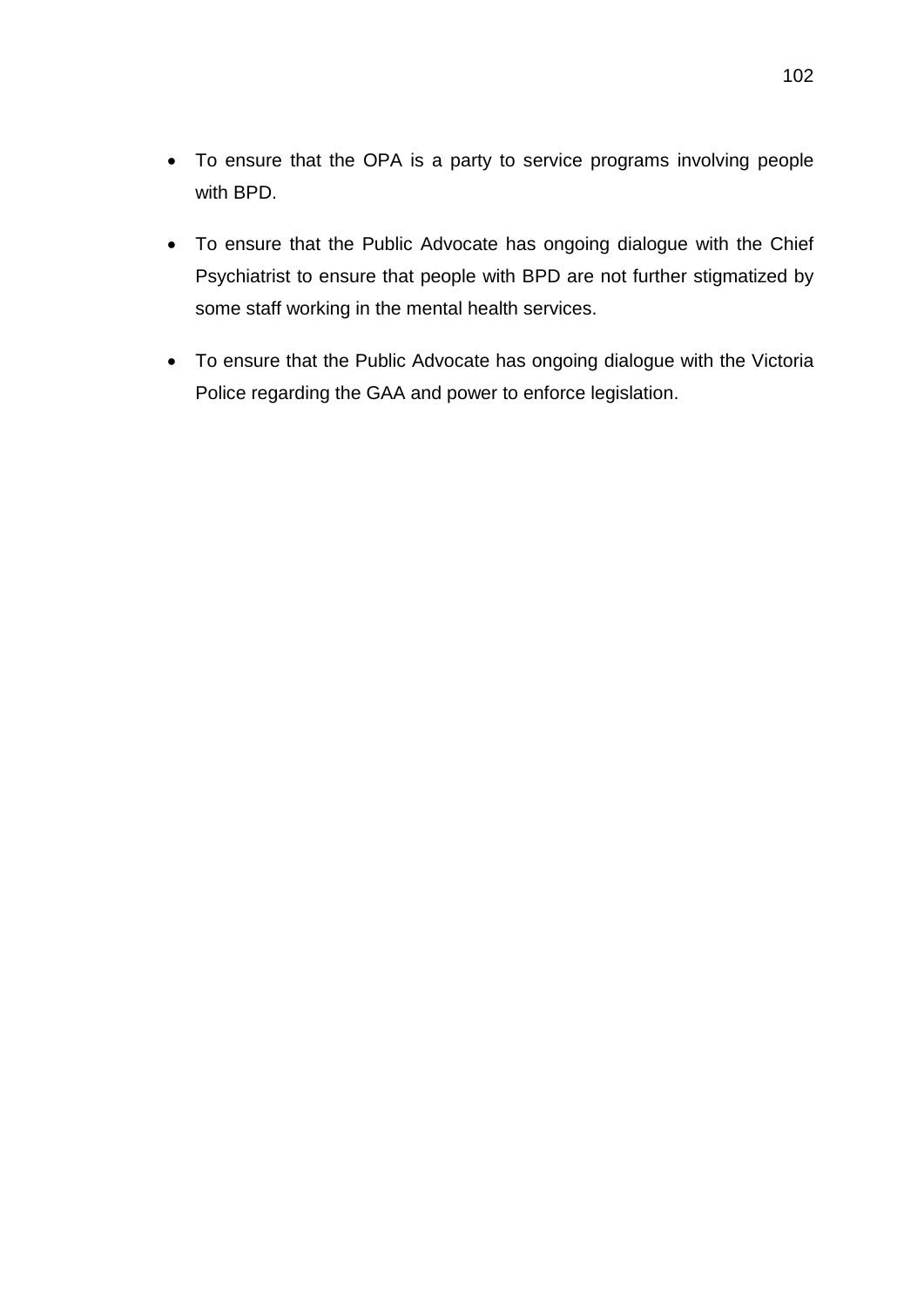#### **References**

- American Psychiatric Association. (2000). *Diagnostic and statistical manual of mental disorders IV-TR* (text revision). Washington DC: Author.
- Aronson, T. A. (1985). Historical perspectives on the borderline concept: a review and critique. *Psychiatry, 48,* 209-222.
- Aviram, R. B., Brodsky, B. S., & Stanley, B. S. (2006, Sept, Oct). Borderline personality disorder, stigma, and treatment implications. *Harvard Review of Psychiatry,* 249-256.
- Bateman, A., & Fonagy, P. (1999). Effectiveness of partial hospitalisation in the treatment of borderline personality disorder: A randomized controlled trial. *American Journal of Psychiatry, 156,* 1563-1569.
- Belnap, B., Iscan, C., Plakun, E. M. (2004). Residential treatment of personality disorders: The containing function. In J. J. Magnavita (Ed.), *Handbook of personality disorders: Theory and Practice* (pp.379-397). New Jersey: John Wiley.
- Bender, D.S., Dolan, R.T., Skodol, A. E., Sanislow, C. A., Dyck, I. R., McGlashan, T. H., et al. (2001). *Treatment utilization by patients with personality disorders. American Journal of Psychiatry, 158,* 295-302.
- Benson, B. (2004). Psychological interventions for people with intellectual disability and mental health problems. *Current Opinion in Psychiatry, 17,* 353-357.
- Beupert, F. (2007). Mental health tribunals From crisis to quality care? *Alternate Law Journal, 32*(4). 219-225.
- Bierer, L. M., Yehuda, R., Schmeidler, J., Mitropoulou, V., New, A. S., Silverman, J. M., et al. (2003, October 8). Abuse and neglect in childhood: Relationship to personality disorder diagnoses. *CNS Spectrums, 10,* 737 – 754.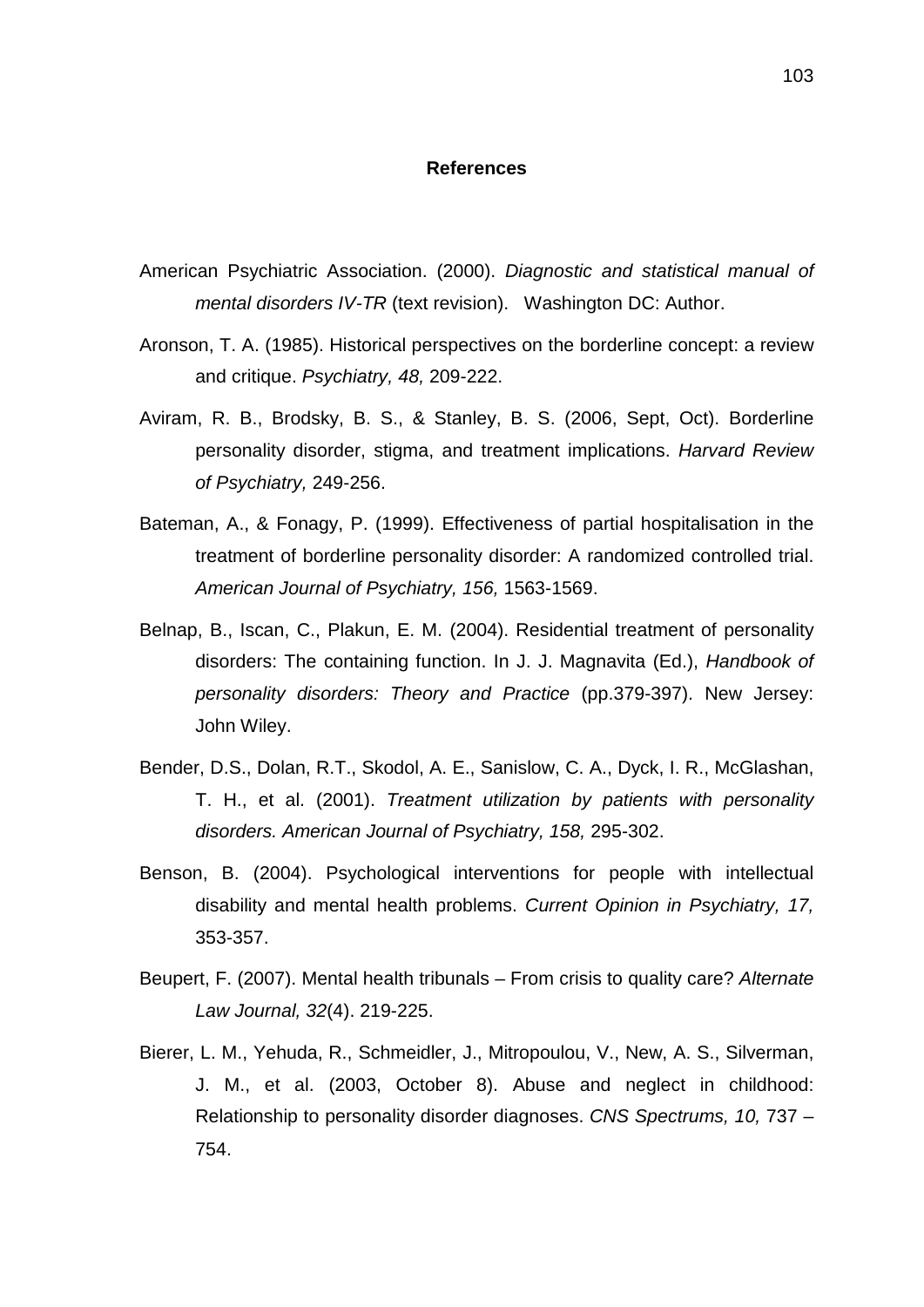Bion, W. (1962). *Learning From Experience.* London: Heinemann.

- Black, D., W., Blum, N., Pfohl, B., & Hale, N. (2004). Suicidal behavior in borderline personality disorder: Prevalence, risk factors, prediction, and prevention. *Journal of Personality Disorders, 18,* 226-239.
- Bollas, C. (1987). *The Shadow of the Object: Psychoanalysis of the Unthought Known.* New York: Columbia University Press.
- Bowers, L. (2002). *Dangerous and severe personality disorder: Response and role of the psychiatric team.* London: Routledge.
- Bowlby, J. (1988). *A Secure Base: Parent Child Attachment and Healthy Human Development*. New York: Basic Books.
- Bierer, L. M., Yehuda, R., Schmeidler, J., Mitropoulou, V., New, A. S., Silverman, J. M. & Siever, L. J. (2003). Abuse and neglect in childhood: Relationship to personality disorder diagnoses. *CNS Spectrums, October, 8*(10), 737- 754.
- Carney, T., & Tait, D. (1997). *The adult guardianship experiment: Tribunals and popular justice.* Sydney: Federation Press.
- Caspi, A., McClay, J., Moffit, T. E., Mill, J., Martin, J., Craig, I. W., et al. (2002). Role of genotype in the cycle of violence of maltreated children. *Science, 297,* 851-854.
- Castillo, H. (2000). Temperament of trauma? User's views on the nature and treatment of personality disorder. *Mental Health Care, 4*(2), 53-58.
- Clarkin, J. F., Lensenweger, M. F., Yeomans, F., Levy. K. N., & Kernberg, O. F. (2007). An object relations model of borderline pathology. *Journal of Personality Disorders, 21*(5), 474-499.
- Corrigan, P.W., & Penn, D. L. (1999). Lessons from social psychology on discrediting psychiatric stigma*. American Psychology, 54,* 765-776.
- Earlam, H., & Kennard, D. (2007, March). Personality disorder and guardianship – Confrontation or collusion. Conference conducted at the meeting of the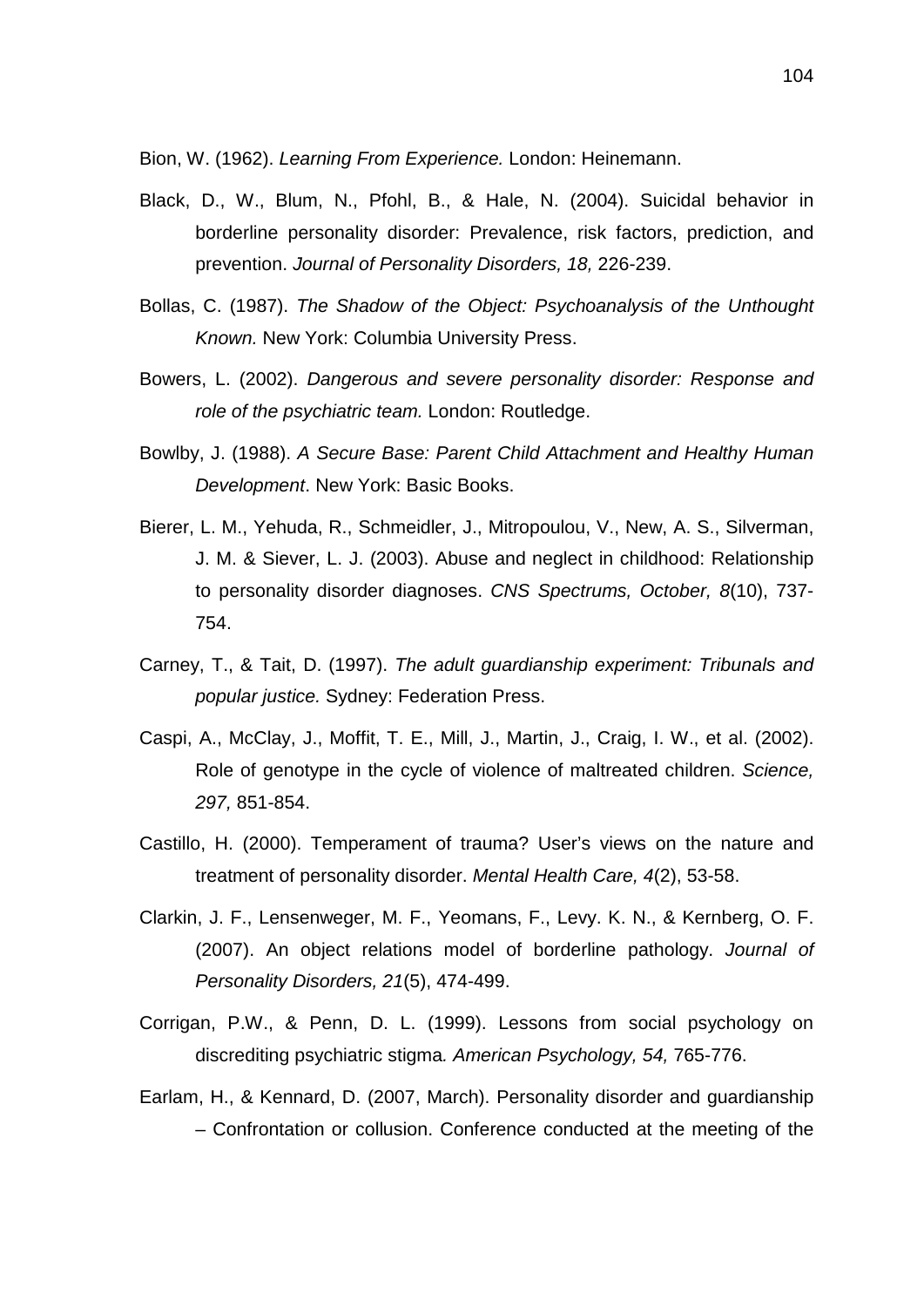Australian Guardianship and Administration Conference, Melbourne, Australia.

- Elin, M. R. (2004). The role of trauma, memory, neurobiology, and the self in the formation of personality disorders. In J. J. Magnavita (Ed.), *Handbook of personality disorders: Theory and Practice* (pp. 443-464). New Jersey: John Wiley.
- Erikson, E. H. (1950). *Childhood and Society.* New York: Norton.
- Erikson, E. H. (1956). The problem of ego identity. *American Psychoanalytic Association, 4,* 56-121.
- Fonagy, P. (1991). Thinking about thinking: Some clinical and theoretical considerations in the treatment of a borderline patient. *International Journal of Psycho-Analysis, 72,* 1-18.
- Fonagy, P., & Target, M. (2003). *Psychoanalytic Theories: Perspectives from Developmental Psychopathology.* New York: Brunnner-Routledge.
- Fonagy, P., & Bateman, A. (2008). The development of borderline personality disorder – A Mentalizing model. *Journal of Personality Disorders, 2* (1), 4- 21.
- Gallop, R., Lancee, W. & Garfinkel, P. (1989). How nursing staff respond to the label "borderline personality disorder". *Hospital and Community Psychiatry, 40*, 815-819.
- Gallop, R. (1992). Self-destructive and impulsive behavior in the patient with a borderline personality disorder: Rethinking hospital treatment and management. *Archives of Psychiatric Nursing 3,* 178-182.
- Gerson, J. & Stanley, B. (2002). Suicidal and self-injurious behaviour in personality disorder: Controversies and treatment directions. *Current Psychiatry Reports, 4,* 30-38.
- Goin, M. K. (2001). Borderline personality disorder: The importance of establishing a treatment framework. *Psychiatric Services, 52*(2), 167-168.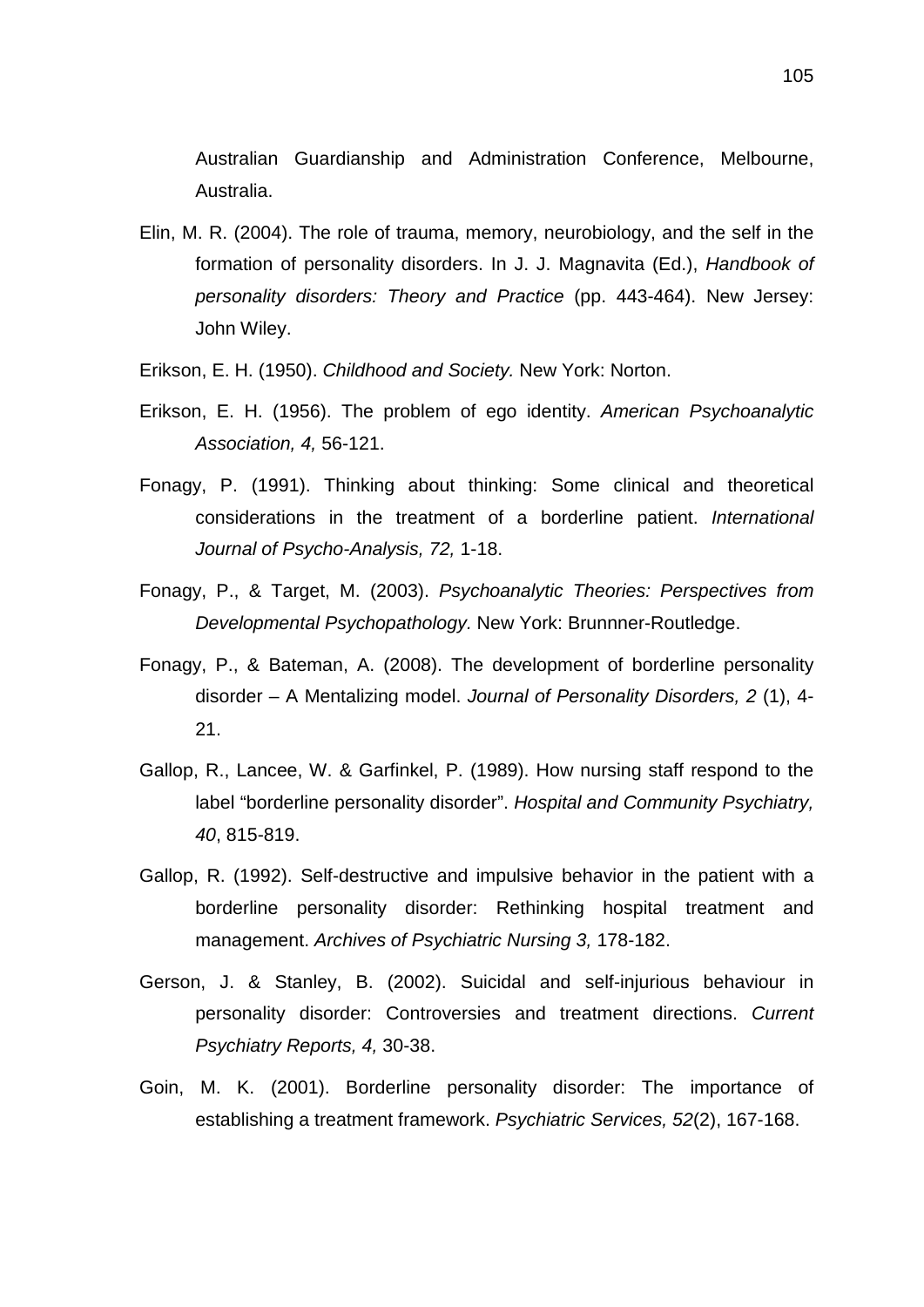- Goffman, E. (1963). *Stigma: Notes on the management of spoiled identity.* New York: Simon & Schuster.
- Gunderson, J. G. (2001). *Borderline personality disorder: A clinical guide.*  Washington DC: American Psychiatric Press.
- Gunderson, J. G., & Ridolfi, M. E. (2001). Borderline personality disorder :Suicidality and self-mutilation. *Annals of the New York Academy of Sciences, 932*, 61-77.
- Gutheil, T. G. (1985). The medico-legal pitfalls in the treatment of borderline patients. *American Journal of Psychiatry, 142,* 9-14.
- Healy, B. (1996). Advocacy. *In Advocacy in Psychiatric Services: The capacity of advocacy processes to deliver human rights to people in psychiatric facilities.* (Australian Research Council Report). Melbourne, Australia: Latrobe University, Faculty of Social Sciences.
- Herriot, R., & Firestone, W. (1983). Multisite qualitative policy research: Optimizing description and generalizability. *Educational Researcher, 12*(2), 14-19.
- Hinshelwood, R. (1999). The difficult patient: The role of 'scientific psychiatry' in understanding patients with chronic schizophrenia or severe personality disorder. *British Journal of Psychiatry, 174,* 187-190.
- Johnson, J. G., Cohen, P., Brown, J., Smailes, E. M., & Bernstein, D. P. (1999). Childhood maltreatment increases risk for personality disorders during early adulthood. *Archives of General Psychiatry, 56,* 600-605.
- Jordan, J. V. (2004). Personality disorder or relational disconnection? In J. J. Magnavita (Ed.), *Handbook of personality disorders: Theory and Practice*  (pp. 135-147). New Jersey: John Wiley.
- Kernberg, O. (1975). *Borderline conditions and pathological narcissism.* Northvale: Jason Aronson.
- Klein, M. (1948). *Contributions to Psycho-Analysis, 1921-1945.* London: Hogarth Press.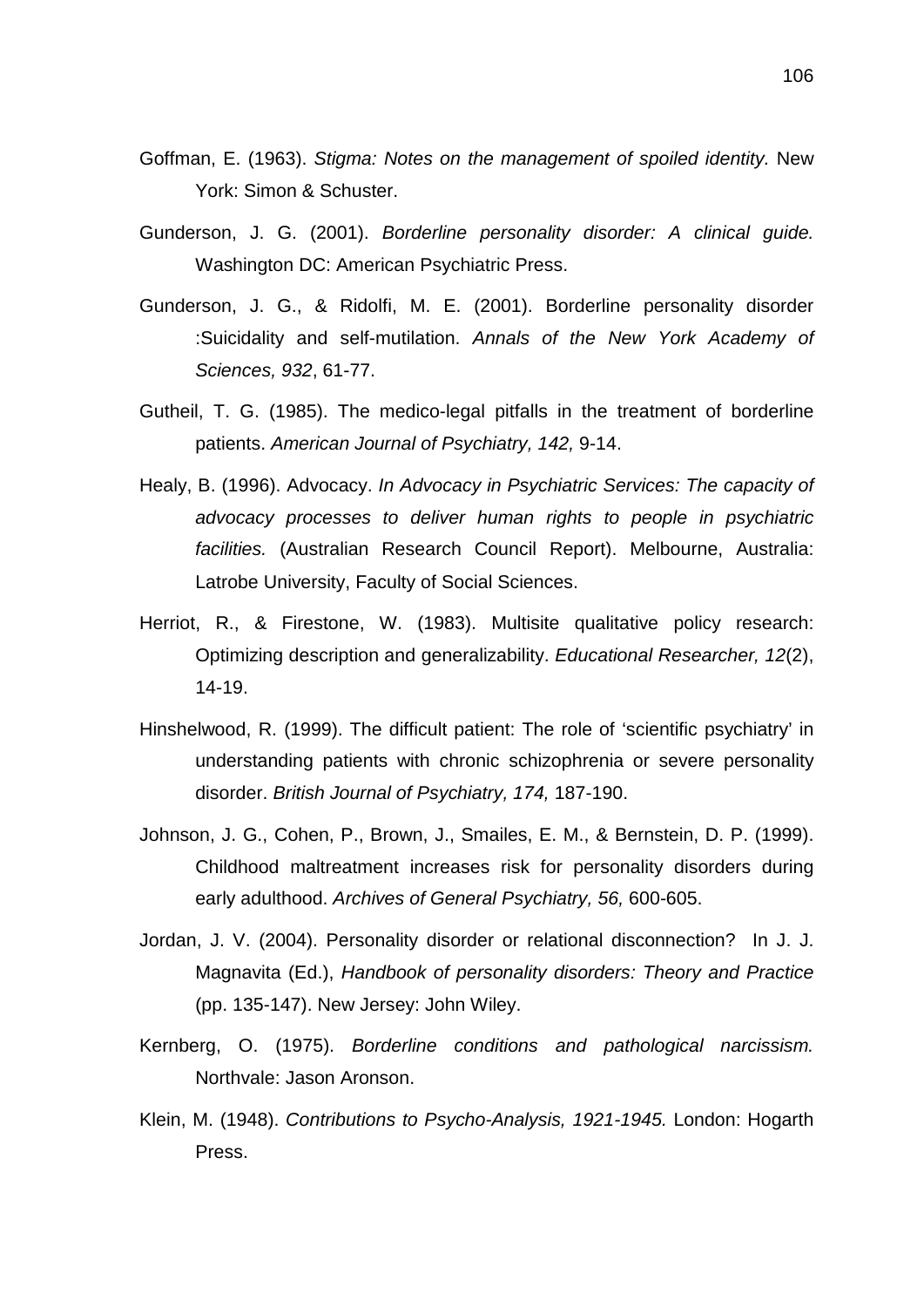- Krawitz, R., & Watson, C. (2000). *Borderline personality disorder: Foundations of treatment.* South Australia: Seaview Press.
- Lieb, K., Zanarini, M. C., Schmahl, C., Linehan, M., & Bohus, M. (2004). Borderline personality disorder. (2004, July 31). *The Lancet, 364,* 453-461.
- Linehan, M. M. (1993). *Cognitive-Behavioral Treatment of Borderline Personality Disorder.* New York: The Guilford Press.
- Link, B. & Phelan, J. C. (2001). Conceptualizing stigma. *Annual Review Sociology, 27,* 363-385.
- Luntz, H., & Hambly, D. (1995). *Torts: Cases and commentary. (4th ed.*). Melbourne: Butterworths.
- Mavromatis, M. (2000). The diagnosis and treatment of borderline personality disorder in persons with developmental disabilities: Three case reports. *Mental Health Aspects of Developmental Disabilities, 3*(3), 89-97.
- Merriam, S. B. (1998). *Case Study Research in Education: A Qualitative Approach.* California: Jossey-Bass.
- Miles, M. B., & Huberman, A. M. (1994). *Qualitative data analysis: An expanded sourcebook (2nd ed.).* Thousand Oaks, CA.: Sage Publications.
- Miller, S. G. (1994). Borderline personality disorder from the patient's perspective. *Hospital and Community Psychiatry, 45*(12), 1215-1219.
- Milton, I., & McMahon, K. W. (1999). *Guidelines for effective treatment of people with severe personality disorder.* Collingwood: Psychoz.
- Morton, J., & Buckingham, B. (1994). *Service options for clients with severe personality disorder.* Victorian Psychiatric Services Branch.
- Nehls, N. (1999). Borderline personality disorder: The voice of the patients. *Research in Nursing & Health, 22,* 285-293.
- Northern Area Mental Health Service. (2001). *Guidelines for service providers in the northern area mental health service: Treatment of people with a borderline personality disorder.* Northern Area Mental Health Service.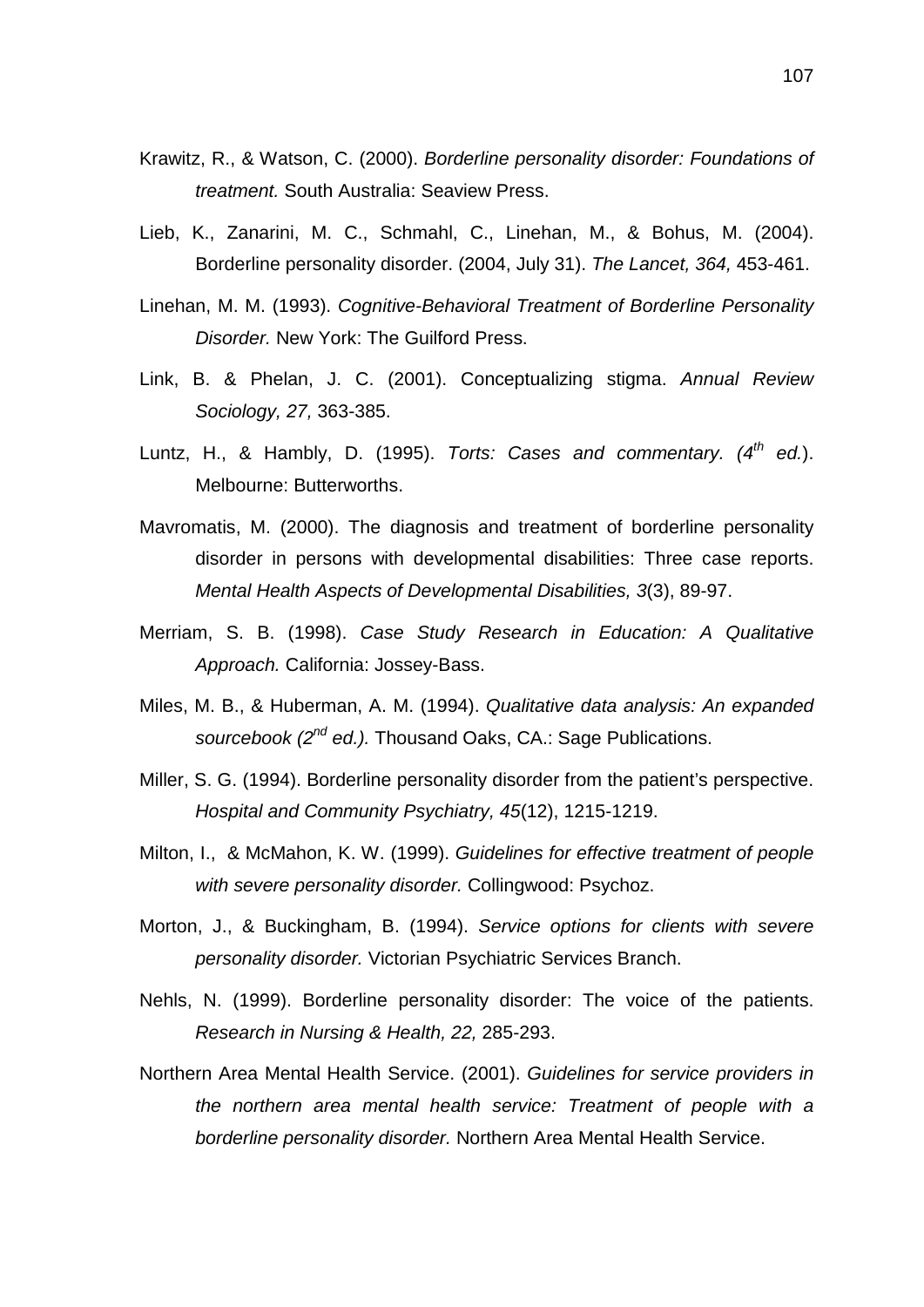- Norton, K., & Hinshelwood, R. D. (1996). Severe personality disorder: Treatment issues and selection for in-patient psychotherapy. *British Journal of Psychiatry, 168,* 723-731.
- Nugent, J. (1997). *Handbook on dual diagnosis.* Evergreen, CO: Mariah Management.
- O'Brien, L., & Flote, J. (1997). Providing nursing care for a patient with BPD on an acute inpatient unit: A phenomenological study. *Australian & New Zealand Journal of Mental Health Nursing, 6,* 137-147.
- Office of the Public Advocate. (2006). *Memorandum of understanding between the chief psychiatrist and the public advocate: Responsibilities and roles when working with people with mental illness.*
- Ogrodniczuk, J. S., & Piper, W.E. (2004). In J. J. Magnavita (Ed.), *Handbook of personality disorders: Theory and Practice* (pp. 356-378). New Jersey: John Wiley.
- Oldham, J. M., Skodol, A. E.,& Kellman, H.D. (1995). Co-morbidity of axis 1 and axis 11 disorders. *American Journal of Psychiatry, 152,* 571-578.
- Paris, J. (2004). Is hospitalization useful for suicidal patients with borderline personality disorder? *Journal of Personality Disorders, 18*(3), 240-247.
- Parker, M. (2004). Judging capacity: Paternalism and the risk-related standard. *Journal of Law and Medicine, 11*. 482-491.
- Parker, M. (2008). Patient competence and professional incompetence: Disagreements in capacity assessments in one Australian jurisdiction, and their educational implications. *Journal of Law and Medicine, 16,* 25-34.
- Parsons, I. (1994). *Oliver Twist Has Asked For More!* Melbourne: Villamanta Press.
- Patton, M. (1980).*Qualitative Research Methods.* Thousand Oaks, CA.: Sage Publications.
- Potter, N. N. (2006). What is manipulative behavior anyway? *Journal of Personality Disorders, 20*(2), 139-156.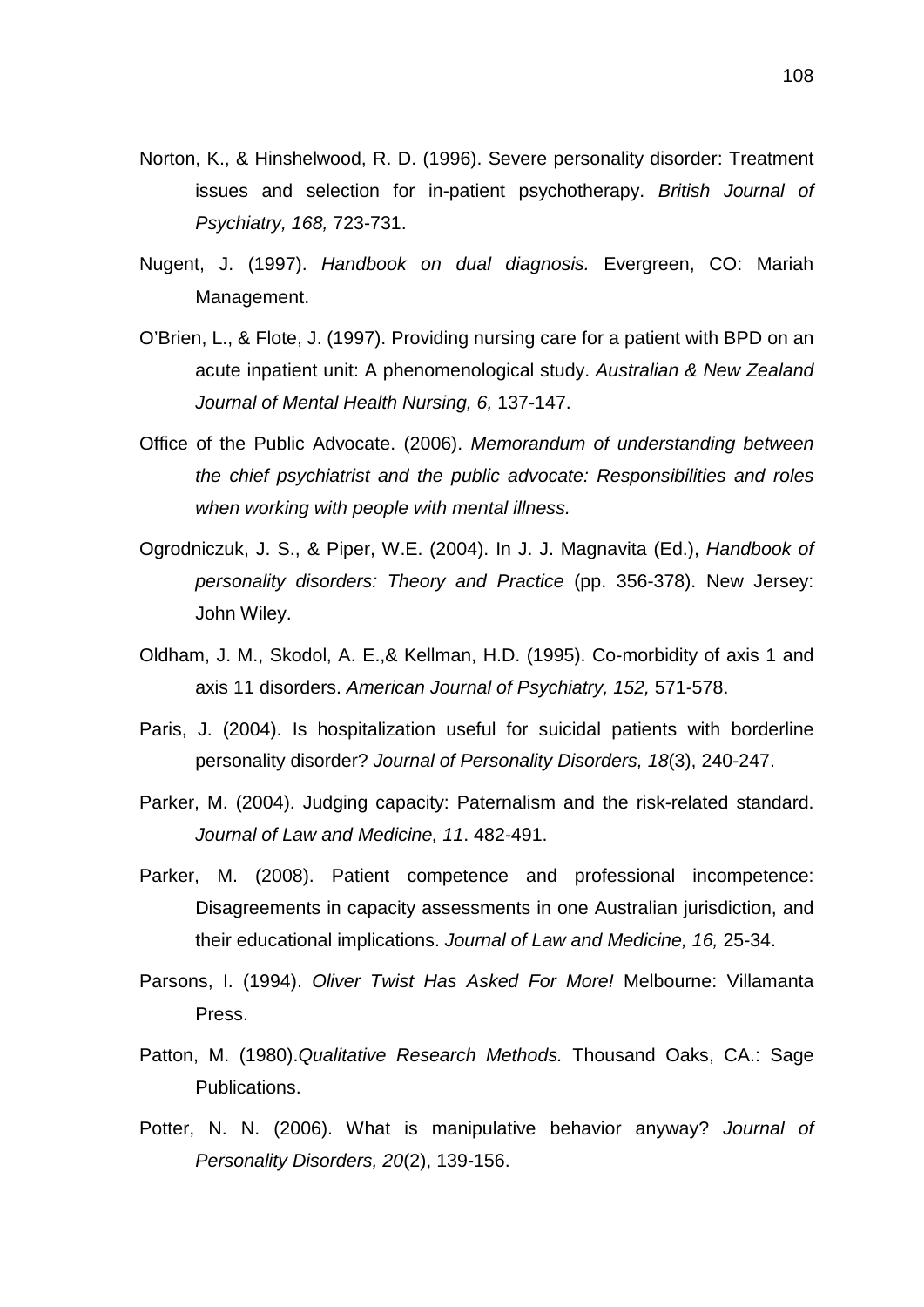- Purser, K., Magner. E. S., & Madison, J. (2009). Competency and capacity: The legal and medical interface. *Journal of Law and Medicine, 16,* 789- 802.
- Royal College of Psychiatrists. (2001). *DC-LD: Diagnostic Criteria for psychiatric disorders for use with adults with learning disabilities/mental retardation.* London: Gaskell.
- Silk, K. R., Lee, S. L., Hill, E. M., & Lohr, N. E. (1995). Borderline personality disorder symptoms and severity of sexual abuse. *American Journal of Psychiatry, 152*(7), 1059-1064.
- Smith, G. W., Ruiz-Sancho, A., & Gunderson, J. G. (2001). An intensive outpatient program for patients with borderline personality disorder. *Psychiatric Services 52*(4), 532-533.
- Soloff, P. H., Fabio, A., Kelly, T. M., Malone, K. M., & Mann, J. (2005). Highlethality status in patients with borderline personality disorder. *Journal of Personality Disorders, 19*(4), 386-399.
- Stake, R. (1995). *The Art of Case Study Research.* Thousand Oaks, CA.: Sage Publications.
- Stewart, C., & Biegler, P. (2004). A primer on the law of competence to refuse medical treatment. *Australian Law Journal, 78*, 325-333.
- Stone, K. (1999). *To Stand Beside: The Advocacy for Inclusion Training Manual.* Victoria, Australia: VALID.
- Stone, M. H. (1993). Paradoxes in the management of suicidality in borderline patients. *American Journal of Psychotherapy, 47,* 255-272.
- Stuart, H. (2008). Fighting the stigma caused by mental disorders: Past perspectives, present activities, and future directions. *World Psychiatry, 7*(3), 185-188.
- Swartz, M. S., Blazer, D., George, L., & Winfield, I. (1990). Estimating the prevalence of borderline personality disorder in the community. *Journal of Personality Disorders, 4,* 257-272.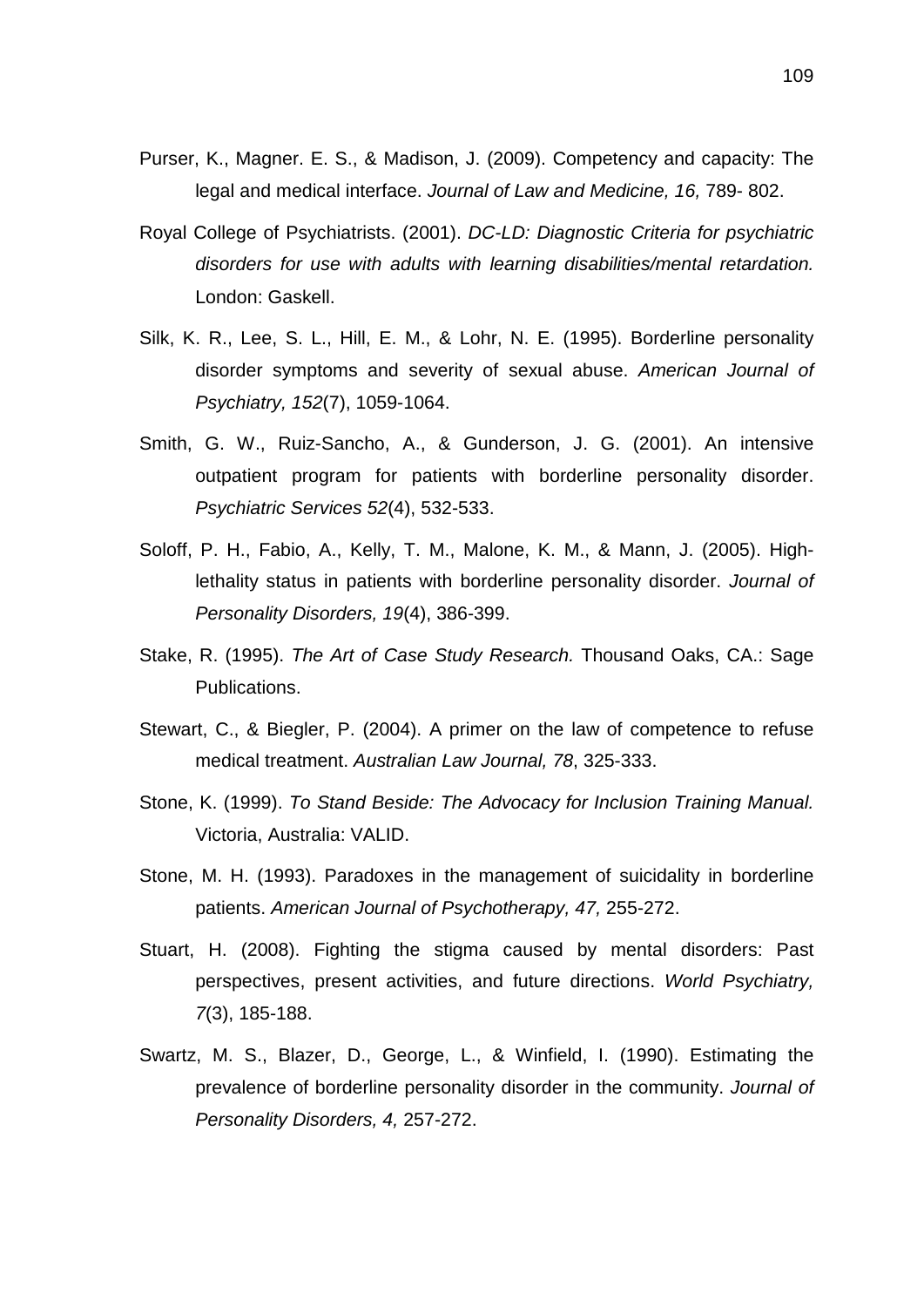- Torgersen, S. (2000). Genetics of patients with borderline personality disorder. *Psychiatric Clinics of North America, 23*, 1-9.
- Torgersen, S., Kringlen, E., & Cramer, V. (2001). The prevalence of personality disorders in a community sample. *Archives of General Psychiatry, 58,* 590- 596.
- Victoria Police. (2006, July). *Peace of Mind: Providing Policing Services to People with, or Affected by Mental Disorders. Action Plan.* Melbourne.
- Victoria Police. (2007, April).*Peace of Mind: Providing Policing Services to People with, or Affected by Mental Disorders. Strategic Directions Paper.* Melbourne.
- Williams, L. (1998). A "classic" case of borderline personality disorder. *Psychiatric Services, Feb,* (49), 173-174.
- Winnicott, D. W. (1965). The maturational process and the facilitating environment. London: Hogarth Press.
- Zanarini, M.C., Williams, A. A., Lewis, R. E., & Reich, R. B. (1997). Reported pathological childhood experiences associated with the development of borderline personality disorder. *American Journal of Psychiatry, 154,* 1101- 1106.
- Zanarini, M. C., Frankenburg, F.R., & Dubo., E.D., (1998). Axis 1 comorbidity of borderline personality disorder. *American Journal of Psychiatry, 155,* 1733- 1739.
- Zanarini, M. C., Frankenburg, F. R., Hennen, J., & Silk, K. R. (2004). Mental health service utilization by borderline personality disorder patients and Axis 11 comparison subjects followed prospectively for 6 years. *Journal of Clinical Psychiatry, 65,* 28-36.
- Zanarini, M. C., & Frankenburg, F.R. (2007). The essential nature of borderline psychopathology. *Journal of Personality Disorders, 21*(5). 518-535.
- Zimmerman, M., & Mattia, J. I. (1999). Axis 1 diagnostic comorbidity and borderline personality disorder. *Comprehensive Psychiatry, 40,* 245-252.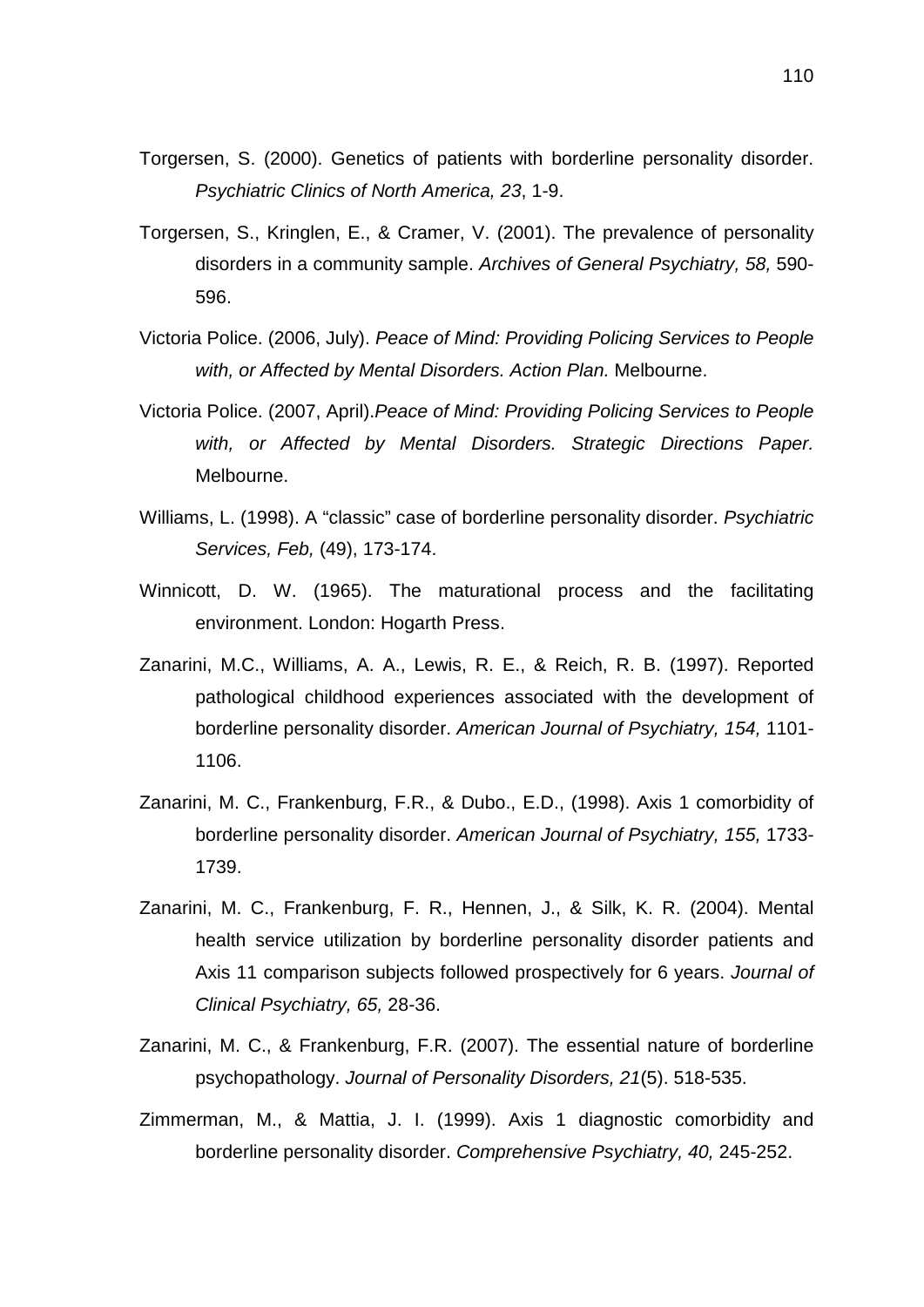#### Case Citation

Carson, D (1993). Disabling progress: The law commissions proposals on mentally incapacitated adult's decision-making. JSWFL 304, 313-314.

Jaensch v Coffey (1984), 155 CLR 549.(Dean, J).

Moore v Guardianship & Administration Board (1990) VR 902 at 916 (Gobbo J).

*XYZ v State Trustees Ltd & Anor* (2006)4043, VSC (Cavanough,J).

#### Legislation

Guardianship and Administration Act, Victoria, 1986.

Mental Health Act, Victoria, 1986.

The Mental Capacity Act, England & Wales, 2005.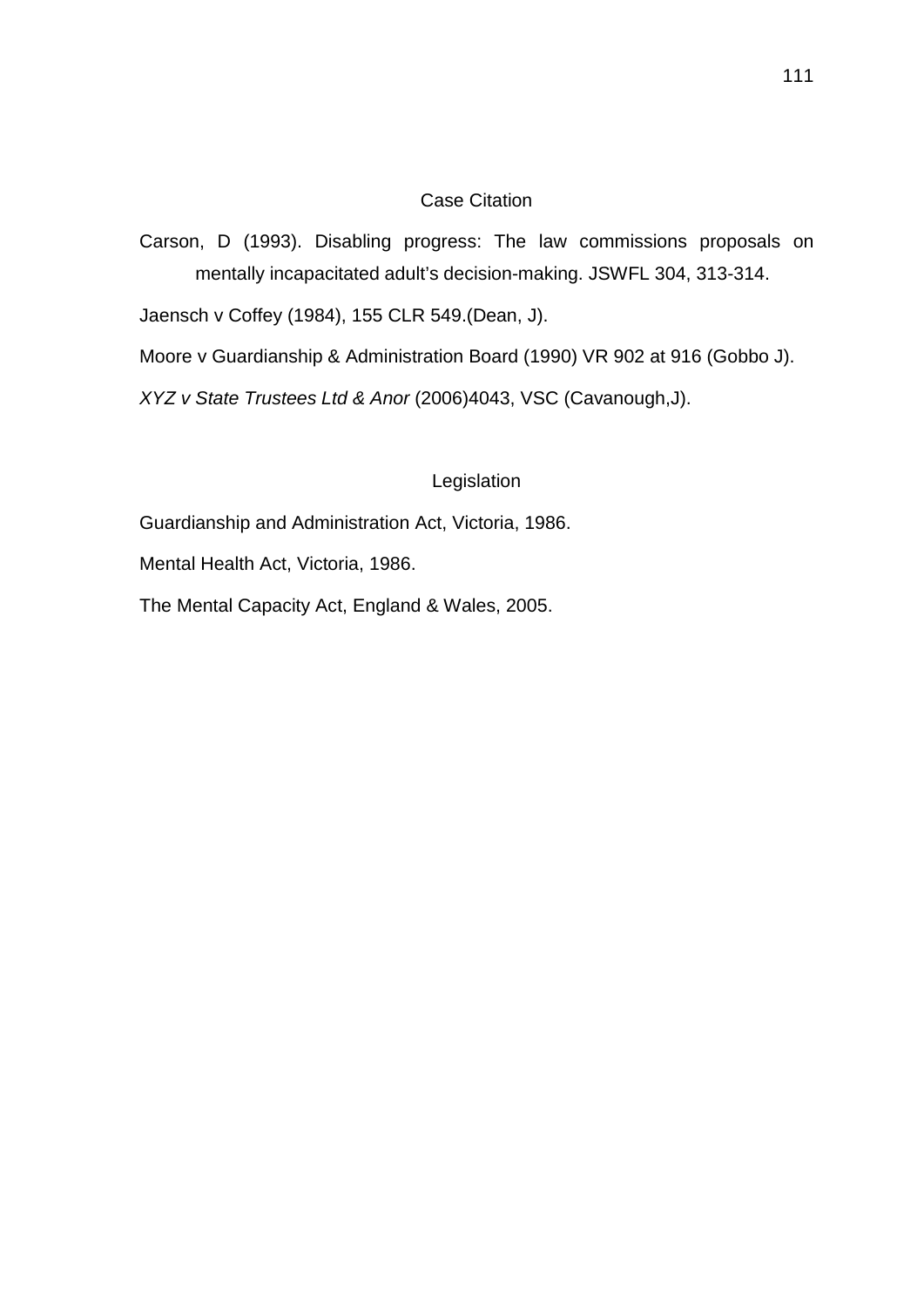Appendix I and the set of the set of the set of the set of the set of the set of the set of the set of the set of the set of the set of the set of the set of the set of the set of the set of the set of the set of the set o

#### **Victoria University Department of Psychology Human Research Ethics Committee Chair: Heather Gridley**

PO Box 14428 MELBOURNE CITY MC VIC 8001 (03) 9688 5224 Australia

Telephone:

Facsimile: (03) 9365 2218 Email: Heather.Gridley@vu.edu.au

**Footscrav Campus** 

#### TO WHOM IT MAY CONCERN

Tuesday, 19th November, 2002

The project titled "The guardianship been an effective intervention on people diagnosed with borderline personality disorder?" conducted by Maree Withers under the supervision of Jenny Sharples received ethics approval from the Department of Psychology's Human Research Ethics Committee on the 19/11/02.

Please note recommendations made by reviewers.

This project is been undertaken as part of the Master of Psychology (Clinical psychology) program conducted at Victoria University.

**Yours Sincerely Heather Gridley** 

Chair Department of Psychology Human Research Ethics Committee

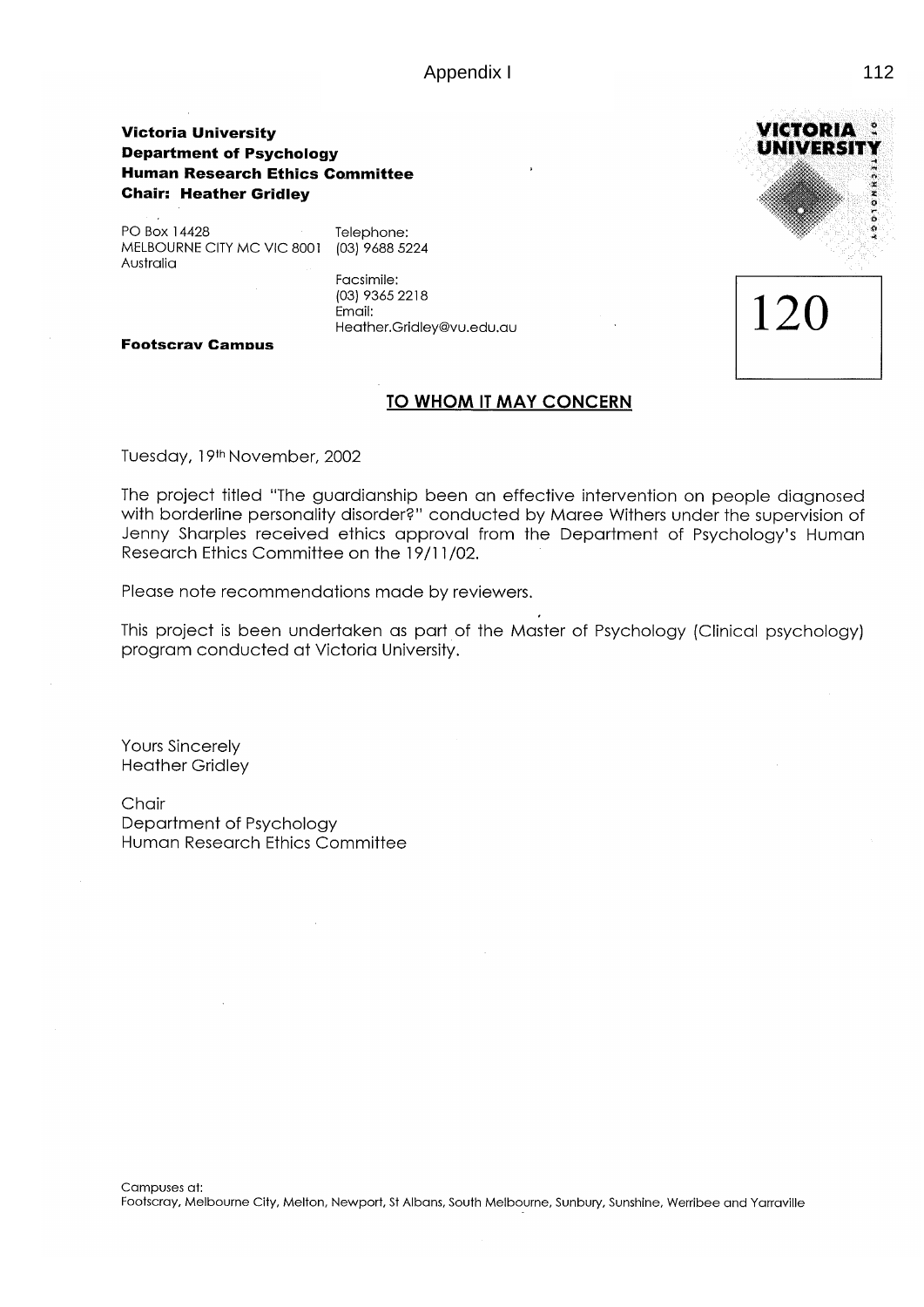

# Department of Justice

**Research Ethics Committee** 

55 St Andrews Place GPO Box 43566QQ Melbourne Victoria 3002 Telephone: (03) 9651 6972 Facsimile: (03) 9651 6928 DX210077

12 December 2005

Maree Withers PO Box 509 Sunbury 3429

Project No. EC/02/38 Has guardianship been an effective intervention for people diagnosed with borderline personality disorder (BPD)?

Dear Maree,

The Department of Justice Research Ethics Committee considered your amendment request and granted full approval.

You must ensure that the Department of Justice Research Ethics Committee is notified immediately of any matter which arises that may affect the nature of the approved project.

Should you have any queries please do not hesitate to contact me on 9651 6972 or gavin.murnane@justice.vic.gov.au.

Yours Sincerely

 $100 -$ 

Gavin Murnane A/Secretary Human Research Ethics Committee Department of Justice

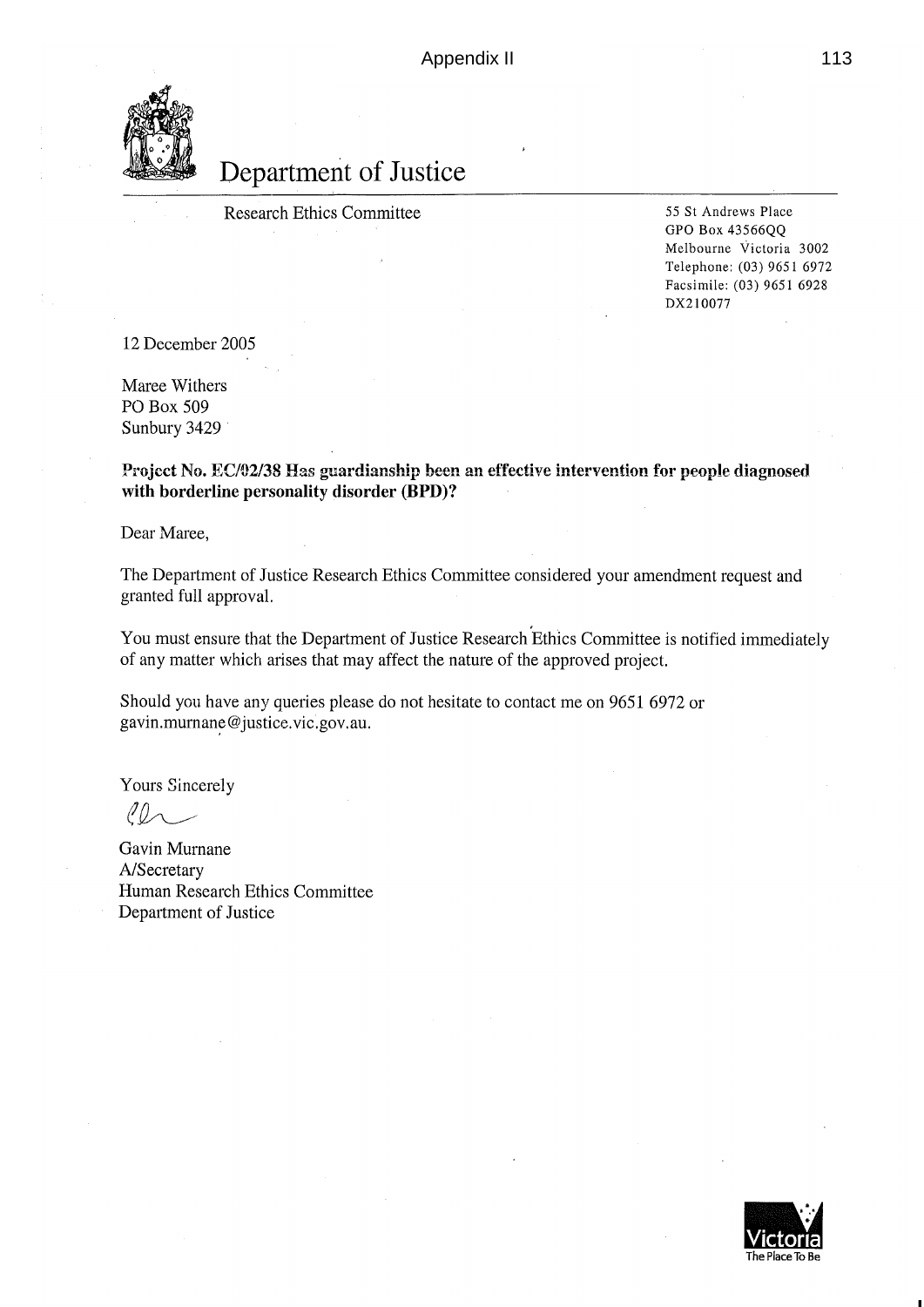### Appendix III

Version 2, Dated 19 November 2005.

# **Invitation to Participate in a Research Study**

Dear

My name is Maree Withers. I am a Clinical Psychology Doctoral Student, supervised by Dr Jenny Sharples, from the Department of Psychology at the St Albans Campus of Victoria University.

I am undertaking research on the use of guardianship legislation for people who have Borderline Personality Disorder (BPD). To date, there has been no research on the use of guardianship for people with a diagnosis of BPD.

I would like to seek your views on the services that you have been offered and specifically your opinion on what has been effective and what has not been helpful for you. I would also like to know if a guardian from the Office of the Public Advocate has been involved in your care and if so, how did the guardian assist. If you are willing to participate, I will need to speak to you for approximately one hour. Participation is voluntary and you can withdraw from the study at any stage without penalty.

If you have any concerns regarding the manner in which this research is conducted, please do not hesitate to inform the researchers directly, or the Victoria University Human Research Ethics Committee on 29688 4710.

Results will be available at the end of the project from the Department of Psychology. If you have any queries you can contact Jenny Sharples or me on **@9365 2156.** 

Yours sincerely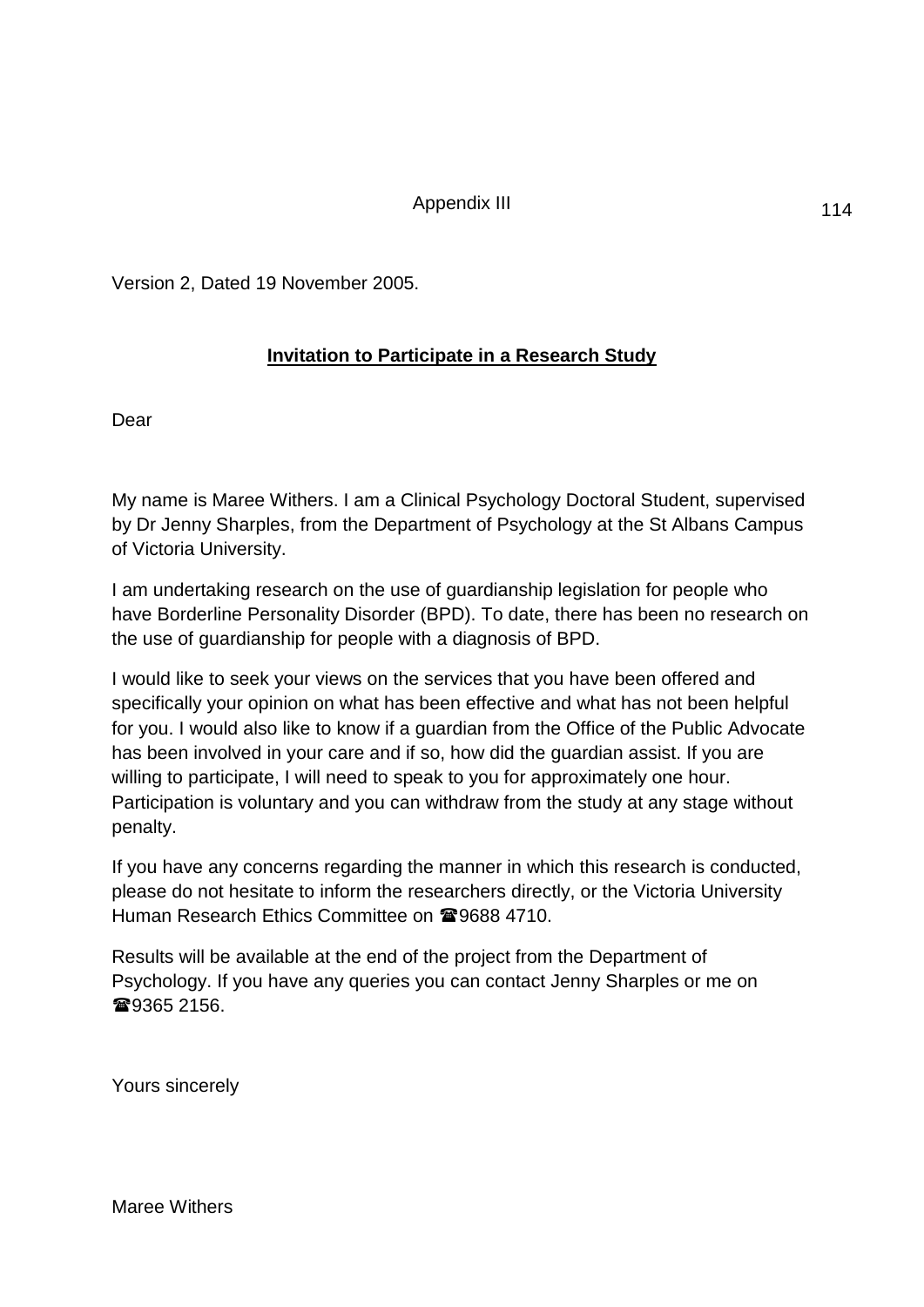# **CONSENT TO PARTICIPATE IN THE STUDY**

TO: Ms Maree Withers and Dr Jenny Sharples

Department of Psychology

Victoria University

St Albans

I:…………………………………………………………………………………………………

**(GIVEN NAMES) (SURNAME)**

Have agreed to participate in the research project titled:

**"Is guardianship a successful intervention for people diagnosed with Borderline Personality Disorder (BPD)?**

# **What does participation in the research involve?**

Maree will ask you questions about a number of matters including your diagnosis, guardianship, services that you have received, and what has been helpful and unhelpful. The interview should not take longer than one hour. Maree will audiotape the interview.

# **What are the possible risks?**

If I become upset or distressed as a result of my participation in the research, Maree is able to arrange counseling or other appropriate support. Any counseling or support will be provided by staff who are not members of the research team.